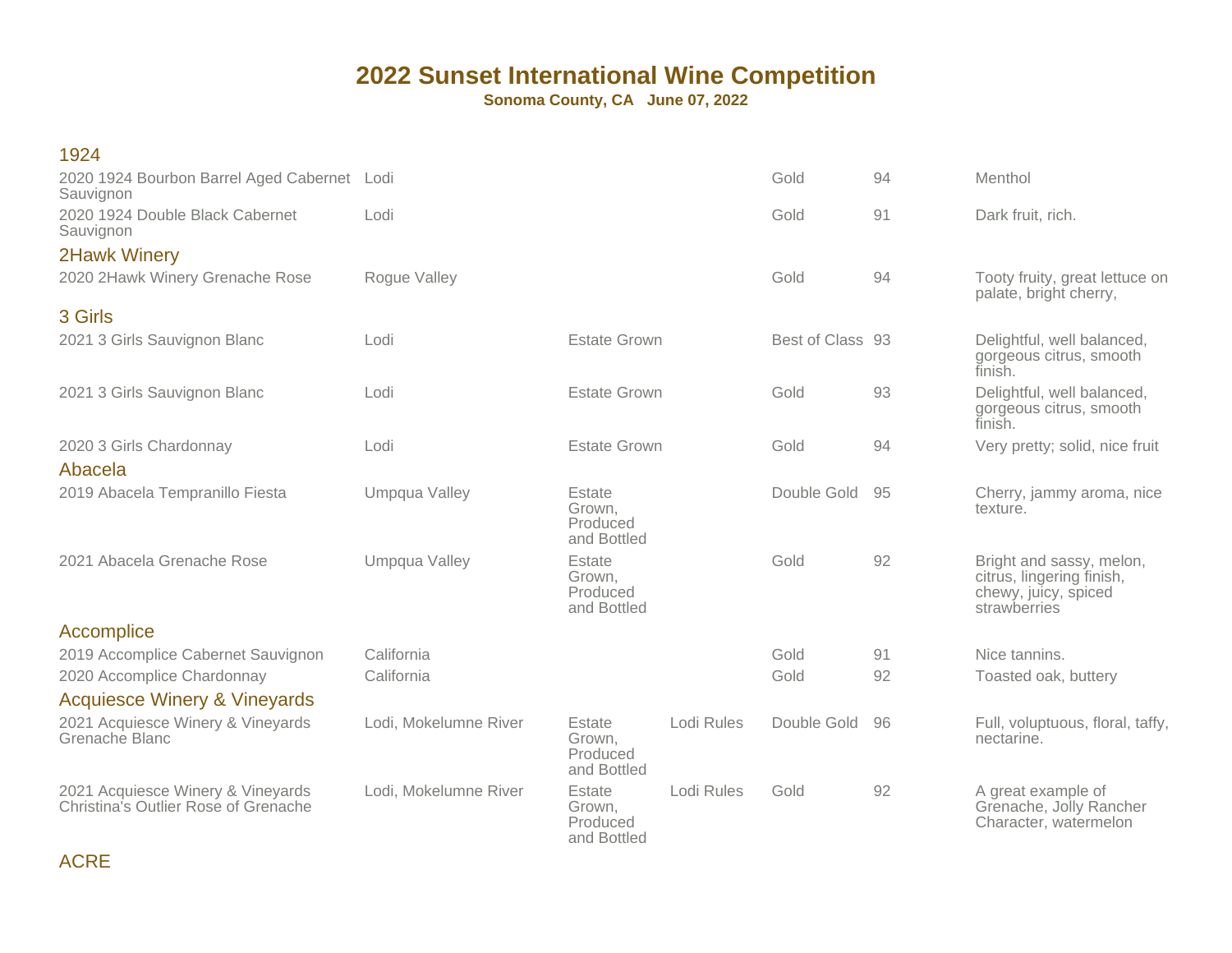| 2019 ACRE Merlot                                                    | Napa Valley, Calistoga             | Single<br>Vineyard | Cafferata<br>Vineyard         | Gold             | 94  | Leather, fragrant, notes of<br>tobacco, clove, ripe fruit<br>notes, black cherry, plum,<br>layers of spice. |
|---------------------------------------------------------------------|------------------------------------|--------------------|-------------------------------|------------------|-----|-------------------------------------------------------------------------------------------------------------|
| <b>Acrobat Oregon Wines</b><br>2020 Acrobat Oregon Wines Chardonnay | Oregon                             |                    |                               | Gold             | 91  | Vibrant balanced, tropical<br>fruit and spicy                                                               |
| Aimee                                                               |                                    |                    |                               |                  |     |                                                                                                             |
| 2017 Aimee Petite Sirah- Region III                                 | Napa Valley                        |                    | Region III<br>(Napa Valley)   | Best of Class 97 |     | Classic Petite Sirah, oak,<br>blueberry fruit with smooth<br>tannins.                                       |
| 2017 Aimee Petite Sirah- Region III                                 | Napa Valley                        |                    | Region III<br>(Napa Valley)   | Double Gold      | 97  | Classic Petite Sirah, oak,<br>blueberry fruit with smooth<br>tannins.                                       |
| <b>Alexander Valley Vineyards</b>                                   |                                    |                    |                               |                  |     |                                                                                                             |
| 2021 Alexander Valley Vineyards<br>Sauvignon Blanc                  | Alexander Valley, Sonoma<br>County |                    |                               | Best of Class 96 |     | Silky smooth, orange citrus.<br>Full body.                                                                  |
| 2021 Alexander Valley Vineyards<br>Sauvignon Blanc                  | Alexander Valley, Sonoma<br>County |                    |                               | Double Gold      | -96 | Silky smooth, orange citrus.<br>Full body.                                                                  |
| 2019 Alexander Valley Vineyards Syrah                               | Alexander Valley, Sonoma<br>County |                    |                               | Double Gold      | 95  | Solid. Lush fruit. Bright<br>fruit.                                                                         |
| 2020 Alexander Valley Vineyards<br>Chardonnay                       | Alexander Valley, Sonoma<br>County |                    |                               | Double Gold      | 95  | Granny smith apples,<br>balanced, baking spice, well<br>integrated.                                         |
| 2020 Alexander Valley Vineyards<br>Homestead Red Blend              | Alexander Valley, Sonoma<br>County |                    |                               | Gold             | 92  | Juicy; nice soft tannins;<br>pleasing aromatics.                                                            |
| 2021 Alexander Valley Vineyards Dry<br>Rose' of Sangiovese          | Sonoma County                      |                    |                               | Gold             | 92  | Grapefruit and orange,<br>citrus balance                                                                    |
| 2021 Alexander Valley Vineyards Gewürz                              | <b>Mendocino County</b>            |                    |                               | Gold             | 92  | Lots of floral notes, roses,<br>nicely balanced.                                                            |
| <b>Alexandria Nicole Cellars</b>                                    |                                    |                    |                               |                  |     |                                                                                                             |
| 2018 Alexandria Nicole Cellars 2018 "Jet<br>Black" Syrah            | Horse Heaven Hills                 |                    | Destiny<br>Ridge<br>Vineyards | Best of Class 98 |     | Spicy rich aromatics. Dark<br>and rich                                                                      |
| 2021 Alexandria Nicole Cellars a2 "Pinky<br>Swear" Rose             | Columbia Valley                    |                    |                               | Double Gold      | .97 | Orange, spice, nice balance,<br>robust, beautiful                                                           |
| 2018 Alexandria Nicole Cellars 2018 "Jet<br>Black" Syrah            | Horse Heaven Hills                 |                    | Destiny<br>Ridge<br>Vineyards | Double Gold      | -98 | Spicy rich aromatics. Dark<br>and rich                                                                      |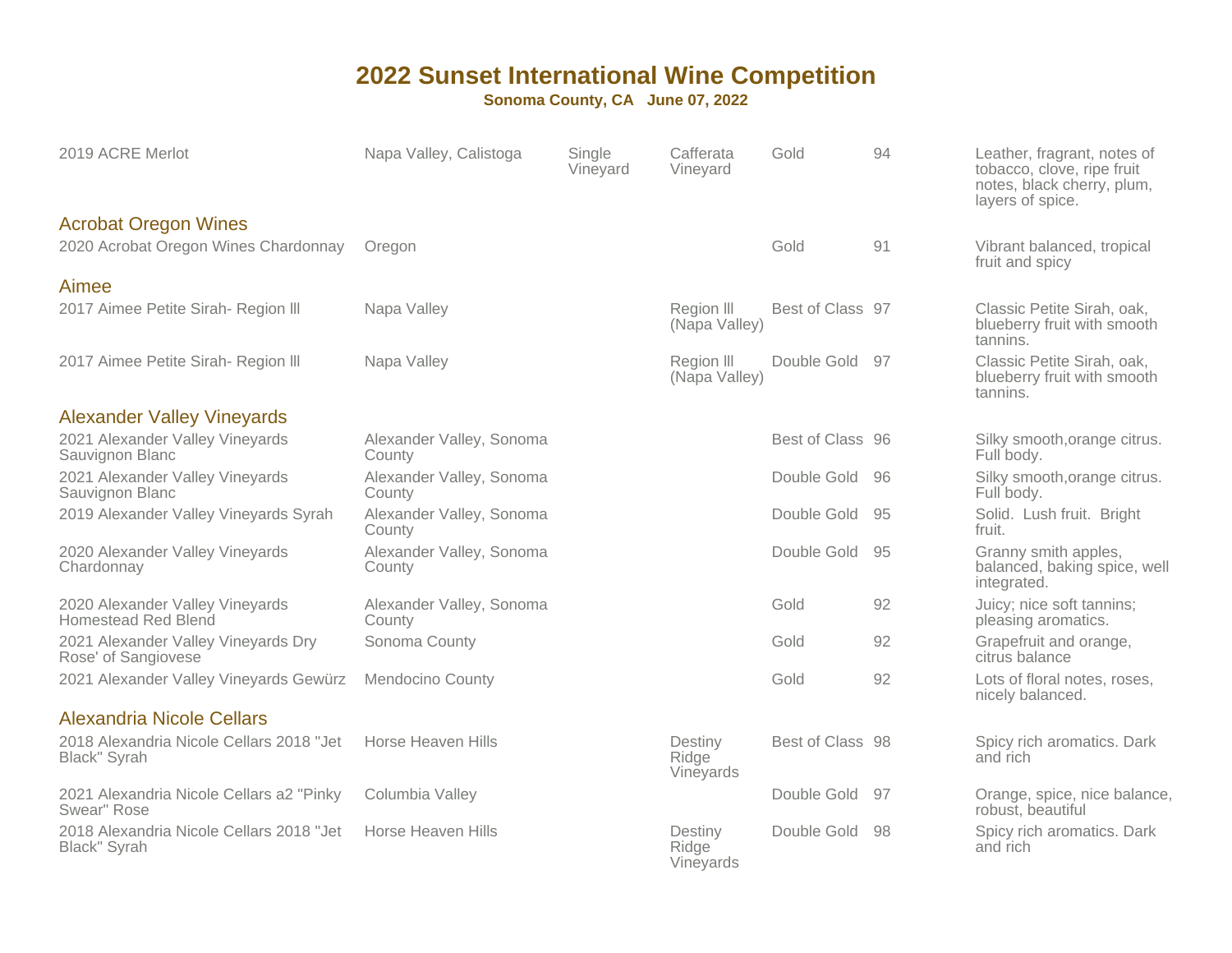**Sonoma County, CA June 07, 2022**

| 2021 Alexandria Nicole Cellars Crawford<br>Viognier | Columbia Valley      |                                            |                                | Gold             | 92 | Full mid-palate, good<br>structure, floral aromas with<br>notes of apricot and dried<br>pear, great acidity.       |
|-----------------------------------------------------|----------------------|--------------------------------------------|--------------------------------|------------------|----|--------------------------------------------------------------------------------------------------------------------|
| 2018 Alexandria Nicole Cellars "Gravity"<br>Merlot  | Horse Heaven Hills   |                                            |                                | Gold             | 93 | Great nose, deep, rich,<br>notes of dark chocolate,<br>balance of oak & fruit, good<br>acid, balanced, red fruits. |
| <b>Amador Cellars</b>                               |                      |                                            |                                |                  |    |                                                                                                                    |
| 2019 Amador Cellars Teroldego                       | <b>Amador County</b> | Unfined &<br>Unfiltered                    | <b>Breitmeyer</b><br>Vineyard  | Gold             | 93 | Nice acidity, very good wine.                                                                                      |
| 2019 Amador Cellars Barbera                         | <b>Amador County</b> | Unfined &<br>Unfiltered                    | Fields Family Gold<br>Vineyard |                  | 92 | Balance, spice note, cherry                                                                                        |
| <b>Amelia Wynn Winery</b>                           |                      |                                            |                                |                  |    |                                                                                                                    |
| 2019 Amelia Wynn Winery Cabernet<br>Sauvignon       | <b>Red Mountain</b>  |                                            |                                | Best of Class 97 |    | Volcanic soil, tarragon, good<br>structure, bigness of wine,<br>lots of tannins.                                   |
| 2019 Amelia Wynn Winery Cabernet<br>Sauvignon       | <b>Red Mountain</b>  |                                            |                                | Double Gold      | 97 | Volcanic soil, tarragon, good<br>structure, bigness of wine,<br>lots of tannins.                                   |
| 2019 Amelia Wynn Winery Cabernet Franc Red Mountain |                      |                                            |                                | Double Gold      | 96 | Medium to dry tannins, pine<br>and mint, herbal notes                                                              |
| <b>Ammons Horn</b>                                  |                      |                                            |                                |                  |    |                                                                                                                    |
| 2019 Ammons Horn Pinot Noir                         | Carneros             |                                            | Clone 777                      | Gold             | 94 | Dark big cherries; well<br>made; great balance; touch<br>of sandalwood                                             |
| 2018 Ammons Horn Brut Rosé                          | Carneros             | Methode<br><b>Traditionnelle Sparkling</b> | Carneros<br>Wine               | Gold             | 92 | Raspberry, fresh.                                                                                                  |
| Amphora                                             |                      |                                            |                                |                  |    |                                                                                                                    |
| 2018 Amphora Cabernet Franc                         | Dry Creek Valley     |                                            |                                | Double Gold      | 97 | Nice, lifted, black pepper,<br>juicy fruit, balanced acidity.                                                      |
| Ana Diogo-Draper                                    |                      |                                            |                                |                  |    |                                                                                                                    |
| 2020 Ana Diogo-Draper Portugal Red                  | Portugal             |                                            |                                | Double Gold      | 97 | soft beautiful pretty; hints of<br>exotic red fruit; notes of rose<br>flowers.                                     |

#### Andover Estate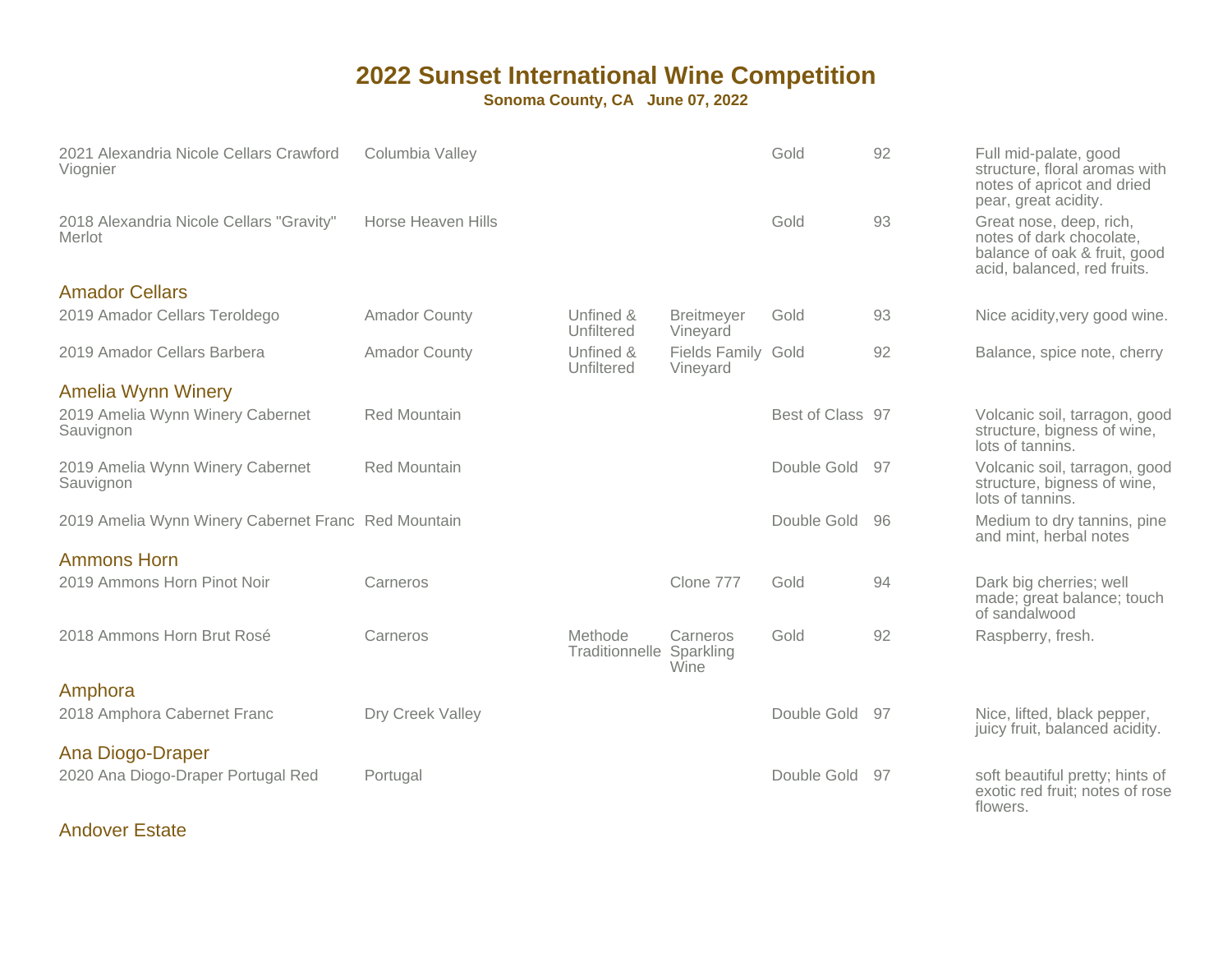**Sonoma County, CA June 07, 2022**

| 2020 Andover Estate Chardonnay                                         | Arroyo Seco                                | Estate<br>Grown,<br>Produced<br>and Bottled | Certified<br>Sustainable  | Gold           | 92 | Buttery; lip smacking;<br>fragrant; Sweet fruit and<br>sweet oak |
|------------------------------------------------------------------------|--------------------------------------------|---------------------------------------------|---------------------------|----------------|----|------------------------------------------------------------------|
| Ankora                                                                 |                                            |                                             |                           |                |    |                                                                  |
| 2020 Ankora Dad's Blend                                                | Santa Clara County                         | Estate<br>Grown,<br>Produced<br>and Bottled |                           | Gold           | 91 | Well balanced, Dried<br>desiccating fruit                        |
| 2021 Ankora Sauvignon Blanc                                            | Santa Clara County                         |                                             |                           | Gold           | 92 | Floral, stone fruit. Tropical                                    |
| Aphelion                                                               |                                            |                                             |                           |                |    |                                                                  |
| 2018 Aphelion Cabernet Sauvignon                                       | Livermore Valley                           |                                             |                           | Gold           | 94 | Chocolate orange, pretty<br>oak, baking spices.                  |
| Apothic                                                                |                                            |                                             |                           |                |    |                                                                  |
| NV Apothic Sparkling Red                                               | California                                 |                                             |                           | Double Gold 95 |    | Great depth. strawberries,<br>nicely balanced.                   |
| <b>Apsara Cellars</b>                                                  |                                            |                                             |                           |                |    |                                                                  |
| 2018 Apsara Cellars Apsara Cellars Napa<br>Valley Cabernet             | Napa Valley                                |                                             |                           | Double Gold 95 |    | Big oak; spicy and juicy;<br>Great finish; classic cab.          |
| <b>Aratas Wine</b>                                                     |                                            |                                             |                           |                |    |                                                                  |
| 2018 Aratas Wine Napa Valley Petite Sirah Napa                         |                                            | Single<br>Vineyard                          | Carpy<br>Conolly<br>Ranch | Gold           | 90 | Blackberry, tanic, dark<br>chocolate, vanilla toast.             |
| Arete                                                                  |                                            |                                             |                           |                |    |                                                                  |
| 2019 Arete Blanc De Noirs                                              | Willamette Valley                          |                                             | Oregon                    | Gold           | 92 | Well balanced, good<br>vibrance.                                 |
| <b>Arizona Hops and Vines</b>                                          |                                            |                                             |                           |                |    |                                                                  |
| 2018 Arizona Hops and Vines Zinfandel                                  | Arizona, Sonoita                           | <b>Barrel Aged</b>                          | Fortified                 | Gold           | 93 | Dried fruit                                                      |
| <b>Artiste Winery</b>                                                  |                                            |                                             |                           |                |    |                                                                  |
| NV Artiste Winery Soak It In                                           | Santa Barbara County,<br>Santa Ynez Valley | <b>Cellar Select</b>                        | Hand-waxed<br>top         | Double Gold    | 95 | Crisp, nice blend, great<br>lemon, clean.                        |
| 2021 Artiste Winery Eyes Wide Shut                                     | California                                 | <b>Barrel</b><br>Reserve                    | Hand-waxed<br>top         | Gold           | 90 | Classic, nice tannins.                                           |
| <b>Ashley Holland</b>                                                  |                                            |                                             |                           |                |    |                                                                  |
| 2021 Ashley Holland Yakima Valley Chenin Yakima Valley<br><b>Blanc</b> |                                            |                                             |                           | Gold           | 93 | Flinty, lemon zest                                               |

August Cellars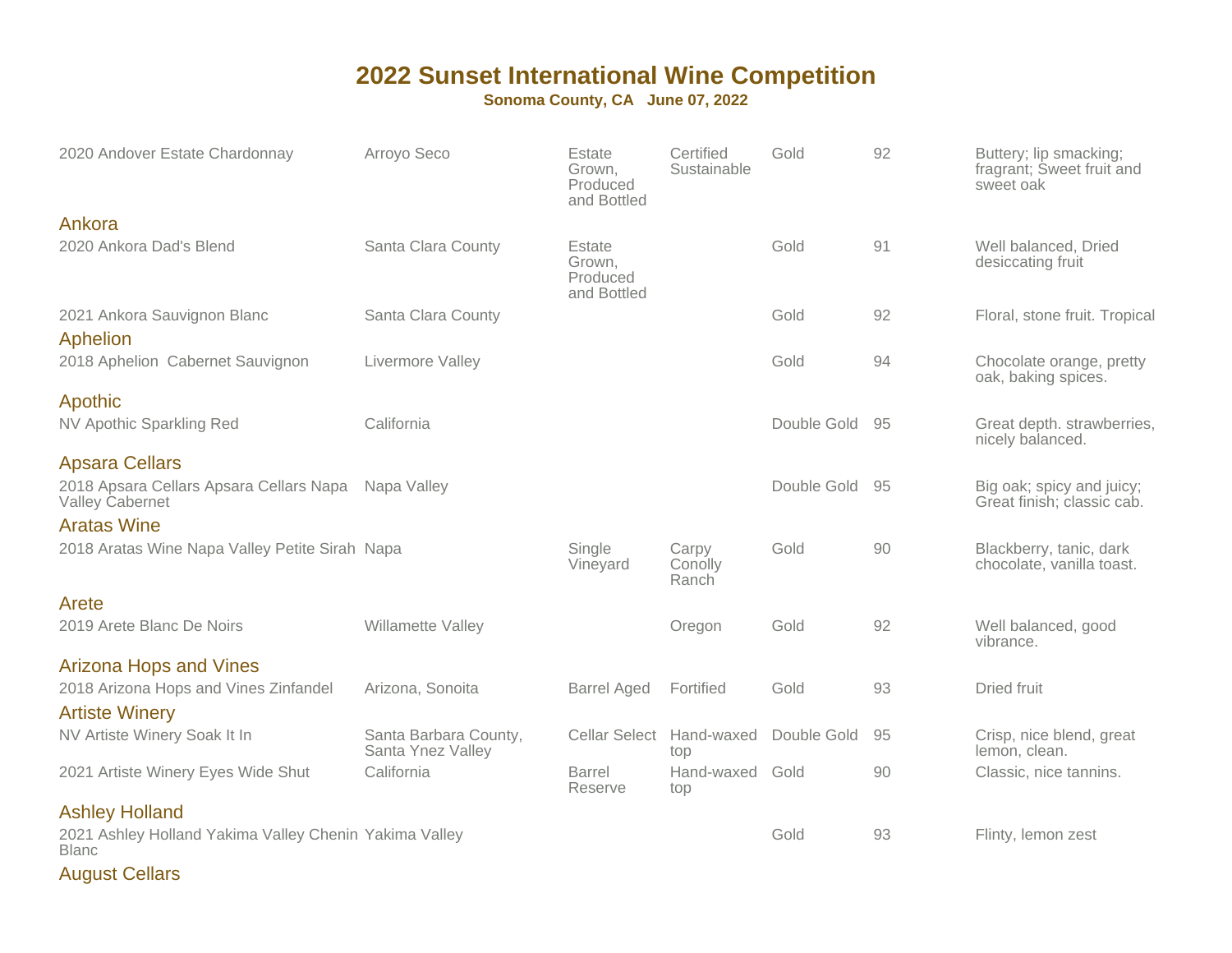| 2016 August Cellars Pinot Noir                                                      | Willamette Valley           |                                             |                                                                              | Gold                                       | 91 | Pretty hints of cherries, nice<br>complexity, good acidity.                      |
|-------------------------------------------------------------------------------------|-----------------------------|---------------------------------------------|------------------------------------------------------------------------------|--------------------------------------------|----|----------------------------------------------------------------------------------|
| <b>AvinoDos Wines</b>                                                               |                             |                                             |                                                                              |                                            |    |                                                                                  |
| 2018 AvinoDos Wines AvinoDos Cabernet Stags Leap District<br>Sauvignon - Stags Leap |                             | <b>Barrel Aged</b>                          |                                                                              | Double Gold                                | 98 | Gorgeous color and<br>extraction Blackberry, sage.                               |
| <b>Baldacci Family Vineyards</b>                                                    |                             |                                             |                                                                              |                                            |    |                                                                                  |
| 2019 Baldacci Family Vineyards Late<br>Harvest Gewürztraminer                       | Los Carneros (Sonoma)       | Estate<br>Grown,<br>Produced<br>and Bottled |                                                                              | Best of Class 96                           |    | Citric, honey, rich, demands<br>attention, flowers that<br>blossom in the grass. |
| 2019 Baldacci Family Vineyards Late<br>Harvest Gewürztraminer                       | Los Carneros (Sonoma)       | Estate<br>Grown,<br>Produced<br>and Bottled |                                                                              | Best of Show 96<br>Dessert/Late<br>Harvest |    | Citric, honey, rich, demands<br>attention, flowers that<br>blossom in the grass. |
| 2018 Baldacci Family Vineyards Black<br>Label Cabernet Sauvignon                    | <b>Stags Leap District</b>  | <b>Estate Grown</b>                         |                                                                              | Double Gold                                | 98 | Notes of coffee and cocoa;<br>Classic cab; dark ripe fruit.                      |
| 2018 Baldacci Family Vineyards Calistoga<br>Cabernet Sauvignon                      | Calistoga                   |                                             | Estate Grown Stella Knight<br>Vineyard                                       | Double Gold                                | 96 | Lush, round, nicely<br>balanced, robust aromatics.                               |
| 2019 Baldacci Family Vineyards Late<br>Harvest Gewürztraminer                       | Los Carneros (Sonoma)       | Estate<br>Grown,<br>Produced<br>and Bottled |                                                                              | Gold                                       | 96 | Citric, honey, rich, demands<br>attention, flowers that<br>blossom in the grass. |
| 2019 Baldacci Family Vineyards Pinot Noir Los Carneros (Napa)                       |                             | Estate<br>Grown,<br>Produced<br>and Bottled | Honey B<br>Vineyard                                                          | Gold                                       | 91 | Rich, cherry, earthy.                                                            |
| 2019 Baldacci Family Vineyards<br>Chardonnay                                        | Los Carneros (Napa)         | Estate<br>Grown.<br>Produced<br>and Bottled | Honey B<br>Vineyard                                                          | Gold                                       | 92 | Round, seamless, balanced,<br>properly ripe fruit,<br>integrated.                |
| 2019 Baldacci Family Vineyards Fraternity<br><b>Red Blend</b>                       | Napa Valley                 |                                             |                                                                              | Gold                                       | 94 | Complex and beautifully<br>made                                                  |
| <b>Baldassari Wines</b>                                                             |                             |                                             |                                                                              |                                            |    |                                                                                  |
| 2019 Baldassari Wines Pinot Noir<br><b>Baldassari Wines</b>                         | <b>Russian River Valley</b> | <b>Barrel Aged</b>                          | Aged 17<br>months in<br>20% new<br>French oak,<br>10% year old<br>French oak | Double Gold                                | 96 | Cherry cola; earth                                                               |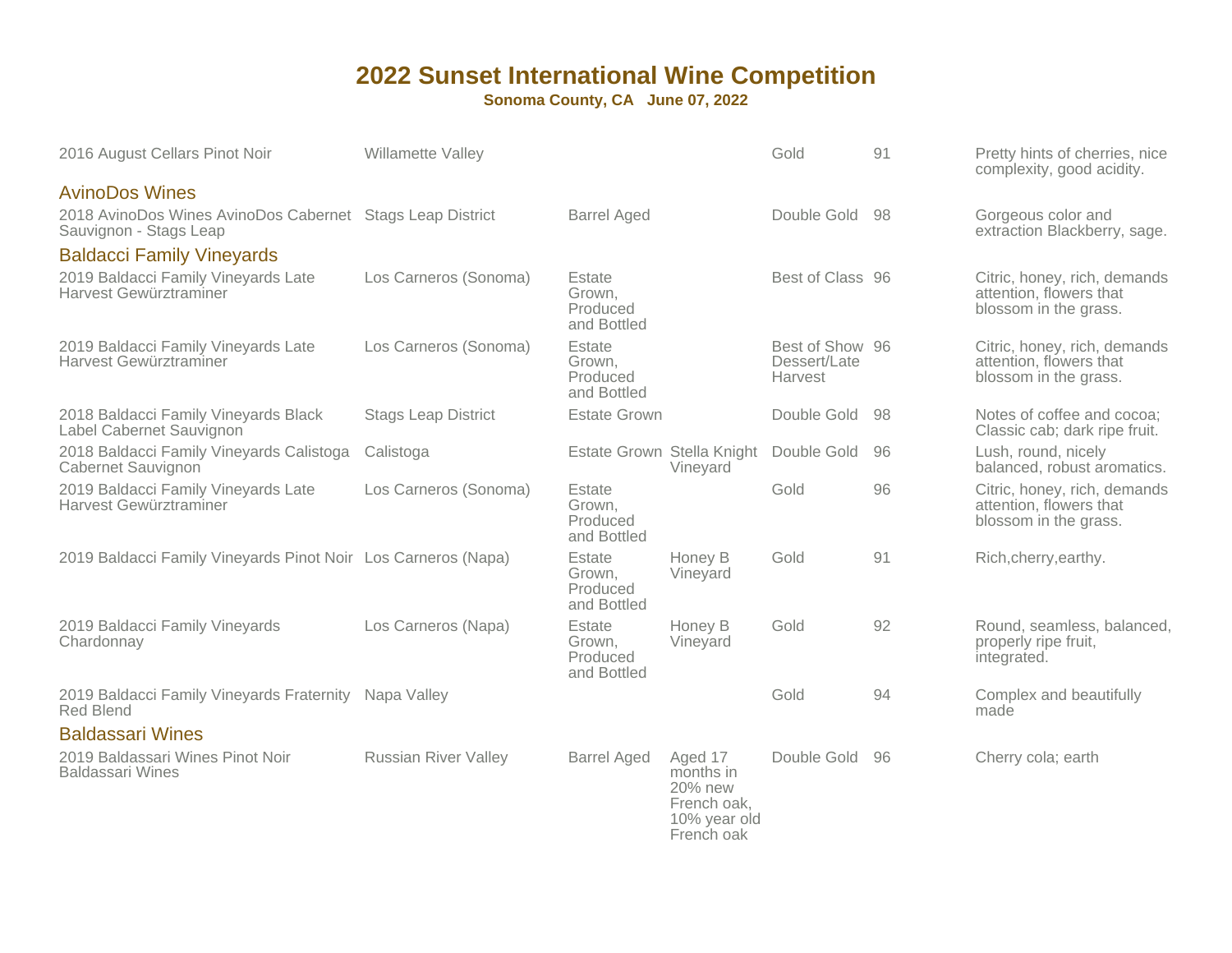| 2018 Baldassari Wines Syrah Baldassari<br>Wines                                   | <b>Bennett Valley</b>    | <b>Barrel Aged</b> | Nolan<br>Vineyard,<br>Aged 25<br>months in<br>neutral<br>barrels, 6<br>years or<br>older, all<br>French Oak | Double Gold | - 95 | Smokey, oaky big fruit                                                                                 |
|-----------------------------------------------------------------------------------|--------------------------|--------------------|-------------------------------------------------------------------------------------------------------------|-------------|------|--------------------------------------------------------------------------------------------------------|
| 2021 Baldassari Wines Rosé of Pinot Noir, Russian River Valley<br>100% Pinot Noir |                          | Single<br>Vineyard |                                                                                                             | Gold        | 91   | Complex, notes of<br>raspberry, vibrant, nice<br>weight, spicy note on finish,<br>long finish          |
| <b>Balletto Vineyards</b>                                                         |                          |                    |                                                                                                             |             |      |                                                                                                        |
| 2021 Balletto Vineyards Rose of Pinot Noir Russian River Valley                   |                          |                    |                                                                                                             | Gold        | 92   | Nice structure, chewy, fresh,<br>nectarine pit, slight green<br>underripe note, fresh<br>berries, mint |
| <b>Baptiste Gazeau</b>                                                            |                          |                    |                                                                                                             |             |      |                                                                                                        |
| 2018 Baptiste Gazeau Blanquette de<br>Limoux Extra Brut                           | Blanquette de Limoux AOC |                    |                                                                                                             | Double Gold | -95  | Apples, fresh and bright<br>Nice and soft                                                              |
| <b>Bar Dog</b>                                                                    |                          |                    |                                                                                                             |             |      |                                                                                                        |
| 2021 Bar Dog Sauvignon Blanc                                                      | California               |                    |                                                                                                             | Double Gold | 96   | Creamy and delightful, nice<br>floral nose, rich                                                       |
| 2020 Bar Dog Red Wine                                                             | California               |                    |                                                                                                             | Gold        | 91   | Nice oak; beautiful mouth<br>feel; Great wine                                                          |
| 2020 Bar Dog Pinot Noir                                                           | California               |                    |                                                                                                             | Gold        | 91   | Cherry/leather. Black berry<br>bush                                                                    |
| 2019 Bar Dog Cabernet Sauvignon                                                   | California               |                    |                                                                                                             | Gold        | 92   | Ripe fruit, blue fruit; smooth.                                                                        |
| <b>Barefoot</b>                                                                   |                          |                    |                                                                                                             |             |      |                                                                                                        |
| <b>NV Barefoot Strawberry</b>                                                     | California               |                    |                                                                                                             | Double Gold | 96   | Clean, pure.                                                                                           |
| <b>NV Barefoot Pink Moscato</b>                                                   | California               |                    |                                                                                                             | Gold        | 93   | Floral, delicate finish.                                                                               |
| NV Barefoot Sangria                                                               | California               |                    |                                                                                                             | Gold        | 94   | Very perfumey                                                                                          |
| NV Barefoot Rose Spritzer Bottle                                                  | California               |                    |                                                                                                             | Gold        | 92   | Watermelon, fruity fun finish.                                                                         |
| <b>NV Barefoot Peach</b>                                                          | California               |                    |                                                                                                             | Gold        | 92   | Peach                                                                                                  |
| NV Barefoot White Zinfandel                                                       | California               |                    |                                                                                                             | Gold        | 92   | super-concentrated dried<br>cranberry, red plum, simple<br>syrup                                       |
| NV Barefoot Mango                                                                 | California               |                    |                                                                                                             | Gold        | 92   | Tropical summer wine                                                                                   |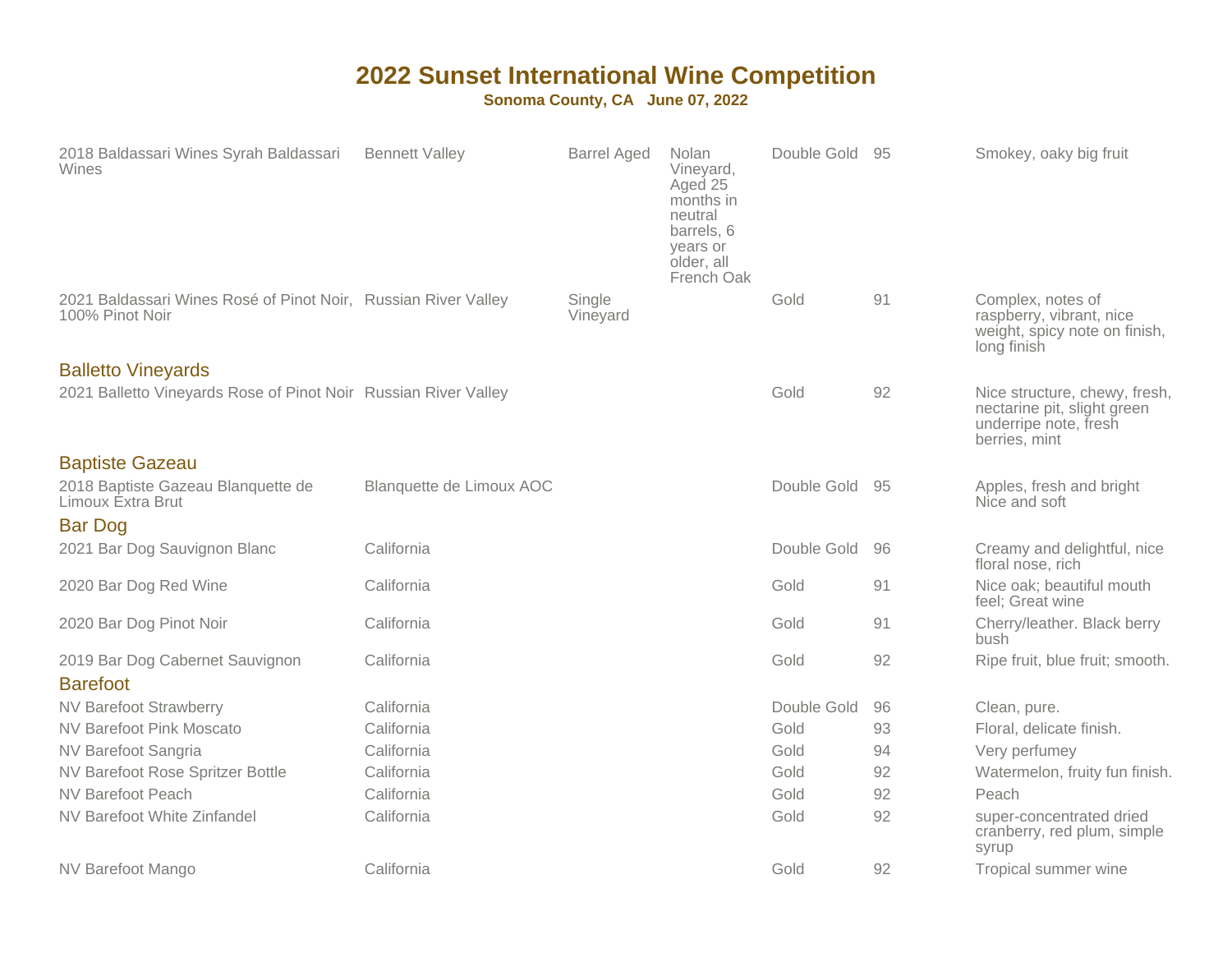**Sonoma County, CA June 07, 2022**

| NV Barefoot Lemonade                                                                              | American          |                     | Gold | 92 | Lemon Lime                                                                              |
|---------------------------------------------------------------------------------------------------|-------------------|---------------------|------|----|-----------------------------------------------------------------------------------------|
| <b>Barefoot Bright &amp; Breezy</b><br>NV Barefoot Bright & Breezy Rose<br><b>Barefoot Bubbly</b> | California        |                     | Gold | 91 | Fruit forward cocktail.                                                                 |
| NV Barefoot Bubbly Moscato Spumante                                                               | California        |                     | Gold | 91 | A perfect ending to a meal.                                                             |
| NV Barefoot Bubbly Sweet Rose                                                                     | California        |                     | Gold | 91 | Strawberries, lively,<br>refreshing.                                                    |
| NV Barefoot Bubbly Pink Moscato                                                                   | California        |                     | Gold | 93 | Floral, elegant, raspberries,<br>citrus.                                                |
| NV Barefoot Bubbly Pinot Grigio                                                                   | California        |                     | Gold | 92 | Lively, tea notes, floral,<br>good balance.                                             |
| NV Barefoot Bubbly Extra Dry                                                                      | California        |                     | Gold | 91 | Very fruity peach.                                                                      |
| NV Barefoot Bubbly Brut Cuvee                                                                     | California        |                     | Gold | 94 | Pear, apple, citrus and fruit<br>forward.                                               |
| NV Barefoot Bubbly Prosecco<br><b>Barnard Griffin</b>                                             | Italy             |                     | Gold | 94 | Lemon, lime.                                                                            |
| 2021 Barnard Griffin Albarino                                                                     | Columbia Valley   |                     | Gold | 92 | Fruit, nice acid, balanced                                                              |
| 2021 Barnard Griffin Rose of Sangiovese                                                           | Columbia Valley   |                     | Gold | 90 | Berries and plums, good<br>intensity, long finish, nice<br>acid                         |
| <b>Bartholomew Estate</b>                                                                         |                   |                     |      |    |                                                                                         |
| 2019 Bartholomew Estate Press Release                                                             | Sonoma Valley     | <b>Estate Grown</b> | Gold | 97 | Nice blackberry, pepper,<br>robust spicy cherry with a<br>hint of cocoa, cellar worthy. |
| 2021 Bartholomew Estate Sauvignon Blanc Sonoma Valley<br><b>Barton</b>                            |                   | <b>Estate Grown</b> | Gold | 91 | Vanilla toast, full body,                                                               |
| 2020 Barton Hot Blooded Counoise                                                                  | Adelaida District | Unfiltered          | Gold | 93 | Juicy cherry, full mouth feel,<br>fruit forward, nice tannins.                          |
| <b>Basalt Cellars</b>                                                                             |                   |                     |      |    |                                                                                         |
| 2018 Basalt Cellars GSM                                                                           | Columbia Valley   |                     | Gold | 90 | Meaty character, voluptuous<br>oak, plum aromas, great<br>nose, sensual.                |
| <b>Bayer Family Estate</b>                                                                        |                   |                     |      |    |                                                                                         |
| 2018 Bayer Family Estate Rosso Grande                                                             | Rogue Valley      | <b>Estate Grown</b> | Gold | 90 | Well balanced, fun blend,<br>yummy wine.                                                |

Bayernmoor Cellars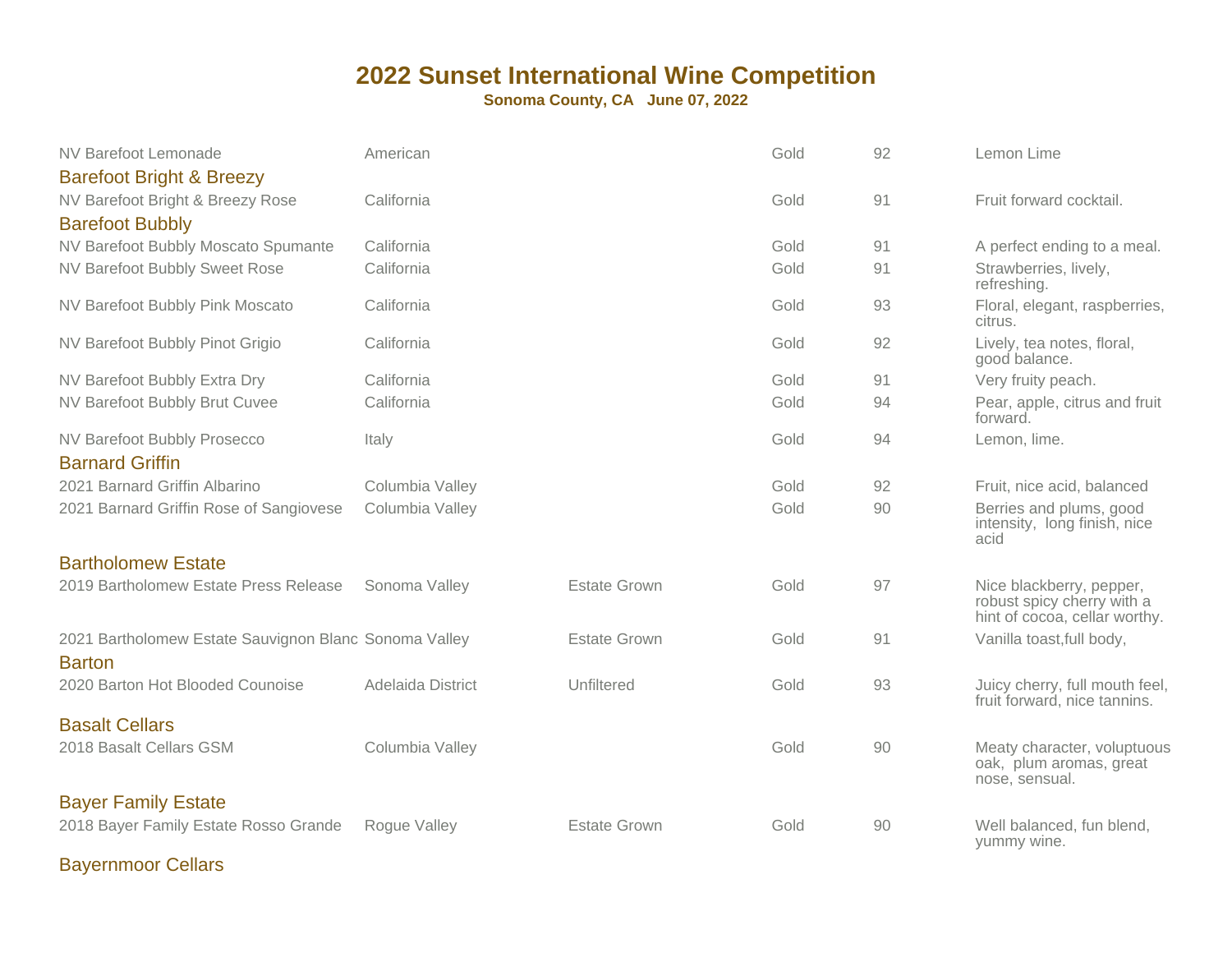| 2021 Bayernmoor Cellars Rosé                                           | Horse Heaven Hills   |                                        | Best of Class 98               |     | Lithe structure, very<br>aromatic watermelon,<br>cucumber                                    |
|------------------------------------------------------------------------|----------------------|----------------------------------------|--------------------------------|-----|----------------------------------------------------------------------------------------------|
| 2021 Bayernmoor Cellars Rosé                                           | Horse Heaven Hills   |                                        | Double Gold                    | 98  | Lithe structure, very<br>aromatic watermelon,<br>cucumber                                    |
| <b>Bella Grace Vineyards</b>                                           |                      |                                        |                                |     |                                                                                              |
| 2021 Bella Grace Vineyards Vermentino                                  | <b>Amador County</b> |                                        | Best of Class 95               |     | Great acidity, lemon<br>meringue, cotton candy on<br>nose.                                   |
| 2021 Bella Grace Vineyards Vermentino                                  | <b>Amador County</b> |                                        | Double Gold                    | 95  | Great acidity, lemon<br>meringue, cotton candy on<br>nose.                                   |
| 2019 Bella Grace Vineyards 2019 Amador Amador County<br><b>Barbera</b> |                      | Amador<br><b>Barbera</b>               | Gold                           | 93  | Floral, herbal notes, smooth,<br>sumptuous.                                                  |
| <b>Bellarina</b>                                                       |                      |                                        |                                |     |                                                                                              |
| 2017 Bellarina Cabernet Sauvignon                                      | Knights Valley       | Vineyards                              | Bavarian Lion Best of Class 96 |     | Beautiful complexity.<br>Wonderful texture. Well<br>integrated tannins                       |
| 2017 Bellarina Cabernet Sauvignon                                      | Knights Valley       | Bavarian Lion Double Gold<br>Vineyards |                                | 96  | Beautiful complexity.<br>Wonderful texture. Well<br>integrated tannins                       |
| <b>Benjamin Darnault</b>                                               |                      |                                        |                                |     |                                                                                              |
| 2020 Benjamin Darnault Picpoul de Pinet                                | Picpoul de Pinet AOP |                                        | Double Gold                    | 96  | Orange blossom, long finish<br>Balanced acidity, well-<br>balanced                           |
| 2019 Benjamin Darnault Les Parcelles<br>Grenache                       | Languedoc AOP        |                                        | Double Gold                    | 96  | Nice Syrah quality, full<br>mouth, rich texture.                                             |
| 2020 Benjamin Darnault La Côte Dorée<br>Chardonnay                     | Vin de France        |                                        | Gold                           | 91  | Fragrant, wiry, Sweet pea<br>floral.                                                         |
| <b>Benziger Family Winery</b>                                          |                      |                                        |                                |     |                                                                                              |
| 2019 Benziger Family Winery Cabernet<br>Sauvignon                      | Sonoma County        |                                        | Best of Class 95               |     | Chewy, blackberry jam,<br>cocoa dust, spice, dark<br>chocolate, savory notes,<br>dark fruit. |
| 2019 Benziger Family Winery Cabernet<br>Sauvignon                      | Sonoma County        |                                        | Double Gold                    | -95 | Chewy, blackberry jam,<br>cocoa dust, spice, dark<br>chocolate, savory notes,<br>dark fruit. |
| 2020 Benziger Family Winery Merlot                                     | California           |                                        | Gold                           | 91  | Violet notes; full bodied                                                                    |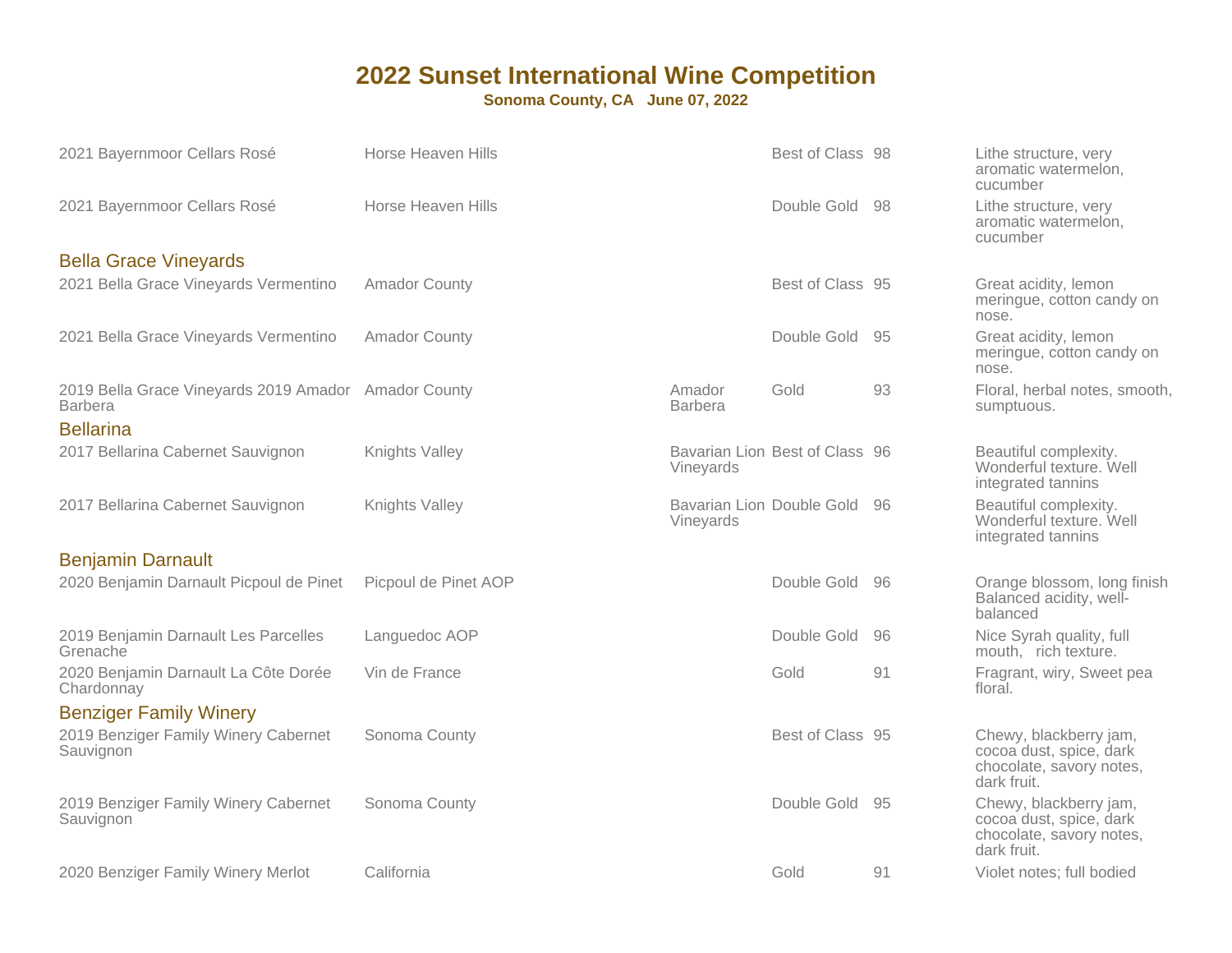**Sonoma County, CA June 07, 2022**

#### Berryessa Gap Vineyards

| 2019 Berryessa Gap Vineyards Barbera                               | <b>Yolo County</b>        | Estate<br>Grown,<br>Produced<br>and Bottled |                                                                                                         | Double Gold                          | - 96 | Mocha on palate, great<br>acidity.               |
|--------------------------------------------------------------------|---------------------------|---------------------------------------------|---------------------------------------------------------------------------------------------------------|--------------------------------------|------|--------------------------------------------------|
| 2019 Berryessa Gap Vineyards<br>Tempranillo                        | <b>Yolo County</b>        | Estate<br>Grown,<br>Produced<br>and Bottled | Meriweather<br>Vineyard                                                                                 | Gold                                 | 90   | Bright acidity, ripe<br>strawberry jam.          |
| 2021 Berryessa Gap Vineyards Sauvignon Yolo County<br><b>Blanc</b> |                           |                                             |                                                                                                         | Gold                                 | 92   | Crisp clean apple, bright                        |
| <b>Big Dog Vineyards</b>                                           |                           |                                             |                                                                                                         |                                      |      |                                                  |
| 2018 Big Dog Vineyards Estate Cabernet<br>Franc                    | San Francisco Bay         | Estate<br>Bottled,<br>Unfiltered            |                                                                                                         | Gold                                 | 91   | Black cherry, inky, chocolate<br>mint.           |
| <b>Bitner Vineyards</b>                                            |                           |                                             |                                                                                                         |                                      |      |                                                  |
| 2018 Bitner Vineyards Syrah                                        | Idaho, Snake River Valley | <b>Estate Grown Bitner</b>                  | Vineyards<br>Live Certified,<br><b>Bee Friendly</b><br>Farming<br>Certified,<br>Salmon Safe<br>Certifed | Double Gold 97                       |      | Strapping wild horses, nice<br>oak frame.        |
| <b>Black Box</b>                                                   |                           |                                             |                                                                                                         |                                      |      |                                                  |
| NV Black Box Red Sangria                                           |                           |                                             |                                                                                                         | Best of Class 95                     |      | Stunning aromas, blackberry<br>and spices        |
| NV Black Box Red Sangria                                           |                           |                                             |                                                                                                         | Best of Show 95<br><b>Boxed Wine</b> |      | Stunning aromas, blackberry<br>and spices        |
| NV Black Box Red Sangria                                           |                           |                                             |                                                                                                         | Double Gold                          | 95   | Stunning aromas, blackberry<br>and spices        |
| 2020 Black Box Pinot Noir                                          | California                |                                             |                                                                                                         | Gold                                 | 93   | Smooth, light, balanced,<br>fruitful; Cali style |
| <b>Black Girl Magic Wines</b>                                      |                           |                                             |                                                                                                         |                                      |      |                                                  |
| 2021 Black Girl Magic Wines Black Girl<br>Magic Riesling           | California                |                                             |                                                                                                         | Best of Class 96                     |      | Tangerine, honeysuckle<br>blossom.               |
| 2021 Black Girl Magic Wines Black Girl<br><b>Magic Riesling</b>    | California                |                                             |                                                                                                         | Double Gold                          | 96   | Tangerine, honeysuckle<br>blossom.               |
| NV Black Girl Magic Wines Black Girl<br>Magic Bubbly Rosé          | California                |                                             |                                                                                                         | Gold                                 | 90   | Clean, fresh, depth of flavor.                   |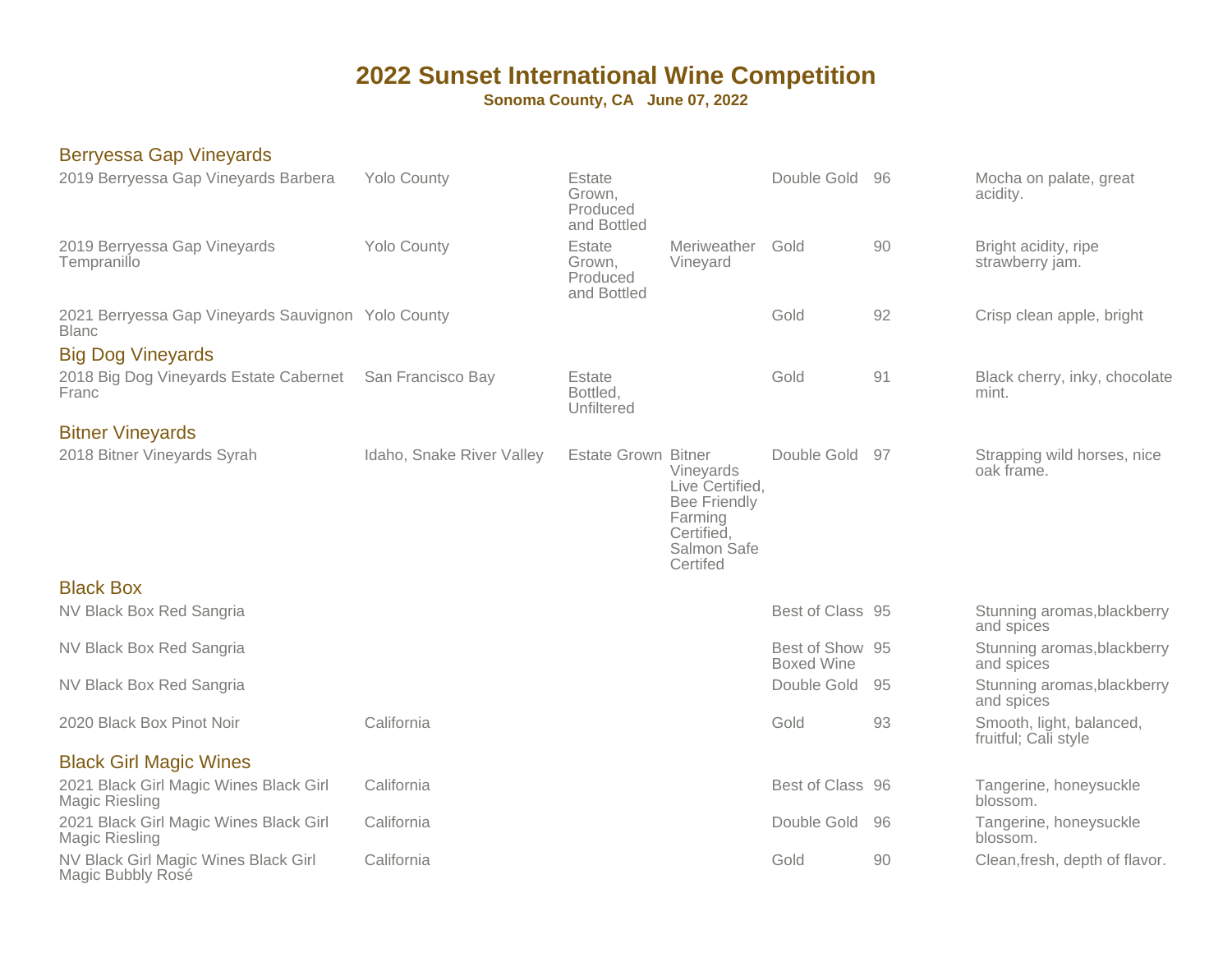| <b>Black Stallion Estate Winery</b>                              |                                               |                                             |      |    |                                                                                                                            |
|------------------------------------------------------------------|-----------------------------------------------|---------------------------------------------|------|----|----------------------------------------------------------------------------------------------------------------------------|
| 2021 Black Stallion Estate Winery Napa<br>Valley Sauvignon Blanc | Napa Valley                                   |                                             | Gold | 92 | Nice fruit, balanced acid,<br>Long finish                                                                                  |
| 2019 Black Stallion Estate Winery<br>Cabernet Sauvignon          | Napa Valley                                   |                                             | Gold | 91 | Nice mix of black and red<br>fruit. Beautifully balanced                                                                   |
| <b>Blackbird Vineyards</b>                                       |                                               |                                             |      |    |                                                                                                                            |
| 2018 Blackbird Vineyards Illustration                            | Napa Valley                                   |                                             | Gold | 92 | Depth, mouth filling, dark<br>chocolate, earthy mocha,<br>round, chewy, soy sauce,<br>eat with Mongolian beef.             |
| <b>Block &amp; Row Wine Company</b>                              |                                               |                                             |      |    |                                                                                                                            |
| 2021 Block & Row Wine Company<br>Sauvignon Blanc                 | Columbia Valley, Horse<br><b>Heaven Hills</b> | Estate<br>Grown,<br>Produced<br>and Bottled | Gold | 90 | Well-balanced, classic<br>varietal characteristics, nice<br>citrus                                                         |
| <b>Blue Oasis</b>                                                |                                               |                                             |      |    |                                                                                                                            |
| 2020 Blue Oasis Pinot Noir                                       | Anderson Valley                               | <b>Barrel Aged</b>                          | Gold | 92 | 777 clone; Spice fruit. Big<br>mouth                                                                                       |
| <b>Blue Quail</b>                                                |                                               |                                             |      |    |                                                                                                                            |
| 2019 Blue Quail Old Vine Zinfandel                               | Potter Valley                                 | <b>Estate Grown</b>                         | Gold | 90 | Summer's end, violets,<br>blueberries, light on its feet,<br>nice red fruity balance, great<br>example of low alcohol zin. |
| 2021 Blue Quail Sauvignon Blanc                                  | Potter Valley                                 | Estate<br>Vineyards                         | Gold | 92 | Hints of Jasmine and Meyer<br>lemon. Very soft and<br>feminine with nice acidity                                           |
| 2019 Blue Quail Pinot Noir                                       | Potter Valley                                 | Estate<br>Vineyards                         | Gold | 92 | Blackberries, very<br>approachable with nice<br>acidity, raspberry with<br>cranberry                                       |
| <b>Bluebird Hill Cellars</b>                                     |                                               |                                             |      |    |                                                                                                                            |
| 2019 Bluebird Hill Cellars Red Wine Blend                        | Oregon/Washington                             |                                             | Gold | 92 | Nice wine; crowd pleaser;<br>smooth; drink year round.                                                                     |
| <b>Boeket</b>                                                    |                                               |                                             |      |    |                                                                                                                            |
| 2021 Boeket Sauvignon Blanc                                      | Mendocino County                              | Estate Single Cox<br>Vineyards<br>Vineyard  | Gold | 91 | Lingering finish, cotton<br>candy, refreshing.                                                                             |
| <b>Bogle</b>                                                     |                                               |                                             |      |    |                                                                                                                            |
| 2019 Bogle Merlot                                                | California                                    |                                             | Gold | 91 | Toasty, ripe, plush                                                                                                        |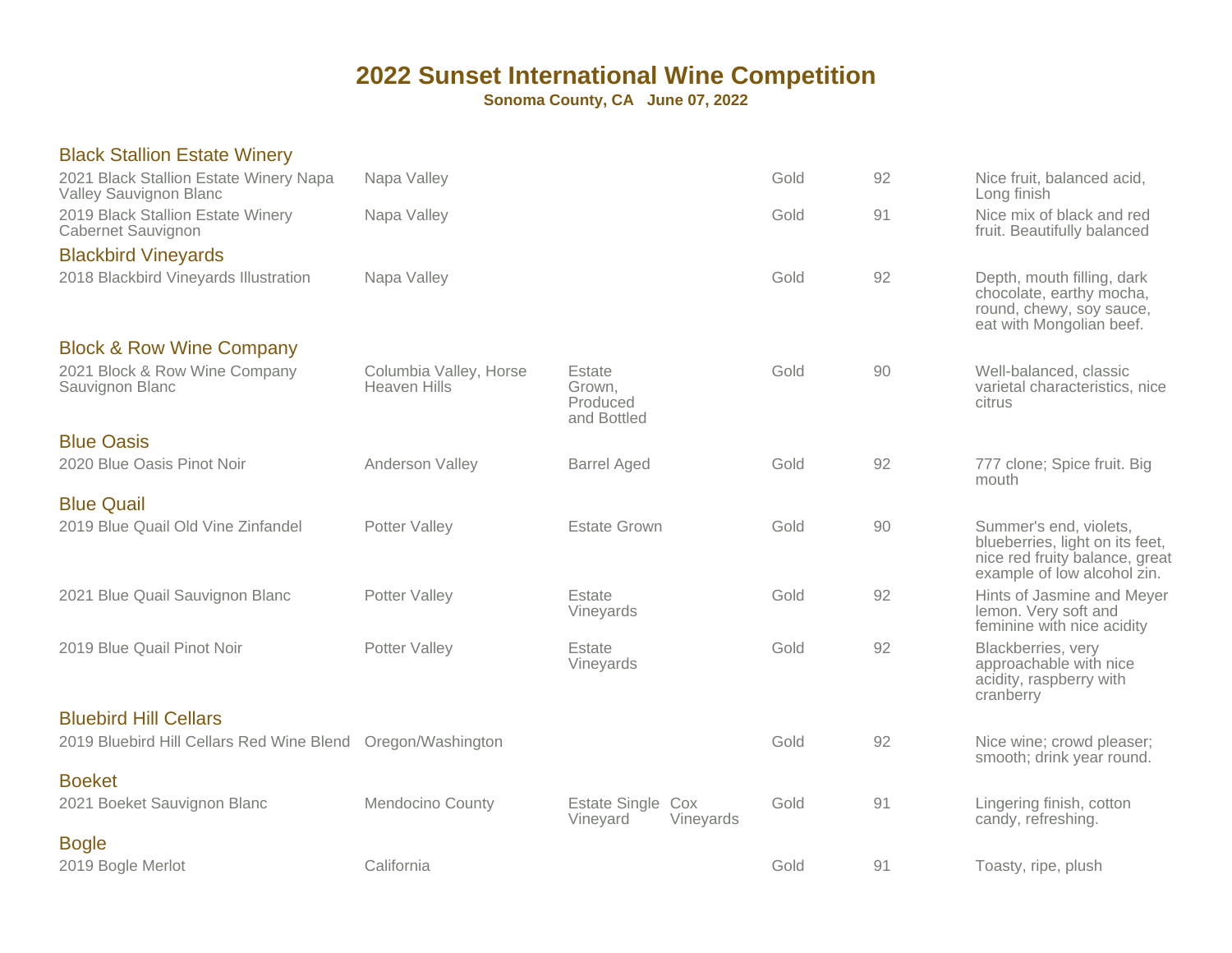| 2019 Bogle Essential Red                                        | California                 |                                             | Gold             | 94 | Nice chewy; full bodied;<br>dark ripe bing cherries,<br>pretty nose.                     |
|-----------------------------------------------------------------|----------------------------|---------------------------------------------|------------------|----|------------------------------------------------------------------------------------------|
| 2020 Bogle Chardonnay                                           | California                 |                                             | Gold             | 94 | Great balance; Super fun;<br>Great orchard fruit                                         |
| 2019 Bogle Cabernet Sauvignon                                   | California                 |                                             | Gold             | 94 | Spicy, clove, tobacco,<br>leather.                                                       |
| <b>Bollini</b>                                                  |                            |                                             |                  |    |                                                                                          |
| 2020 Bollini Pinot Grigio Vigneti delle<br>Dolomiti IGT         | Vigneti delle Dolomiti IGT |                                             | Gold             | 90 | salinity, lemon-lime, ripe,<br>fresh, food friendly                                      |
| <b>Bota Box</b>                                                 |                            |                                             |                  |    |                                                                                          |
| NV Bota Box Nighthawk Bourbon Barrel<br>Aged Cabernet Sauvignon | California                 |                                             | Best of Class 95 |    | Cedar box notes, nice body,<br>pleasing finish, fruit on<br>palate, great crowd pleaser. |
| NV Bota Box Nighthawk Bourbon Barrel<br>Aged Cabernet Sauvignon | California                 |                                             | Double Gold      | 95 | Cedar box notes, nice body,<br>pleasing finish, fruit on<br>palate, great crowd pleaser. |
| NV Bota Box Nighthawk Rich Red Wine<br><b>Blend</b>             | California                 |                                             | Gold             | 93 | Intense dark berry, notes of<br>blackberry.                                              |
| NV Bota Box Dry Rose                                            | California                 |                                             | Gold             | 91 | Well balanced.                                                                           |
| NV Bota Box Chardonnay                                          | California                 |                                             | Gold             | 93 | Big raspberry, light butter,<br>crisp, nice texture and finish.                          |
| <b>NV Bota Box Riesling</b>                                     | California                 |                                             | Gold             | 94 | Apricot, stone fruit, Vanilla<br>sheet cake like Safeway.                                |
| <b>Brady Vineyard</b>                                           |                            |                                             |                  |    |                                                                                          |
| 2021 Brady Vineyard Chardonnay                                  | Paso Robles                | <b>Barrel</b><br>Fermented                  | Double Gold      | 96 | Apples, spice entry, delivers<br>what nose promises,<br>Staying acidity.                 |
| <b>Brandborg</b>                                                |                            |                                             |                  |    |                                                                                          |
| 2021 Brandborg pinot gris                                       | Elkton                     |                                             | Gold             | 92 | juicy, nice acid, citrus, stone<br>fruit, bursting with acid.                            |
| <b>Brassfield Estate Winery</b>                                 |                            |                                             |                  |    |                                                                                          |
| 2021 Brassfield Estate Winery Sauvignon<br><b>Blanc</b>         | <b>High Valley</b>         | Estate<br>Grown,<br>Produced<br>and Bottled | Gold             | 90 | Fresh, clean and floral.                                                                 |
| 2019 Brassfield Estate Winery Cabernet<br>Sauvignon             | <b>High Valley</b>         | Estate<br>Grown,<br>Produced<br>and Bottled | Gold             | 90 | Eucalyptus, black berries,<br>well balanced.                                             |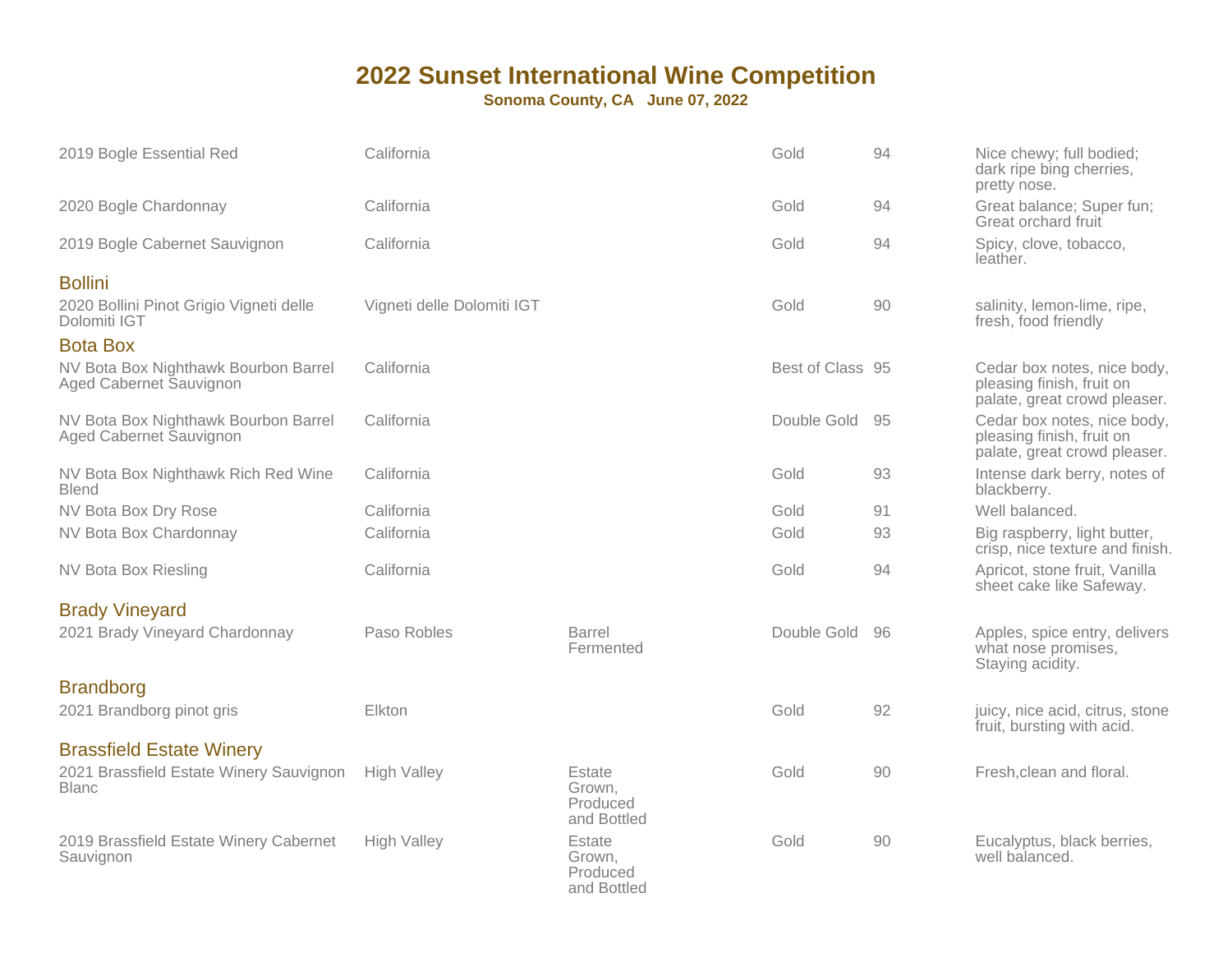| 2021 Brassfield Estate Winery Pinot Gris                   | <b>High Valley</b>   | Estate<br>Grown,<br>Produced<br>and Bottled | Gold        | 91 | European style, elegant,<br>refined, floral, apple, pear,<br>stone fruit, ripe, fresh,<br>lingering finish.       |
|------------------------------------------------------------|----------------------|---------------------------------------------|-------------|----|-------------------------------------------------------------------------------------------------------------------|
| 2021 Brassfield Estate Winery Serenity<br>White Wine Blend | <b>High Valley</b>   | Estate<br>Grown,<br>Produced<br>and Bottled | Gold        | 91 | Slightly sweet, balanced<br>sweet and dry ratio.                                                                  |
| 2019 Brassfield Estate Winery Eruption                     | <b>High Valley</b>   | Estate<br>Grown,<br>Produced<br>and Bottled | Gold        | 92 | Menthol notes. Lots of<br>layers. Mixed berry fruit.<br>Nice finish. Goof tannins                                 |
| <b>Breathless</b>                                          |                      |                                             |             |    |                                                                                                                   |
| NV Breathless Blanc de Blancs                              | Sonoma County        |                                             | Gold        | 91 | Clean, green apple with nice<br>finish.                                                                           |
| <b>NV Breathless Blanc De Noirs</b>                        | Sonoma County        |                                             | Gold        | 94 | Fresh, white cherries, and<br>red apple.                                                                          |
| <b>Brecon Estate</b>                                       |                      |                                             |             |    |                                                                                                                   |
| 2021 Brecon Estate Albariño                                | <b>Central Coast</b> |                                             | Double Gold | 96 | Viscous, bright, medium<br>finish                                                                                 |
| 2021 Brecon Estate Last Sandwich                           | <b>Central Coast</b> |                                             | Double Gold | 95 | Lemon grass Tonic Tropical                                                                                        |
| 2021 Brecon Estate True Acacia Head<br>Albariño            | <b>Central Coast</b> |                                             | Double Gold | 95 | Heavy fruit, sourness,<br>stinky, light oak                                                                       |
| 2019 Brecon Estate Meritage                                | Adelaida District    | Estate                                      | Gold        | 92 | Berries, plums, juicy, nice<br>acid, dark, toasty, silky<br>tannins, spicy, savory.                               |
| <b>Brian Carter Cellars</b>                                |                      |                                             |             |    |                                                                                                                   |
| 2018 Brian Carter Cellars Tuttorosso                       | Yakima Valley        |                                             | Gold        | 94 | Great balance of<br>Sangiovese and Cabernet.                                                                      |
| 2018 Brian Carter Cellars Le Coursier                      | Columbia Valley      |                                             | Gold        | 93 | Boysenberry, toasty, cocoa<br>and vanilla                                                                         |
| <b>Brick Barn Wine Estate</b>                              |                      |                                             |             |    |                                                                                                                   |
| 2020 Brick Barn Wine Estate Viognier                       | Santa Ynez Valley    | Estate                                      | Gold        | 90 | Pretty nose, floral, full mid-<br>palate, long finish, coconut,<br>apricot, pear, lean style<br>w/great vitality. |
| 2019 Brick Barn Wine Estate Albarino                       | Santa Ynez Valley    | Estate                                      | Gold        | 91 | Stone fruit, sweet pea floral,<br>crisp, refreshing.                                                              |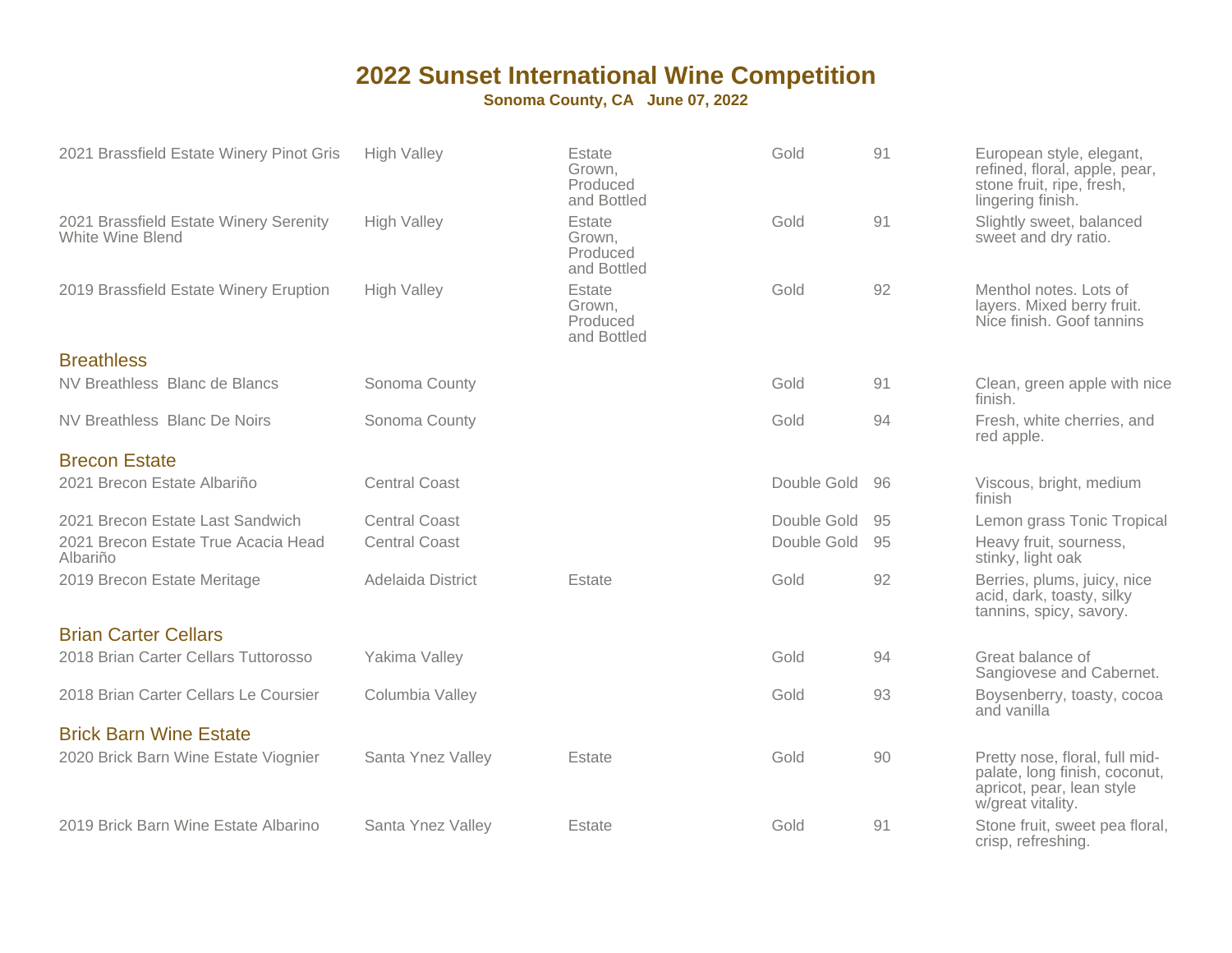**Sonoma County, CA June 07, 2022**

| 2019 Brick Barn Wine Estate Pinot Noir                                   | Sta. Rita Hills      | Estate<br>Cellared and<br><b>Bottled</b> |                                     | Gold             | 96 | Classic pinot, sweet fruit,<br>brown sugar.                                                                 |
|--------------------------------------------------------------------------|----------------------|------------------------------------------|-------------------------------------|------------------|----|-------------------------------------------------------------------------------------------------------------|
| <b>Bricoleur Vineyards</b>                                               |                      |                                          |                                     |                  |    |                                                                                                             |
| 2019 Bricoleur Vineyards Special Selection Russian River<br>Pinot Noir   |                      | Estate                                   | Special<br>Selection                | Gold             | 92 | Dried cherry; good<br>integration of oak; Good<br>structure                                                 |
| 2020 Bricoleur Vineyards Founder's Block<br><b>Pinot Noir</b>            | <b>Russian River</b> | Estate                                   |                                     | Gold             | 90 | Nice fruit.                                                                                                 |
| 2020 Bricoleur Vineyards Chardonnay                                      | <b>Russian River</b> | Estate                                   |                                     | Gold             | 92 | Very clean, bit of oak,<br>toasted, brioche, buttery and<br>very creamy.                                    |
| 2019 Bricoleur Vineyards Estate Pinot Noir Russian River                 |                      | Estate                                   |                                     | Gold             | 92 | Notes of cherry cola. Classic<br>Russian river                                                              |
| 2021 Bricoleur Vineyards Sauvignon Blanc Fountaingrove District          |                      | Estate                                   | Kick Ranch<br>Vineyard<br>Designate | Gold             | 90 | Citrus, very clean. Floral.                                                                                 |
| <b>Brightlands</b>                                                       |                      |                                          |                                     |                  |    |                                                                                                             |
| NV Brightlands Pineapple Sangria                                         | California           |                                          |                                     | Gold             | 92 | Juicy, fresh pineapple                                                                                      |
| <b>Bunnell Family Cellar</b>                                             |                      |                                          |                                     |                  |    |                                                                                                             |
| 2014 Bunnell Family Cellar Malbec                                        | Walla Walla Valley   | Single<br>Vineyard                       | McClelland<br>Family<br>Vineyard    | Best of Class 99 |    | Spicy, jalapeno and fruit<br>notes, well structured wine,<br>very versatile, Malbec<br>through and through. |
| 2014 Bunnell Family Cellar Cabernet<br>Sauvignon, XL Vineyard            | Walla Walla Valley   | Single<br>Vineyard                       |                                     | Double Gold      | 96 | Smooth fruit, soft tannins,<br>chocolate cake.                                                              |
| 2014 Bunnell Family Cellar Syrah, Horse<br><b>Heaven Hills</b>           | Horse Heaven Hills   | Single<br>Vineyard                       | <b>Discovery</b><br>Vineyard        | Double Gold      | 95 | Rich, spicy fruit.                                                                                          |
| 2014 Bunnell Family Cellar Malbec                                        | Walla Walla Valley   | Single<br>Vineyard                       | McClelland<br>Family<br>Vineyard    | Double Gold      | 99 | Spicy, jalapeno and fruit<br>notes, well structured wine,<br>very versatile, Malbec<br>through and through. |
| 2016 Bunnell Family Cellar Cabernet<br>Sauvignon, Painted Hills Vineyard | Columbia Valley      | Single<br>Vineyard                       | <b>Painted Hills</b><br>Vineyard    | Gold             | 92 | Anise, black berry,<br>approachable.                                                                        |
| 2016 Bunnell Family Cellar Cabernet<br>Sauvignon, Red Mountain           | Red Mountain         | Single<br>Vineyard                       | Red Heaven<br>Vineyards             | Gold             | 91 | Big and chewy, black<br>licorice, chocolate cake.                                                           |
| <b>Burlwood Pacific Fruit</b>                                            |                      |                                          |                                     |                  |    |                                                                                                             |
| NV Burlwood Pacific Fruit Sweet Peach                                    | American             |                                          |                                     | Gold             | 91 | Fresh peach                                                                                                 |
|                                                                          |                      |                                          |                                     |                  |    |                                                                                                             |

Camaraderie Cellars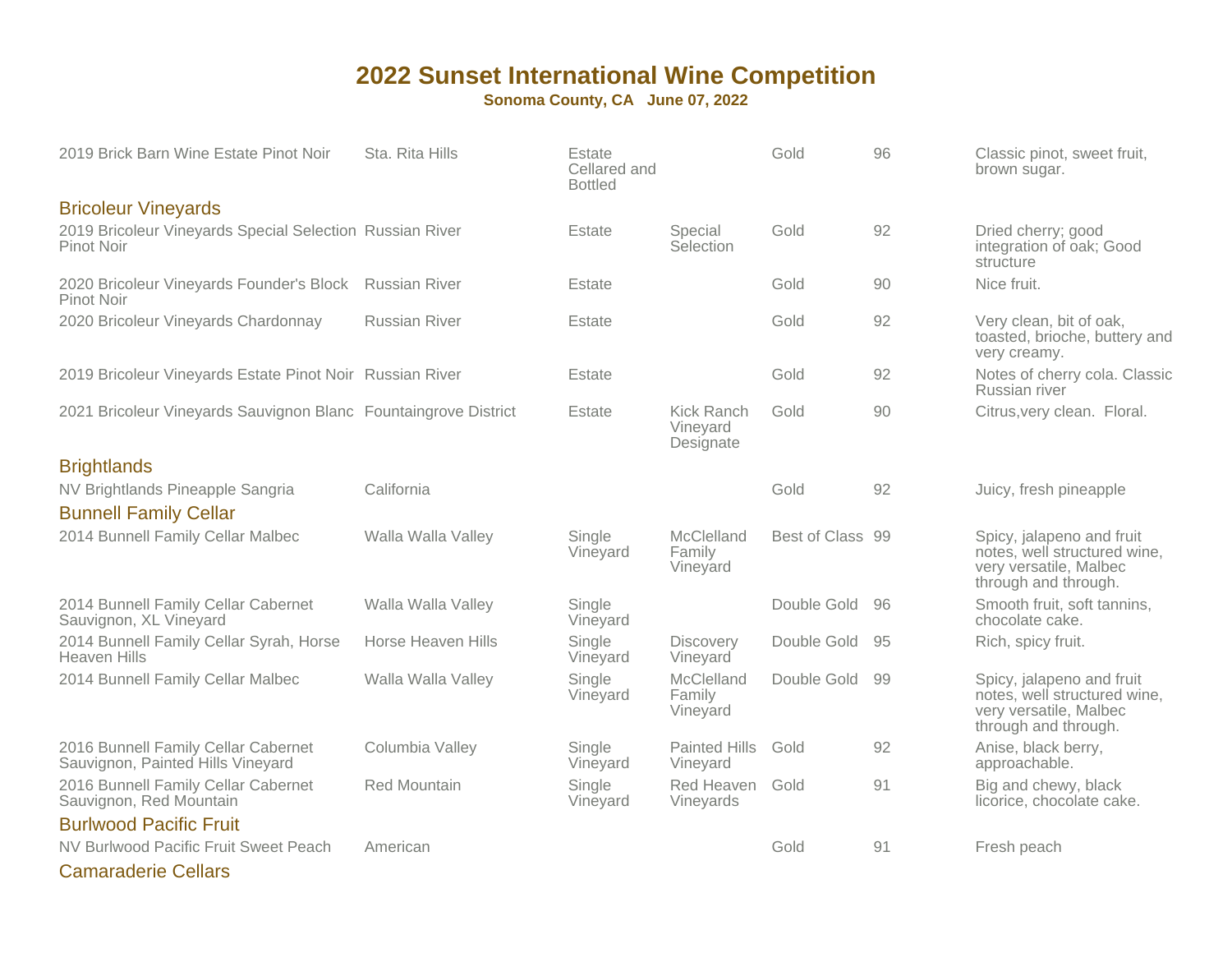| 2019 Camaraderie Cellars Reserve<br>Cabernet Sauvignon | Columbia Valley, White<br><b>Bluffs</b> | Reserve              |                           | Double Gold      | 96 | Douglas fir, driving energy.<br>big tannin structure, black<br>fruit, warm oak, balanced.        |
|--------------------------------------------------------|-----------------------------------------|----------------------|---------------------------|------------------|----|--------------------------------------------------------------------------------------------------|
| 2018 Camaraderie Cellars Grace                         | Columbia Valley                         | Winemaker<br>Select  |                           | Gold             | 93 | Very drinkable, berries,<br>plums, violet, deep, dense<br>layers of flavors, broad<br>shoulders. |
| <b>CANTALICI</b><br>2020 CANTALICI Petali              | <b>Toscana IGT</b>                      |                      | Rosso<br><b>Biologica</b> | Gold             | 90 | nicely balanced, earthy,<br>crowd pleaser.                                                       |
| <b>Cara Mello</b>                                      |                                         |                      |                           |                  |    |                                                                                                  |
| NV Cara Mello Grapefruit                               | American                                |                      |                           | Best of Class 97 |    | Good balance, grapefruit,<br>fine fruit wine                                                     |
| NV Cara Mello Grapefruit                               | American                                |                      |                           | Double Gold      | 97 | Good balance, grapefruit,<br>fine fruit wine                                                     |
| NV Cara Mello Pineapple                                | California                              |                      |                           | Gold             | 91 | Fun, pineapple blend,<br>balanced.                                                               |
| <b>Carboy Winery</b>                                   |                                         |                      |                           |                  |    |                                                                                                  |
| 2018 Carboy Winery Native Fizz Blanc                   | <b>Grand Valley</b>                     | Special<br>Selection |                           | Double Gold      | 96 | True Gruner veltiner,<br>sparkling.                                                              |
| 2019 Carboy Winery Teroldego                           | <b>Grand Valley</b>                     |                      |                           | Gold             | 91 | Supple, finely nuanced, nice<br>richness.                                                        |
| <b>Carol Shelton Wines</b>                             |                                         |                      |                           |                  |    |                                                                                                  |
| 2019 Carol Shelton Wines Wild Thing Zin                | <b>Mendocino County</b>                 | Old Vine             | Organically<br>grown      | Best of Class 98 |    | Ripe palm. Deep fruit with<br>richness and complexity                                            |
| 2019 Carol Shelton Wines Wild Thing Zin                | <b>Mendocino County</b>                 | Old Vine             | Organically<br>grown      | Double Gold      | 98 | Ripe palm. Deep fruit with<br>richness and complexity                                            |
| 2019 Carol Shelton Wines Rockpile<br>Reserve Zinfandel | Rockpile                                | Reserve              | Florence<br>Vineyard      | Double Gold      | 97 | Beautiful fruit, balance of<br>fruit, spices.                                                    |
| 2021 Carol Shelton Wines Wild Thing<br>Chardonnay      | Sonoma County                           |                      |                           | Double Gold      | 96 | Nice balance, Lime and<br>nectarine. Integrated oak                                              |
| Cartlidge & Browne                                     |                                         |                      |                           |                  |    |                                                                                                  |
| 2019 Cartlidge & Browne Cabernet<br>Sauvignon          | California                              |                      |                           | Gold             | 93 | Cherry spice and pencil<br>lead.                                                                 |
| Carys                                                  |                                         |                      |                           |                  |    |                                                                                                  |
| 2020 Carys Sauvignon Blanc                             | Monterey                                |                      |                           | Gold             | 92 | Bright, creamy, floral. Enjoy<br>it on the deck all summer.<br>Pleasant quaff                    |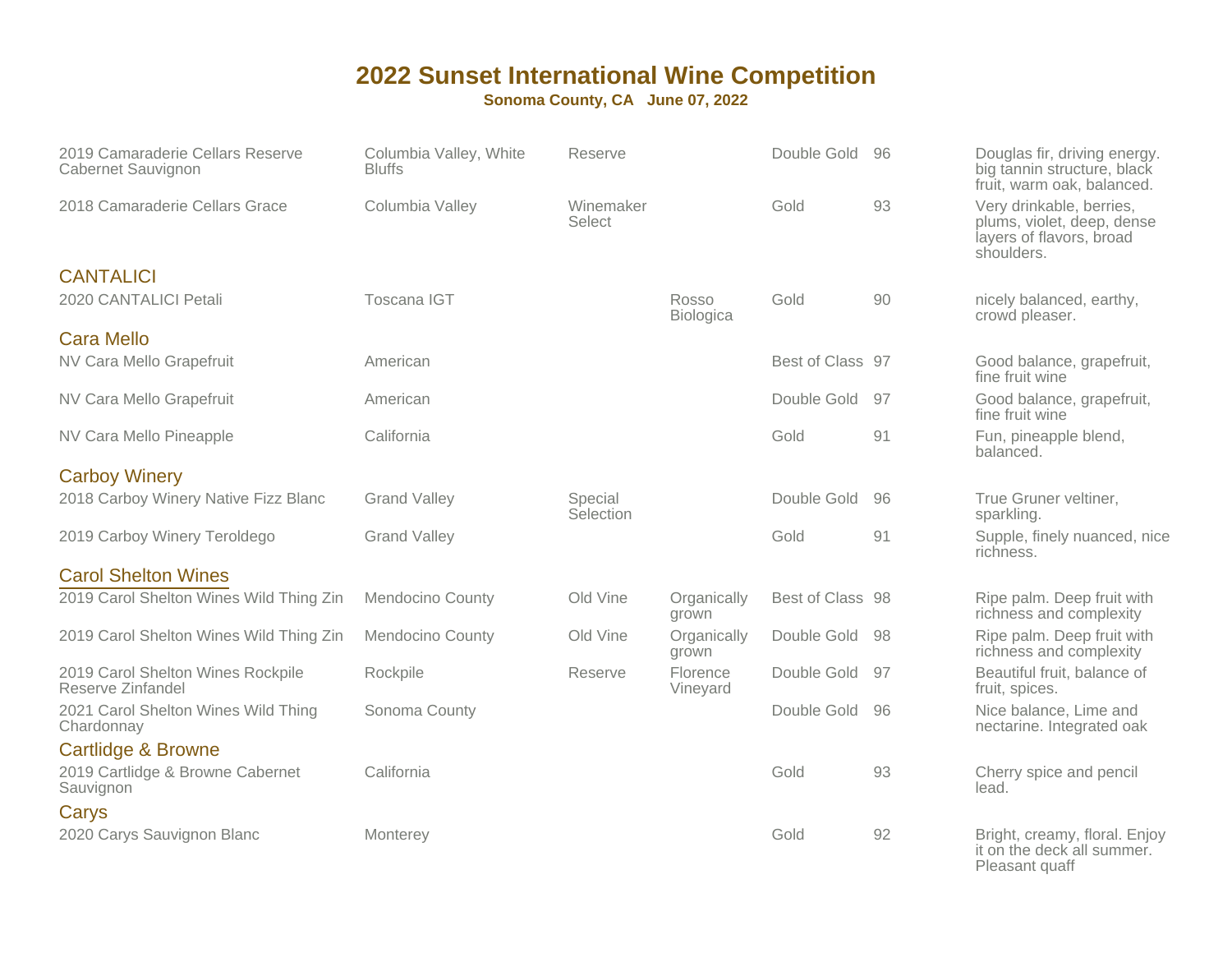| <b>CASA LUIGI</b>                                 |                                        |                                             |                       |                  |     |                                                                                                          |
|---------------------------------------------------|----------------------------------------|---------------------------------------------|-----------------------|------------------|-----|----------------------------------------------------------------------------------------------------------|
| NV CASA LUIGI SECCO VENEZIANO<br><b>SPARKLING</b> | Veneto                                 |                                             |                       | Gold             | 91  | Nice bitters                                                                                             |
| <b>Casino Mine Ranch</b>                          |                                        |                                             |                       |                  |     |                                                                                                          |
| 2019 Casino Mine Ranch Grenache Noir              | Shenandoah Valley<br>(Amador)          | Estate                                      | 30% New<br>French Oak | Best of Class 97 |     | Round, rich, full, dark plum,<br>sour cherry, Age-able.                                                  |
| 2019 Casino Mine Ranch Grenache Noir              | Shenandoah Valley<br>(Amador)          | Estate                                      | 30% New<br>French Oak | Double Gold      | -97 | Round, rich, full, dark plum,<br>sour cherry, Age-able.                                                  |
| 2019 Casino Mine Ranch Vermentino                 | Shenandoah Valley                      | <b>Estate Grown</b>                         |                       | Gold             | 92  | Classy, salty, white pepper,<br>hard candy, classic,<br>coriander.                                       |
| <b>Cass Winery</b>                                |                                        |                                             |                       |                  |     |                                                                                                          |
| 2021 Cass Winery Viognier                         | Paso Robles Geneseo<br><b>District</b> | Estate<br>Grown,<br>Produced<br>and Bottled |                       | Double Gold 98   |     | Well balanced, great nose,<br>wonderful finish, beautiful<br>example of viognier - Great<br>anytime wine |
| 2019 Cass Winery Reserve                          | Paso Robles Geneseo<br><b>District</b> | Estate<br>Grown,<br>Produced<br>and Bottled |                       | Double Gold      | 95  | Smooth cab, notes of<br>cassis, ripe blackberries, well<br>defined tannins & a long<br>finish.           |
| 2019 Cass Winery Backbone Syrah                   | Paso Robles Geneseo<br><b>District</b> | Estate<br>Grown,<br>Produced<br>and Bottled |                       | Gold             | 92  | Juicy fruity, bacon, focused<br>on fruit.                                                                |
| 2019 Cass Winery C*A*B                            | Paso Robles Geneseo<br><b>District</b> | Estate<br>Grown,<br>Produced<br>and Bottled |                       | Gold             | 91  | Juicy black fruits, hints of<br>spice, complex, nicely<br>integrated, soft finish.                       |
| 2019 Cass Winery Vintage Ted                      | Paso Robles Geneseo<br><b>District</b> | Estate<br>Grown,<br>Produced<br>and Bottled |                       | Gold             | 92  | Nice cola spice. Dark fruit.<br>Lingering finish                                                         |
| 2019 Cass Winery Malbec                           | Paso Robles Geneseo<br><b>District</b> | Estate<br>Grown,<br>Produced<br>and Bottled |                       | Gold             | 92  | Complex, Long, vanilla, soft<br>tannins, soft ripe dark dark<br>fruit.                                   |
| <b>Castle Rock</b>                                |                                        |                                             |                       |                  |     |                                                                                                          |
| 2020 Castle Rock Cabernet Sauvignon               | Alexander Valley, Sonoma<br>County     | Reserve                                     |                       | Gold             | 91  | Bright fruit, good structure.                                                                            |
| <b>Cathedral Ridge Winery</b>                     |                                        |                                             |                       |                  |     |                                                                                                          |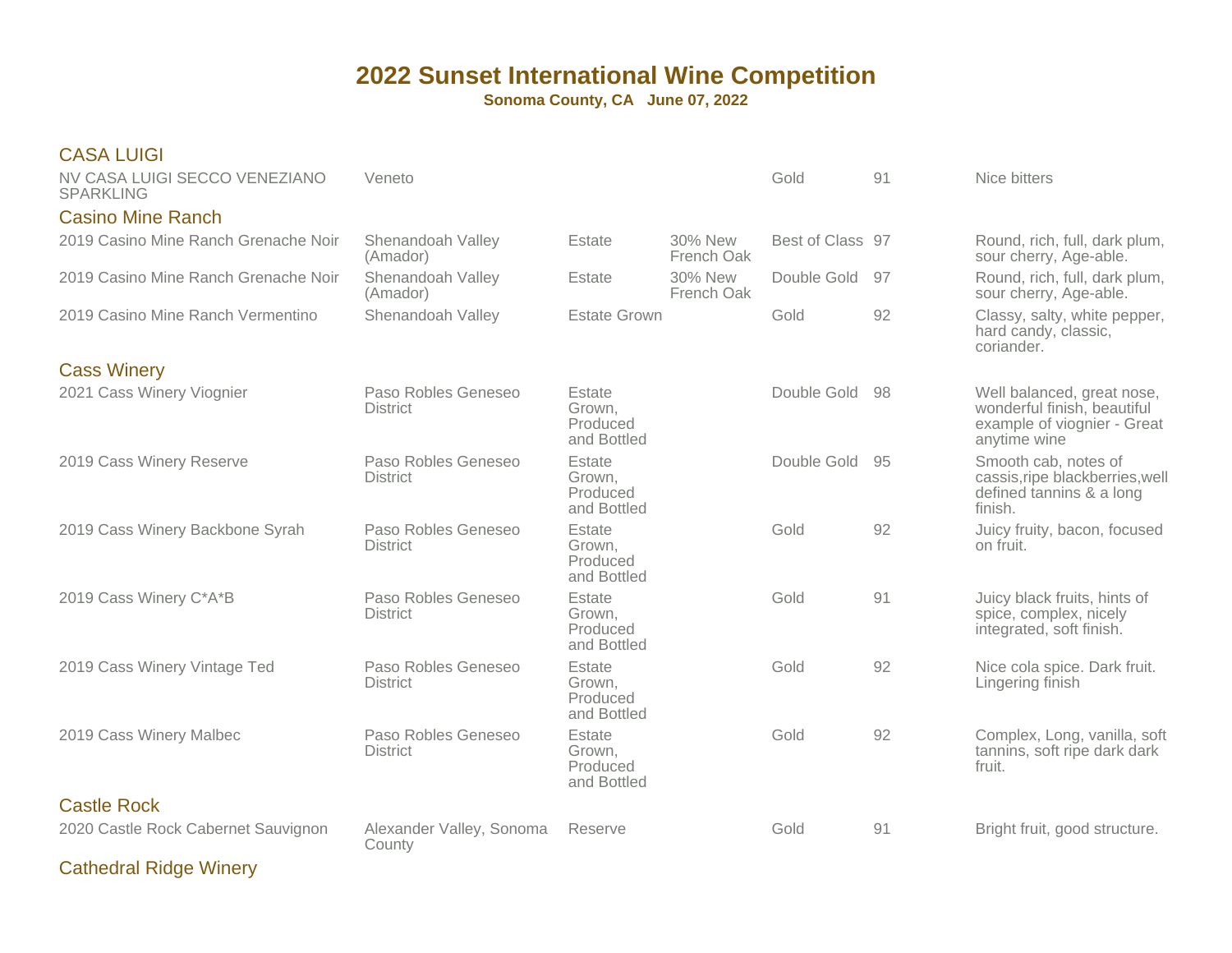| 2017 Cathedral Ridge Winery The Last<br><b>Best Wife Reserve</b>                    | Columbia Valley                                | Reserve                         |                     | Gold             | 93 | Smooth finish.                                                                  |
|-------------------------------------------------------------------------------------|------------------------------------------------|---------------------------------|---------------------|------------------|----|---------------------------------------------------------------------------------|
| <b>Cazadero Winery</b>                                                              |                                                |                                 |                     |                  |    |                                                                                 |
| 2019 Cazadero Winery Chardonnay                                                     | Sonoma Coast (Sonoma)                          | Barrel<br>Fermented             | Bei Ranch           | Double Gold      | 96 | Very pretty, orchard fruits,<br>nice balance, fresh. Great<br>food wine         |
| Ch. Philippe Jacques & Co.<br>2020 Ch. Philippe Jacques & Co. Bordeaux Bordeaux AOC |                                                |                                 |                     | Gold             | 93 | Menthol, classic, elegant.                                                      |
| <b>Chalk Hill</b><br>2020 Chalk Hill Sonoma Coast<br>Chardonnay                     | Sonoma Coast                                   |                                 |                     | Double Gold      | 95 | Well-balanced, notes of<br>pear and apple, grassy<br>meadow, complete wine      |
| 2020 Chalk Hill Estate Chardonnay                                                   | Chalk Hill                                     | Estate<br><b>Bottled</b>        | Unfiltered          | Double Gold      | 96 | Lengthy finish, great round<br>mouthful                                         |
| 2020 Chalk Hill Chalk Hill Estate<br>Sauvignon Blanc                                | Chalk Hill                                     | Estate<br>Bottled &<br>Produced |                     | Gold             | 91 | Lovely light, Thin and<br>smooth. Flavorful                                     |
| <b>Chalone Vineyard</b>                                                             |                                                |                                 |                     |                  |    |                                                                                 |
| 2020 Chalone Vineyard Estate<br>Chardonnay                                          | Chalone                                        | Estate                          |                     | Gold             | 91 | Nice minerality, pretty<br>expression of apples, crowd<br>pleaser.              |
| <b>Chandon California</b>                                                           |                                                |                                 |                     |                  |    |                                                                                 |
| NV Chandon California Blanc                                                         | California                                     |                                 |                     | Best of Class 97 |    | Incredible aromatics,<br>brilliantly structured, forever<br>finish.             |
| NV Chandon California Blanc                                                         | California                                     |                                 |                     | Double Gold 97   |    | Incredible aromatics,<br>brilliantly structured, forever<br>finish.             |
| NV Chandon California Chandon Brut                                                  | California                                     | Methode<br>Traditionnelle       |                     | Double Gold      | 96 | Fruit forward with cherries<br>and pear. Cherries, pear                         |
| <b>Char Vale</b>                                                                    |                                                |                                 |                     |                  |    |                                                                                 |
| 2018 Char Vale Pinot Noir Vintner's Choice Green Valley of Russian                  | <b>River Valley</b>                            |                                 | Vintner's<br>Choice | Best of Class 98 |    | Delicious, butter cream,<br>hints of violet, raspberry                          |
| 2018 Char Vale Pinot Noir Vintner's Choice Green Valley of Russian                  | <b>River Valley</b>                            |                                 | Vintner's<br>Choice | Double Gold      | 98 | Delicious, butter cream,<br>hints of violet, raspberry                          |
| 2021 Char Vale Rose of Pinot Noir                                                   | Green Valley of Russian<br><b>River Valley</b> |                                 |                     | Gold             | 92 | Bright, vibrant, lively fruit<br>flavors Berries, hint of nuts,<br>plum Spritzy |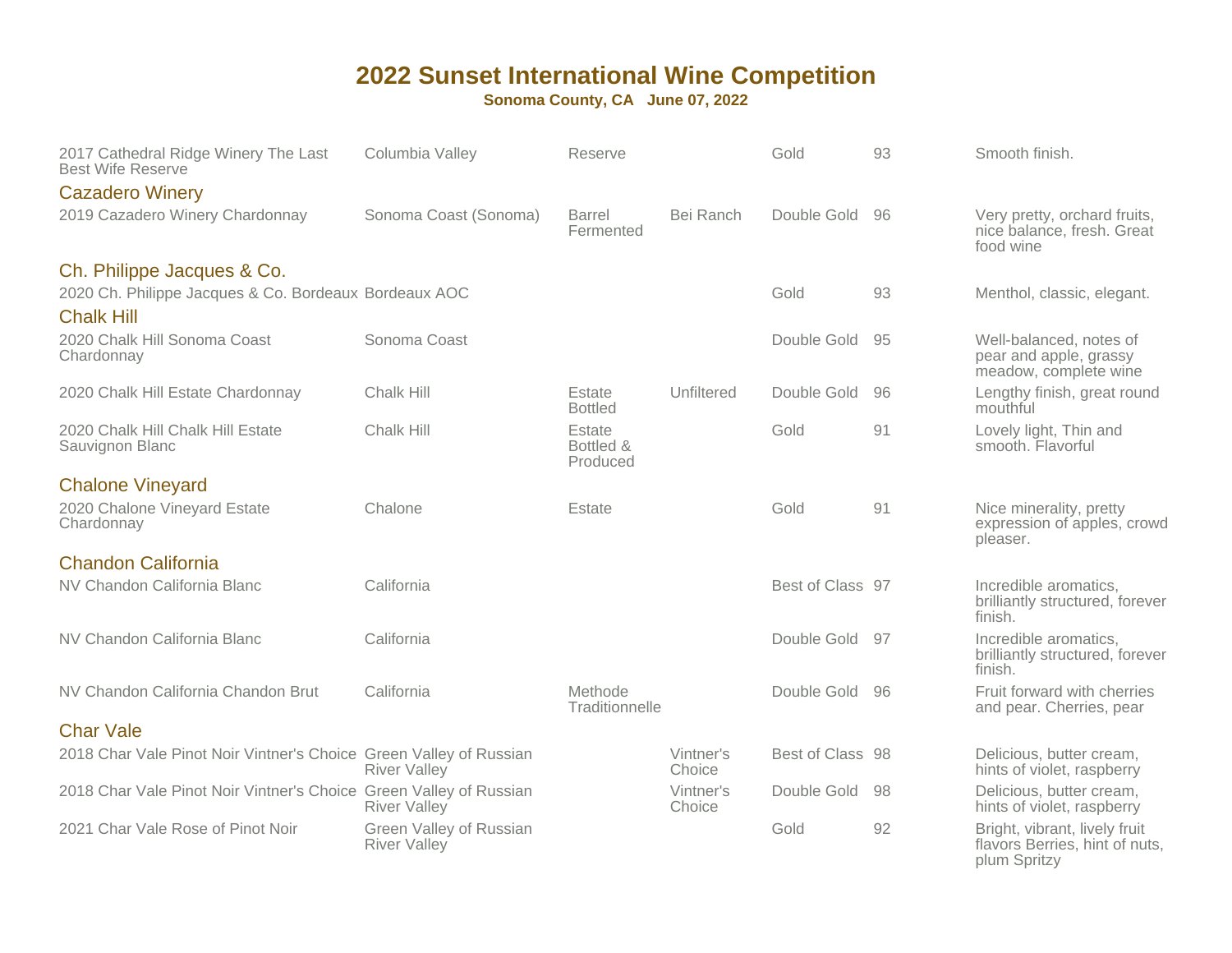**Sonoma County, CA June 07, 2022**

| 2019 Char Vale Pinot Noir Vineyard Select Green Valley of Russian  | <b>River Valley</b>        |                                 | Vineyard<br>Select | Gold             | 91 | Cherry jam.                                                                                         |
|--------------------------------------------------------------------|----------------------------|---------------------------------|--------------------|------------------|----|-----------------------------------------------------------------------------------------------------|
| <b>Charles Krug</b>                                                |                            |                                 |                    |                  |    |                                                                                                     |
| 2018 Charles Krug Cabernet Sauvignon                               | Napa Valley                |                                 |                    | Double Gold      | 95 | Juicy blackberries. Juicy<br>plums. Nice nose                                                       |
| 2018 Charles Krug Family Reserve<br>Generations                    | Napa Valley                | Estate<br>Bottled &<br>Produced |                    | Gold             | 91 | Balanced, rich, deep flavors.                                                                       |
| <b>Chasing Venus</b><br>2021 Chasing Venus Sauvignon Blanc         | Marlborough                |                                 |                    | Gold             | 91 | Bright, fun, nice balance,<br>minerality, citrusy.                                                  |
| <b>Cherry Pie</b>                                                  |                            |                                 |                    |                  |    |                                                                                                     |
| 2019 Cherry Pie Pinot Noir<br><b>Chimney Rock</b>                  | California                 |                                 | <b>Tri-County</b>  | Gold             | 91 | Lucky, bright, tart cranberry                                                                       |
| 2018 Chimney Rock SLD Cabernet<br>Sauvignon                        | <b>Stags Leap District</b> | Estate                          |                    | Gold             | 91 | Pronounced plum,<br>blackberry, coffee, spice,<br>soft tannins, lingering finish                    |
| 2020 Chimney Rock Elevage Blanc<br><b>Chris Baker</b>              | Napa Valley                | Estate                          | Napa Green         | Gold             | 92 | Floral, nice acidity, unique.                                                                       |
| 2021 Chris Baker Willamette Valley Pinot<br>Gris                   | Willamette Valley          |                                 |                    | Gold             | 91 | elegant, refined, waxy<br>texture, floral aroma, ripe<br>pear, stone fruit, classy!                 |
| <b>Chris Condos</b>                                                |                            |                                 |                    |                  |    |                                                                                                     |
| 2020 Chris Condos Made with Organic<br>Grapes Mendocino Chardonnay | Mendocino                  |                                 |                    | Best of Class 97 |    | Bright, vanilla, mouth<br>coating, supple, light on it's<br>feet, apple sauce, tart apple<br>sauce. |
| 2020 Chris Condos Made with Organic<br>Grapes Mendocino Chardonnay | Mendocino                  |                                 |                    | Double Gold      | 97 | Bright, vanilla, mouth<br>coating, supple, light on it's<br>feet, apple sauce, tart apple<br>sauce. |
| <b>Christian Vallejo</b>                                           |                            |                                 |                    |                  |    |                                                                                                     |
| 2018 Christian Vallejo Barrel Selection<br>Cabernet Sauvignon      | Chile                      |                                 |                    | Gold             | 91 | Herbal, nice complex finish,<br>coffee.                                                             |
| Cien por Ciento                                                    |                            |                                 |                    |                  |    |                                                                                                     |
| 2021 Cien por Ciento Bonarda                                       | Mendoza                    |                                 |                    | Gold             | 90 | Excellent structure. Good<br>tannin. Great quaffing wine                                            |

**Cinder**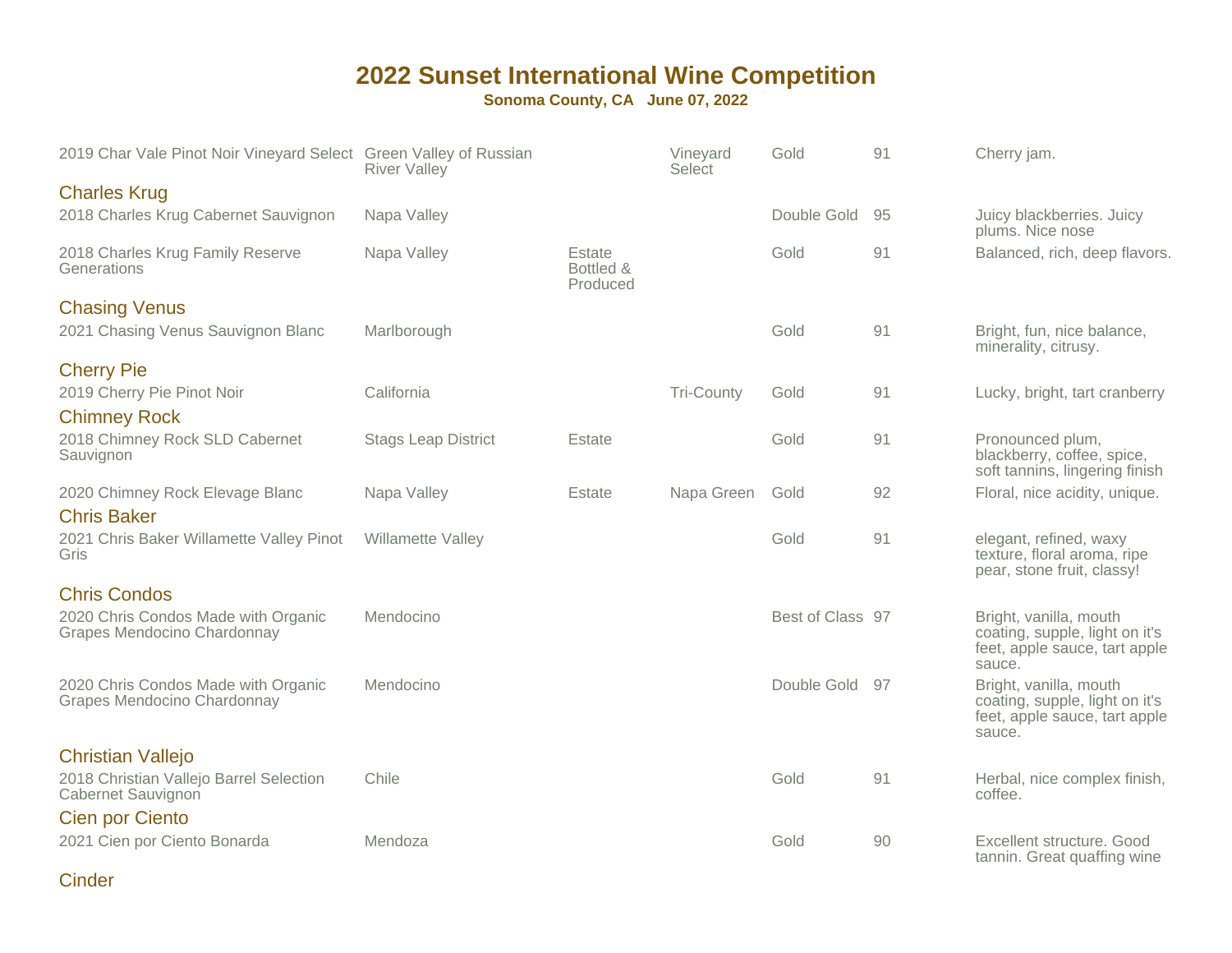| 2020 Cinder Syrah                                       | <b>Snake River Valley</b> |                                             |                                 | Gold             | 91  | Big, rich, lush, drinkable.                                                                                |
|---------------------------------------------------------|---------------------------|---------------------------------------------|---------------------------------|------------------|-----|------------------------------------------------------------------------------------------------------------|
| <b>Cinnabar Vineyards &amp; Winery</b>                  |                           |                                             |                                 |                  |     |                                                                                                            |
| 2020 Cinnabar Vineyards & Winery<br>CHARDONNAY          | <b>Monterey County</b>    | Unoaked                                     |                                 | Best of Class 95 |     | Very expressive wine, notes<br>of ripe pineapple, orange<br>and citrus blossom, rich fruit<br>on palate.   |
| 2020 Cinnabar Vineyards & Winery<br>CHARDONNAY          | <b>Monterey County</b>    | Unoaked                                     |                                 | Double Gold      | 95  | Very expressive wine, notes<br>of ripe pineapple, orange<br>and citrus blossom, rich fruit<br>on palate.   |
| <b>Cinquain Cellars</b>                                 |                           |                                             |                                 |                  |     |                                                                                                            |
| 2018 Cinquain Cellars Reserve Malbec                    | Paso Robles               | Estate<br>Grown.<br>Produced<br>and Bottled | Nagengast<br>Estate<br>Vineyard | Double Gold      | 95  | Smooth blackberry with<br>nutmeg and fig Very<br>lingering finish, leverages<br>primary richness of Malbec |
| 2018 Cinquain Cellars Touriga                           | Paso Robles               | Estate<br>Grown,<br>Produced<br>and Bottled | Nagengast<br>Estate<br>Vineyard | Double Gold      | -97 | Leathery, long finish. nice<br>cola, Nice touch of oak.                                                    |
| <b>CK Mondavi</b>                                       |                           |                                             |                                 |                  |     |                                                                                                            |
| 2020 CK Mondavi Cabernet Sauvignon                      | California                |                                             |                                 | Gold             | 91  | Classic fruit.                                                                                             |
| <b>Clarksburg Wine Company</b>                          |                           |                                             |                                 |                  |     |                                                                                                            |
| 2021 Clarksburg Wine Company Chenin<br>blanc            | Clarksburg (Yolo)         |                                             |                                 | Gold             | 94  | Classic.                                                                                                   |
| <b>Clearwater Canyon</b>                                |                           |                                             |                                 |                  |     |                                                                                                            |
| 2020 Clearwater Canyon Carmenère                        | Horse Heaven Hills        | Estate<br>Bottled &<br>Produced             | Phinny Hill<br>Vineyard         | Gold             | 92  | Poolside wine, nice fruit,<br>aromatic.                                                                    |
| <b>Clif Family Winery</b>                               |                           |                                             |                                 |                  |     |                                                                                                            |
| 2019 Clif Family Winery Kit's Killer Cab                | <b>Howell Mountain</b>    | Estate                                      |                                 | Gold             | 94  | Roasted mocha toffee,<br>statuesque.                                                                       |
| <b>Cline Cellars</b>                                    |                           |                                             |                                 |                  |     |                                                                                                            |
| 2021 Cline Cellars North Coast Viognier                 | North Coast               |                                             |                                 | Best of Class 95 |     | Peach, pear, quince, good<br>acid, balanced, nice weight,<br>long finish.                                  |
| 2021 Cline Cellars North Coast Viognier                 | North Coast               |                                             |                                 | Double Gold      | 95  | Peach, pear, quince, good<br>acid, balanced, nice weight,<br>long finish.                                  |
| 2020 Cline Cellars Ancient Vines Zinfandel Contra Costa |                           | <b>Barrel Aged</b>                          |                                 | Gold             | 94  | Dark fruit. Nice mid palate                                                                                |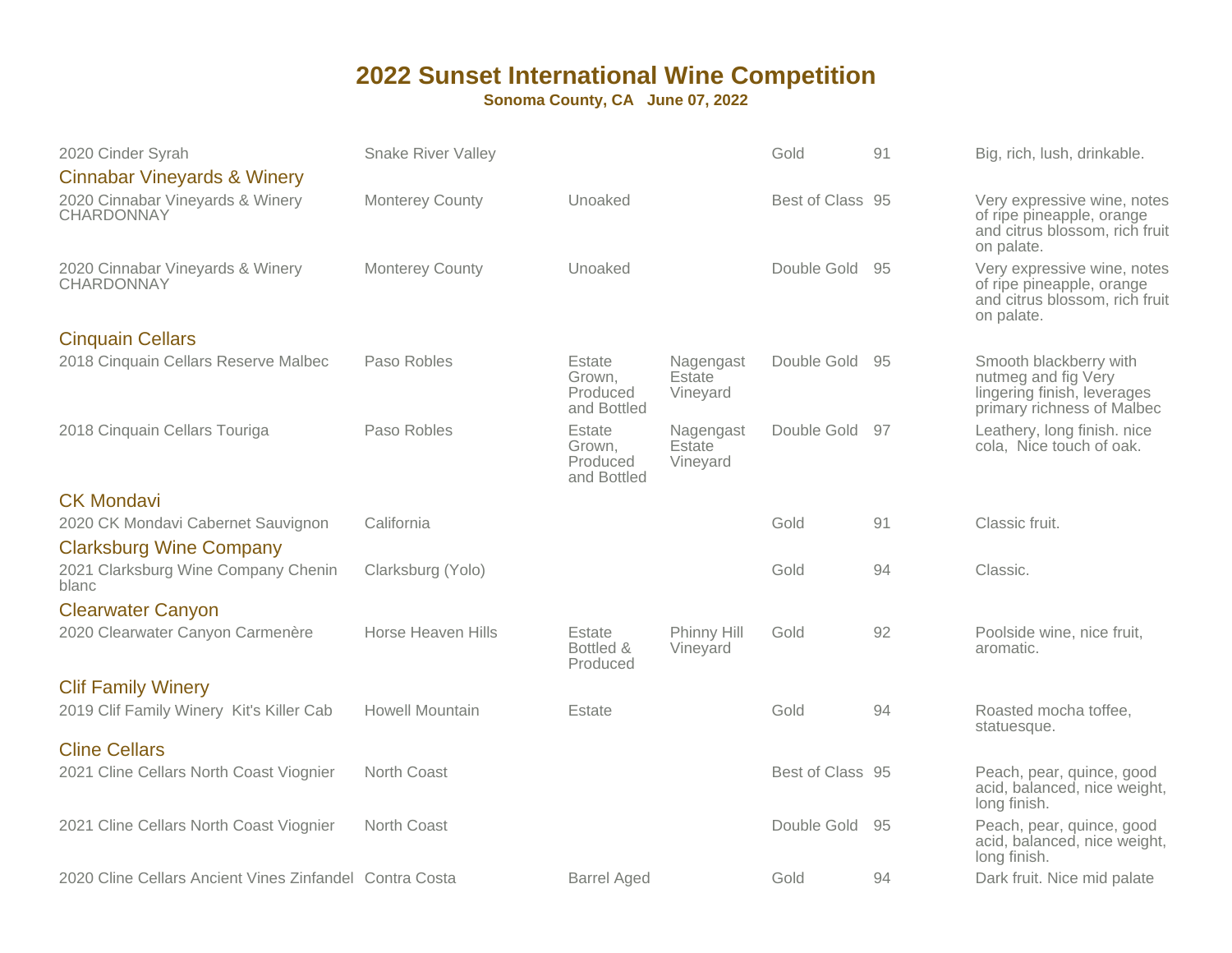| <b>Clothesline</b><br>2020 Clothesline Roussanne             | Lodi                               |                                 |                             | Gold             | 92 | Crisp, full mouth feel,<br>balanced wine                                                                                     |
|--------------------------------------------------------------|------------------------------------|---------------------------------|-----------------------------|------------------|----|------------------------------------------------------------------------------------------------------------------------------|
| <b>CMS</b>                                                   |                                    |                                 |                             |                  |    |                                                                                                                              |
| 2020 CMS Red Blend                                           | Columbia Valley                    | Estate<br>Bottled &<br>Produced |                             | Double Gold      | 95 | Dusty cocoa, blueberries,<br>blackberries, cassis, black<br>cherry velvety tannins,<br>medium acidity, long juicy<br>finish. |
| <b>Colorado Sake Company</b>                                 |                                    |                                 |                             |                  |    |                                                                                                                              |
| 2022 Colorado Sake Company American<br>Standard Junmai Ginjo | Colorado                           | Traditional<br>Method           | Junmai Ginjo Gold<br>Genshu |                  | 93 | Smooth, nice aromas.                                                                                                         |
| <b>Comstock Wines</b>                                        |                                    |                                 |                             |                  |    |                                                                                                                              |
| 2018 Comstock Wines Syrah                                    | <b>Bennett Valley</b>              |                                 | Jemrose<br>Vineyard         | Double Gold      | 96 | Cherry cola, complex                                                                                                         |
| 2015 Comstock Wines Cabernet<br>Sauvignon                    | Alexander Valley, Sonoma<br>County |                                 |                             | Double Gold      | 95 | Toasty oak, tart, dried<br>persimmon.                                                                                        |
| <b>Concannon Reserve</b>                                     |                                    |                                 |                             |                  |    |                                                                                                                              |
| 2019 Concannon Reserve Cabernet<br>Sauvignon                 | Livermore Valley                   |                                 |                             | Gold             | 92 | Really rich black cherry<br>aromas. Nice lingering<br>finish. Nice complexity                                                |
| <b>Concannon Vineyard</b>                                    |                                    |                                 |                             |                  |    |                                                                                                                              |
| 2018 Concannon Vineyard Petit Verdot                         | Livermore Valley                   | Reserve                         |                             | Best of Class 96 |    | Balanced, smooth, smokey<br>nose, dark fruit.                                                                                |
| 2018 Concannon Vineyard Petit Verdot                         | Livermore Valley                   | Reserve                         |                             | Double Gold      | 96 | Balanced, smooth, smokey<br>nose, dark fruit.                                                                                |
| 2018 Concannon Vineyard Cabernet<br>Sauvignon                | Livermore Valley                   |                                 | Estate                      | Double Gold      | 97 | Fantastic tannins, silky,<br>juicy fruit, blockbuster<br>without busting the block.                                          |
| 2018 Concannon Vineyard Cabernet<br>Sauvignon/Petit Verdot   | Livermore Valley                   |                                 | Estate                      | Double Gold      | 95 | Classic, cedar box.                                                                                                          |
| 2018 Concannon Vineyard Zinfandel                            | Livermore Valley                   | Reserve                         |                             | Gold             | 92 | Fruity, lifesaver, rosemary.                                                                                                 |
| 2019 Concannon Vineyard Mother Vine<br>Cabernet Sauvignon    | Livermore Valley                   | Reserve                         |                             | Gold             | 94 | Lacquered plum,<br>wonderfully structured,<br>balanced acidity.                                                              |
| 2021 Concannon Vineyard Viognier                             | Livermore Valley                   | Reserve                         |                             | Gold             | 92 | Round with pleasing finish,<br>great nose, touch of baking<br>spices                                                         |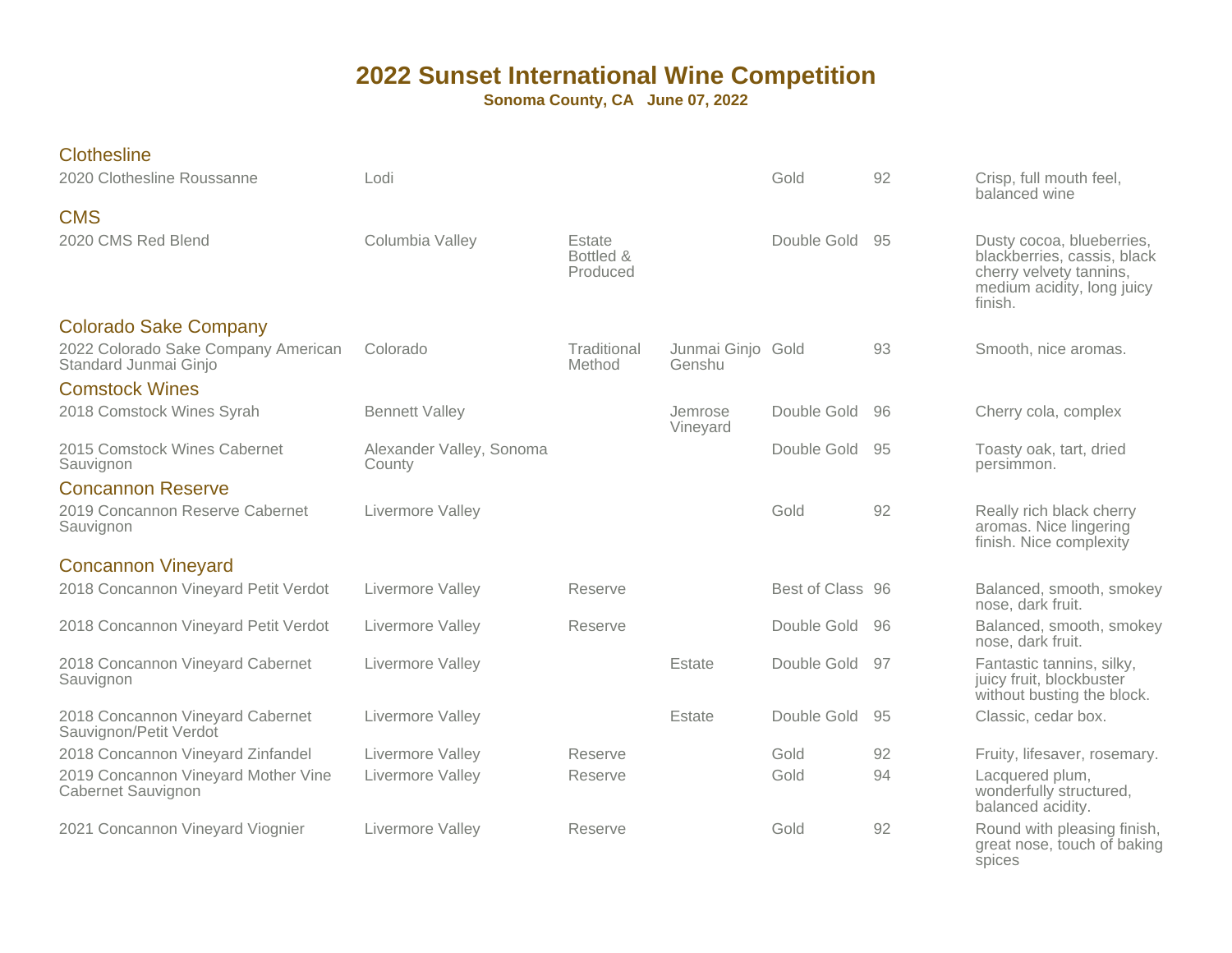**Sonoma County, CA June 07, 2022**

| 2019 Concannon Vineyard Petite Sirah<br>Captain Joe's                | Livermore Valley   | Reserve                                     |                                                    | Gold             | 92 | Supple tannins.                                                          |
|----------------------------------------------------------------------|--------------------|---------------------------------------------|----------------------------------------------------|------------------|----|--------------------------------------------------------------------------|
| 2018 Concannon Vineyard Cabernet<br>Sauvignon Petite Sirah           | Livermore Valley   | Estate                                      |                                                    | Gold             | 91 | Herbal/bay leaf.                                                         |
| <b>Cougar Crest Estate Winery</b>                                    |                    |                                             |                                                    |                  |    |                                                                          |
| 2018 Cougar Crest Estate Winery<br>Cabernet Franc                    | Walla Walla Valley | Estate<br>Grown,<br>Produced<br>and Bottled | Vineyard<br>Designated<br>Cougar Hills<br>Vineyard | Gold             | 94 | Juniper incense, green<br>hatch chiles, well-structured<br>and balanced. |
| 2017 Cougar Crest Estate Winery Merlot                               | Walla Walla Valley | Estate<br>Grown,<br>Produced<br>and Bottled | Vineyard<br>Designated<br>Cougar Hills<br>Vineyard | Gold             | 91 | Nice, ripe, good balance.<br>Pencil shavings, well made                  |
| 2018 Cougar Crest Estate Winery Block 11 Walla Walla Valley<br>Syrah |                    | Estate<br>Grown,<br>Produced<br>and Bottled | Vineyard<br>Designated<br>Cougar Hills<br>Vineyard | Gold             | 92 | Spice, luscious, silken<br>texture, bright finish.                       |
| 2017 Cougar Crest Estate Winery<br>Anniversary Cuvée                 | Walla Walla Valley | Estate<br>Grown,<br>Produced<br>and Bottled | Vineyard<br>Designated<br>Cougar Hills<br>Vineyard | Gold             | 92 | Currants, violets, nicely<br>structured.                                 |
| <b>Coventina Vineyards</b>                                           |                    |                                             |                                                    |                  |    |                                                                          |
| 2015 Coventina Vineyards Tempranillo<br>Reserve                      | Roque Valley       | <b>Estate Grown</b>                         |                                                    | Best of Class 97 |    | Bright fruit, cinnamon,<br>lingering finish.                             |
| 2017 Coventina Vineyards Pinot Noir                                  | Roque Valley       | <b>Estate Grown</b>                         |                                                    | Double Gold      | 96 | Cooler climate pinot.<br>Lingering finish, Taste of<br>cranberries       |
| 2015 Coventina Vineyards Tempranillo<br>Reserve                      | Rogue Valley       | <b>Estate Grown</b>                         |                                                    | Double Gold      | 97 | Bright fruit, cinnamon,<br>lingering finish.                             |
| 2017 Coventina Vineyards Pinot Noir<br>Reserve                       | Roque Valley       | <b>Estate Grown</b>                         |                                                    | Gold             | 91 | Woody; dried cherry                                                      |
| <b>Coyote Canyon</b>                                                 |                    |                                             |                                                    |                  |    |                                                                          |
| 2019 Coyote Canyon Barbera                                           | Horse Heaven Hills | Estate<br>Grown,<br>Produced<br>and Bottled |                                                    | Double Gold      | 97 | Big ripe stone fruit,<br>blackberry, light floral notes.                 |
| 2021 Coyote Canyon Life is a Rose                                    | Horse Heaven Hills | Estate<br>Grown,<br>Produced<br>and Bottled |                                                    | Gold             | 93 | Great balance, tons of fruit<br>on nose, cherry candy                    |

Cru Winery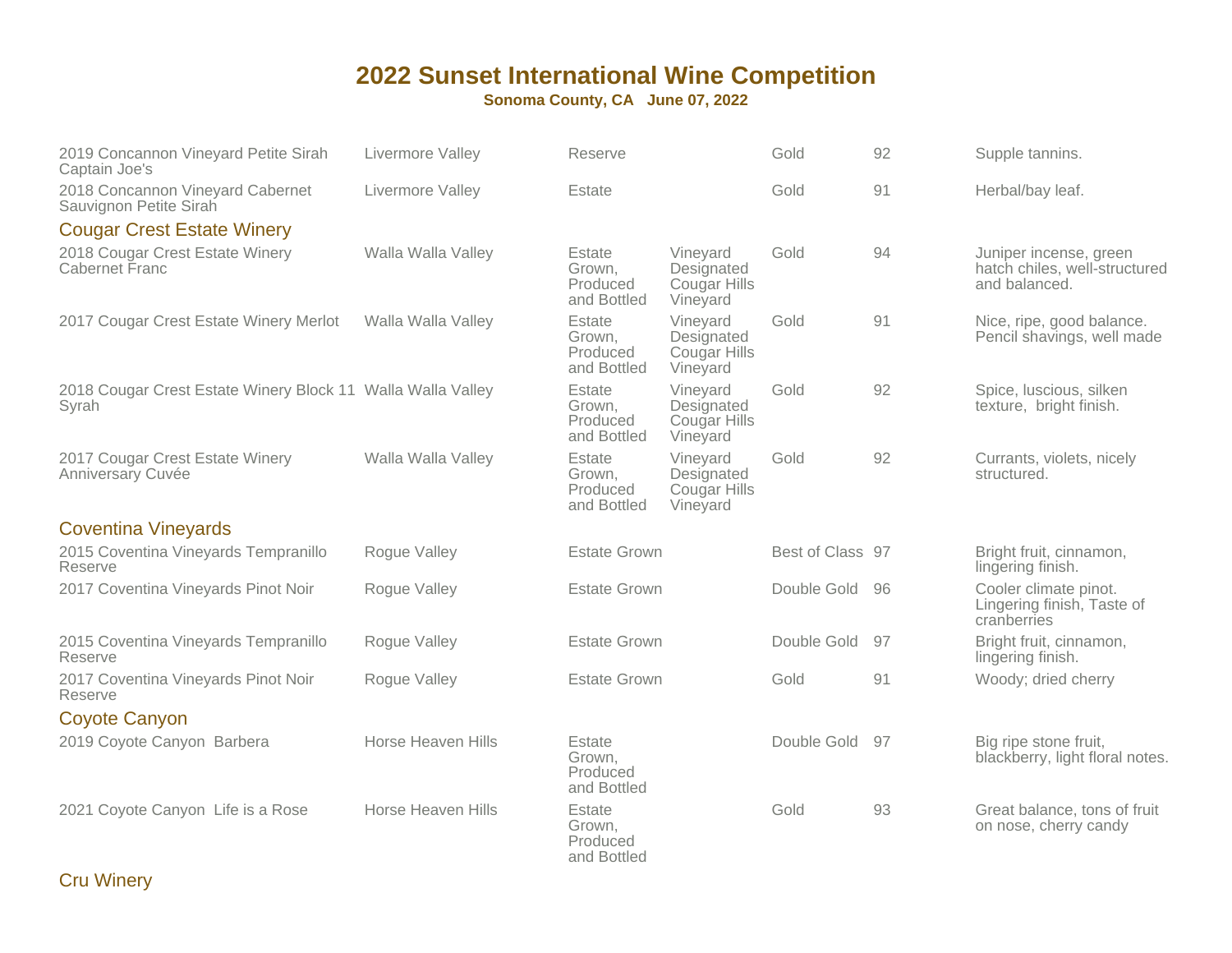| 2019 Cru Winery SLH Pinot Noir            | Santa Lucia Highlands                          |                                             |                                 | Best of Class 98 |    | Great velvety texture, great<br>acidity, strawberry, nice<br>finish, nice earthy, and<br>foresty.                 |
|-------------------------------------------|------------------------------------------------|---------------------------------------------|---------------------------------|------------------|----|-------------------------------------------------------------------------------------------------------------------|
| 2019 Cru Winery SLH Pinot Noir            | Santa Lucia Highlands                          |                                             |                                 | Double Gold 98   |    | Great velvety texture, great<br>acidity, strawberry, nice<br>finish, nice earthy, and<br>foresty.                 |
| 2018 Cru Winery Sarmento Pinot Noir       | Santa Lucia Highlands                          | Single<br>Vineyard                          |                                 | Double Gold 97   |    | Full-bodied fruit, raspberry<br>and currant.                                                                      |
| <b>Culterra</b>                           |                                                |                                             |                                 |                  |    |                                                                                                                   |
| 2019 Culterra Cabernet Sauvignon          | Paso Robles                                    |                                             |                                 | Gold             | 90 | Wild berries, Mexican<br>baking chocolate, firm<br>tannins, firm structure, black<br>tea, nice acids, ripe fruit. |
| D & L Carinalli Vineyards                 |                                                |                                             |                                 |                  |    |                                                                                                                   |
| 2020 D & L Carinalli Vineyards Pinot Noir | <b>Russian River Valley</b>                    | Estate<br>Grown,<br>Produced<br>and Bottled | D & L<br>Carinalli<br>Vineyards | Gold             | 92 | Nicely balanced, pretty<br>integration of spice and fruit.                                                        |
| <b>Daffodil Winery</b>                    |                                                |                                             |                                 |                  |    |                                                                                                                   |
| 2019 Daffodil Winery Pinot Noir           | Willamette Valley, Eola-<br><b>Amity Hills</b> |                                             |                                 | Gold             | 91 | Nice blend of red cherry and<br>red raspberry, little bit of<br>baking spices.                                    |
| Dancin                                    |                                                |                                             |                                 |                  |    |                                                                                                                   |
| 2020 Dancin Tribute                       | Rogue Valley                                   | Barrel<br>Fermented                         |                                 | Double Gold      | 97 | Rich, ripe, cherry cola. juicy,<br>bright acidity.                                                                |
| 2020 Dancin Setti Pezzi                   | Roque Valley                                   | Estate<br>Grown,<br>Produced<br>and Bottled |                                 | Gold             | 93 | Good fruit; varietal                                                                                              |
| <b>Dancing Crow Vineyards</b>             |                                                |                                             |                                 |                  |    |                                                                                                                   |
| 2021 Dancing Crow Vineyards Rosé          | Lake County                                    |                                             |                                 | Best of Class 95 |    | Complex nose; Berry; Ripe<br>citrus; Ruby red grapefruit.<br>Interplay of acids - Great<br>finish                 |
| 2021 Dancing Crow Vineyards Rosé          | Lake County                                    |                                             |                                 | Double Gold 95   |    | Complex nose; Berry; Ripe<br>citrus; Ruby red grapefruit.<br>Interplay of acids - Great<br>finish                 |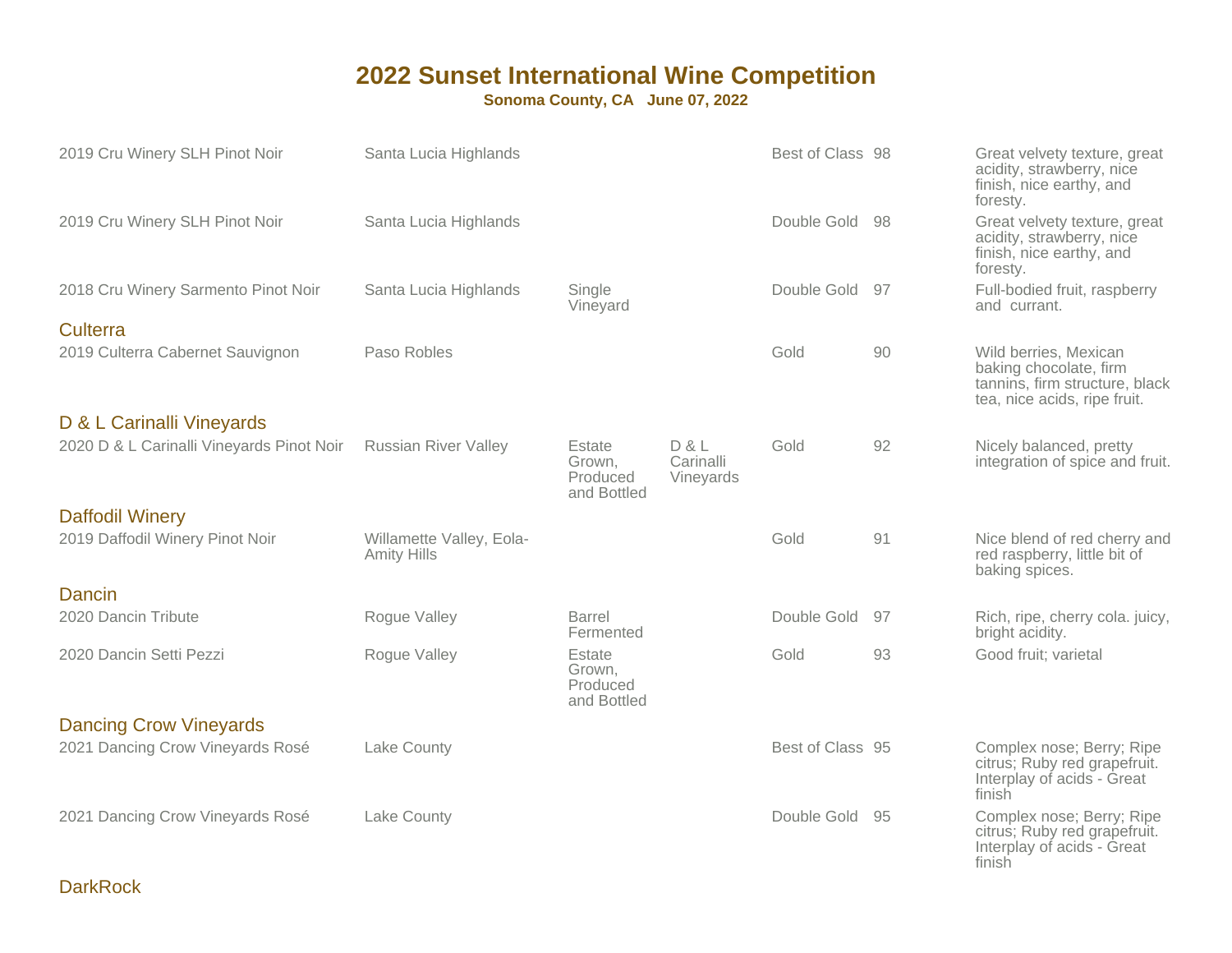| 2019 DarkRock Cabernet Sauvignon                                          | Horse Heaven Hills                 | Estate<br>Grown,<br>Produced<br>and Bottled | <b>Barrel</b><br>fermented   | Concrete and Double Gold 96 |    | Balanced with wonderful<br>texture, rich fruit, well<br>integrated, beautiful.           |
|---------------------------------------------------------------------------|------------------------------------|---------------------------------------------|------------------------------|-----------------------------|----|------------------------------------------------------------------------------------------|
| <b>Daryl Groom</b>                                                        |                                    |                                             |                              |                             |    |                                                                                          |
| 2020 Daryl Groom DRG Russian River<br>Valley Pinot Noir                   | <b>Russian River Valley</b>        |                                             |                              | Double Gold                 | 95 | Dried thyme; good spice                                                                  |
| 2020 Daryl Groom DRG Robert Young<br>Vineyard Alexander Valley Chardonnay | Alexander Valley                   | Reserve                                     |                              | Gold                        | 90 | Vanilla, long finish                                                                     |
| <b>Dashe Cellars</b>                                                      |                                    |                                             |                              |                             |    |                                                                                          |
| 2018 Dashe Cellars Zinfandel, Todd<br><b>Brothers Ranch</b>               | Alexander Valley, Sonoma<br>County | Old Vines                                   | Single<br>Vineyard<br>Series | Double Gold                 | 96 | Peppery, zippy, black<br>licorice, silky.                                                |
| <b>Davis Bynum</b>                                                        |                                    |                                             |                              |                             |    |                                                                                          |
| 2018 Davis Bynum Russian River Valley<br>Pinot Noir                       | <b>Russian River Valley</b>        |                                             |                              | Double Gold                 | 95 | Aged very nicely.<br>Cranberries and subtle<br>tannins and strawberry<br>compote.        |
| 2018 Davis Bynum River West<br>Chardonnay                                 | <b>Russian River Valley</b>        | Single<br>Vineyard                          |                              | Gold                        | 93 | Super creamy, butterscotch,<br>touch of citrus                                           |
| <b>Davis Family Vineyards</b>                                             |                                    |                                             |                              |                             |    |                                                                                          |
| 2019 Davis Family Vineyards Throne                                        | <b>Russian River Valley</b>        |                                             |                              | Double Gold                 | 95 | Plums, confectionery notes,<br>grippy tannins, good acid,<br>nicely made wine.           |
| 2019 Davis Family Vineyards Pinot Noir -<br>Soul Patch                    | <b>Russian River Valley</b>        |                                             |                              | Gold                        | 93 | Clean mushrooms                                                                          |
| 2019 Davis Family Vineyards Estate<br>Chardonnay                          | <b>Russian River Valley</b>        | <b>Estate Grown</b>                         |                              | Gold                        | 90 | Bright ripe apple & pear,<br>Sustained finish, lemon,<br>citrus.                         |
| <b>Deerfield Ranch Winery</b>                                             |                                    |                                             |                              |                             |    |                                                                                          |
| 2017 Deerfield Ranch Winery Malbec                                        | <b>Fountain Grove</b>              | Reserve                                     |                              | Best of Class 96            |    | Cassis, nice balance,<br>lingering finish.                                               |
| 2017 Deerfield Ranch Winery Malbec                                        | <b>Fountain Grove</b>              | Reserve                                     |                              | Double Gold 96              |    | Cassis, nice balance,<br>lingering finish.                                               |
| <b>Defiance Vineyard</b>                                                  |                                    |                                             |                              |                             |    |                                                                                          |
| 2018 Defiance Vineyard Breach                                             | Paso Robles                        | Estate                                      |                              | Gold                        | 92 | Christmas spice on the<br>nose; well balanced from<br>beginning to end, Dark<br>berries. |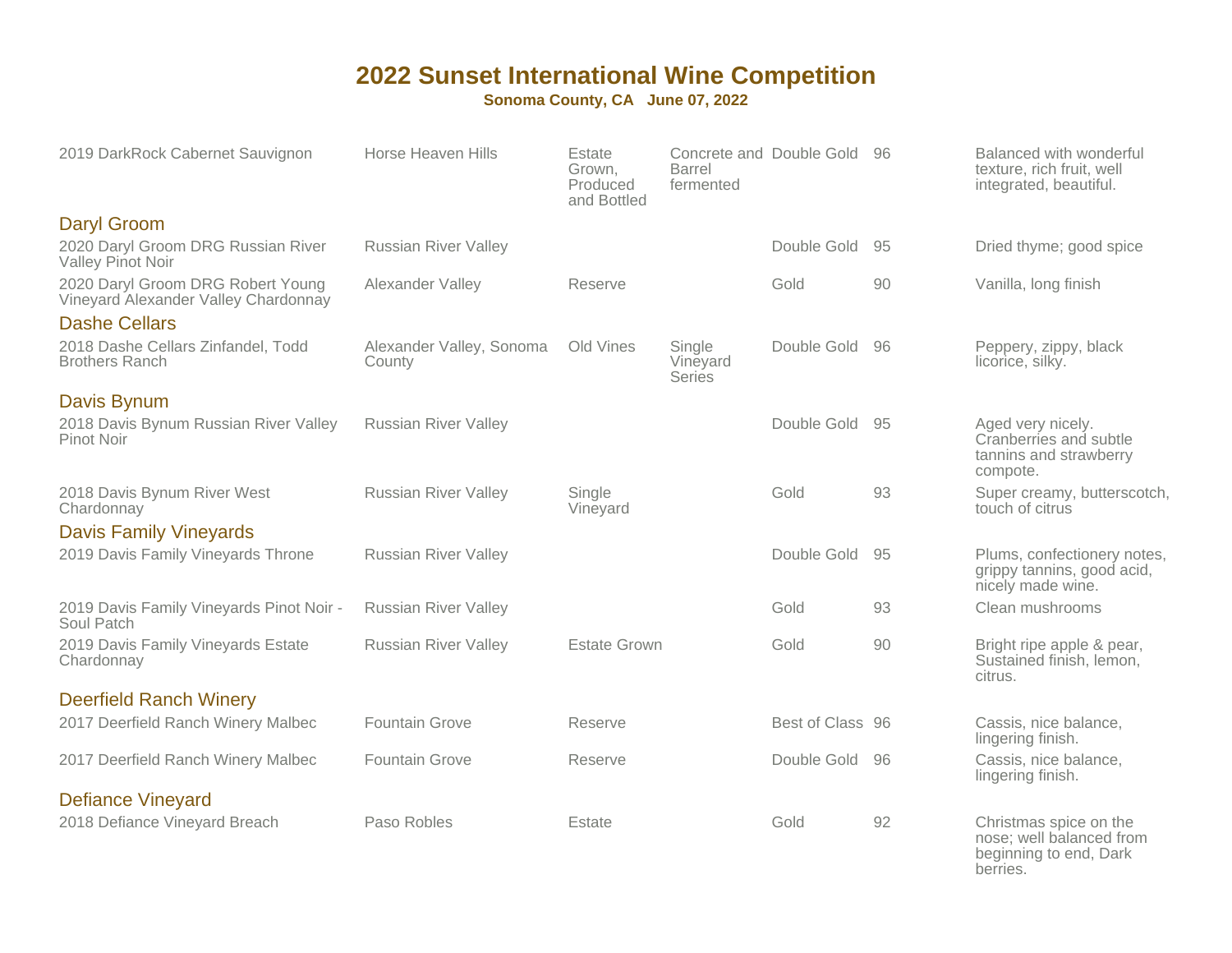**Sonoma County, CA June 07, 2022**

#### Del Rio Vineyard Estate

| 2021 Del Rio Vineyard Estate Grenache<br>Rosé                     | Rogue Valley      | Estate<br>Grown,<br>Produced<br>and Bottled | Best of Class 97             |    | Deep salmon, Bing cherry,<br>juicy and balanced                                                     |
|-------------------------------------------------------------------|-------------------|---------------------------------------------|------------------------------|----|-----------------------------------------------------------------------------------------------------|
| 2021 Del Rio Vineyard Estate Grenache<br>Rosé                     | Rogue Valley      | Estate<br>Grown,<br>Produced<br>and Bottled | Best of Show 97<br>Rosé Wine |    | Deep salmon, Bing cherry,<br>juicy and balanced                                                     |
| 2021 Del Rio Vineyard Estate Grenache<br>Rosé                     | Rogue Valley      | Estate<br>Grown,<br>Produced<br>and Bottled | Double Gold 97               |    | Deep salmon, Bing cherry,<br>juicy and balanced                                                     |
| 2020 Del Rio Vineyard Estate Pinot Noir                           | Rogue Valley      | Estate<br>Grown,<br>Produced<br>and Bottled | Gold                         | 92 | Burst of raspberry and<br>cranberries. Light oak and<br>nice finish.                                |
| <b>Denier-Handal Vineyards</b>                                    |                   |                                             |                              |    |                                                                                                     |
| 2019 Denier-Handal Vineyards Don Angelo North Coast               |                   | Winemaker<br>Select                         | Best of Class 97             |    | Pretty nose, varietally<br>correct, pleasant quaffing<br>wine, nice spicy notes,<br>cherry compote. |
| 2019 Denier-Handal Vineyards Don Angelo North Coast               |                   | Winemaker<br>Select                         | Double Gold                  | 97 | Pretty nose, varietally<br>correct, pleasant quaffing<br>wine, nice spicy notes,<br>cherry compote. |
| 2018 Denier-Handal Vineyards Family<br><b>Selection Red Blend</b> | North Coast       |                                             | Double Gold                  | 90 | Big grippy, floral notes,<br>violets, pretty aromatics.                                             |
| NV Denier-Handal Vineyards Ottant'anni                            | North Coast       | Winemaker<br>Select                         | Gold                         | 93 | Balanced, full, round, well<br>made.                                                                |
| 2019 Denier-Handal Vineyards Zinfandel                            | Dry Creek Valley  | Single<br>Vineyard                          | Gold                         | 92 | Ripe jammy, Smuckers jam.                                                                           |
| 2018 Denier-Handal Vineyards Sangiovese Mendocino County          |                   | Single<br>Vineyard                          | Gold                         | 91 | Pleasant red crunchy fruit,<br>cranberry and some hint of<br>coffee in the finish.                  |
| 2016 Denier-Handal Vineyards Cabernet<br>Sauvignon                | Dry Creek Valley  | Estate<br>Bottled &<br>Produced             | Gold                         | 92 | Cranberry; cherry; supple<br>elegance; richly restrained.                                           |
| <b>DH Lescombes</b>                                               |                   |                                             |                              |    |                                                                                                     |
| 2021 DH Lescombes Semillon                                        | <b>New Mexico</b> |                                             | Gold                         | 92 | Floral orange blossom,<br>Acidity true to varietal,<br>Citrus-like structure                        |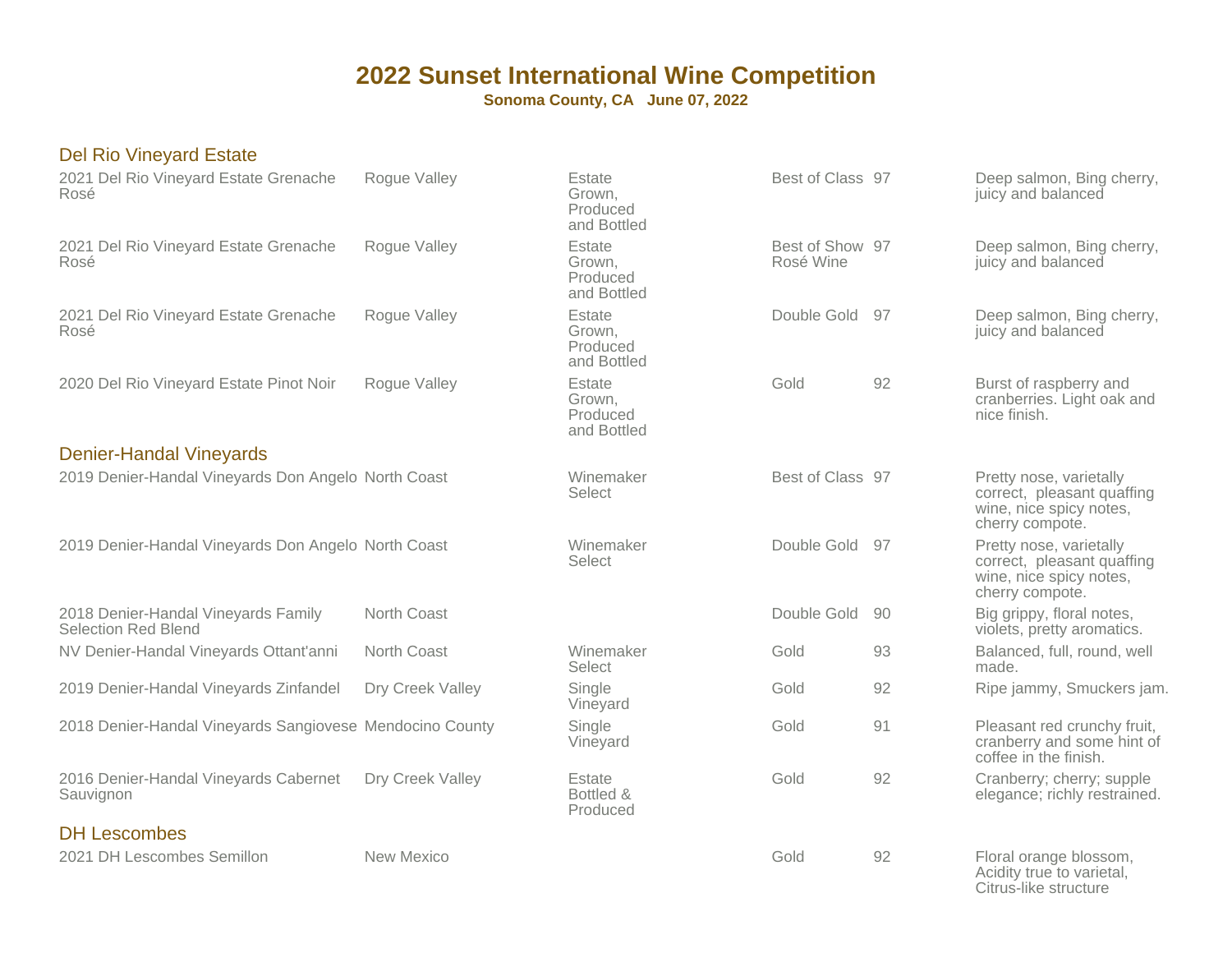**Sonoma County, CA June 07, 2022**

| <b>DNA Vineyards</b><br>2018 DNA Vineyards Coro                                       | <b>Mendocino County</b> |                                             |                                   | Gold                                 | 93 | Full bodied; juicy and dark<br>berries; beautiful nose.                                                                                    |
|---------------------------------------------------------------------------------------|-------------------------|---------------------------------------------|-----------------------------------|--------------------------------------|----|--------------------------------------------------------------------------------------------------------------------------------------------|
| <b>Doffo Winery</b><br>2019 Doffo Winery PRIVATE RESERVE<br><b>CABERNET SAUVIGNON</b> | Temecula Valley         | Private<br>Reserve                          |                                   | Best of Class 97                     |    | Reminiscent of Bordeaux.<br>Pronounced! Licorice,<br>tobacco, coffee and oat.<br>Well integrated, acidity,                                 |
| 2019 Doffo Winery PRIVATE RESERVE<br><b>CABERNET SAUVIGNON</b>                        | Temecula Valley         | Private<br>Reserve                          |                                   | Double Gold 97                       |    | stands tall.<br>Reminiscent of Bordeaux.<br>Pronounced! Licorice,<br>tobacco, coffee and oat.<br>Well integrated, acidity,<br>stands tall. |
| 2019 Doffo Winery SALUTE                                                              | California              | <b>Barrel Aged</b>                          |                                   | Gold                                 | 94 | Big and bold; chewy; great<br>paired with steak.                                                                                           |
| 2019 Doffo Winery MISTURA                                                             | Temecula Valley         | <b>Barrel Aged</b>                          |                                   | Gold                                 | 94 | Nic, soft, pleasing, hints of<br>anise.                                                                                                    |
| 2019 Doffo Winery ZINFANDEL                                                           | <b>Temecula Valley</b>  | <b>Barrel Aged</b>                          |                                   | Gold                                 | 93 | Seamless, showy american<br>oak. Blackberry, lingering<br>vanilla and fruit forward.                                                       |
| <b>Domaine Carneros</b>                                                               |                         |                                             |                                   |                                      |    |                                                                                                                                            |
| 2018 Domaine Carneros Brut                                                            | Carneros                | Methode<br>Traditionnelle                   |                                   | Best of Class 99                     |    | Bright, lively, very well<br>balanced and tropical fruit.                                                                                  |
| 2018 Domaine Carneros Brut                                                            | Carneros                | Methode<br>Traditionnelle                   |                                   | Best of Show 99<br>Sparkling<br>Wine |    | Bright, lively, very well<br>balanced and tropical fruit.                                                                                  |
| 2018 Domaine Carneros Brut                                                            | Carneros                | Methode<br>Traditionnelle                   |                                   | Double Gold                          | 99 | Bright, lively, very well<br>balanced and tropical fruit.                                                                                  |
| 2019 Domaine Carneros Estate Pinot Noir                                               | Carneros                | Estate<br>Grown.<br>Produced<br>and Bottled |                                   | Double Gold                          | 96 | Lovely spice aromas.<br>Lavender. Classically made                                                                                         |
| 2017 Domaine Carneros Estate Brut                                                     | Carneros                | Methode<br>Traditionnelle Grown,            | Estate<br>Bottled and<br>Produced | Gold                                 | 92 | Green apple, citrus notes<br>and well balanced.                                                                                            |
|                                                                                       |                         |                                             |                                   |                                      |    |                                                                                                                                            |

Dorcich Family Vineyards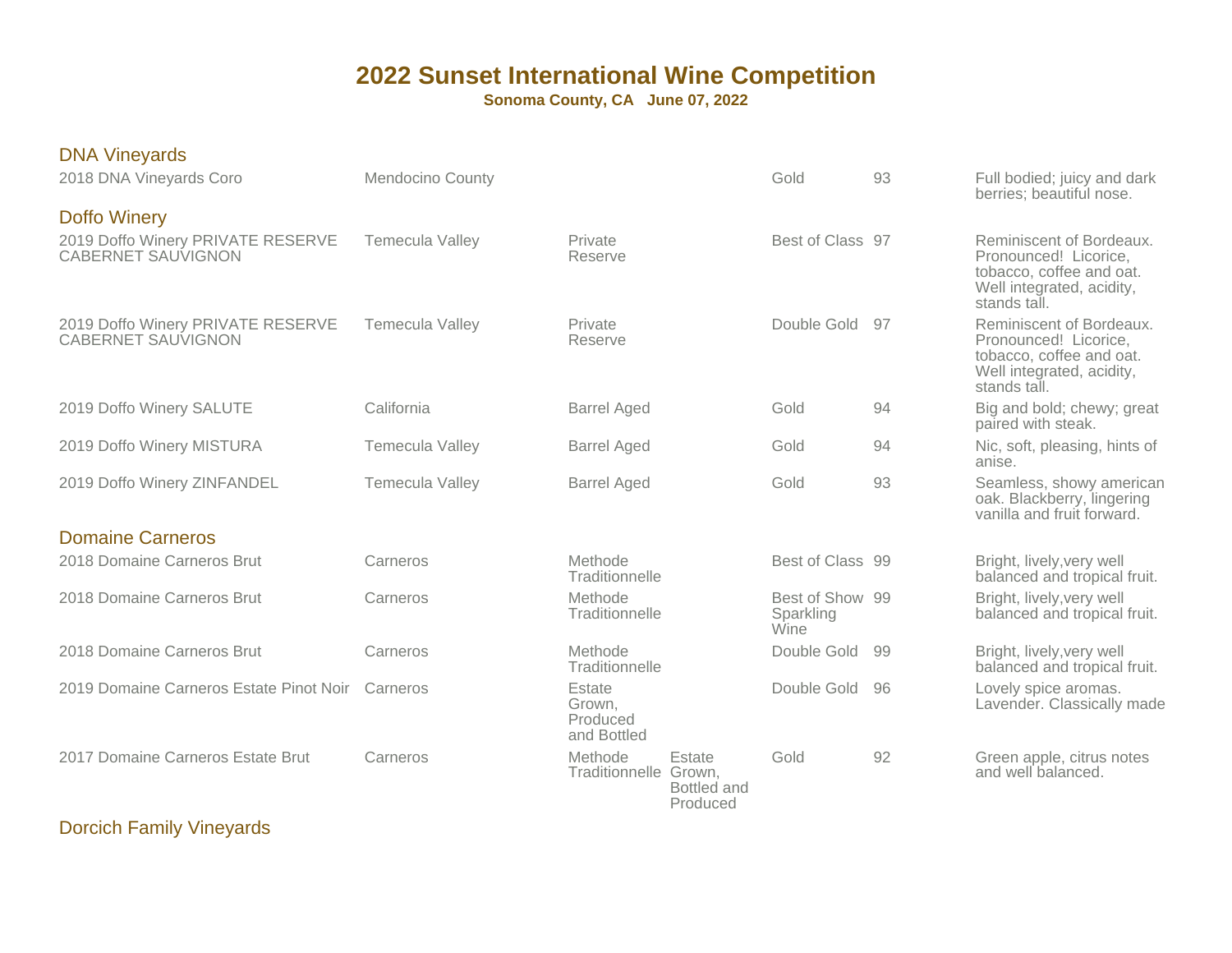| 2020 Dorcich Family Vineyards Crveno               | Santa Clara County                 | Estate<br>Grown,<br>Produced<br>and Bottled | Best of Class 97              |    | Dark fruit, balanced, sour<br>plums, bing cherry, oak<br>spice, drinkable, spicy,<br>sublime acidity, superb.           |
|----------------------------------------------------|------------------------------------|---------------------------------------------|-------------------------------|----|-------------------------------------------------------------------------------------------------------------------------|
| 2020 Dorcich Family Vineyards Crveno               | Santa Clara County                 | Estate<br>Grown,<br>Produced<br>and Bottled | Double Gold 97                |    | Dark fruit, balanced, sour<br>plums, bing cherry, oak<br>spice, drinkable, spicy,<br>sublime acidity, superb.           |
| Dot Wine                                           |                                    |                                             |                               |    |                                                                                                                         |
| 2019 Dot Wine The Player                           | <b>Russian River Valley</b>        |                                             | Double Gold 97                |    | Great wine; well balanced.<br><b>Brandied cherries. Great</b><br>acidity. Long palate                                   |
| 2021 Dot Wine Nalu                                 | <b>Russian River Valley</b>        | Single<br>Vineyard<br>Selection             | Gold                          | 90 | Orange fruit. Juicy body.                                                                                               |
| 2021 Dot Wine Kobus Rose, Pinot Noir               | <b>Russian River Valley</b>        | Single<br>Vineyard<br>Selection             | Gold                          | 93 | Crisp cherry, cranberry,<br>savory dill                                                                                 |
| <b>Draxton</b>                                     |                                    |                                             |                               |    |                                                                                                                         |
| 2021 Draxton Sauvignon Blanc Nelson<br>Vineyards   | Dry Creek Valley                   |                                             | Gold                          | 91 | Balanced and Juicy.                                                                                                     |
| 2019 Draxton Pinot Noir                            | <b>Russian River Valley</b>        |                                             | Gold                          | 91 | Black cherry; Pretty Nose.<br>Tight tannins                                                                             |
| <b>Dry Creek Vineyard</b>                          |                                    |                                             |                               |    |                                                                                                                         |
| 2021 Dry Creek Vineyard Dry Chenin<br><b>Blanc</b> | Clarksburg                         |                                             | Best of Class 96              |    | Lemony, golden delicious<br>apples, orange blossoms                                                                     |
| 2019 Dry Creek Vineyard The Mariner                | Sonoma County, Dry Creek<br>Valley |                                             | Best of Class 95              |    | Classic style, balanced, red<br>and blue fruit, concentrated,<br>notes of wild sage, forest<br>floor, tobacco, FABULOUS |
| 2021 Dry Creek Vineyard Dry Chenin<br><b>Blanc</b> | Clarksburg                         |                                             | Best of Show 96<br>White Wine |    | Lemony, golden delicious<br>apples, orange blossoms                                                                     |
| 2019 Dry Creek Vineyard The Mariner                | Sonoma County, Dry Creek<br>Valley |                                             | Double Gold 95                |    | Classic style, balanced, red<br>and blue fruit, concentrated,<br>notes of wild sage, forest<br>floor, tobacco, FABULOUS |
| 2021 Dry Creek Vineyard Dry Chenin<br><b>Blanc</b> | Clarksburg                         |                                             | Double Gold                   | 96 | Lemony, golden delicious<br>apples, orange blossoms                                                                     |
| 2021 Dry Creek Vineyard Petite Zin Rosé            | Dry Creek Valley                   |                                             | Gold                          | 92 | Tart (sweet) on finish,<br>strawberry, blackberry                                                                       |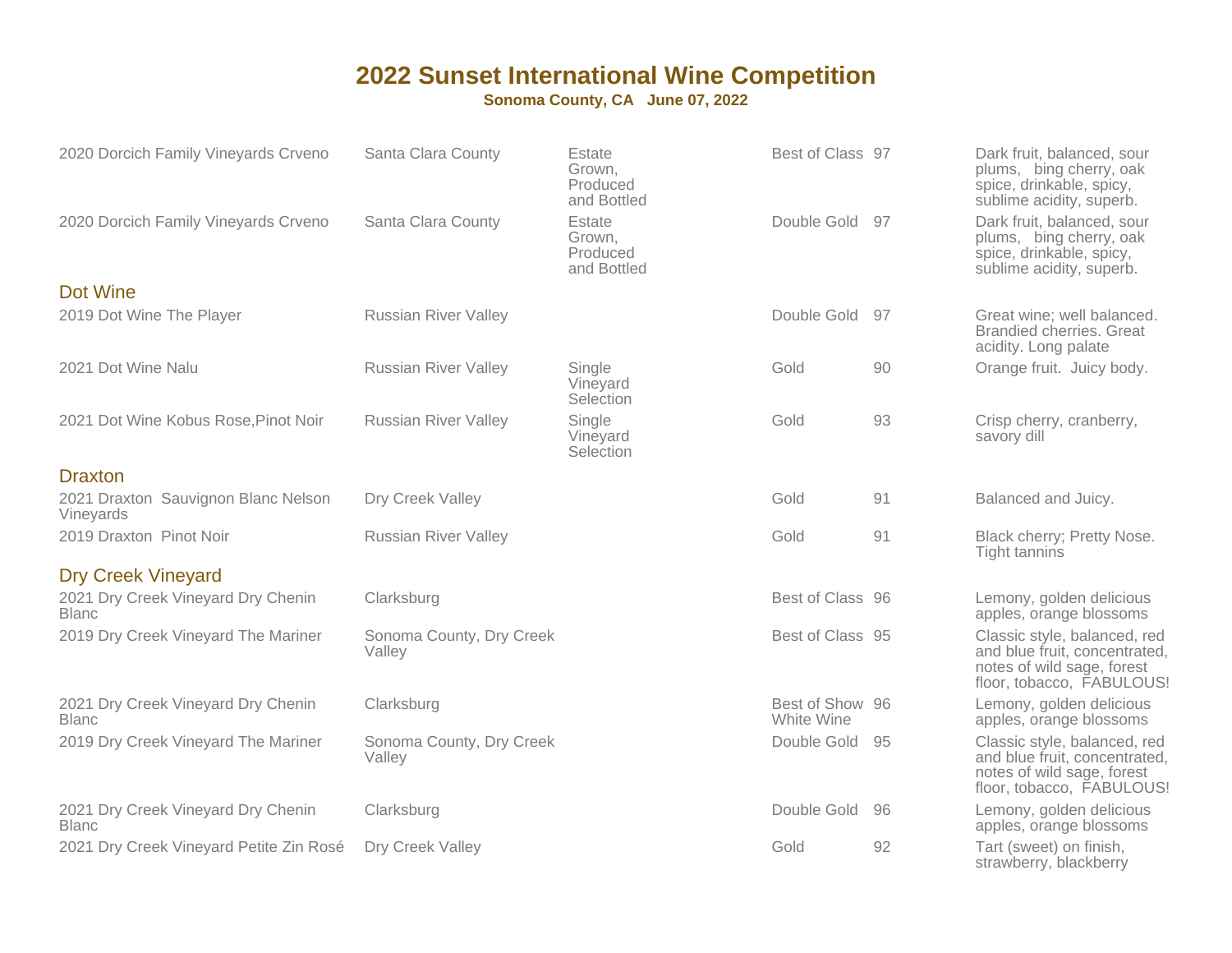| 2021 Dry Creek Vineyard 2021 Sauvignon<br><b>Blanc</b>           | Dry Creek Valley            |                     |                       | Gold             | 93 | Tropical, fresh. Boxwood.                                                       |
|------------------------------------------------------------------|-----------------------------|---------------------|-----------------------|------------------|----|---------------------------------------------------------------------------------|
| 2021 Dry Creek Vineyard 2021 Fume<br><b>Blanc</b>                | Sonoma County               |                     |                       | Gold             | 90 | Very delicate jasmine, clean<br>mouth feel, easy to drink,<br>nice subtle fruit |
| <b>Drytown Cellars</b>                                           |                             |                     |                       |                  |    |                                                                                 |
| 2020 Drytown Cellars Sangiovese                                  | Sierra Foothills            | <b>Estate Grown</b> |                       | Gold             | 94 | Notes of plums and baking<br>spices, well integrated oak.                       |
| <b>Dunnolly Estate</b>                                           |                             |                     |                       |                  |    |                                                                                 |
| 2021 Dunnolly Estate Winemakers<br>Selection Waipara Te Pae      | Canterbury                  |                     |                       | Gold             | 92 | South hemisphere style,<br>well made, crisp.                                    |
| <b>Durst Winery &amp; Estate</b>                                 |                             |                     |                       |                  |    |                                                                                 |
| 2020 Durst Winery & Estate Amada Mia<br>White                    | Lodi                        |                     |                       | Gold             | 91 | Honeysuckle, very floral,<br>nice finish.                                       |
| 2019 Durst Winery & Estate Amada Mia<br><b>Red Wine</b>          | Lodi                        |                     |                       | Gold             | 91 | Ripe fruit, nutty marzipan.                                                     |
| <b>Dutcher Crossing</b>                                          |                             |                     |                       |                  |    |                                                                                 |
| 2018 Dutcher Crossing Proprietor's<br>Reserve Syrah              | Dry Creek Valley            |                     |                       | Gold             | 94 | rich dried cherry pie. Lush                                                     |
| 2019 Dutcher Crossing Maple Vineyard<br>"Bill's Block" Zinfandel | Dry Creek Valley            |                     |                       | Gold             | 92 | Rich, clean, fruity, long<br>finish, acidity balances RS.                       |
| 2019 Dutcher Crossing 2019 Bucher Pinot<br><b>Noir</b>           | <b>Russian River Valley</b> | <b>Barrel Aged</b>  |                       | Gold             | 92 | Smooth and round, Cherry<br>pie; intense                                        |
| 2018 Dutcher Crossing 2018 Taylor<br><b>Reserve Cabernet</b>     | Dry Creek Valley            | <b>Barrel Aged</b>  |                       | Gold             | 92 | Live, toasty, nice oak, dark<br>fruit.                                          |
| Earthquake                                                       |                             |                     |                       |                  |    |                                                                                 |
| 2019 Earthquake Cabernet Sauvignon                               | Lodi                        |                     |                       | Gold             | 91 | Youthful, drinkable, sweet<br>juicy fruit, balanced tannins.                    |
| 2019 Earthquake Zinfandel                                        | Lodi                        |                     |                       | Gold             | 92 | Bold cherry, smooth tannins.                                                    |
| <b>Earthshine Wines</b>                                          |                             |                     |                       |                  |    |                                                                                 |
| 2019 Earthshine Wines Atlas Peak<br>Cabernet Sauvignon           | Napa County, Atlas Peak     |                     |                       | Gold             | 94 | cola, chocolate on the nose.<br>Nice pleasing finish.                           |
| 2019 Earthshine Wines Super Tuscan                               | Napa Valley                 |                     |                       | Gold             | 93 | Nice medium bodied red,<br>soft tannins, notes of cherry,<br>great pizza wine.  |
| <b>Eberle</b>                                                    |                             |                     |                       |                  |    |                                                                                 |
| 2020 Eberle Syrah                                                | Paso Robles                 |                     | Steinbeck<br>Vineyard | Best of Class 99 |    | Supple, nice finish,<br>seductive oak.                                          |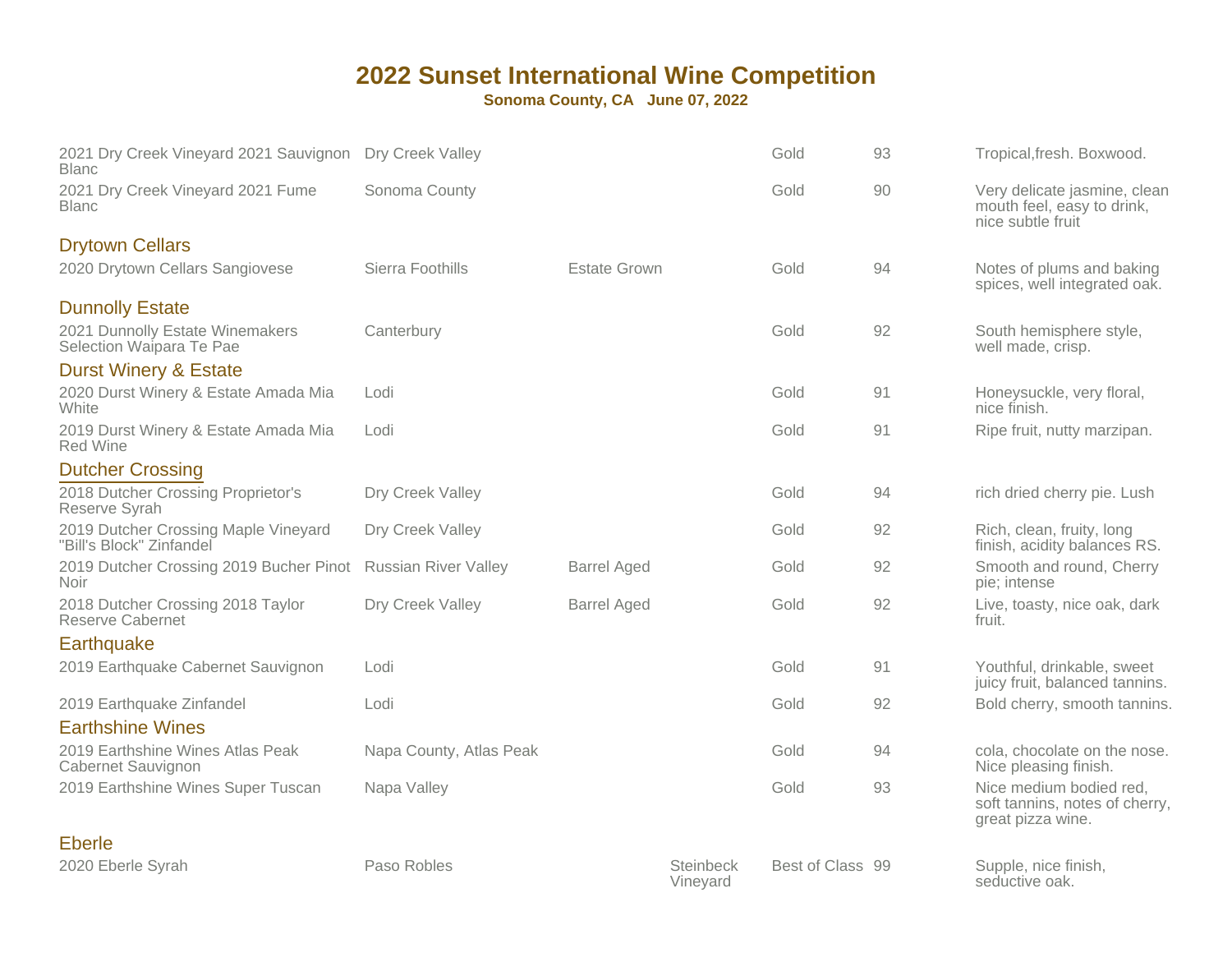| 2020 Eberle Syrah                                                              | Paso Robles                        |                                 | Steinbeck<br>Vineyard                  | Double Gold 99                 |    | Supple, nice finish,<br>seductive oak.                                                                                                   |
|--------------------------------------------------------------------------------|------------------------------------|---------------------------------|----------------------------------------|--------------------------------|----|------------------------------------------------------------------------------------------------------------------------------------------|
| 2021 Eberle Chardonnay                                                         | Paso Robles                        | Estate                          |                                        | Double Gold                    | 95 | Nice orange blossom, hint of<br>honeycomb, key lime, nice<br>body, great finish                                                          |
| 2021 Eberle Muscat Canelli                                                     | Paso Robles                        | Estate                          |                                        | Gold                           | 91 | Nice finish, nice waxy notes,<br>good mouth feel, very<br>layered at the mid palate                                                      |
| 2021 Eberle Viognier                                                           | Paso Robles                        | Estate                          |                                        | Gold                           | 93 | Great floral bouquet,<br>expressive, great acidity,<br>fruity                                                                            |
| 2021 Eberle Cotes-du-Robles Rose                                               | Paso Robles                        |                                 |                                        | Gold                           | 91 | Rhubarb; strawberry Fresh<br>fruit driven and balanced                                                                                   |
| Eco Terreno Wines & Vineyards                                                  |                                    |                                 |                                        |                                |    |                                                                                                                                          |
| 2018 Eco Terreno Wines & Vineyards<br>Alexander Valley Cabernet Sauvignon      | Alexander Valley, Sonoma<br>County |                                 |                                        | Double Gold 95                 |    | Bold blackberries, black<br>raspberries, sarsaparilla,<br>clove and spice notes.                                                         |
| <b>Efeste</b>                                                                  |                                    |                                 |                                        |                                |    |                                                                                                                                          |
| 2019 Efeste Grenache                                                           | <b>Red Mountain</b>                | Estate<br>Bottled &<br>Produced |                                        | Gold                           | 91 | Chocolate candy, spicy.                                                                                                                  |
| <b>Ehret Family Winery</b>                                                     |                                    |                                 |                                        |                                |    |                                                                                                                                          |
| 2018 Ehret Family Winery Merlot                                                | Knights Valley                     |                                 | Vineyards                              | Bavarian Lion Best of Class 96 |    | Rich, sexy, structured, big,<br>concentrated, chewy, dark<br>notes of briary blackberries,<br>plum, cherry, pure luxury in<br>every sip. |
| 2018 Ehret Family Winery Hillside Reserve Knights Valley<br><b>Red Wine</b>    |                                    |                                 | Vineyards                              | Bavarian Lion Best of Class 97 |    | Chalky classic character,<br>roasted coffee, mocha, silky,<br>molten chocolate.                                                          |
| 2018 Ehret Family Winery Hillside Reserve Knights Valley<br><b>Red Wine</b>    |                                    |                                 | Vineyards                              | Bavarian Lion Double Gold 97   |    | Chalky classic character,<br>roasted coffee, mocha, silky,<br>molten chocolate.                                                          |
| 2018 Ehret Family Winery Merlot                                                | Knights Valley                     |                                 | Vineyards                              | Bavarian Lion Double Gold      | 96 | Rich, sexy, structured, big,<br>concentrated, chewy, dark<br>notes of briary blackberries,<br>plum, cherry, pure luxury in<br>every sip. |
| 2018 Ehret Family Winery Hillside Reserve Knights Valley<br>Cabernet Sauvignon |                                    |                                 | <b>Bavarian Lion Gold</b><br>Vineyards |                                | 92 | Cigar box on the nose; spicy<br>nose of forest floor, Nutmeg<br>with a pleasing finish.                                                  |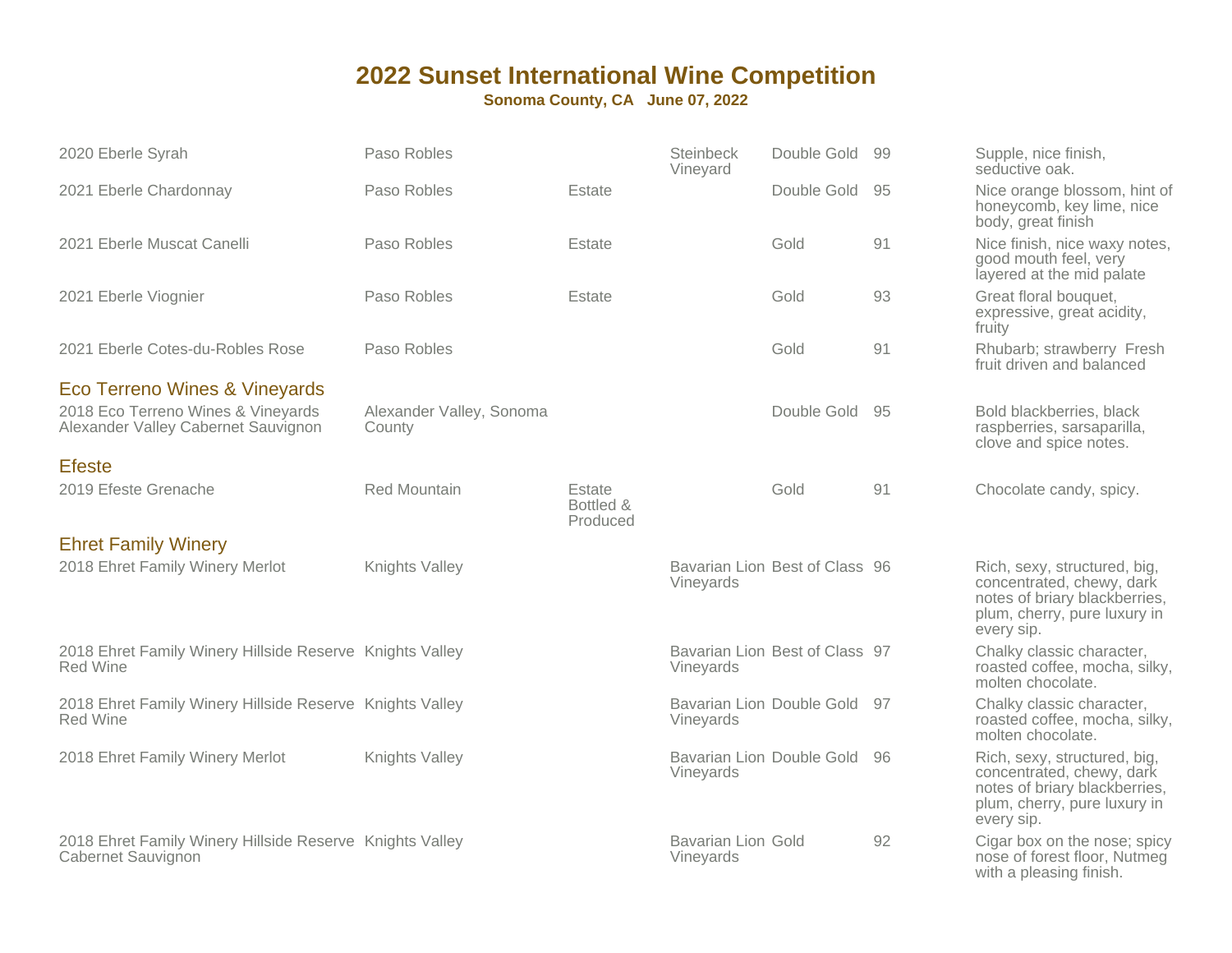| 2021 Ehret Family Winery Sauvignon<br><b>Blanc</b>  | Knights Valley   |         | <b>Bavarian Lion Gold</b><br>Vineyards |                  | 94 | Floral, orange<br>blossom, mango., balanced.                                                       |
|-----------------------------------------------------|------------------|---------|----------------------------------------|------------------|----|----------------------------------------------------------------------------------------------------|
| <b>End Of The Day Wines</b>                         |                  |         |                                        |                  |    |                                                                                                    |
| 2020 End Of The Day Wines ZM Cuvee                  | Paso Robles      |         |                                        | Gold             | 93 | Round bodied; great alone<br>or paired with food. Nice<br>texture.                                 |
| Faith, Hope and Charity Vineyards                   |                  |         |                                        |                  |    |                                                                                                    |
| 2018 Faith, Hope and Charity Vineyards<br>Marquette | Oregon           | Estate  |                                        | Gold             | 91 | Black fruit, true to varietal.                                                                     |
| <b>Fäsi Estate Winery</b>                           |                  |         |                                        |                  |    |                                                                                                    |
| 2021 Fäsi Estate Winery Fiano                       | California       |         |                                        | Gold             | 91 | Lemon curd, good body.                                                                             |
| 2021 Fäsi Estate Winery Vermentino                  | California       |         |                                        | Gold             | 90 | Pear, cranberry, almond,<br>vanilla, creme brulee.                                                 |
| 2021 Fäsi Estate Winery Malvasia Bianca             | California       |         |                                        | Gold             | 92 | Lychee, honey, melon,<br>complex, smooth.                                                          |
| <b>Fathers &amp; Daughters Cellars</b>              |                  |         |                                        |                  |    |                                                                                                    |
| 2020 Fathers & Daughters Cellars<br>Chardonnay      | Anderson Valley  |         | Ferrington<br>Vineyard                 | Gold             | 93 | Distinct red delicious apple,<br>touch of dill, baking spice,<br>fresh and pretty                  |
| Fenestra                                            |                  |         |                                        |                  |    |                                                                                                    |
| 2018 Fenestra Cabernet Franc                        | Livermore Valley |         |                                        | Gold             | 93 | Chocolate mint, mint tannin.                                                                       |
| Ferrari-Carano                                      |                  |         |                                        |                  |    |                                                                                                    |
| 2020 Ferrari-Carano Sonoma County<br>Chardonnay     | Sonoma County    |         |                                        | Best of Class 96 |    | Nice toast, creamy, caramel,<br>great finish, great mouthfeel.                                     |
| 2020 Ferrari-Carano Sonoma County<br>Chardonnay     | Sonoma County    |         |                                        | Double Gold      | 96 | Nice toast, creamy, caramel<br>great finish, great mouthfeel.                                      |
| 2019 Ferrari-Carano Siena                           | Sonoma County    |         |                                        | Double Gold      | 96 | Sangiovese up front, Really<br>complex, nice nose, red and<br>blue fruits stand out, well<br>made. |
| 2021 Ferrari-Carano Fume Blanc                      | Sonoma County    |         |                                        | Gold             | 92 | Nice complexity.                                                                                   |
| 2021 Ferrari-Carano Pinot Grigio                    | Sonoma County    |         |                                        | Gold             | 91 | lime, honeysuckle, lively,<br>ripe plum, crisp pear                                                |
| 2019 Ferrari-Carano Reserve Cabernet<br>Sauvignon   | Alexander Valley | Reserve |                                        | Gold             | 91 | Cocoa, coffee, smooth,<br>bright red fruit.                                                        |
| 2020 Ferrari-Carano Reserve Chardonnay Napa Valley  |                  | Reserve | Napa Valley<br>Carneros                | Gold             | 92 | Loaded with stone fruit, ripe<br>apples, Meyer lemons, nice<br>complexity.                         |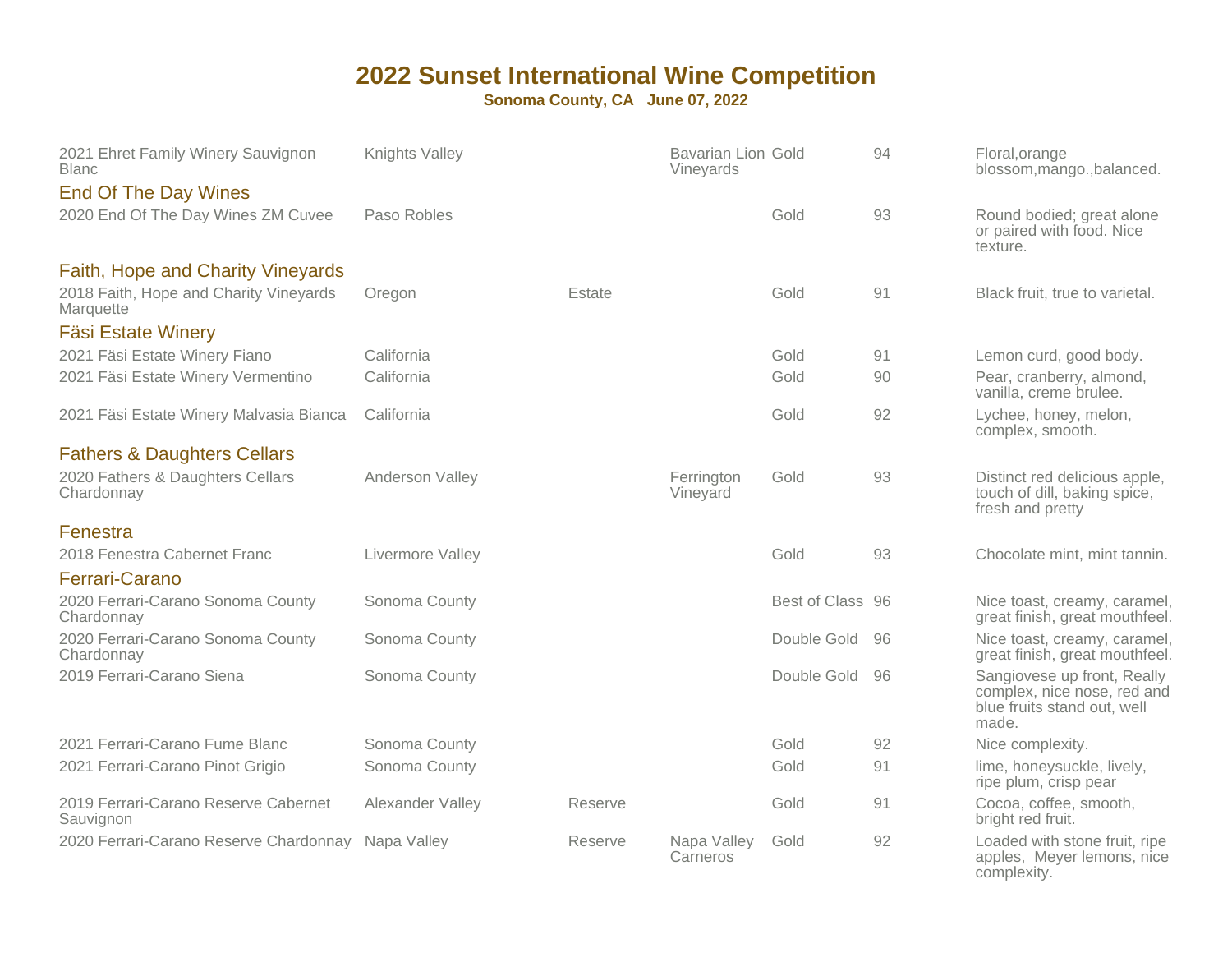**Sonoma County, CA June 07, 2022**

| <b>Firestone Vineyard</b><br>2019 Firestone Vineyard Merlot Santa<br><b>Ynez Valley</b>               | Santa Ynez Valley             |                                             |                                            | Gold             | 90  | Herbaceous, structure with<br>good fruit concentrates                                |
|-------------------------------------------------------------------------------------------------------|-------------------------------|---------------------------------------------|--------------------------------------------|------------------|-----|--------------------------------------------------------------------------------------|
| Flambeaux<br>2018 Flambeaux Cabernet Sauvignon                                                        | Dry Creek Valley              | <b>Estate Grown</b>                         |                                            | Best of Class 98 |     | Fruit forward, black cherry,<br>mocha.                                               |
| 2018 Flambeaux Cabernet Sauvignon                                                                     | Dry Creek Valley              | <b>Estate Grown</b>                         |                                            | Double Gold      | -98 | Fruit forward, black cherry,<br>mocha.                                               |
| 2018 Flambeaux Cabernet Sauvignon                                                                     | Alexander Valley              |                                             |                                            | Gold             | 91  | Red and black fruit. Anise,<br>nicely balanced.                                      |
| 2019 Flambeaux Zinfandel                                                                              | Dry Creek Valley              |                                             |                                            | Gold             | 90  | Berry--black and blue, good<br>mouth feel, long finish, fruit<br>all the way through |
| <b>Flying By The Seat Of Our Pants</b><br>2021 Flying By The Seat Of Our Pants<br>Rosé of Grenache    | <b>Fountaingrove District</b> | Estate                                      | <b>Kick Ranch</b><br>Vineyard<br>Designate | Gold             | 93  | Juicy, peachy, citrus                                                                |
| <b>Foley Johnson</b><br>2019 Foley Johnson Rutherford Cabernet<br>Sauvignon                           | Napa                          | Estate                                      | Rutherford                                 | Gold             | 93  | Great fruit, good body,<br>minerals, chalky finish, nice<br>balance.                 |
| <b>Folktale Winery</b><br>2020 Folktale Winery 2019 Folktale The<br><b>Ruler Pinot</b>                | Santa Lucia Highlands         | <b>Barrel</b><br>Reserve                    |                                            | Gold             | 90  | Lighter style. Pleasant fruit.<br>Beautiful varietal expression                      |
|                                                                                                       |                               |                                             |                                            |                  |     | true to the AVA                                                                      |
| 2020 Folktale Winery 2020 Folktale Central Central Coast, Monterey<br><b>Coast Reserve Pinot Noir</b> | County                        | <b>Barrel Aged</b>                          |                                            | Gold             | 93  | Richness, earthy, black fruit.                                                       |
| <b>Foris</b><br>2021 Foris Pinot Gris                                                                 | Rogue Valley                  | Estate<br>Grown,<br>Produced<br>and Bottled |                                            | Best of Class 95 |     | good structure, good acid,<br>citrus, peach, pear, ripe<br>melon, Honeydew           |
| 2021 Foris Pinot Gris                                                                                 | Rogue Valley                  | Estate<br>Grown,<br>Produced<br>and Bottled |                                            | Double Gold 95   |     | good structure, good acid,<br>citrus, peach, pear, ripe<br>melon, Honeydew           |
| 2021 Foris Rose' of Pinot Noir                                                                        | Rogue Valley                  |                                             |                                            | Gold             | 93  | Cranberry, raspberry,<br>cantaloupe, orange zest                                     |

Fortino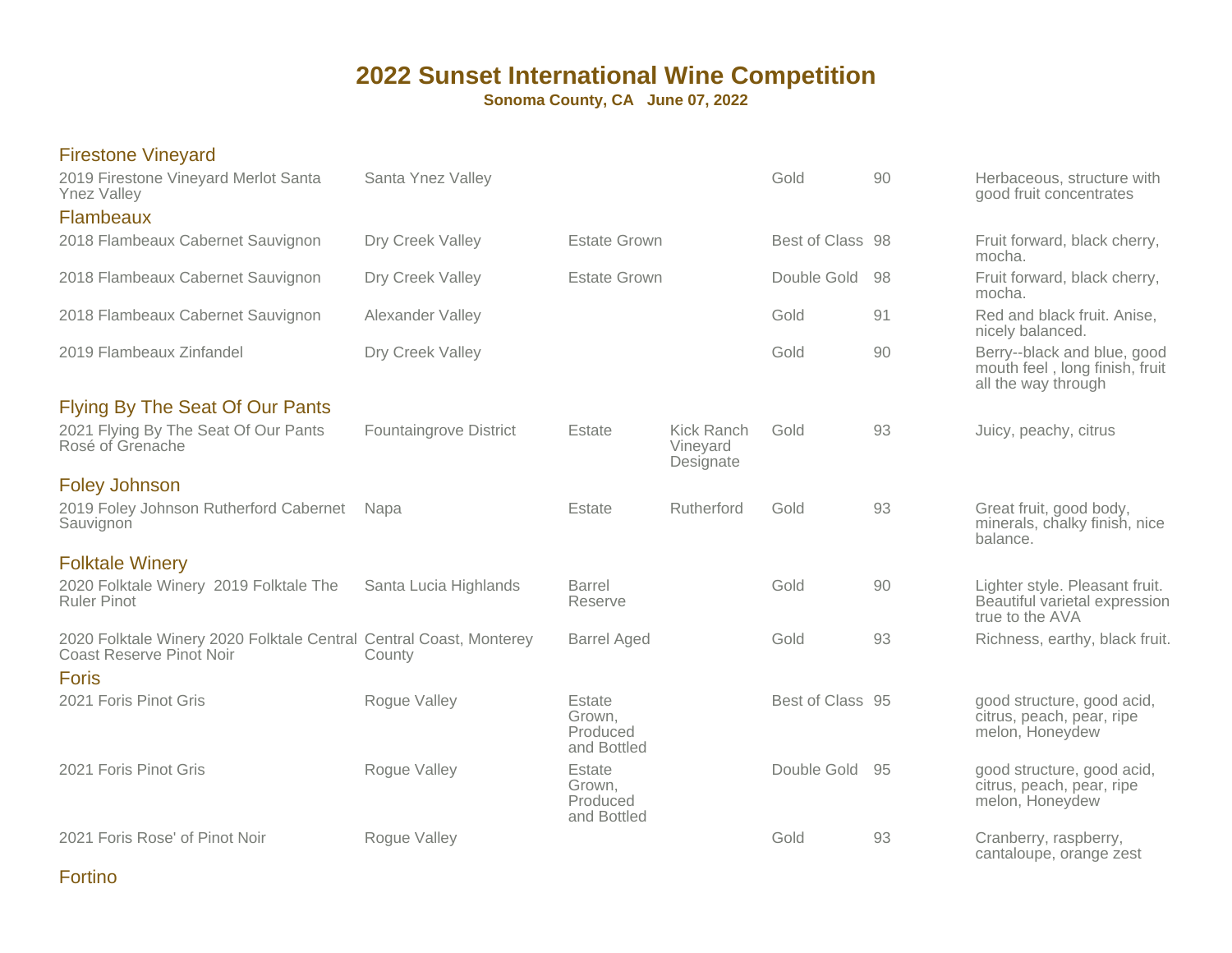| NV Fortino Pomegranate                                                                  | California                                | Estate<br>Bottled &<br>Produced             | Unoaked,<br><b>Stainless</b><br>Steel Aged        | Best of Class 91         |     | Nicely<br>balanced, flavorful, great acid<br>balance, earthy                                                                          |
|-----------------------------------------------------------------------------------------|-------------------------------------------|---------------------------------------------|---------------------------------------------------|--------------------------|-----|---------------------------------------------------------------------------------------------------------------------------------------|
| <b>NV Fortino Pomegranate</b>                                                           | California                                | Estate<br>Bottled &<br>Produced             | Unoaked,<br><b>Stainless</b><br>Steel Aged        | Best of Show 91<br>Fruit |     | <b>Nicely</b><br>balanced, flavorful, great acid<br>balance, earthy                                                                   |
| <b>NV Fortino Pomegranate</b>                                                           | California                                | Estate<br>Bottled &<br>Produced             | Unoaked,<br><b>Stainless</b><br><b>Steel Aged</b> | Gold                     | 91  | <b>Nicely</b><br>balanced, flavorful, great acid<br>balance, earthy                                                                   |
| <b>Fortunati Vineyards</b>                                                              |                                           |                                             |                                                   |                          |     |                                                                                                                                       |
| 2019 Fortunati Vineyards Malbec                                                         | Napa Valley, Oak Knoll<br><b>District</b> | Estate<br>Grown,<br>Produced<br>and Bottled |                                                   | Double Gold              | -96 | Really good quality fruit.<br>Well-balanced with oaken<br>raspberry and fig note, very<br>pleasant acidity, and long<br>fruity finish |
| 2018 Fortunati Vineyards Cabernet<br>Sauvignon                                          | Napa Valley, Oak Knoll<br><b>District</b> |                                             |                                                   | Gold                     | 94  | Nice dark cherry; grippy<br>tannins; great steak wine.                                                                                |
| 2019 Fortunati Vineyards Vinto Syrah                                                    | Napa Valley, Oak Knoll<br><b>District</b> | Estate<br>Grown,<br>Produced<br>and Bottled |                                                   | Gold                     | 93  | Light for a Syrah. Cherry                                                                                                             |
| 2020 Fortunati Vineyards Viognier                                                       | Napa Valley, Oak Knoll<br><b>District</b> | Estate<br>Grown,<br>Produced<br>and Bottled |                                                   | Gold                     | 91  | Rich, ripe, concentrated,<br>citrus & stone fruit,<br>honeydew.                                                                       |
| 2019 Fortunati Vineyards Fortivo<br>Proprietary Red Bordeaux Blend                      | Napa Valley                               | Vintage<br>Selection                        |                                                   | Gold                     | 93  | Blackberry, black cherry,<br>tobacco, wild and savory,<br>sweet spices, soft, smooth,<br>lengthy.                                     |
| <b>Four Lanterns Winery</b>                                                             |                                           |                                             |                                                   |                          |     |                                                                                                                                       |
| 2019 Four Lanterns Winery Petit Verdot                                                  | <b>Templeton Gap District</b>             | Estate<br>Grown,<br>Produced<br>and Bottled | First Vintage Gold                                |                          | 90  | Smokey nose, firm tannins,<br>plum.                                                                                                   |
| <b>Franc Dusak</b>                                                                      |                                           |                                             |                                                   |                          |     |                                                                                                                                       |
| 2020 Franc Dusak Goriska Brda Slovenia<br>Ribolla Gialla                                | <b>Brda</b>                               |                                             |                                                   | Gold                     | 94  | Fruit forward, delicate, easy<br>drinking                                                                                             |
| <b>Francis Ford Coppola Diamond Collection</b>                                          |                                           |                                             |                                                   |                          |     |                                                                                                                                       |
| 2021 Francis Ford Coppola Diamond<br>Collection Sonoma County Sauvignon<br><b>Blanc</b> | Sonoma County                             |                                             |                                                   | Best of Class 98         |     | True to varietal, classic<br>Sauvignon Blanc, notes of<br>citrus, great with fish tacos.                                              |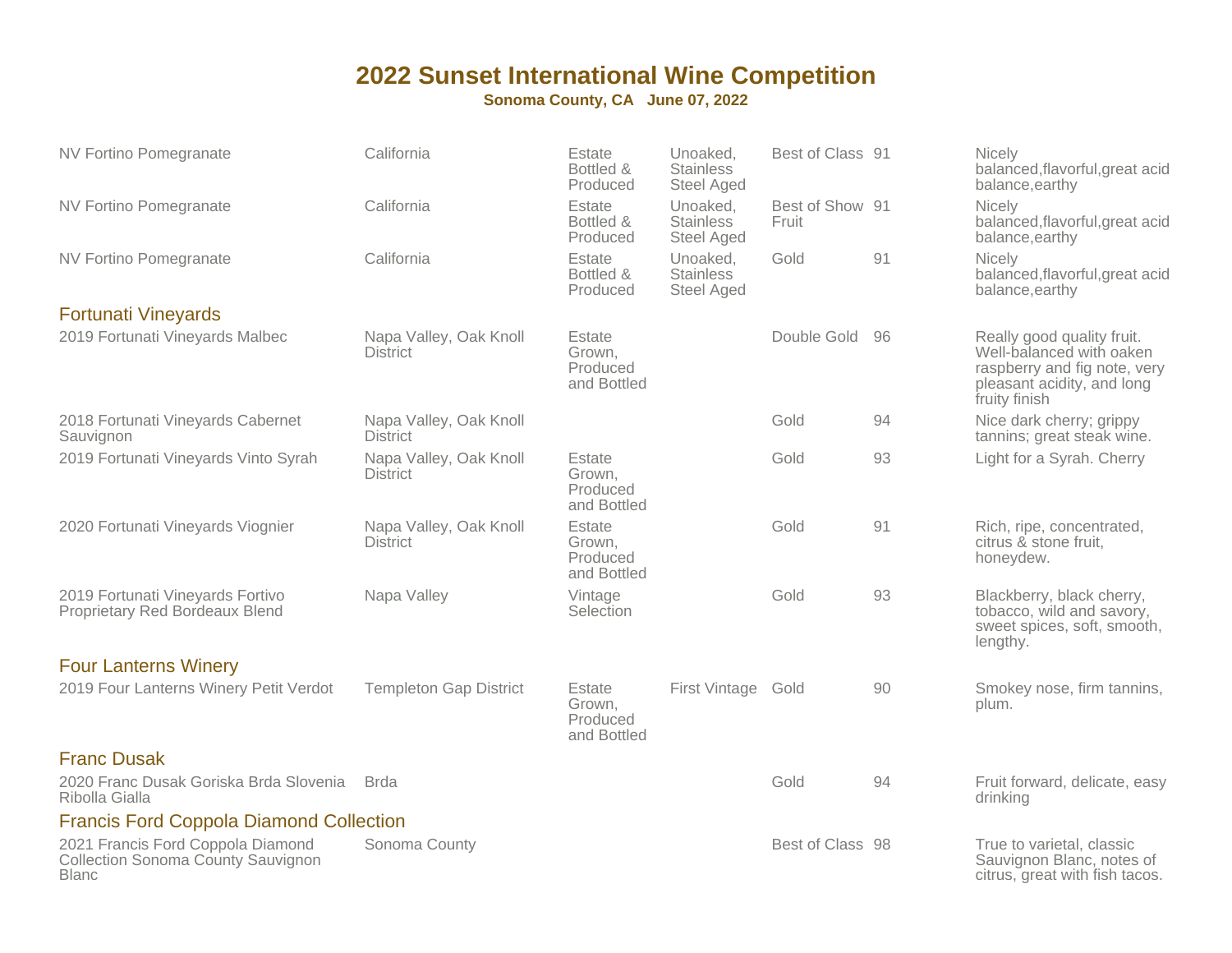| 2021 Francis Ford Coppola Diamond<br><b>Collection Sonoma County Sauvignon</b><br><b>Blanc</b>  | Sonoma County               |                      |                                               | Double Gold      | 98 | True to varietal, classic<br>Sauvignon Blanc, notes of<br>citrus, great with fish tacos. |
|-------------------------------------------------------------------------------------------------|-----------------------------|----------------------|-----------------------------------------------|------------------|----|------------------------------------------------------------------------------------------|
| 2019 Francis Ford Coppola Diamond<br><b>Collection Appellation Series Cabernet</b><br>Sauvignon | Paso Robles                 |                      |                                               | Gold             | 93 | Nice nose; plush.                                                                        |
| 2019 Francis Ford Coppola Diamond<br>Collection Chardonnay                                      | Sonoma Coast                |                      | Appellation<br><b>Series</b>                  | Gold             | 91 | Toasted Fruit, bright, full<br>body.                                                     |
| 2019 Francis Ford Coppola Diamond<br><b>Collection Cabernet Sauvignon</b>                       | California                  |                      |                                               | Gold             | 90 | Dark fruit.                                                                              |
| <b>Francis Ford Coppola Director's Cut</b>                                                      |                             |                      |                                               |                  |    |                                                                                          |
| 2019 Francis Ford Coppola Director's Cut<br>Alexander Valley Cabernet Sauvignon                 | Alexander Valley            |                      |                                               | Double Gold      | 96 | Tannins, well balanced                                                                   |
| 2019 Francis Ford Coppola Director's Cut<br>Sonoma County Cabernet Sauvignon                    | Sonoma County               |                      |                                               | Gold             | 91 | Nice acid. Young<br>blackberry. Soft tannins.<br>Vanilla                                 |
| <b>Francophone by Daniel Baron</b>                                                              |                             |                      |                                               |                  |    |                                                                                          |
| 2020 Francophone by Daniel Baron<br><b>Russian River Pinot Noir</b>                             | <b>Russian River</b>        |                      |                                               | Gold             | 92 | Juniper and cherry fruit                                                                 |
| <b>Frei Brothers Sonoma Reserve</b>                                                             |                             |                      |                                               |                  |    |                                                                                          |
| 2020 Frei Brothers Sonoma Reserve<br>Russian River Valley Chardonnay                            | <b>Russian River Valley</b> |                      |                                               | Best of Class 97 |    | Lime and apple. Crisp, very<br>luscious, very balanced.                                  |
| 2020 Frei Brothers Sonoma Reserve<br>Russian River Valley Chardonnay                            | <b>Russian River Valley</b> |                      |                                               | Double Gold      | 97 | Lime and apple. Crisp, very<br>luscious, very balanced.                                  |
| 2020 Frei Brothers Sonoma Reserve Pinot Russian River Valley<br>Noir                            |                             |                      |                                               | Gold             | 92 | Concentrated wine, dry<br>currant, good acidity and<br>nice finish                       |
| <b>French Blue Wines</b>                                                                        |                             |                      |                                               |                  |    |                                                                                          |
| 2019 French Blue Wines Bordeaux Rouge                                                           | Bordeaux AOC                |                      |                                               | Best of Class 92 |    | Seamless composted cedar.<br>Not jammy. Balanced notes                                   |
| 2019 French Blue Wines Bordeaux Rouge                                                           | Bordeaux AOC                |                      |                                               | Gold             | 92 | Seamless composted cedar.<br>Not jammy. Balanced notes                                   |
| <b>Frey Organic</b>                                                                             |                             |                      |                                               |                  |    |                                                                                          |
| 2020 Frey Organic Merlot                                                                        | North Coast                 | No Sulfites<br>Added | Vegan,<br>Gluten Free<br>and Keto<br>Friendly | Gold             | 91 | Fruit forward, ageable, big<br>and chewy                                                 |
| 2020 Frey Organic Malbec                                                                        | Mendocino County            | No Sulfites<br>Added | Vegan and<br>Gluten Free                      | Gold             | 92 | Hint of fig, not oak in your<br>face, nice texture.                                      |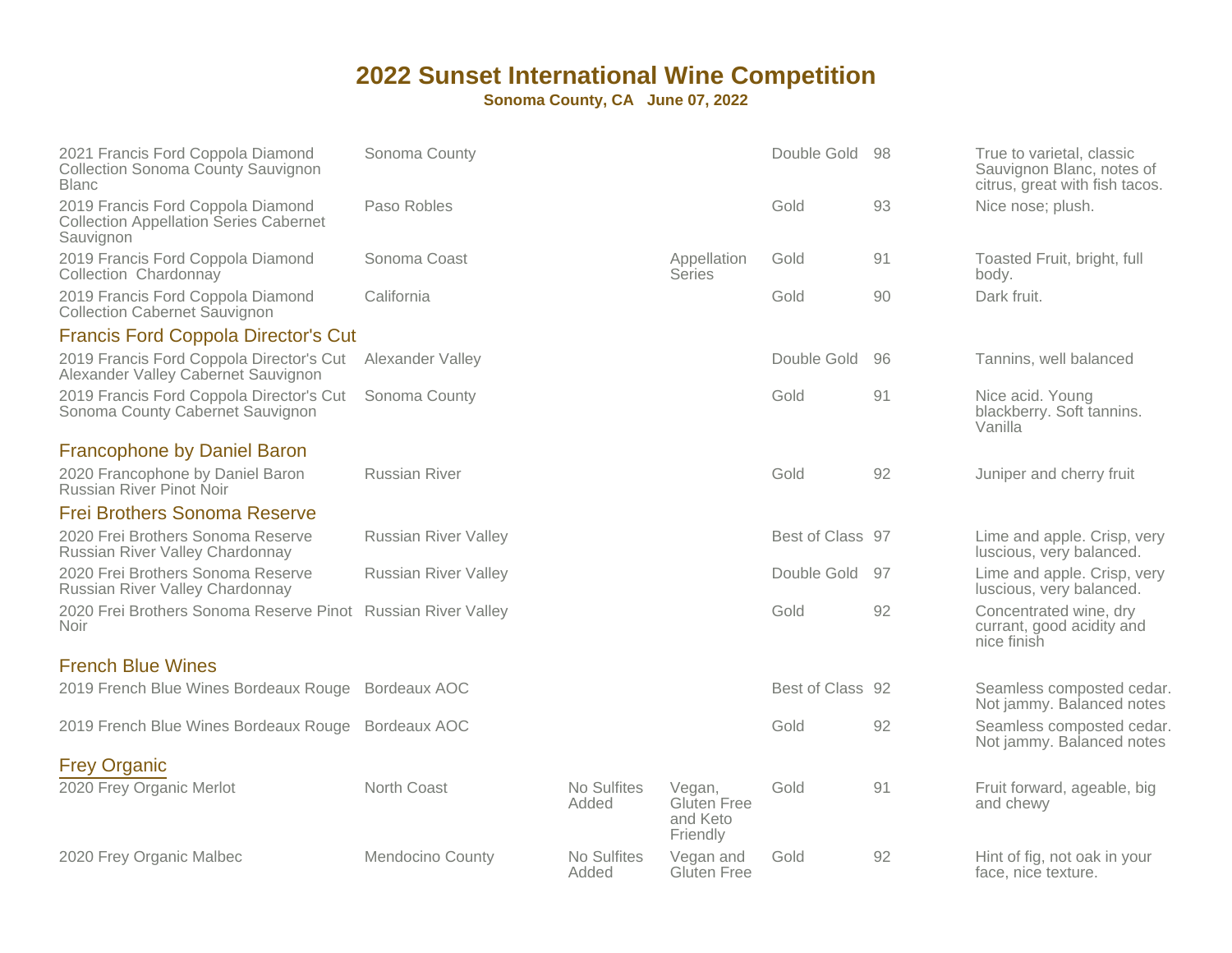**Sonoma County, CA June 07, 2022**

| v         |  |
|-----------|--|
| . .<br>__ |  |

| 2019 Fritz Estate Reserve Zinfandel                        | Dry Creek Valley      | Estate<br>Grown,<br>Produced<br>and Bottled |                    | Gold             | 92 | Herbaceous, brambly, dark<br>fruit.                |
|------------------------------------------------------------|-----------------------|---------------------------------------------|--------------------|------------------|----|----------------------------------------------------|
| <b>Furthermore Wines</b>                                   |                       |                                             |                    |                  |    |                                                    |
| 2018 Furthermore Wines Starbridge<br>Vineyard              | Sonoma Coast          | Estate<br>Bottled &<br>Produced             | Single<br>Vineyard | Best of Class 98 |    | Mushroom, soft and sweet,<br>silky tannins.        |
| 2018 Furthermore Wines Starbridge<br>Vineyard              | Sonoma Coast          | Estate<br>Bottled &<br>Produced             | Single<br>Vineyard | Double Gold      | 98 | Mushroom, soft and sweet,<br>silky tannins.        |
| 2018 Furthermore Wines Nevina's<br>Vineyard Pinot Noir     | Sonoma Coast          | Estate<br>Grown.<br>Produced<br>and Bottled | Single<br>Vineyard | Gold             | 91 | Deep, earthy, cola.                                |
| 2018 Furthermore Wines Sierra Mar<br>Vineyard Pinot Noir   | Santa Lucia Highlands | Estate<br>Bottled &<br>Produced             | Single<br>Vineyard | Gold             | 94 | Earthy and full bodied. Bold<br>great wine         |
| 2018 Furthermore Wines Rosella's<br>Vineyard Pinot Noir    | Santa Lucia Highlands | Estate<br>Bottled &<br>Produced             | Single<br>Vineyard | Gold             | 92 | Light herbal quality                               |
| 2018 Furthermore Wines La Encantada<br>Vineyard Pinot Noir | Sta. Rita Hills       | Estate<br>Bottled &<br>Produced             | Single<br>Vineyard | Gold             | 92 | Earthy, dried cherry; classic                      |
| 2018 Furthermore Wines Gioia Vineyard<br><b>Pinot Noir</b> | Sonoma Coast          | Estate<br>Produced<br>and Bottled           | Single<br>Vineyard | Gold             | 94 | Classic nose. Long hang<br>time for fruit.         |
| <b>Gali Vineyards</b>                                      |                       |                                             |                    |                  |    |                                                    |
| 2019 Gali Vineyards Tempranillo                            | Santa Cruz Mountains  | <b>Estate Grown</b>                         |                    | Gold             | 91 | Chocolate cherry, caramel,<br>creme brulee.        |
| <b>Gallo Family Vineyards</b>                              |                       |                                             |                    |                  |    |                                                    |
| NV Gallo Family Vineyards Pink Moscato                     | California            |                                             |                    | Best of Class 97 |    | Watermelon, bright and<br>refreshing, white peach. |
| NV Gallo Family Vineyards Pink Moscato                     | California            |                                             |                    | Double Gold      | 97 | Watermelon, bright and<br>refreshing, white peach. |
| NV Gallo Family Vineyards Sweet Peach                      | California            |                                             |                    | Gold             | 91 | Fresh and fruity, nice mouth<br>feel.              |

Garré Vineyard and Winery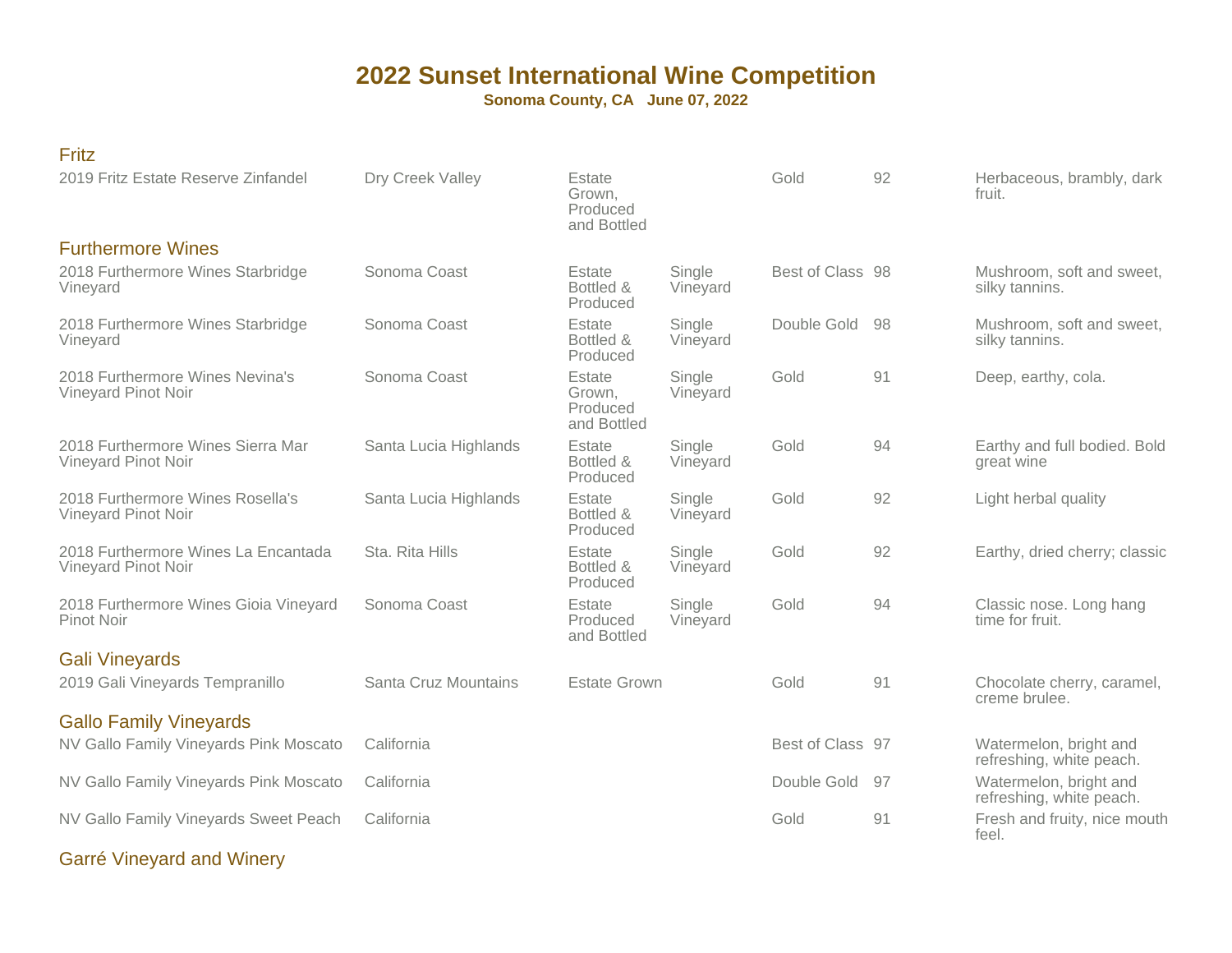| 2021 Garré Vineyard and Winery Rosato di Livermore Valley<br>Sangiovese |                                          | Estate                                      |                        | Best of Class 95 |    | Fresh wild strawberry,<br>melon, good acid, mills<br>mouth with flavor                   |
|-------------------------------------------------------------------------|------------------------------------------|---------------------------------------------|------------------------|------------------|----|------------------------------------------------------------------------------------------|
| 2021 Garré Vineyard and Winery Rosato di Livermore Valley<br>Sangiovese |                                          | Estate                                      |                        | Double Gold      | 95 | Fresh wild strawberry,<br>melon, good acid, mills<br>mouth with flavor                   |
| 2021 Garré Vineyard and Winery Pinot<br>Grigio                          | Livermore Valley                         | Estate                                      |                        | Gold             | 91 | ripe citrus, stone fruit, hint of<br>toast, honeydew melon,<br>apricot, dried honey      |
| <b>Gary Farrell Vineyards &amp; Winery</b>                              |                                          |                                             |                        |                  |    |                                                                                          |
| 2019 Gary Farrell Vineyards & Winery<br>Olivet Lane Vineyard Chardonnay | <b>Russian River</b>                     | Single<br>Vineyard                          |                        | Gold             | 91 | Good acidity, persistent<br>finish                                                       |
| 2018 Gary Farrell Vineyards & Winery<br>Hallberg Vineyard Pinot Noir    | <b>Russian River</b>                     | Single<br>Vineyard                          |                        | Gold             | 91 | Bright fruit, well made.                                                                 |
| <b>Ghost Hull</b>                                                       |                                          |                                             |                        |                  |    |                                                                                          |
| 2020 Ghost Hull Red Blend                                               | Monterey                                 | Estate<br>Grown,<br>Produced<br>and Bottled |                        | Gold             | 92 | Pretty juicy plums, good<br>complexity, nicely balanced,<br>nice nose.                   |
| <b>Giguiere Estate</b>                                                  |                                          |                                             |                        |                  |    |                                                                                          |
| 2020 Giguiere Estate Pillars of Hercules                                | Dunnigan Hills                           | Estate<br>Grown,<br>Produced<br>and Bottled |                        | Gold             | 91 | Masculine notes of black<br>and red fruits, full body<br>tannins.                        |
| <b>Girasole Vineyards</b>                                               |                                          |                                             |                        |                  |    |                                                                                          |
| 2021 Girasole Vineyards Pinot Noir                                      | Mendocino County,<br>Redwood Valley      | Estate Grown Vegan                          | friendly               | Gold             | 92 | Fruity tart, bright raspberry                                                            |
| <b>Gnarly Head</b>                                                      |                                          |                                             |                        |                  |    |                                                                                          |
| 2020 Gnarly Head Old Vine Zinfandel                                     | Lodi                                     |                                             |                        | Gold             | 92 | nice mid palate. Good fruit                                                              |
| <b>Golden Star Vineyards</b>                                            |                                          |                                             |                        |                  |    |                                                                                          |
| 2020 Golden Star Vineyards Pinot Noir                                   | Paso Robles, Adelaida<br><b>District</b> |                                             |                        | Gold             | 94 | Very elegant pinot. Well<br>balanced. Subtle nutmeg<br>finish. Easy pleasant<br>drinking |
| Gracianna                                                               |                                          |                                             |                        |                  |    |                                                                                          |
| 2019 Gracianna Pinot Noir                                               | <b>Russian River Valley</b>              | Unfined &<br>Unfiltered                     | Bacigalupi<br>Vineyard | Double Gold      | 97 | Cherries, soft and smooth.                                                               |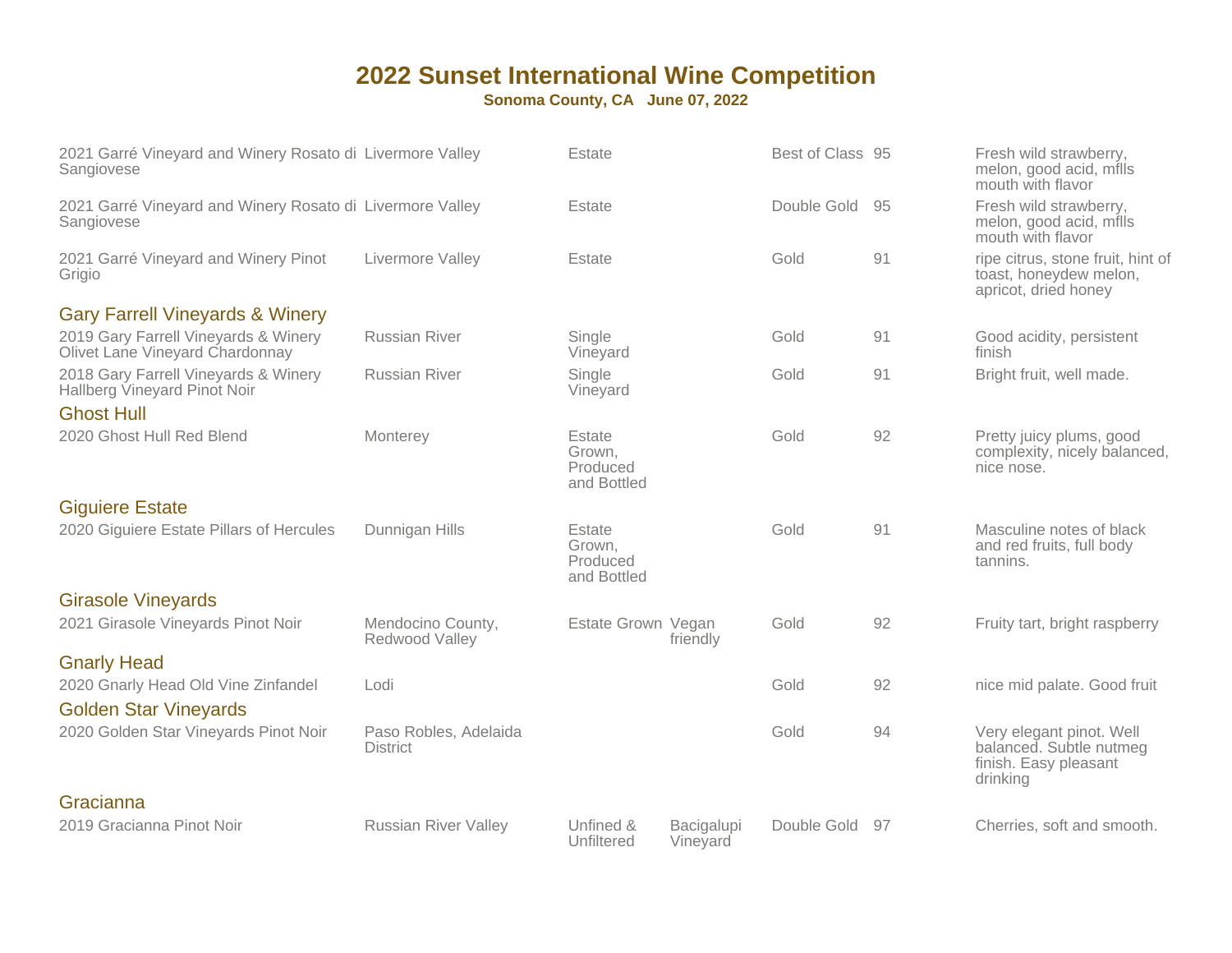| 2019 Gracianna Zinfandel                                                            | <b>Russian River Valley</b>      | Unfined &<br>Unfiltered | Bacigalupi<br>Vineyard        | Gold             | 91 | Jammy red fruit, good<br>example of Russian River<br>fruit, good balance, good<br>acid                                  |
|-------------------------------------------------------------------------------------|----------------------------------|-------------------------|-------------------------------|------------------|----|-------------------------------------------------------------------------------------------------------------------------|
| 2019 Gracianna Cabernet Sauvignon,<br>Stagecoach Vineyard<br><b>Grafted Cellars</b> | Napa Valley, Atlas Peak          |                         | Stagecoach<br>Vineyard        | Gold             | 93 | Pipe tobacco, great use of<br>oak and asian spice.                                                                      |
| 2019 Grafted Cellars Merlot                                                         | Paso Robles                      | Unfined &<br>Unfiltered | <b>Native</b><br>Fermentation | Gold             | 91 | Bright, well rounded,<br>complex nose. Blueberry<br>tart. blueberry and<br>blackberry fruit builds to a<br>nice finish. |
| <b>Gravel Bar</b>                                                                   |                                  |                         |                               |                  |    |                                                                                                                         |
| 2019 Gravel Bar Alluvial Red Blend                                                  | Columbia Valley, Red<br>Mountain |                         |                               | Gold             | 91 | Brambly, blackberry notes,<br>forest floor, candied berries.                                                            |
| <b>Great Bear Vineyards</b>                                                         |                                  |                         |                               |                  |    |                                                                                                                         |
| 2021 Great Bear Vineyards Chardonnay                                                | California                       | Estate                  |                               | Gold             | 93 | Classic, amazing nose,<br>pineapple, smooth, subtle<br>oak and sharp finish                                             |
| <b>Greenwood Ridge Vineyards</b>                                                    |                                  |                         |                               |                  |    |                                                                                                                         |
| 2020 Greenwood Ridge Vineyards ELKE<br><b>PINOT NOIR</b>                            | Anderson Valley                  | Single<br>Vineyard      |                               | Double Gold      | 96 | Bright cherry. Long mouth<br>feel. Smooth deep blue fruit                                                               |
| 2020 Greenwood Ridge Vineyards Above<br>the Fog Reserve Pinot Noir                  | Anderson Valley                  |                         |                               | Double Gold      | 95 | Creamy; dark earth;<br>varietally correct                                                                               |
| 2020 Greenwood Ridge Vineyards ELKE<br>RESERVE PINOT NOIR                           | Anderson Valley                  | Single<br>Vineyard      |                               | Gold             | 91 | Sweet oak, brown sugar and<br>vanilla.                                                                                  |
| 2019 Greenwood Ridge Vineyards ISLAND Anderson Valley<br>IN THE CLOUDS PINOT NOIR   |                                  | Single<br>Vineyard      |                               | Gold             | 94 | Well balanced, notes of<br>plum, cola, berry pie. Nice<br>acidity                                                       |
| 2020 Greenwood Ridge Vineyards SYRAH Mendocino                                      |                                  | Single<br>Vineyard      |                               | Gold             | 92 | Elegant dark plum,<br>blueberries, nice lingering<br>finish, very nicely balanced.                                      |
| <b>Guadagni Family Wines</b>                                                        |                                  |                         |                               |                  |    |                                                                                                                         |
| 2021 Guadagni Family Wines Danielle,<br>Grenache                                    | Dry Creek Valley                 | Single<br>Vineyard      |                               | Double Gold      | 95 | Great texture, cherry &<br>white tea, searing acid.                                                                     |
| Hahn                                                                                |                                  |                         |                               |                  |    |                                                                                                                         |
| 2020 Hahn Pinot Noir                                                                | California                       |                         |                               | Best of Class 96 |    | Soft and easy. Cranberry,<br>licorice, Drinkable, pretty<br>wine                                                        |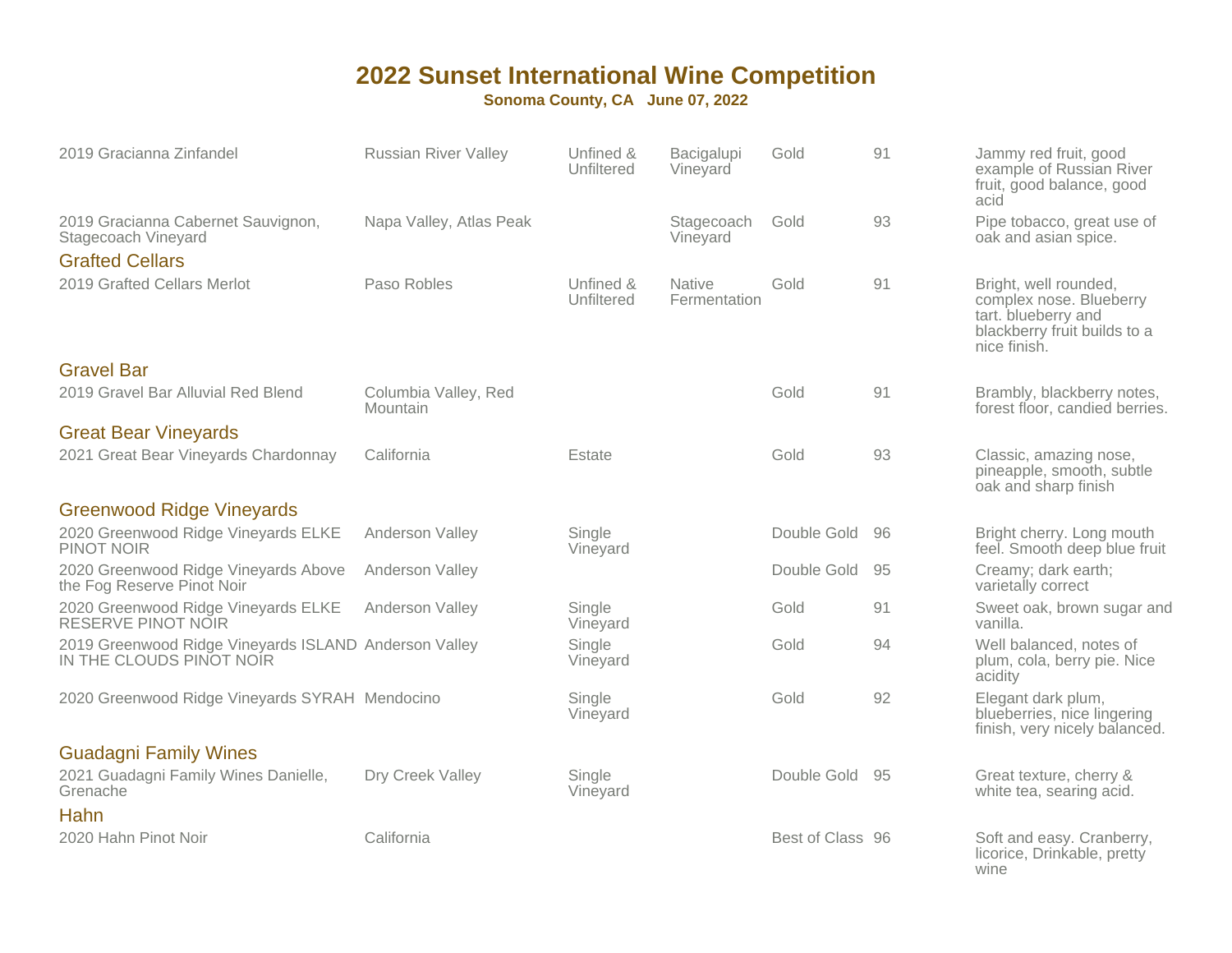**Sonoma County, CA June 07, 2022**

| 2020 Hahn Pinot Noir                                     | California                                |                                  |                                 | Double Gold      | -96 | Soft and easy. Cranberry,<br>licorice, Drinkable, pretty<br>wine                       |
|----------------------------------------------------------|-------------------------------------------|----------------------------------|---------------------------------|------------------|-----|----------------------------------------------------------------------------------------|
| <b>Hahn SLH</b><br>2019 Hahn SLH Chardonnay              | Santa Lucia Highlands                     |                                  |                                 | Gold             | 92  | Nice layers of pears and<br>apples, lingering finish,<br>good balance.                 |
| <b>Halter Ranch</b>                                      |                                           |                                  |                                 |                  |     |                                                                                        |
| 2019 Halter Ranch Cabernet Sauvignon                     | Paso Robles, Highlands<br><b>District</b> | <b>Estate Grown</b><br>& Bottled |                                 | Double Gold      | 97  | Fruity, savory, cranberry,<br>puckery.                                                 |
| 2019 Halter Ranch Syrah                                  | Adelaida District                         | & Bottled                        | Estate Grown SIP Certified Gold |                  | 92  | Spicy and complex                                                                      |
| 2019 Halter Ranch Tannat                                 | Adelaida District                         | Estate<br>Bottled &<br>Produced  | SIP Certified Gold              |                  | 92  | Chocolate, cherries, big<br>wine, mocha on finish, juicy<br>cherry aromas and flavors. |
| 2021 Halter Ranch Rosé                                   | Adelaida District                         | Estate<br>Bottled &<br>Produced  |                                 | Gold             | 92  | Elegant, clean, dry,<br>refreshing                                                     |
| 2018 Halter Ranch Libelle                                | Adelaida District                         | <b>Estate Grown</b>              |                                 | Gold             | 92  | Clean, true to varietal.                                                               |
| <b>Hannah Nicole Vineyards</b>                           |                                           |                                  |                                 |                  |     |                                                                                        |
| 2019 Hannah Nicole Vineyards Delta Red<br><b>Blend</b>   | California                                | Estate<br>Bottled &<br>Produced  |                                 | Gold             | 92  | Nicely made, good structure<br>with the petite Syrah, nice<br>finish.                  |
| <b>Harbinger Winery</b>                                  |                                           |                                  |                                 |                  |     |                                                                                        |
| 2017 Harbinger Winery RAPTURE,<br>CABERNET FRANC         | Columbia Valley                           | <b>Barrel Aged</b>               |                                 | Gold             | 91  | Mocha, berries, tobacco,<br>tarragon Big tannins.                                      |
| <b>Harbinger Winery Brand</b>                            |                                           |                                  |                                 |                  |     |                                                                                        |
| 2016 Harbinger Winery Brand Petite<br>Verdot             | Columbia Valley                           | <b>Barrel Aged</b>               |                                 | Gold             | 94  | Spicy, smooth.                                                                         |
| <b>Harney Lane</b>                                       |                                           |                                  |                                 |                  |     |                                                                                        |
| 2021 Harney Lane Albarino                                | Lodi, Mokelumne River                     |                                  |                                 | Best of Class 96 |     | Finely structured, nice<br>length, crisp citrus, nice<br>mouth feel.                   |
| 2021 Harney Lane Albarino                                | Lodi, Mokelumne River                     |                                  |                                 | Double Gold      | 96  | Finely structured, nice<br>length, crisp citrus, nice<br>mouth feel.                   |
| 2020 Harney Lane Chardonnay, Scottsdale Lodi<br>Vineyard |                                           |                                  |                                 | Double Gold      | 95  | Clean, ripe pineapple and<br>hint of orange blossom                                    |

Head High Wines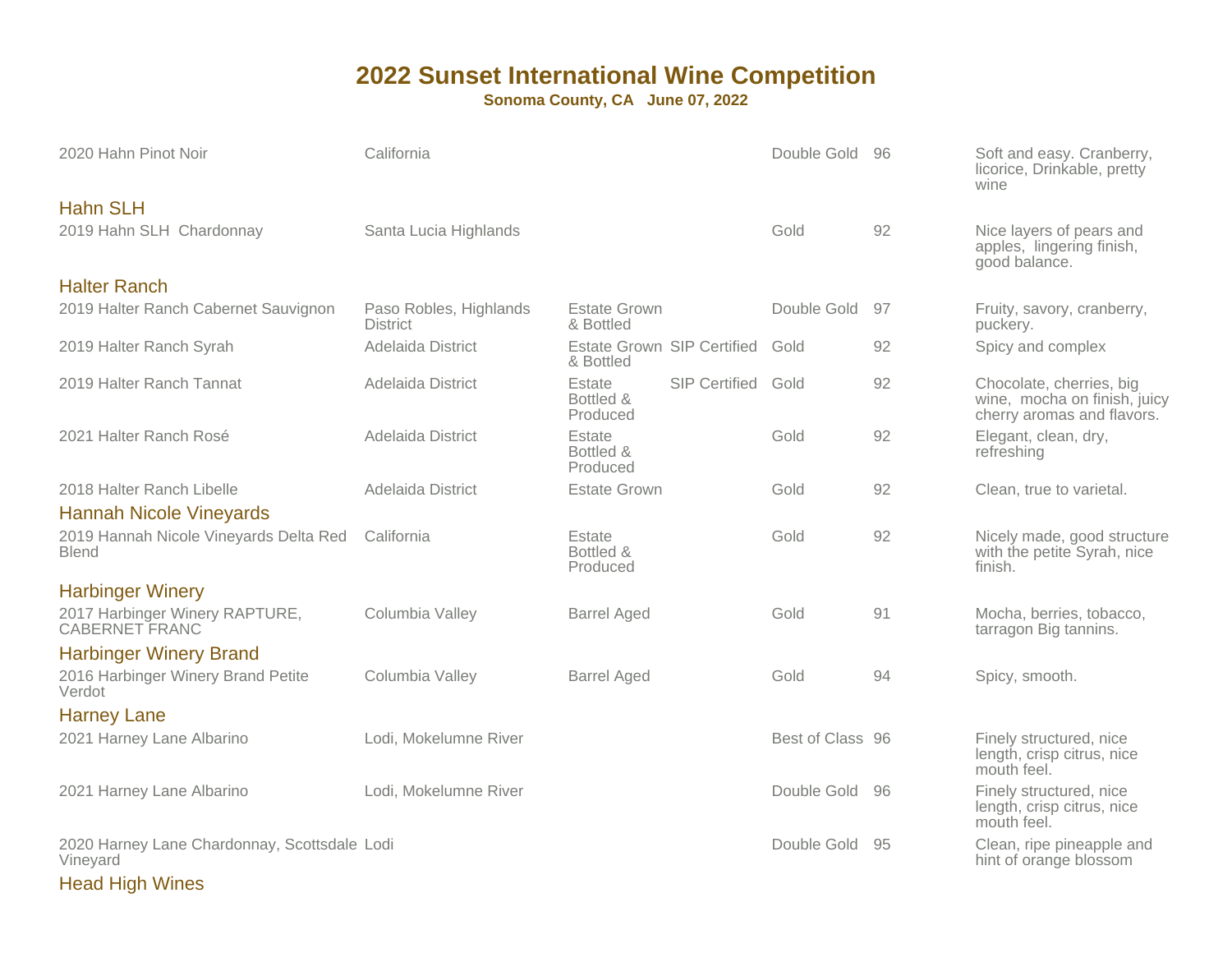| 2021 Head High Wines Chardonnay                         | Sonoma County                            | Unoaked                                     |                                             | Gold             | 93  | Mango, Meyer lemon, good<br>texture, nice finish.                                                |
|---------------------------------------------------------|------------------------------------------|---------------------------------------------|---------------------------------------------|------------------|-----|--------------------------------------------------------------------------------------------------|
| <b>Heaven's Gate Vineyard</b>                           |                                          |                                             |                                             |                  |     |                                                                                                  |
| 2017 Heaven's Gate Vineyard Cabernet                    | Borden Ranch                             | Cellar<br>Reserve                           |                                             | Gold             | 91  | Nice balance, cassis, cocoa.                                                                     |
| 2019 Heaven's Gate Vineyard Petite / Petit Borden Ranch |                                          | <b>Estate Grown</b><br>and<br>Produced      |                                             | Gold             | 94  | Vanilla laced blackberries<br>and juicy plum, nice<br>balance, good finish.                      |
| 2019 Heaven's Gate Vineyard Heaven's<br>Gate Vineyard   | Borden Ranch                             |                                             |                                             | Gold             | 91  | Creamy, dark fruit, cherry,<br>rich, spiciness.                                                  |
| <b>Hedges Family Estate</b>                             |                                          |                                             |                                             |                  |     |                                                                                                  |
| 2019 Hedges Family Estate Estate Red<br><b>Blend</b>    | <b>Red Mountain</b>                      | Estate<br>Grown,<br>Produced<br>and Bottled | Fruit is                                    | Gold             | 93  | Great blackberry syrup.<br>Great balance. Very<br>complex. Well integrated                       |
| Hendry                                                  |                                          |                                             |                                             |                  |     |                                                                                                  |
| 2019 Hendry Blocks 7&22 Zinfandel                       | Napa Valley                              | Estate<br>Grown,<br>Produced<br>and Bottled |                                             | Best of Class 98 |     | Classic pepper, lush, big<br>finish, under ripe black<br>berry.                                  |
| 2019 Hendry Blocks 7&22 Zinfandel                       | Napa Valley                              | Estate<br>Grown,<br>Produced<br>and Bottled |                                             | Double Gold      | -98 | Classic pepper, lush, big<br>finish, under ripe black<br>berry.                                  |
| <b>Henry Estate Winery</b>                              |                                          |                                             |                                             |                  |     |                                                                                                  |
| 2021 Henry Estate Winery Muller Thurgau                 | Umpqua Valley                            | <b>Estate Grown</b>                         |                                             | Gold             | 92  | Cinnamon, kitchen spices,<br>baking aroma                                                        |
| <b>Héroe</b>                                            |                                          |                                             |                                             |                  |     |                                                                                                  |
| 2021 Héroe Viognier                                     | Paso Robles, El Pomar<br><b>District</b> | Special<br>Selection                        | Small lot,<br>only 600<br>cases<br>produced | Gold             | 90  | Juicy, tangerine, lemon,<br>butternut squash.                                                    |
| <b>Hertelendy</b>                                       |                                          |                                             |                                             |                  |     |                                                                                                  |
| 2018 Hertelendy Signature Mountain Blend Napa Valley    |                                          | <b>Barrel Aged</b>                          |                                             | Gold             | 91  | Great balance,<br>concentrated, earthy,<br>smooth tannins, good<br>structure. red & black fruit. |
| 2018 Hertelendy Cabernet Sauvignon                      | Napa                                     |                                             |                                             | Gold             | 92  | Great varietal character,<br>dark fruit, nicely integrated<br>oak; classic great tannins         |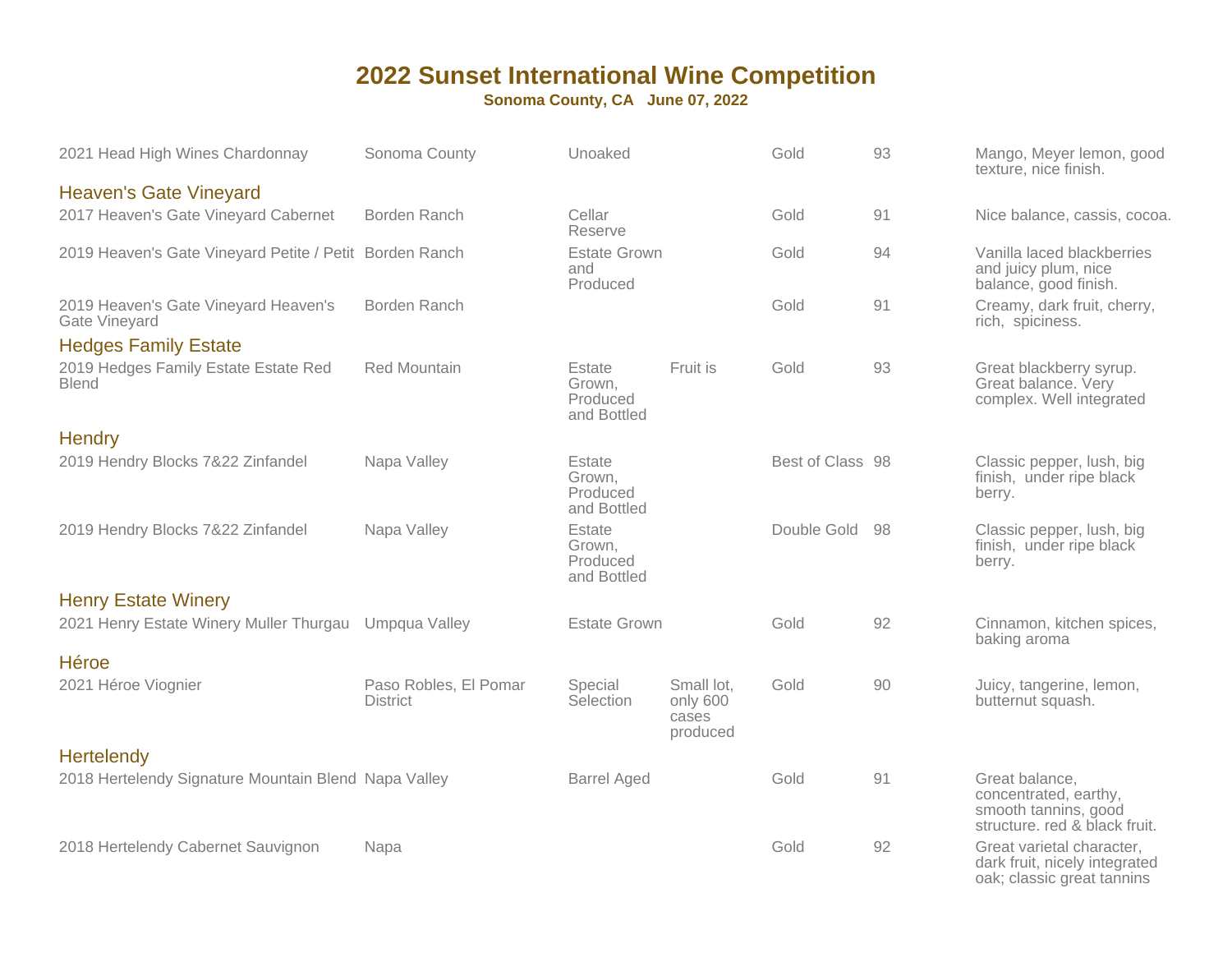**Sonoma County, CA June 07, 2022**

| 2018 Hertelendy Hertelendy Legend<br>Cabernet Sauvignon                   | Napa Valley               |                                             |                                             | Gold             | 92  | Nice mouth feel with clean<br>finish and toasty oak                      |
|---------------------------------------------------------------------------|---------------------------|---------------------------------------------|---------------------------------------------|------------------|-----|--------------------------------------------------------------------------|
| <b>Holesinsky Winery</b>                                                  |                           |                                             |                                             |                  |     |                                                                          |
| 2020 Holesinsky Winery Unicorn Sparkle                                    | Idaho, Snake River Valley | Grown.<br>Produced<br>and Bottled           |                                             | Best of Class 97 |     | Beautifully balanced, peach,<br>strawberries and cherries,<br>nice color |
| 2020 Holesinsky Winery Unicorn Sparkle                                    | Idaho, Snake River Valley | Grown.<br>Produced<br>and Bottled           |                                             | Double Gold      | 97  | Beautifully balanced, peach,<br>strawberries and cherries,<br>nice color |
| 2021 Holesinsky Winery DRY Buhljolais<br>Rose                             | <b>Snake River Valley</b> | Single<br>Vineyard                          |                                             | Double Gold      | 97  | Strawberry, pepper,<br>lavender; very very juicy                         |
| 2021 Holesinsky Winery Unicorn Rose                                       | <b>Snake River Valley</b> | Estate<br>Grown,<br>Produced<br>and Bottled |                                             | Gold             | 91  | Smokey on the nose,<br>balance on the palate                             |
| 2020 Holesinsky Winery Idawine Red<br><b>Blend</b>                        | <b>Snake River Valley</b> |                                             |                                             | Gold             | 93  | Nice balance, complex,<br>licorice and cassis                            |
| <b>Homefire of Sonoma</b>                                                 |                           |                                             |                                             |                  |     |                                                                          |
| 2019 Homefire of Sonoma Firework                                          | Dry Creek Valley          | Reserve                                     | Sustainably<br>grown                        | Double Gold      | 96  | Big, chewy-black berry,<br>anise, nice texture, clean.                   |
| 2019 Homefire of Sonoma Daydream                                          | Dry Creek Valley          |                                             |                                             | Gold             | 93  | Nice balance. Great for this<br>price point. Juicy                       |
| <b>House Family Vineyards</b>                                             |                           |                                             |                                             |                  |     |                                                                          |
| 2017 House Family Vineyards Vintner's<br>Reserve Estate Chardonnay        | Santa Cruz Mountains      | Estate<br>Grown,<br>Produced<br>and Bottled | Single<br>Vineyard                          | Best of Class 97 |     | Rich nose, popcorn butter,<br>good oak balance                           |
| 2017 House Family Vineyards Vintner's<br>Reserve Estate Chardonnay        | Santa Cruz Mountains      | Estate<br>Grown,<br>Produced<br>and Bottled | Single<br>Vineyard                          | Double Gold      | .97 | Rich nose, popcorn butter,<br>good oak balance                           |
| 2016 House Family Vineyards Vintners<br>Reserve Estate Cabernet Sauvignon | Santa Cruz Mountains      | Estate<br>Grown,<br>Produced<br>and Bottled | Vintner's<br>Reserve,<br>Single<br>Vineyard | Gold             | 93  | Aging nicely; softened,<br>round, and luscious                           |
| 2018 House Family Vineyards Camel Hill<br>Vineyard Pinot Noir             | Santa Cruz Mountains      | Single<br>Vineyard                          |                                             | Gold             | 90  | Classic cherry; Stem whole<br>clusters                                   |
| 2017 House Family Vineyards G.S.M.                                        | Paso Robles               |                                             | Paso Robles<br>and Monterey                 | Gold             | 90  | Dark fruit, complex fruit<br>aromas, mouth coating, food<br>wine.        |

Hoyt Family Vineyards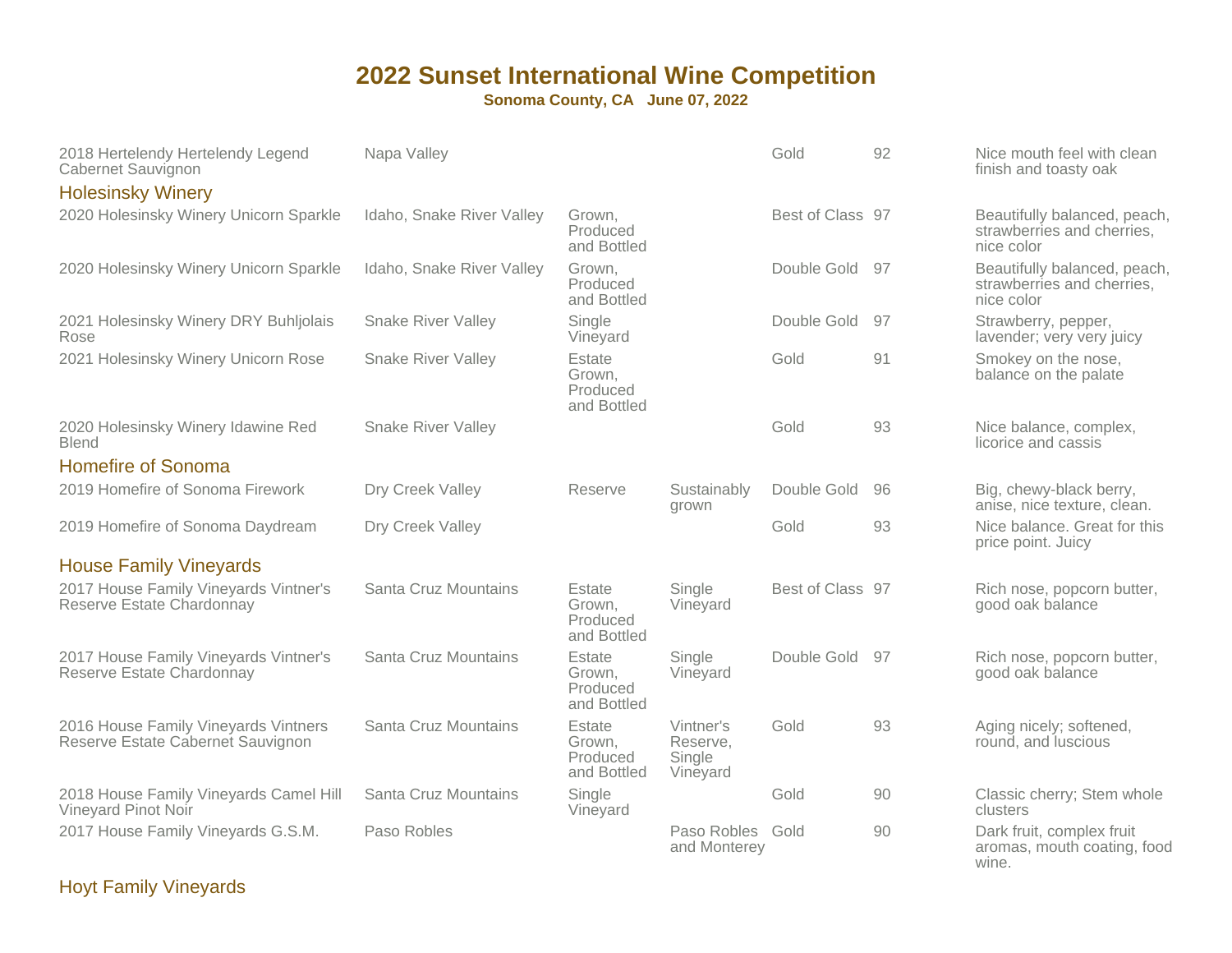#### **Sonoma County, CA June 07, 2022**

| NV Hoyt Family Vineyards classic brut<br>sparkling wine | <b>Central Coast</b>                                | Methode<br>Traditionnelle                   |                       | Double Gold 95   |    | Fresh baked bread, clean,<br>fresh, white cherries.                                                                 |
|---------------------------------------------------------|-----------------------------------------------------|---------------------------------------------|-----------------------|------------------|----|---------------------------------------------------------------------------------------------------------------------|
| 2018 Hoyt Family Vineyards Grenache                     | <b>Willow Creek</b>                                 | Estate                                      |                       | Double Gold      | 95 | Cherry can pie, raspberry<br>fresh, young wine.                                                                     |
| 2019 Hoyt Family Vineyards Viognier                     | Paso Robles, Willow Creek Estate<br><b>District</b> |                                             |                       | Gold             | 90 | Elegant, sophisticated, nice<br>aromatics, white pepper,<br>floral & citrus, Pomello, a<br>little butternut squash. |
| 2018 Hoyt Family Vineyards Cabernet<br>Sauvginon        | Central Coast, Paso Robles Barrel Aged              |                                             |                       | Gold             | 92 | Big bite, little chewy, nice<br>fruit, smooth.                                                                      |
| <b>HUE Wine Company</b>                                 |                                                     |                                             |                       |                  |    |                                                                                                                     |
| 2021 HUE Wine Company Rosé                              | <b>Washington State</b>                             | Estate<br>Grown,<br>Produced<br>and Bottled | Unoaked               | Gold             | 92 | Refreshing, well-made,<br>spiciness, watermelon                                                                     |
| <b>Husch Vineyards</b>                                  |                                                     |                                             |                       |                  |    |                                                                                                                     |
| 2021 Husch Vineyards Gewurztraminer                     | Anderson Valley                                     | Estate<br><b>Bottled</b>                    |                       | Best of Class 95 |    | Apple blossom,<br>honeysuckle, very nice<br>balance, long finish.                                                   |
| 2021 Husch Vineyards Gewurztraminer                     | Anderson Valley                                     | Estate<br><b>Bottled</b>                    |                       | Double Gold      | 95 | Apple blossom,<br>honeysuckle, very nice<br>balance, long finish.                                                   |
| 2019 Husch Vineyards Cabernet<br>Sauvignon              | Mendocino                                           |                                             |                       | Double Gold      | 95 | Integrated tannins, good oak<br>balance.                                                                            |
| 2021 Husch Vineyards Blaze Rose                         | Mendocino                                           |                                             | Sustainably<br>Farmed | Gold             | 93 | Fresh, fruity, berry, cherry,<br>oasis                                                                              |
| 2021 Husch Vineyards Chenin Blanc                       | Mendocino                                           |                                             | Sustainably<br>Farmed | Gold             | 91 | Balanced citrus and apple                                                                                           |
| 2021 Husch Vineyards Sauvignon Blanc                    | Mendocino                                           |                                             |                       | Gold             | 90 | Little bit of oak, floral and<br>apple                                                                              |
| 2021 Husch Vineyards Vin Gris                           | Anderson Valley                                     | Estate<br><b>Bottled</b>                    |                       | Gold             | 93 | Ripe, fresh, nectarine, berry,<br>plum, bright acidity on finish,<br>mouth-filling texture                          |
| <b>Inkblot</b>                                          |                                                     |                                             |                       |                  |    |                                                                                                                     |
| 2019 Inkblot Petite Sirah<br><b>Iris Vineyards</b>      | Lodi                                                |                                             |                       | Gold             | 92 | Lush and balanced.                                                                                                  |
| 2019 Iris Vineyards House Call                          | Oregon                                              |                                             |                       | Gold             | 92 | Smooth from aroma to<br>palate to finish; Delicious<br>and perfumy.                                                 |

Ironstone Vineyards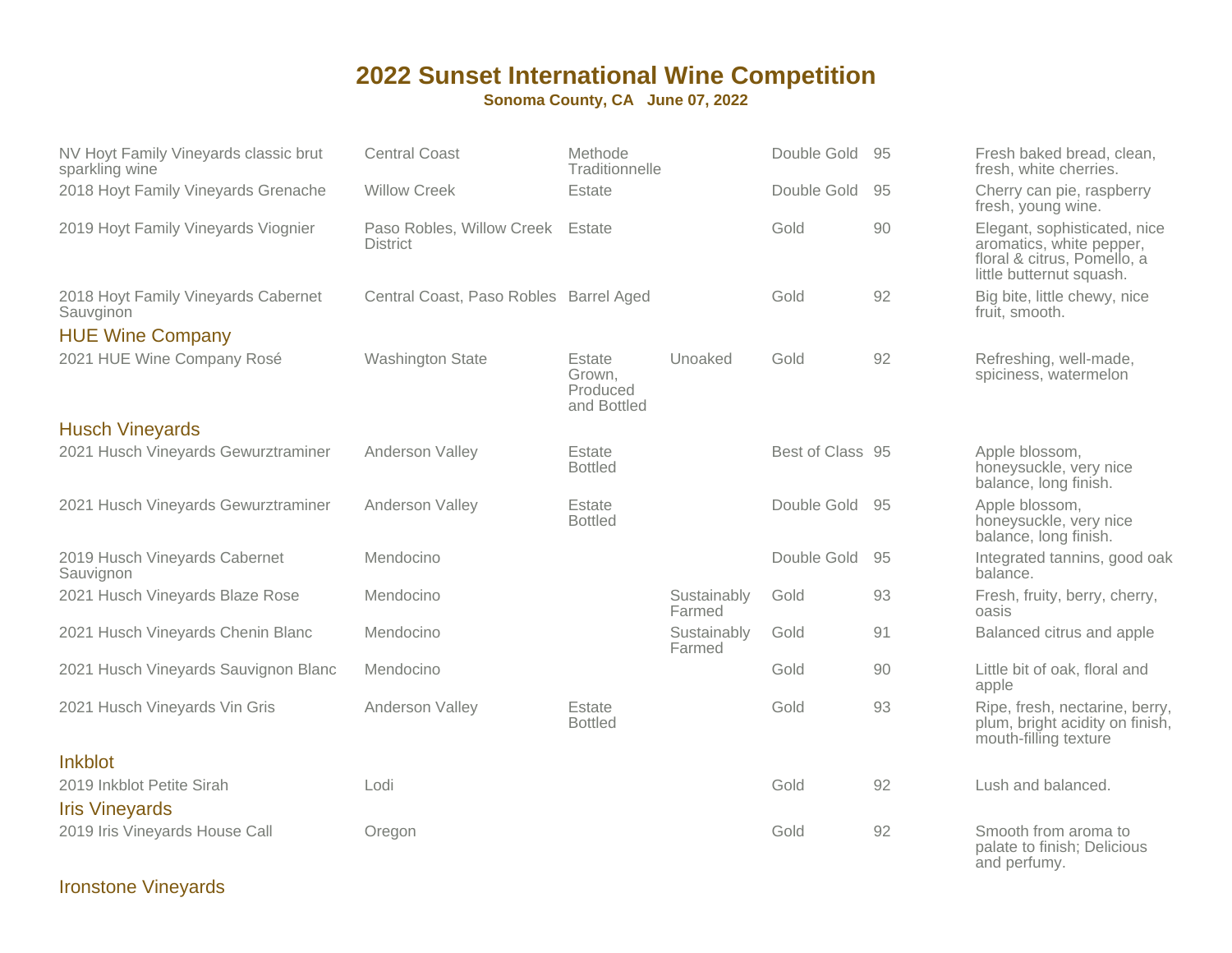| 2020 Ironstone Vineyards Ironstone<br>Cabernet Sauvignon                            | Lodi                                         |                     |                                                                             | Gold | 92 | Lovely nose, notes of<br>cloves, cocoa, & ripe berry,<br>dark cherry, wild herbs,<br>vanilla, nice acid.                                                                          |
|-------------------------------------------------------------------------------------|----------------------------------------------|---------------------|-----------------------------------------------------------------------------|------|----|-----------------------------------------------------------------------------------------------------------------------------------------------------------------------------------|
| 2020 Ironstone Vineyards Ironstone Petite Lodi<br>Sirah                             |                                              |                     |                                                                             | Gold | 91 | Smooth body, juicy.                                                                                                                                                               |
| <b>J Dusi Wines</b>                                                                 |                                              |                     |                                                                             |      |    |                                                                                                                                                                                   |
| 2018 J Dusi Wines Paper Street The<br>Narrator                                      | Paso Robles                                  | & Bottled           | Estate Grown Paper Street Gold<br>Vineyard                                  |      | 91 | Deep color, vegetable<br>notes, good integration, food<br>wine.                                                                                                                   |
| J Vineyards                                                                         |                                              |                     |                                                                             |      |    |                                                                                                                                                                                   |
| 2019 J Vineyards Pinot Noir                                                         | California                                   | Winemaker<br>Select | Monterey<br>City, Sonoma<br>County &<br>Santa <sup>®</sup><br>Barbara City. | Gold | 91 | Bright, fruit forward and well<br>balanced.                                                                                                                                       |
| 2019 J Vineyards Pinot Noir                                                         | <b>Russian River Valley</b>                  |                     |                                                                             | Gold | 91 | Great balance, nice spice<br>notes, lots of raspberry,<br>strawberry, and a lingering<br>finish                                                                                   |
| 2020 J Vineyards Chardonnay                                                         | Monterey County/Napa<br>County/Sonoma County |                     |                                                                             | Gold | 91 | Big toasty oak. Wild flower,<br>honey; Nice weight                                                                                                                                |
| NV J Vineyards Brut Rosé                                                            | <b>Russian River Valley</b>                  |                     |                                                                             | Gold | 91 | Lively, raspberries, nice<br>finish, palate pleasing wine.                                                                                                                        |
| <b>J</b> Wrigley Vineyards                                                          |                                              |                     |                                                                             |      |    |                                                                                                                                                                                   |
| 2020 J Wrigley Vineyards Chardonnay                                                 | Willamette Valley,<br>McMinnville            | Estate              |                                                                             | Gold | 91 | Complex nose, rich, long<br>finish.                                                                                                                                               |
| J. Lohr Estates                                                                     |                                              |                     |                                                                             |      |    |                                                                                                                                                                                   |
| 2020 J. Lohr Estates J. Lohr Estates South Paso Robles<br>Ridge Syrah               |                                              |                     |                                                                             | Gold | 92 | Earthy dark fruit. Beautiful<br>garnet color; Spicy                                                                                                                               |
| 2021 J. Lohr Estates J. Lohr Estates<br>Falcon's Perch Pinot Noir                   | <b>Monterey County</b>                       |                     |                                                                             | Gold | 92 | Cherry cola; balanced<br>mouth; Dank cherry                                                                                                                                       |
| J. Lohr Pure Paso                                                                   |                                              |                     |                                                                             |      |    |                                                                                                                                                                                   |
| 2019 J. Lohr Pure Paso J. Lohr Pure Paso Paso Robles<br><b>Proprietary Red Wine</b> |                                              |                     |                                                                             | Gold | 92 | Nice intensity, black plum,<br>dark chocolate, spice and<br>pepper aromas, velvety and<br>soft tannins, acidity stands<br>tall, can age further, yet its a<br>great wine already. |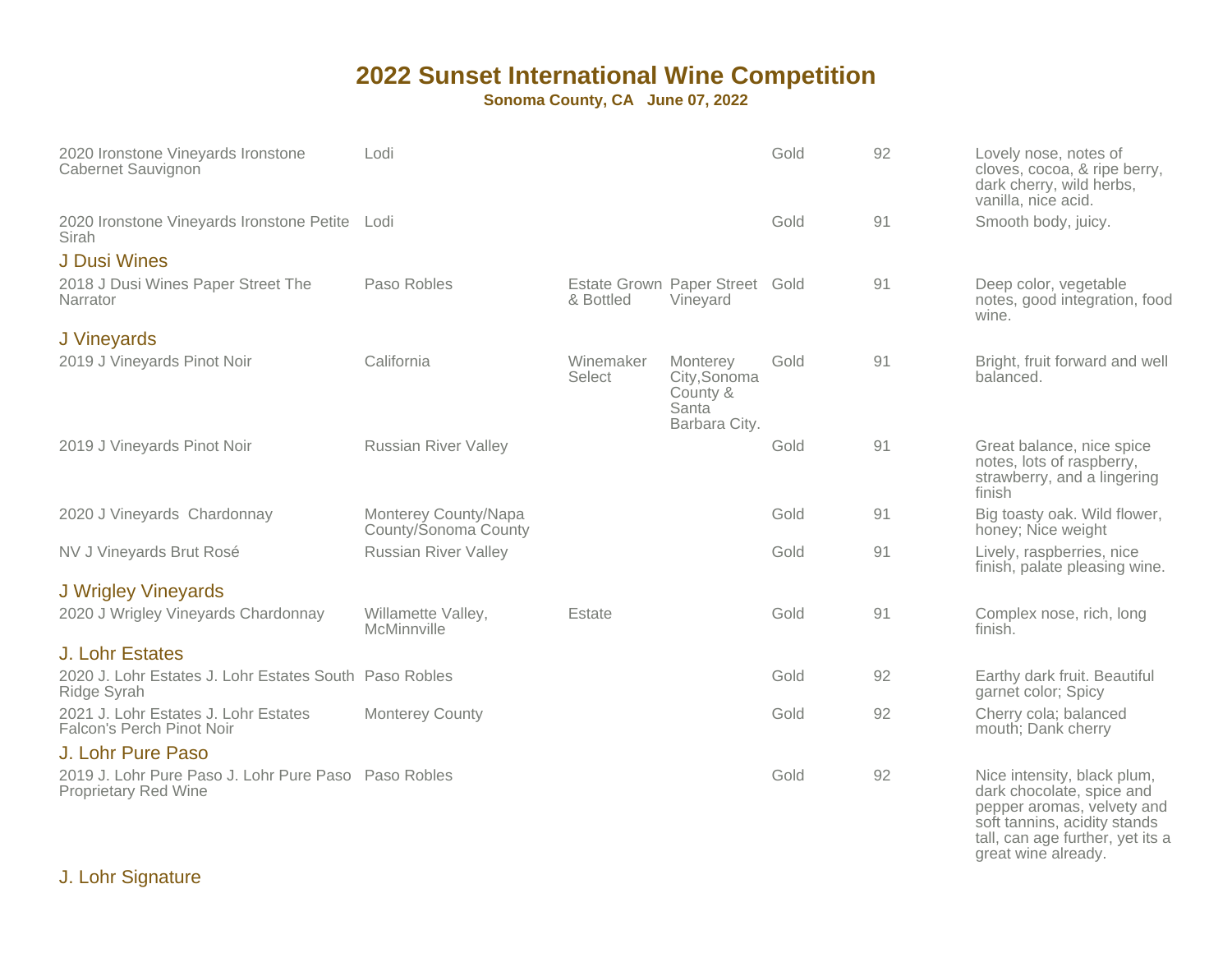| 2018 J. Lohr Signature J. Lohr Signature<br>Cabernet Sauvignon         | Paso Robles                        |                                             |                     | Double Gold 97   |    | Fresh raspberries, hint of<br>cocoa Fresh on palate with<br>lingering fruity notes on the<br>finish, very pleasant finish |
|------------------------------------------------------------------------|------------------------------------|---------------------------------------------|---------------------|------------------|----|---------------------------------------------------------------------------------------------------------------------------|
| <b>J. Lohr Vineyard Series</b>                                         |                                    |                                             |                     |                  |    |                                                                                                                           |
| 2020 J. Lohr Vineyard Series J. Lohr<br>Hilltop Cabernet Sauvignon     | Paso Robles                        |                                             |                     | Gold             | 92 | Nice mix of black and red<br>fruit, beautifully balanced.                                                                 |
| 2019 J. Lohr Vineyard Series J. Lohr<br><b>Tower Road Petite Sirah</b> | Paso Robles                        |                                             |                     | Gold             | 91 | Woody, pencil shavings,<br>black cherry.                                                                                  |
| 2020 J. Lohr Vineyard Series J. Lohr<br>Arroyo Vista Chardonnay        | Arroyo Seco                        |                                             |                     | Gold             | 92 | Beautifully balanced. Nice<br>expression of Asian fruit and<br>apples. Nice finish.                                       |
| J. Rickards Winery                                                     |                                    |                                             |                     |                  |    |                                                                                                                           |
| 2019 J. Rickards Winery Old Vine<br>Zinfandel 1908 Brignole Reserve    | Alexander Valley, Sonoma<br>County | <b>Estate Grown</b><br>Reserve              |                     | Best of Class 94 |    | Blackberry, roast coffee,<br>smooth.                                                                                      |
| 2019 J. Rickards Winery Old Vine<br>Zinfandel 1908 Brignole Reserve    | Alexander Valley, Sonoma<br>County | <b>Estate Grown</b><br>Reserve              |                     | Gold             | 94 | Blackberry, roast coffee,<br>smooth.                                                                                      |
| 2019 J. Rickards Winery Cabernet<br>Sauvignon - Five Sister's Blend    | Alexander Valley, Sonoma<br>County | Estate                                      |                     | Gold             | 91 | Nice red fruit; supple; nice<br>interplay of spices;<br>Pleasantly assertive.                                             |
| 2020 J. Rickards Winery Grenache - One<br>Lone Row                     | Alexander Valley, Sonoma<br>County | Estate                                      |                     | Gold             | 94 | Pretty, bit grippy, balanced<br>acid.                                                                                     |
| 2021 J. Rickards Winery Sauvignon Blanc -<br>Pauli & Croft             | Sonoma County, North<br>Coast      | Barrel<br>Fermented                         |                     | Gold             | 91 | Smooth. Fresh lime.                                                                                                       |
| <b>Jaxon Keys Winery</b>                                               |                                    |                                             |                     |                  |    |                                                                                                                           |
| 2021 Jaxon Keys Winery Viognier                                        | Mendocino                          | Estate<br>Grown,<br>Produced<br>and Bottled | Debbi's<br>Vineyard | Gold             | 93 | Well balanced, long finish,<br>Crowd pleaser                                                                              |
| <b>JUSTIN Vineyards &amp; Winery</b>                                   |                                    |                                             |                     |                  |    |                                                                                                                           |
| 2019 JUSTIN Vineyards & Winery<br><b>JUSTIFICATION</b>                 | Paso Robles                        |                                             |                     | Gold             | 94 | Rich, chewy, dense, fig,<br>concentrated, elegant, black<br>olive, plum, molten cake<br>with cherry.                      |
| 2019 JUSTIN Vineyards & Winery<br>Cabernet Sauvignon                   | Paso Robles                        |                                             |                     | Gold             | 91 | Nice finish, mixed berry fruit.                                                                                           |
| 2021 JUSTIN Vineyards & Winery Rosé                                    | <b>Central Coast</b>               |                                             |                     | Gold             | 94 | Dried potpourri, ripe berries,<br>zippy acidity, touch of<br>mineral on finish, good<br>structure                         |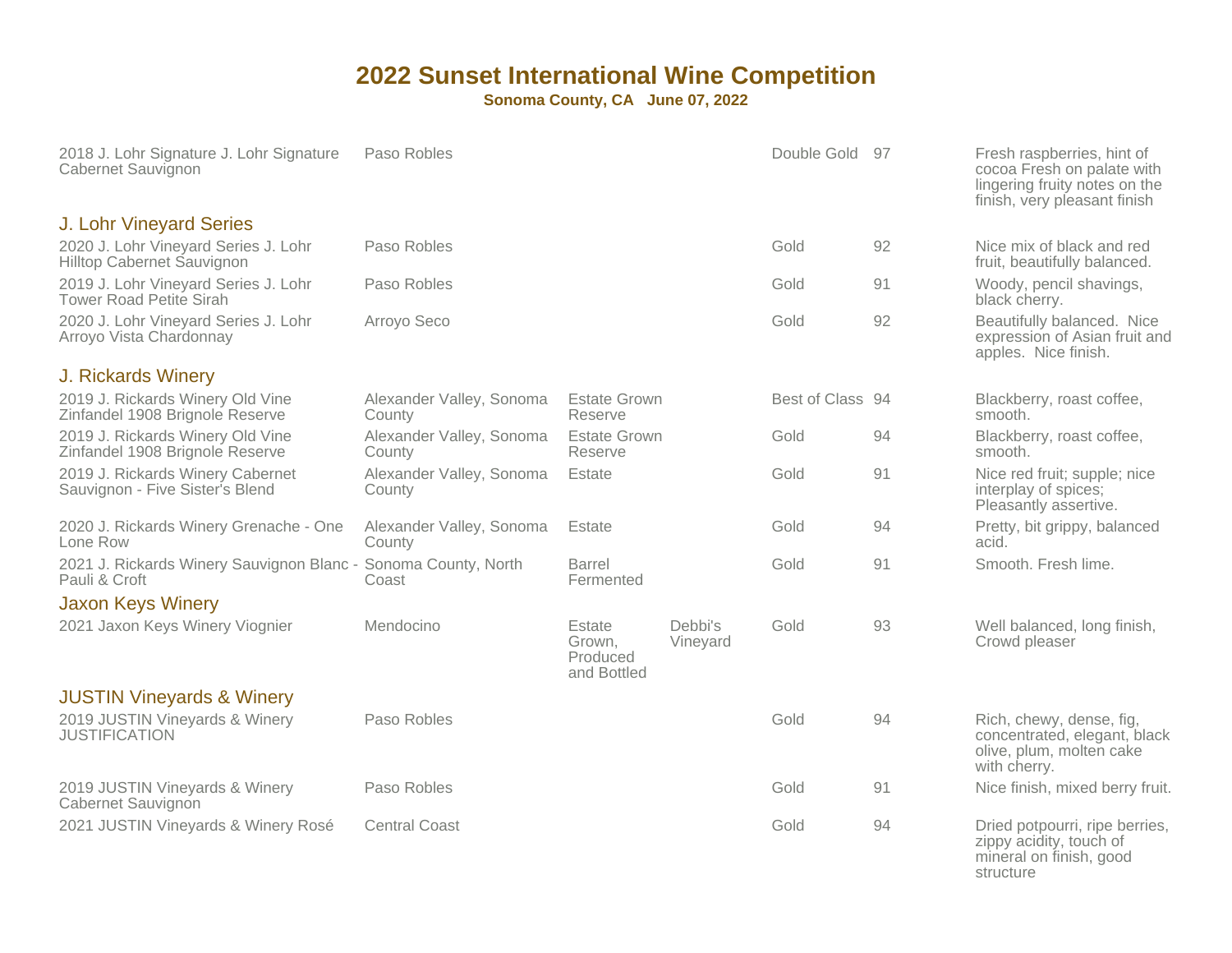| 2019 JUSTIN Vineyards & Winery<br><b>ISOSCELES</b>                   | Paso Robles                        |                     |                                                                                                                                                   | Gold             | 93  | Dark, ripe, concentrated,<br>cassis, toasty, blueberries,<br>long finish, red currants.                |
|----------------------------------------------------------------------|------------------------------------|---------------------|---------------------------------------------------------------------------------------------------------------------------------------------------|------------------|-----|--------------------------------------------------------------------------------------------------------|
| <b>Karamoor Estate</b><br>2018 Karamoor Estate Chardonnay            | Pennsylvania                       |                     |                                                                                                                                                   | Best of Class 97 |     | Prickly, honey, citrus, both<br>orange and Meyer lemon,<br>very mouth watering acidity,<br>nicely aged |
| 2018 Karamoor Estate Chardonnay                                      | Pennsylvania                       |                     |                                                                                                                                                   | Double Gold      | 97  | Prickly, honey, citrus, both<br>orange and Meyer lemon,<br>very mouth watering acidity,<br>nicely aged |
| Katali                                                               |                                    |                     |                                                                                                                                                   |                  |     |                                                                                                        |
| 2019 Katali Cabernet Sauvignon                                       | Napa Valley, Coombsville           | Single<br>Vineyard  | Napa Valley,<br>100% French<br>Oak Barrel<br>Aging (84%<br>New -<br>Taransaud.<br>Sylvain,<br>Seguin<br>Moreau),<br>100%<br>Cabernet<br>Sauvignon | Double Gold      | -95 | Sweet blackberry; wild bay;<br>savory notes from the spice<br>cabinet, cigar box notes.                |
| <b>Kelley &amp; Young Wines</b>                                      |                                    |                     |                                                                                                                                                   |                  |     |                                                                                                        |
| 2018 Kelley & Young Wines Late Harvest<br>Zinfandel                  | Alexander Valley, Sonoma<br>County | <b>Estate Grown</b> |                                                                                                                                                   | Best of Class 96 |     | Beautiful layers, lovely fruit,<br>rich.                                                               |
| 2017 Kelley & Young Wines Malbec                                     | Alexander Valley, Sonoma<br>County |                     | Robert<br>Young<br>Vineyard                                                                                                                       | Double Gold      | 95  | Nice balance, rich, round<br>and nice peppery spice                                                    |
| 2018 Kelley & Young Wines Late Harvest<br>Zinfandel                  | Alexander Valley, Sonoma<br>County | <b>Estate Grown</b> |                                                                                                                                                   | Gold             | 96  | Beautiful layers, lovely fruit,<br>rich.                                                               |
| <b>Kelly Family Vineyards</b>                                        |                                    |                     |                                                                                                                                                   |                  |     |                                                                                                        |
| 2018 Kelly Family Vineyards Napa Valley<br>Estate Cabernet Sauvignon | Oak Knoll District                 | Estate              |                                                                                                                                                   | Double Gold      | 97  | Dark fruit flavor, notes of<br>green pepper, spice, vanilla,<br>tobacco. soft tannins!!                |
| <b>Kenwood Vineyards</b>                                             |                                    |                     |                                                                                                                                                   |                  |     |                                                                                                        |
| 2018 Kenwood Vineyards Kenwood<br>Vineyards "Jack London" Red Blend  | Sonoma Mountain                    | <b>Barrel Aged</b>  |                                                                                                                                                   | Double Gold      | -97 | Complex red blue and black<br>fruits, polished with tannins.                                           |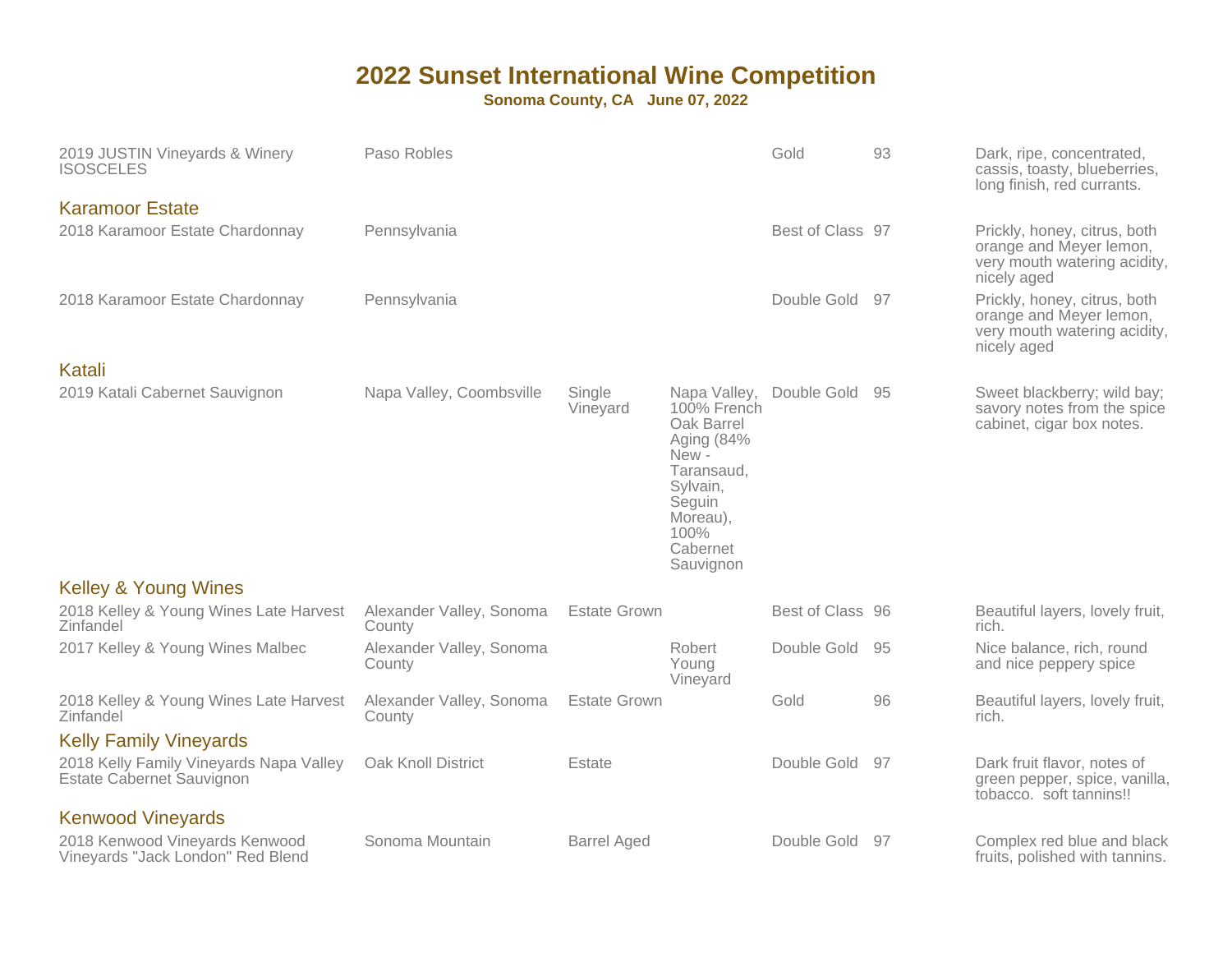| 2019 Kenwood Vineyards Kenwood<br>Vineyards "Jack London" Zinfandel             | Sonoma Mountain             | <b>Barrel Aged</b>                          | Gold                        | 90   | Elegant fruit, acid & alcohol<br>are equal, floral, mocha,<br>yeasty.                            |
|---------------------------------------------------------------------------------|-----------------------------|---------------------------------------------|-----------------------------|------|--------------------------------------------------------------------------------------------------|
| 2018 Kenwood Vineyards Kenwood<br>Vineyards "Six Ridges" Pinot Noir             | <b>Russian River Valley</b> | <b>Barrel Aged</b>                          | Gold                        | 93   | Nice acidity, good<br>integration of red and black<br>fruit, good balance and nice<br>finish     |
| 2018 Kenwood Vineyards Kenwood<br>Vineyards "Jack London" Cabernet<br>Sauvignon | Alexander Valley            |                                             | Gold                        | 92   | Finely built, olive tones,<br>luscious fruity, herbaceous,<br>Nice tannins.                      |
| 2019 Kenwood Vineyards Kenwood<br>Vineyards "Six Ridges" Chardonnay             | <b>Russian River Valley</b> | Barrel<br>Fermented                         | Gold                        | 91   | Lovely balance                                                                                   |
| <b>King Estate</b>                                                              |                             |                                             |                             |      |                                                                                                  |
| 2021 King Estate Rose of Pinot Noir                                             | Willamette Valley           |                                             | Best of Class 98            |      | Rose petal, hyacinth,<br>strawberry meringue                                                     |
| 2020 King Estate Pinot Noir                                                     | Willamette Valley           |                                             | Double Gold                 | -96  | Very complex, natural<br>tannins, raspberry tart,<br>cinnamon and clove                          |
| 2021 King Estate Rose of Pinot Noir                                             | Willamette Valley           |                                             | Double Gold                 | - 98 | Rose petal, hyacinth,<br>strawberry meringue                                                     |
| 2017 King Estate Brut Cuvee                                                     | Willamette Valley           | Methode<br>Champenois<br>$\Theta$           | Estate Grown Double Gold 95 |      | Lemon and spiced apple.                                                                          |
| 2018 King Estate Domaine Pinot Noir                                             | Willamette Valley           | Estate<br>Grown,<br>Produced<br>and Bottled | Double Gold                 | -96  | Cherry pie. touch of<br>cinnamon. Classic Pinot.<br>Berry (mulberry). Easy<br>drinker, delicious |
| <b>Klipsun Vineyard</b>                                                         |                             |                                             |                             |      |                                                                                                  |
| 2018 Klipsun Vineyard Cabernet<br>Sauvignon                                     | <b>Red Mountain</b>         |                                             | Gold                        | 94   | Full-bodied with notes of<br>cassis, plum, leather, big<br>tannins, wet tobacco                  |
| <b>Knotty Vines</b>                                                             |                             |                                             |                             |      |                                                                                                  |
| 2019 Knotty Vines Red Blend                                                     | California                  |                                             | Double Gold                 | 97   | Crowd pleaser; something<br>for everyone; satiny, silky,<br>Great pizza wine                     |
| <b>Korbel</b>                                                                   |                             |                                             |                             |      |                                                                                                  |
| NV Korbel Brut Rose                                                             | California                  | Methode                                     | Double Gold 95              |      |                                                                                                  |
|                                                                                 |                             | Champenois<br>e                             |                             |      | Juicy, black cherries,<br>watermelon, soft finish.                                               |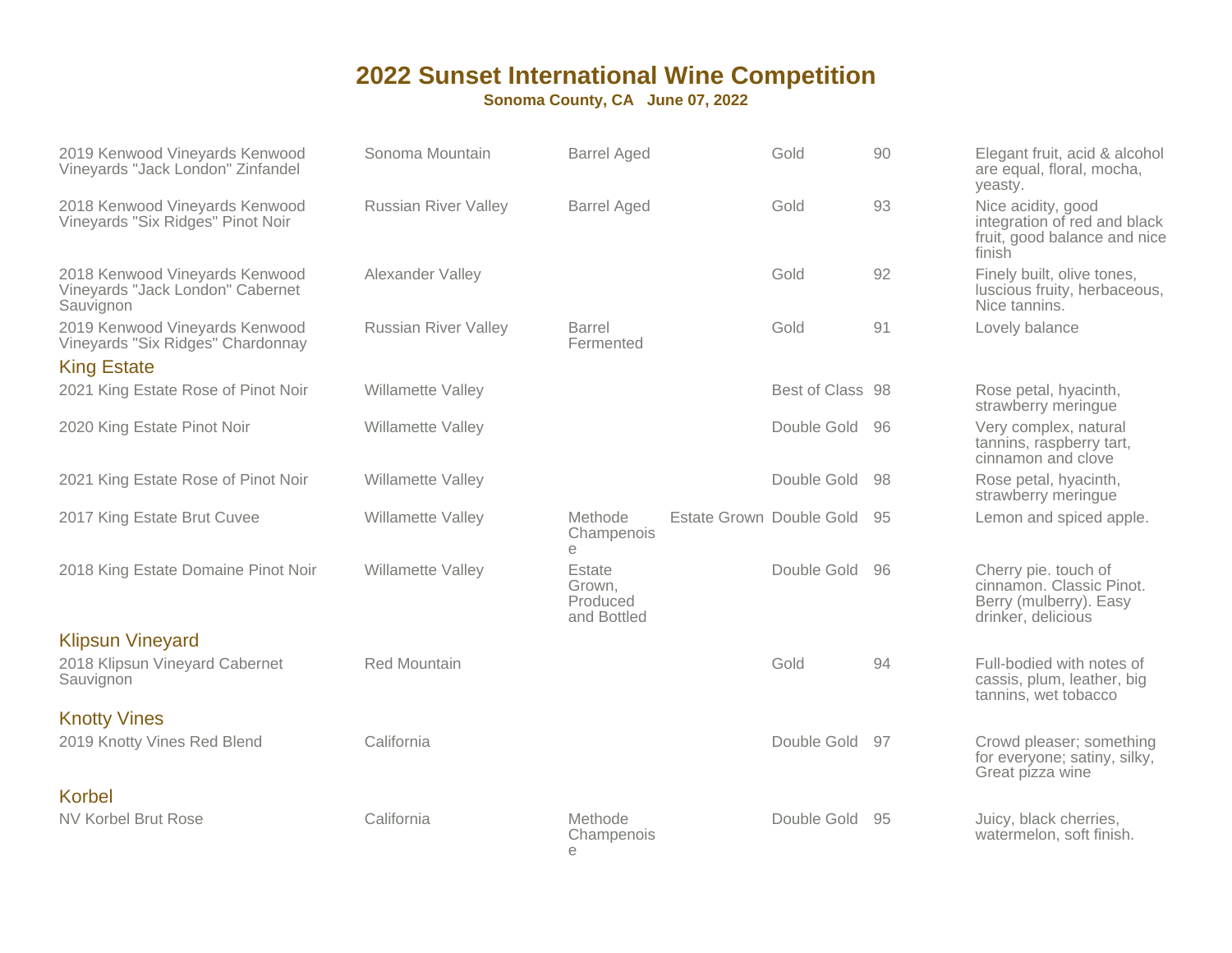**Sonoma County, CA June 07, 2022**

| 2018 Korbel Natural'                                                | <b>Russian River Valley</b> | Methode<br>Champenois<br>e       |                                     | Gold             | 92 | Bright and juicy                                                                                   |
|---------------------------------------------------------------------|-----------------------------|----------------------------------|-------------------------------------|------------------|----|----------------------------------------------------------------------------------------------------|
| <b>NV Korbel Prosecco</b><br><b>KORi Wines</b>                      | Prosecco DOC                |                                  |                                     | Gold             | 91 | Refreshing, nice finish.                                                                           |
| 2019 KORi Wines Syrah                                               | Santa Lucia Highlands       |                                  |                                     | Double Gold      | 96 | Dark fruit complex                                                                                 |
| 2018 KORI Wines Pinot Noir                                          | Santa Lucia Highlands       |                                  |                                     | Gold             | 94 | Complex and layered; a bit<br>hot                                                                  |
| 2018 KORi Wines Blanc de Blanc                                      | Santa Lucia Highlands       |                                  |                                     | Gold             | 92 | Red apple and fresh<br>summer grass.                                                               |
| <b>Kriselle Cellars</b>                                             |                             |                                  |                                     |                  |    |                                                                                                    |
| 2021 Kriselle Cellars Albarino                                      | Rogue Valley                | <b>Estate Grown</b><br>& Bottled |                                     | Gold             | 91 | Pineapple, spice, creamy.                                                                          |
| <b>Kukeri Wines</b>                                                 |                             |                                  |                                     |                  |    |                                                                                                    |
| 2021 Kukeri Wines Chardonnay                                        | Sonoma Coast                |                                  | Viña Del Sol<br>Vineyard            | Double Gold 95   |    | Pretty nose, great with food,<br>really easy, clean mouth<br>feel, well-made classic<br>chardonnay |
| 2019 Kukeri Wines Cabernet Sauvignon                                | Oakville                    |                                  |                                     | Double Gold      | 96 | lush and smooth,<br>blackberries, cassis, pencil<br>lead(graphite) with a coffee<br>finish.        |
| 2021 Kukeri Wines Rose Nouveau of Pinot Sonoma Coast<br><b>Noir</b> |                             |                                  |                                     | Gold             | 91 | Cherry, solid balance                                                                              |
| L'Ecole No 41                                                       |                             |                                  |                                     |                  |    |                                                                                                    |
| 2019 L'Ecole No 41 Merlot                                           | Columbia Valley             |                                  |                                     | Gold             | 92 | dark fruit, briary,<br>concentrated, nice oak,<br>balanced.                                        |
| 2019 L'Ecole No 41 Apogee                                           | Walla Walla Valley          | Estate                           | Pepper<br><b>Bridge</b><br>Vineyard | Gold             | 91 | Silky tannins, tobacco,<br>savory, plum, real fruit,<br>citrus, black cherry, Age-<br>able.        |
| La Marca                                                            |                             |                                  |                                     |                  |    |                                                                                                    |
| NV La Marca Prosecco                                                | Prosecco DOC                |                                  |                                     | Best of Class 96 |    | Bright lemon, pear,<br>refreshing, well balanced.                                                  |
| NV La Marca Prosecco                                                | Prosecco DOC                |                                  |                                     | Double Gold      | 96 | Bright lemon, pear,<br>refreshing, well balanced.                                                  |

La Rochelle Wines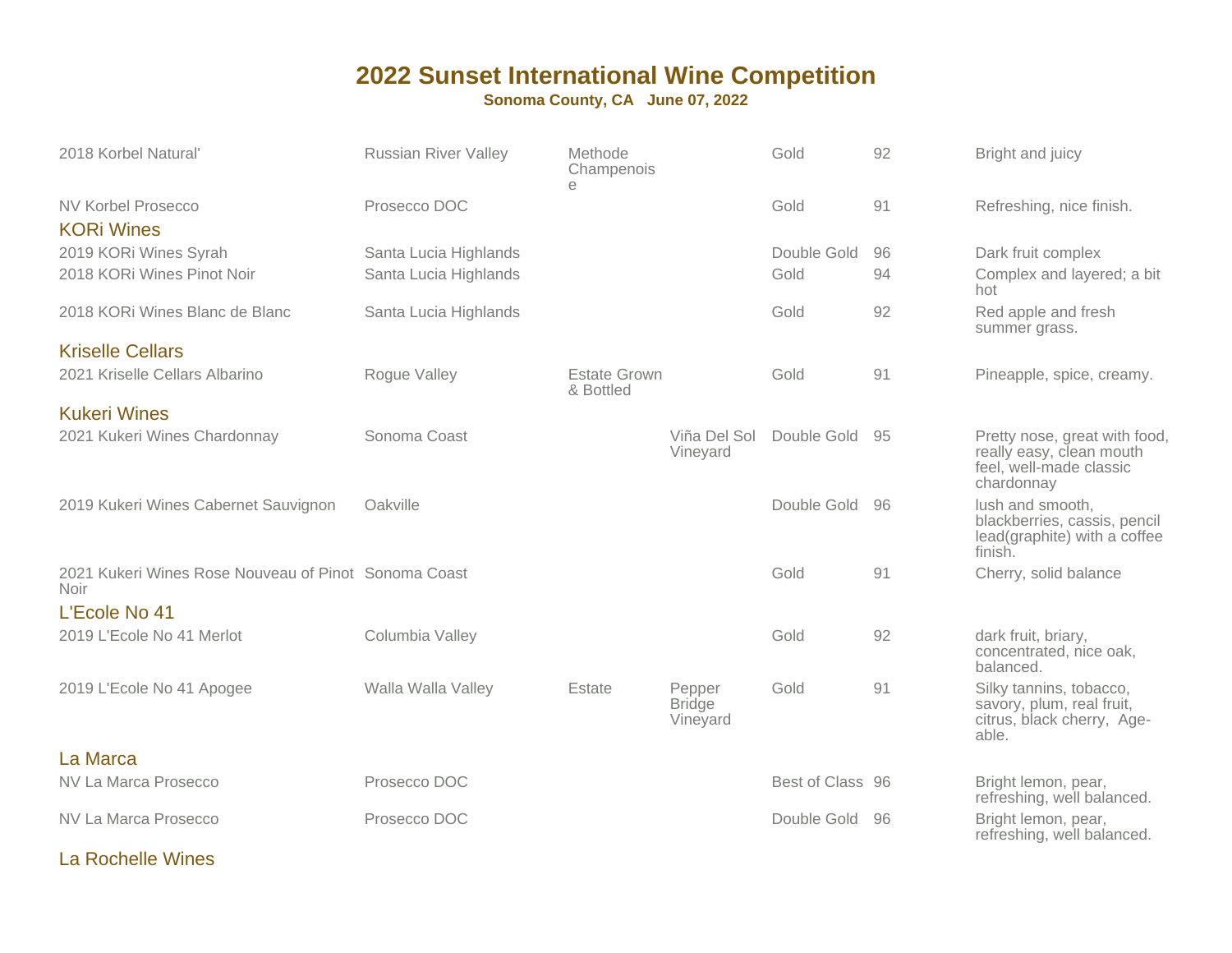| 2017 La Rochelle Wines Recherché<br>Reserve Pinot Noir - Ferrington Vineyard | Anderson Valley                                           | Proprietor's<br>Grand<br>Reserve | Gold             | 94 | Soft, smokey, easy on<br>palate                                                                    |
|------------------------------------------------------------------------------|-----------------------------------------------------------|----------------------------------|------------------|----|----------------------------------------------------------------------------------------------------|
| <b>Lacewing Cellars</b>                                                      |                                                           |                                  |                  |    |                                                                                                    |
| NV Lacewing Cellars Scruffy Head                                             | <b>Washington State</b>                                   |                                  | Gold             | 92 | Well balanced soft beautiful<br>wine; easy drinking.                                               |
| <b>Lake Chelan Winery</b>                                                    |                                                           |                                  |                  |    |                                                                                                    |
| 2019 Lake Chelan Winery Cabernet Franc Columbia Valley                       |                                                           |                                  | Double Gold      | 95 | Fruit forward, great balance,<br>blackberry, cinnamon<br>French toast.                             |
| 2019 Lake Chelan Winery Cabernet<br>Sauvignon                                | Columbia Valley                                           |                                  | Double Gold      | 95 | Big, rich, black currant,<br>earthy.                                                               |
| 2019 Lake Chelan Winery Exclusive Red<br>IX                                  | Lake Chelan                                               |                                  | Gold             | 94 | Nice nose, needs age.                                                                              |
| <b>Landmark Vineyards</b>                                                    |                                                           |                                  |                  |    |                                                                                                    |
| 2019 Landmark Vineyards Overlook Pinot<br><b>Noir</b>                        | Monterery County/Santa<br>Barbara County/Sonoma<br>County |                                  | Gold             | 92 | Nice tannins. Well balanced<br>with notes of blackberries                                          |
| <b>Las Positas Vineyards</b>                                                 |                                                           |                                  |                  |    |                                                                                                    |
| 2021 Las Positas Vineyards Verdelho                                          | Livermore Valley                                          | Estate                           | Gold             | 94 | Fruity, peach taste, long<br>finish                                                                |
| 2021 Las Positas Vineyards Albarino                                          | Livermore Valley                                          | Estate                           | Gold             | 91 | Floral, fruity                                                                                     |
| 2017 Las Positas Vineyards Barbera                                           | Livermore Valley                                          | Estate                           | Gold             | 94 | Juicy, balanced, blueberry,<br>good acidity.                                                       |
| 2019 Las Positas Vineyards Tempranillo                                       | Livermore Valley                                          | Estate                           | Gold             | 90 | Plum, black cherry.                                                                                |
| 2019 Las Positas Vineyards LVVC                                              | Livermore Valley                                          | Estate                           | Gold             | 93 | Great fruit on palate;<br>raspberries with chocolate<br>notes.                                     |
| <b>Lawer Estates</b>                                                         |                                                           |                                  |                  |    |                                                                                                    |
| <b>NV Lawer Estates Brut Reserve</b>                                         | North Coast                                               |                                  | Double Gold      | 97 | Floral, beautifully layered,<br>nice acidity.                                                      |
| 2018 Lawer Estates Barrel Select Cabernet Napa Valley<br>Sauvignon           |                                                           | <b>Barrel Select</b>             | Gold             | 94 | Quintessential Cabernet.<br>Black berries, chassis &<br>smooth tannins.                            |
| Le Temps des Récoltes                                                        |                                                           |                                  |                  |    |                                                                                                    |
| 2020 Le Temps des Récoltes Bordeaux<br><b>Blanc</b>                          | Bordeaux Blanc AOC                                        |                                  | Best of Class 95 |    | Bright vibrant and fresh. Hint<br>of herbs. Full mid palate.<br>Lingering finish. Food<br>friendly |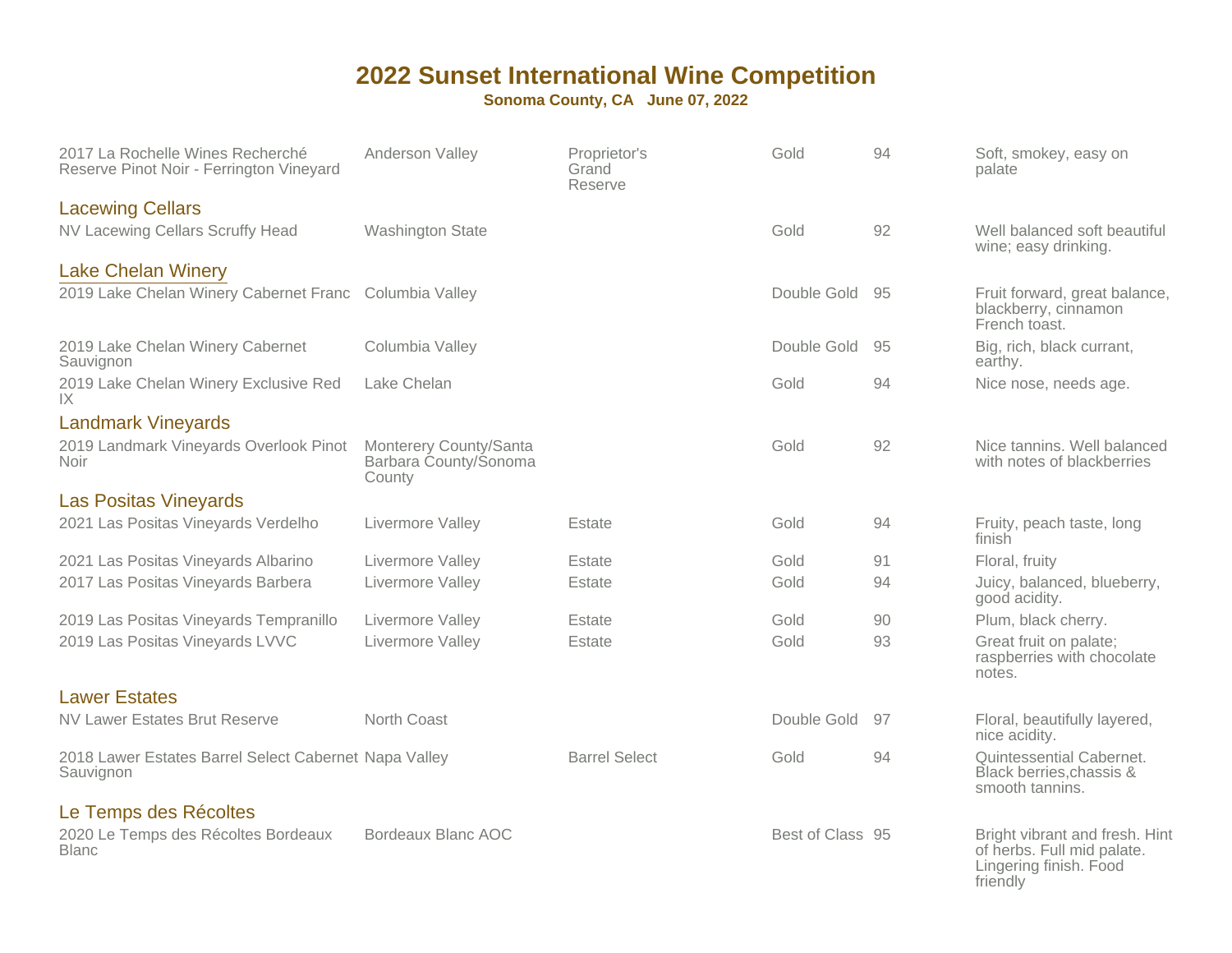**Sonoma County, CA June 07, 2022**

| 2020 Le Temps des Récoltes Bordeaux<br><b>Blanc</b> | Bordeaux Blanc AOC     |                                             |             | Double Gold 95          |     | Bright vibrant and fresh. Hint<br>of herbs. Full mid palate.<br>Lingering finish. Food<br>friendly                                         |
|-----------------------------------------------------|------------------------|---------------------------------------------|-------------|-------------------------|-----|--------------------------------------------------------------------------------------------------------------------------------------------|
| Le Vigne Estate Wines                               |                        |                                             |             |                         |     |                                                                                                                                            |
| 2019 Le Vigne Estate Wines Sangiovese               | Paso Robles            | Estate<br>Grown,<br>Produced<br>and Bottled |             | Best of Class 96        |     | Clean! Cherry and plum<br>notes, strawberry with sub<br>notes of roasted pepper,<br>leather, tobacco and dried<br>roses, lingering finish. |
| 2019 Le Vigne Estate Wines Sangiovese               | Paso Robles            | Estate<br>Grown,<br>Produced<br>and Bottled |             | Double Gold 96          |     | Clean! Cherry and plum<br>notes, strawberry with sub<br>notes of roasted pepper,<br>leather, tobacco and dried<br>roses, lingering finish. |
| <b>LEAN</b>                                         |                        |                                             |             |                         |     |                                                                                                                                            |
| <b>NV LEAN LEAN Rose</b>                            | Livermore Valley       |                                             | Low Alcohol | Gold                    | 91  | Cherry, Pretty mixture of red<br>fruits, thirst quenching finish,<br>nicely balanced.                                                      |
| Ledson                                              |                        |                                             |             |                         |     |                                                                                                                                            |
| 2018 Ledson Zinfandel                               | <b>Howell Mountain</b> | Estate<br>Grown, Old<br>Vine                |             | Best of Class 98        |     | Nice tannins, classic berry<br>Zin.                                                                                                        |
| 2018 Ledson Zinfandel                               | <b>Howell Mountain</b> | Estate<br>Grown, Old<br>Vine                |             | Double Gold             | -98 | Nice tannins, classic berry<br>Zin.                                                                                                        |
| 2019 Ledson Chardonnay Reserve                      | Carneros, Sonoma       |                                             | Vineyard"   | "Sangiacomo Double Gold | -95 | Good nose, full of flavor,<br>ageable                                                                                                      |
| Leese-Fitch<br>2019 Leese-Fitch Cabernet Sauvignon  | California             |                                             |             | Gold                    | 90  | Tart cherries; good<br>structure.                                                                                                          |
| <b>Lewis Grace</b>                                  |                        |                                             |             |                         |     |                                                                                                                                            |
| 2021 Lewis Grace Verdelho                           | Alta Mesa              |                                             |             | Double Gold             | 96  | Rich, full mouth, satisfying<br>wine                                                                                                       |
| 2021 Lewis Grace Torrontes                          | Alta Mesa              |                                             |             | Gold                    | 91  | Citrus, floral, perfume, good<br>intensity on nose, full mid<br>palate, long finish.                                                       |
| 2021 Lewis Grace Chenin Blanc                       | Alta Mesa              |                                             |             | Gold                    | 92  | Crisp green apple, lime,<br>chamomile, Nice aromatics                                                                                      |

Lightpost Winery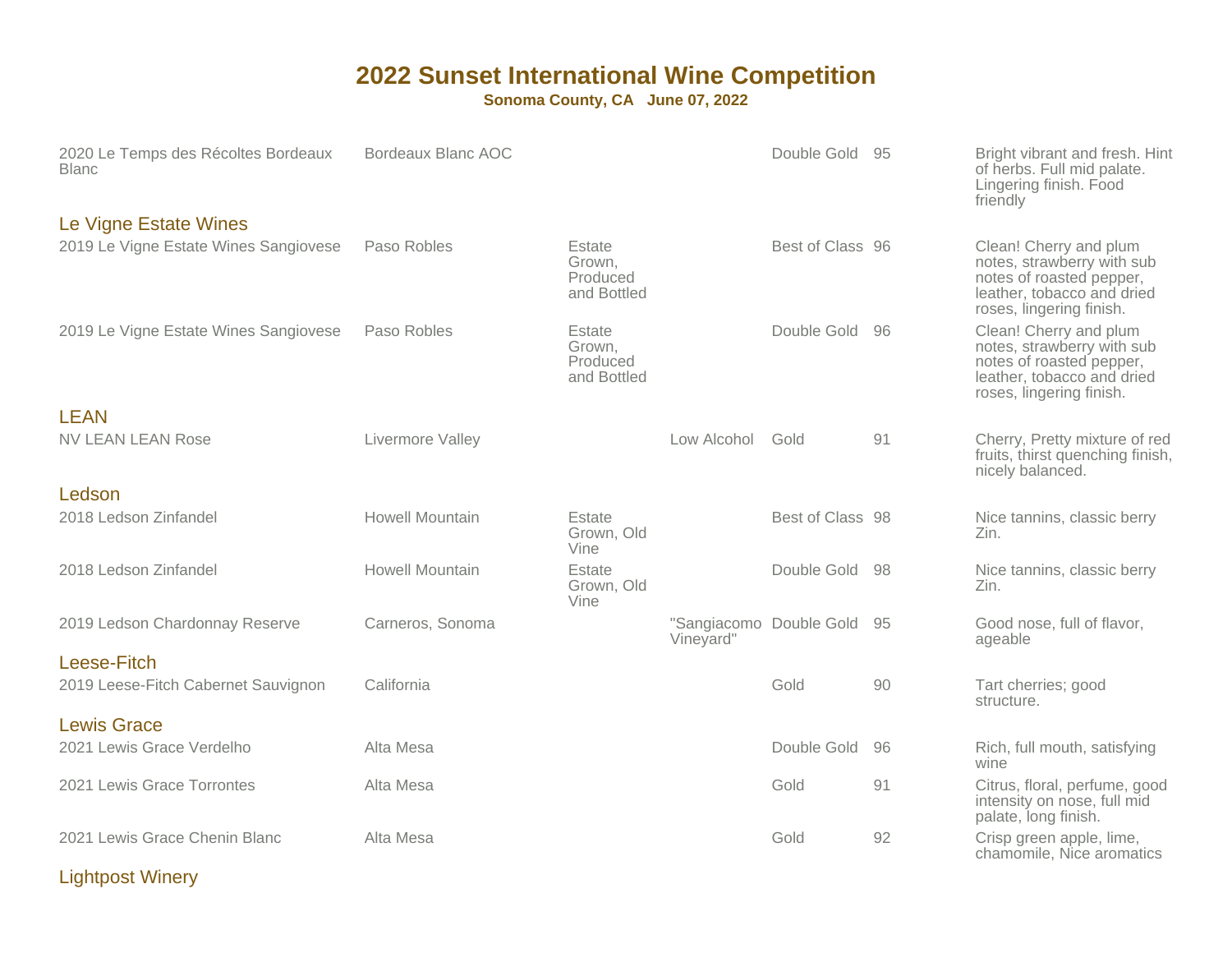| 2019 Lightpost Winery Cabernet<br>Sauvignon WS                             | Paso Robles            | Winemaker<br>Select |                      | Double Gold      | 96 | Bright, coffee, cassis,<br>tobacco, cocoa.                                                           |
|----------------------------------------------------------------------------|------------------------|---------------------|----------------------|------------------|----|------------------------------------------------------------------------------------------------------|
| 2019 Lightpost Winery Sevastien Cabernet Santa Cruz Mountains<br>Sauvignon |                        | Reserve             |                      | Gold             | 93 | Good winemaking;<br>integrated oak; blue and red<br>fruits; Great example of cool<br>weather fruit.  |
| 2019 Lightpost Winery Rion                                                 | Santa Cruz Mountains   | Reserve             |                      | Gold             | 93 | Licorice, briar blackberry,<br>true mountain fruit<br>character, layers of<br>complexity, nice acid. |
| 2020 Lightpost Winery Pinot Noir Deer<br>Ridge Vineyards, Reserve          | Santa Cruz Mountains   |                     |                      | Gold             | 93 | Nice acid                                                                                            |
| 2020 Lightpost Winery PINOT Noir<br>Spanish Springs Vineyards              | San Luis Obispo County |                     |                      | Gold             | 93 | Pure, true to varietal.                                                                              |
| Lincourt                                                                   |                        |                     |                      |                  |    |                                                                                                      |
| 2020 Lincourt Chardonnay                                                   | Sta. Rita Hills        |                     | Rancho<br>Santa Rosa | Gold             | 94 | Long finish, yellow apple,<br>and light oak.                                                         |
| 2018 Lincourt Pinot Noir                                                   | Sta. Rita Hills        |                     | Rancho<br>Santa Rosa | Gold             | 92 | Strawberries laced in earth.                                                                         |
| <b>Lindsay Creek Vineyards</b>                                             |                        |                     |                      |                  |    |                                                                                                      |
| 2021 Lindsay Creek Vineyards Riesling                                      | Washington             | Winemaker<br>Select |                      | Double Gold      | 95 | Orange blossom, honey<br>suckle.                                                                     |
| Line 39                                                                    |                        |                     |                      |                  |    |                                                                                                      |
| 2020 Line 39 Cabernet Sauvignon                                            | California             |                     |                      | Double Gold      | 95 | Smooth, solid, olive notes,<br>tobacco.                                                              |
| 2019 Line 39 Pinot Noir                                                    | California             |                     |                      | Gold             | 91 | Dark cranberry; Very clean,<br>juicy mouthfeel                                                       |
| 2021 Line 39 Rose                                                          | California             |                     |                      | Gold             | 90 | Strawberry - great acidity                                                                           |
| NV Line 39 Rose Spritzer<br><b>Little Vineyards</b>                        | California             |                     |                      | Gold             | 90 | Cotton candy flavor.                                                                                 |
| 2019 Little Vineyards Center Stage                                         | Sonoma Valley          |                     |                      | Best of Class 96 |    | Elegant, classic, olive, mint,<br>well-structured.                                                   |
| 2019 Little Vineyards Center Stage                                         | Sonoma Valley          |                     |                      | Double Gold      | 96 | Elegant, classic, olive, mint,<br>well-structured.                                                   |
| 2019 Little Vineyards Cabernet Sauvignon                                   | Sonoma Valley          | Reserve             |                      | Double Gold      | 96 | Smooth tannin blackberry,<br>cherry, leather, overall<br>balanced, juicy finish                      |
| <b>Lobo Wines</b>                                                          |                        |                     |                      |                  |    |                                                                                                      |
| 2019 Lobo Wines Lobo Wines Pinot Noir                                      | Napa Valley            |                     |                      | Gold             | 91 | Intense fruit. Short finish                                                                          |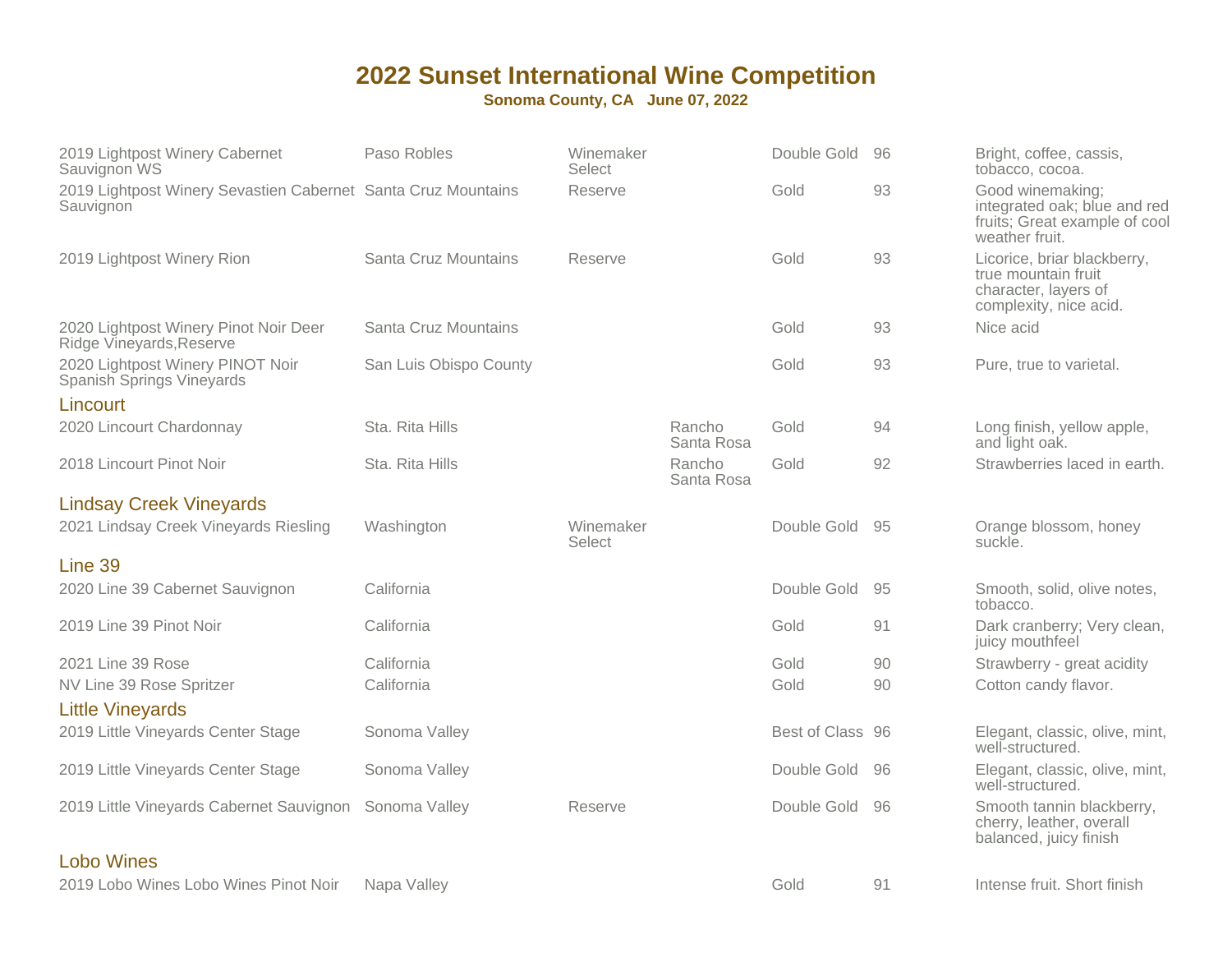| 2019 Lobo Wines Cabernet Sauvignon                                            | Napa County, Atlas Peak |                                             |                               | Gold             | 94 | Nice cherry cedar; nice use<br>of oak.                                   |
|-------------------------------------------------------------------------------|-------------------------|---------------------------------------------|-------------------------------|------------------|----|--------------------------------------------------------------------------|
| <b>Lodi Red</b><br>2019 Lodi Red Red Wine<br>Lodi Zin                         | Lodi                    |                                             | Don;'s Blend Gold             |                  | 90 | Jammy, Sweet plum.                                                       |
| 2019 Lodi Zin Old Vine Zinfandel                                              | Lodi                    |                                             |                               | Gold             | 92 | A bit raisiny. Ripe and<br>layered                                       |
| <b>Lost Hog</b><br>2019 Lost Hog Zinfandel                                    | Lake County             |                                             |                               | Double Gold      | 96 | Smooth Nice balance                                                      |
| 2019 Lost Hog Cabernet Sauvignon                                              | Lake County             |                                             |                               | Gold             | 90 | Dark, toasty, tobacco,<br>chewy, bay leaf, vegetable<br>characteristics. |
| Louis M. Martini<br>2019 Louis M. Martini Sonoma County<br>Cabernet Sauvignon | Sonoma County           |                                             |                               | Gold             | 92 | Nice, olives; should be aged<br>5-6 years.                               |
| Lumos<br>2018 Lumos Temperance Hill Pinot Noir                                | <b>Eola-Amity Hills</b> | <b>Barrel Aged</b>                          | Vineyard<br>Designate<br>Wine | Gold             | 90 | Muted nose                                                               |
| 2019 Lumos Swan Pinot Noir                                                    | Eola-Amity Hills        | <b>Barrel Select</b>                        | Single Block<br>Wine          | Gold             | 91 | Elegant.                                                                 |
| 2018 Lumos Wren Chardonnay                                                    | Willamette Valley       | Barrel<br>Fermented                         | <b>Estate Wine</b>            | Gold             | 94 | Apricot, peachy, very<br>complex.                                        |
| m <sub>2</sub>                                                                |                         |                                             |                               |                  |    |                                                                          |
| 2021 m2 Vermentino                                                            | <b>Mokelumne River</b>  | Estate<br>Grown,<br>Produced<br>and Bottled |                               | Double Gold      | 96 | Floral, juicy pear, delicate,<br>lime, high acidity.                     |
| 2018 m2 Petite Sirah                                                          | Mokelumne River         | Estate                                      |                               | Gold             | 92 | Smooth, blue fruit; good<br>body.                                        |
| 2021 m2 Rose'                                                                 | Mokelumne River         | Estate                                      |                               | Gold             | 95 | Strawberry chew, blood<br>orange                                         |
| <b>Macchia</b>                                                                |                         |                                             |                               |                  |    |                                                                          |
| 2020 Macchia Dubious                                                          | California              | <b>Barrel Aged</b>                          |                               | Best of Class 95 |    | Blueberry, toasted oak,<br>broad shoulders.                              |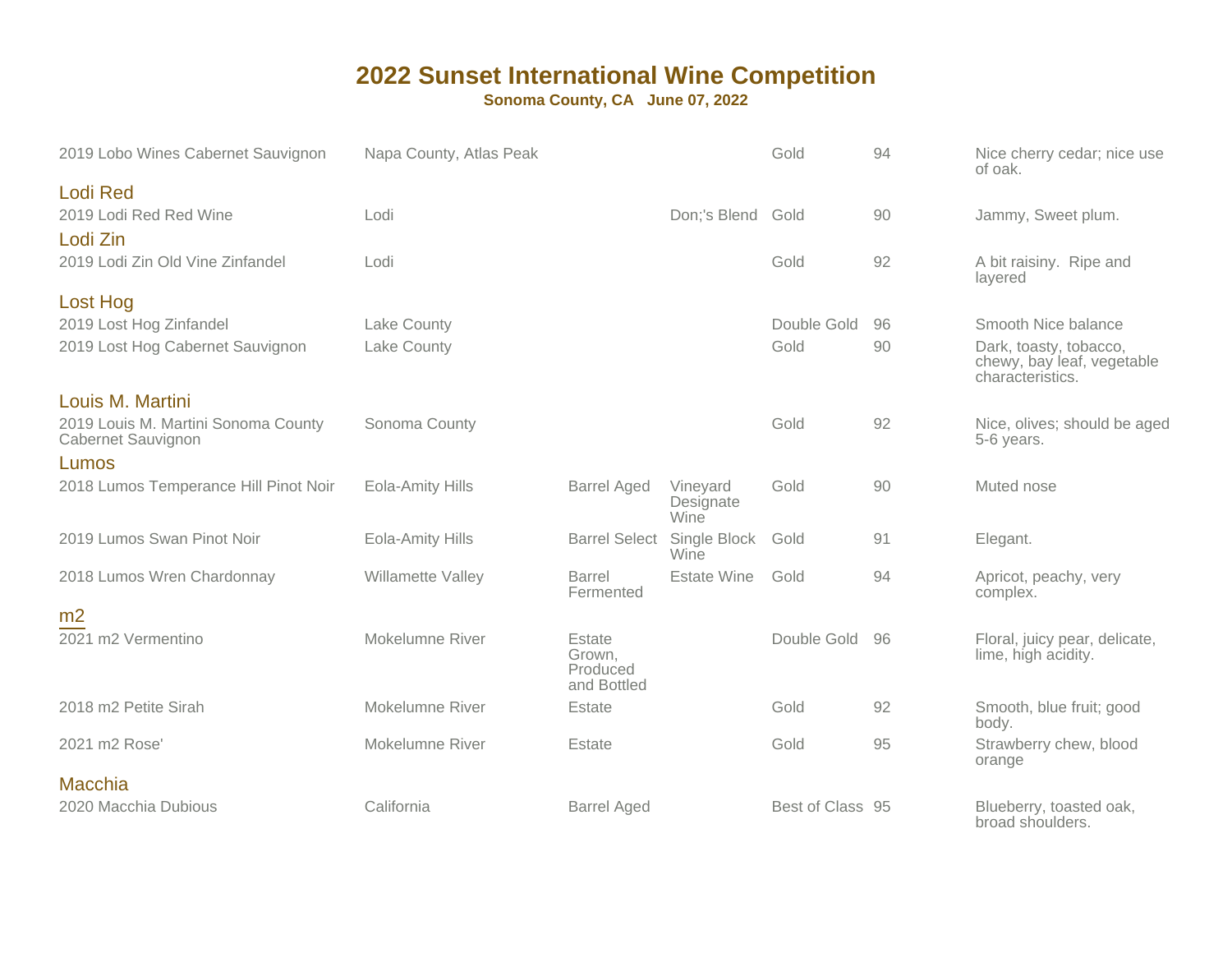| 2020 Macchia Dangerous                             | Amador County, Sierra<br>Foothills | <b>Barrel Aged</b> | Listneadt<br>Vineyard  | Best of Class 95                      |     | Candied violets, Vanilla,<br>juicy Boysenberry,<br>complex, nice finish, good<br>integration.                                   |
|----------------------------------------------------|------------------------------------|--------------------|------------------------|---------------------------------------|-----|---------------------------------------------------------------------------------------------------------------------------------|
| 2020 Macchia Tremendous                            | Lodi                               | <b>Barrel Aged</b> |                        | Best of Class 97                      |     | Very complex, soft tannins<br>and great textures.                                                                               |
| 2020 Macchia Meticulous                            | Lodi                               | <b>Barrel Aged</b> | Luna Vista<br>Vineyard | Best of Class 94                      |     | Loads of fruit, bright.                                                                                                         |
| 2020 Macchia Generous                              | Lodi                               | <b>Barrel Aged</b> | Mohr Fry<br>Ranch      | Double Gold 97                        |     | Chocolate, berry pie,<br>plummy & yummy.                                                                                        |
| 2020 Macchia Tremendous                            | Lodi                               | <b>Barrel Aged</b> |                        | Double Gold 97                        |     | Very complex, soft tannins<br>and great textures.                                                                               |
| 2020 Macchia Dubious                               | California                         | <b>Barrel Aged</b> |                        | Double Gold                           | -95 | Blueberry, toasted oak,<br>broad shoulders.                                                                                     |
| 2020 Macchia Dangerous                             | Amador County, Sierra<br>Foothills | <b>Barrel Aged</b> | Listneadt<br>Vineyard  | Double Gold                           | 95  | Candied violets, Vanilla,<br>juicy Boysenberry,<br>complex, nice finish, good<br>integration.                                   |
| 2020 Macchia Meticulous                            | Lodi                               | <b>Barrel Aged</b> | Luna Vista<br>Vineyard | Gold                                  | 94  | Loads of fruit, bright.                                                                                                         |
| 2020 Macchia Serious(Old Vine Zin)                 | Lodi                               | <b>Barrel Aged</b> |                        | Gold                                  | 90  | Clean, crowd pleaser,<br>jammy, blackberry, oaky.                                                                               |
| 2020 Macchia Oblivious                             | Lodi                               | <b>Barrel Aged</b> |                        | Gold                                  | 93  | Nice level of balance,<br>chocolate, dark fruit, nice<br>acid component, balanced,<br>rich and lingering, grilled<br>meat wine. |
| 2020 Macchia Sumptuous                             | Lodi                               | <b>Barrel Aged</b> | West Side              | Gold                                  | 90  | Typical ripe Lodi fruit,<br>jammy mouth feel, well-<br>integrated                                                               |
| 2020 Macchia Famous                                | California                         | <b>Barrel Aged</b> |                        | Gold                                  | 93  | Extremely smooth tannins.<br>Well pronounced and very<br>well balanced. Bursting with<br>crunchy red cherries and<br>raspberry  |
| <b>Maker Wine Company</b>                          |                                    |                    |                        |                                       |     |                                                                                                                                 |
| 2021 Maker Wine Company Muscat Canelli Lake County |                                    | Estate<br>Vineyard |                        | Best of Class 95                      |     | Bright and floral; Lively<br>acidity                                                                                            |
| 2021 Maker Wine Company Muscat Canelli Lake County |                                    | Estate<br>Vineyard |                        | Best of Show 95<br><b>Canned Wine</b> |     | Bright and floral; Lively<br>acidity                                                                                            |
| 2021 Maker Wine Company Muscat Canelli Lake County |                                    | Estate<br>Vinevard |                        | Double Gold 95                        |     | Bright and floral; Lively<br>acidity                                                                                            |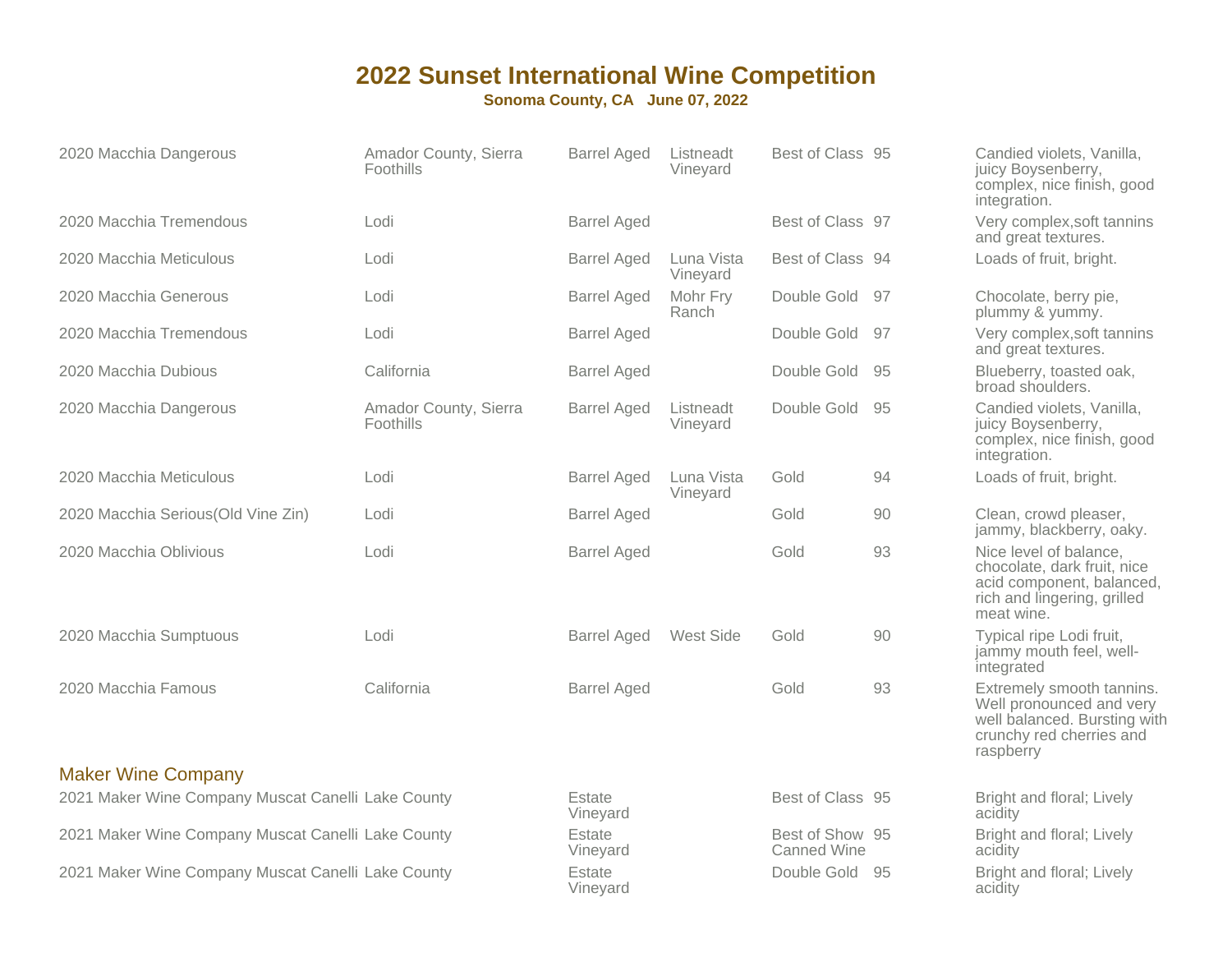| 2018 Maker Wine Company Merlot                                        | Napa Valley                 | Single<br>Vineyard              | Gold           | 90 | Integrated oak, rum, cherry,<br>structured tannins, variety.                         |
|-----------------------------------------------------------------------|-----------------------------|---------------------------------|----------------|----|--------------------------------------------------------------------------------------|
| Maldonado<br>2020 Maldonado Los Olivos Vineyard                       | Napa                        | Estate<br>Bottled &<br>Produced | Gold           | 90 | Consumer favorite, rich                                                              |
| Marqués de Cáceres<br>NV Marqués de Cáceres Cava Brut                 | Cava DO                     |                                 | Double Gold    | 95 | Fresh, green apple and<br>citrusy.                                                   |
| <b>Martinez &amp; Martinez</b><br>2021 Martinez & Martinez Chardonnay | Yakima Valley               |                                 | Gold           | 91 | Crisp, pronounced citrus<br>aroma, well balanced, good                               |
| <b>Matchbook</b><br>2020 Matchbook Red Gravel Cabernet<br>Sauvignon   | Dunnigan Hills              | Estate<br>Grown,<br>Produced    | Gold           | 94 | acidity, lingering finish.<br>Pencil lead; smooth.                                   |
| <b>Matrix Winery</b>                                                  |                             | and Bottled                     |                |    |                                                                                      |
| 2020 Matrix Winery Shiloh                                             | <b>Russian River Valley</b> |                                 | Double Gold    | 98 | Earthy, chocolate,<br>raspberry, sweet finish.                                       |
| 2020 Matrix Winery Matrin                                             | Carneros                    |                                 | Double Gold 95 |    | Bright with candied cherries.<br>Lovely finish. Sipping on a<br>deck in the redwoods |
| 2020 Matrix Winery Russian River Valley                               | <b>Russian River Valley</b> |                                 | Double Gold    | 96 | Smooth, flavorful red fruit,<br>well made, primary.                                  |
| 2020 Matrix Winery Estate Pinot Noir                                  | <b>Russian River Valley</b> |                                 | Double Gold    | 96 | Dark cherry, Satiny, nice<br>structure                                               |
| 2020 Matrix Winery Barrel Select Reserve                              | <b>Russian River Valley</b> |                                 | Gold           | 93 | Great balance. Beautiful,<br>fresh and well made                                     |
| 2020 Matrix Winery Bacigalupi                                         | <b>Russian River Valley</b> |                                 | Gold           | 94 | Sweet raspberry nose.<br><b>Baking spices</b>                                        |
| 2020 Matrix Winery Estate Chard                                       | <b>Russian River Valley</b> |                                 | Gold           | 90 | Creamy, rich                                                                         |
| 2020 Matrix Winery Forchini                                           | <b>Russian River Valley</b> |                                 | Gold           | 90 | Classic, brown sugar,<br>vanilla, balanced.                                          |
| Mazzocco Sonoma                                                       |                             |                                 |                |    |                                                                                      |
| 2019 Mazzocco Sonoma Petite Sirah<br>Chemise                          | Dry Creek Valley            |                                 | Double Gold    | 96 | Classic black fruit                                                                  |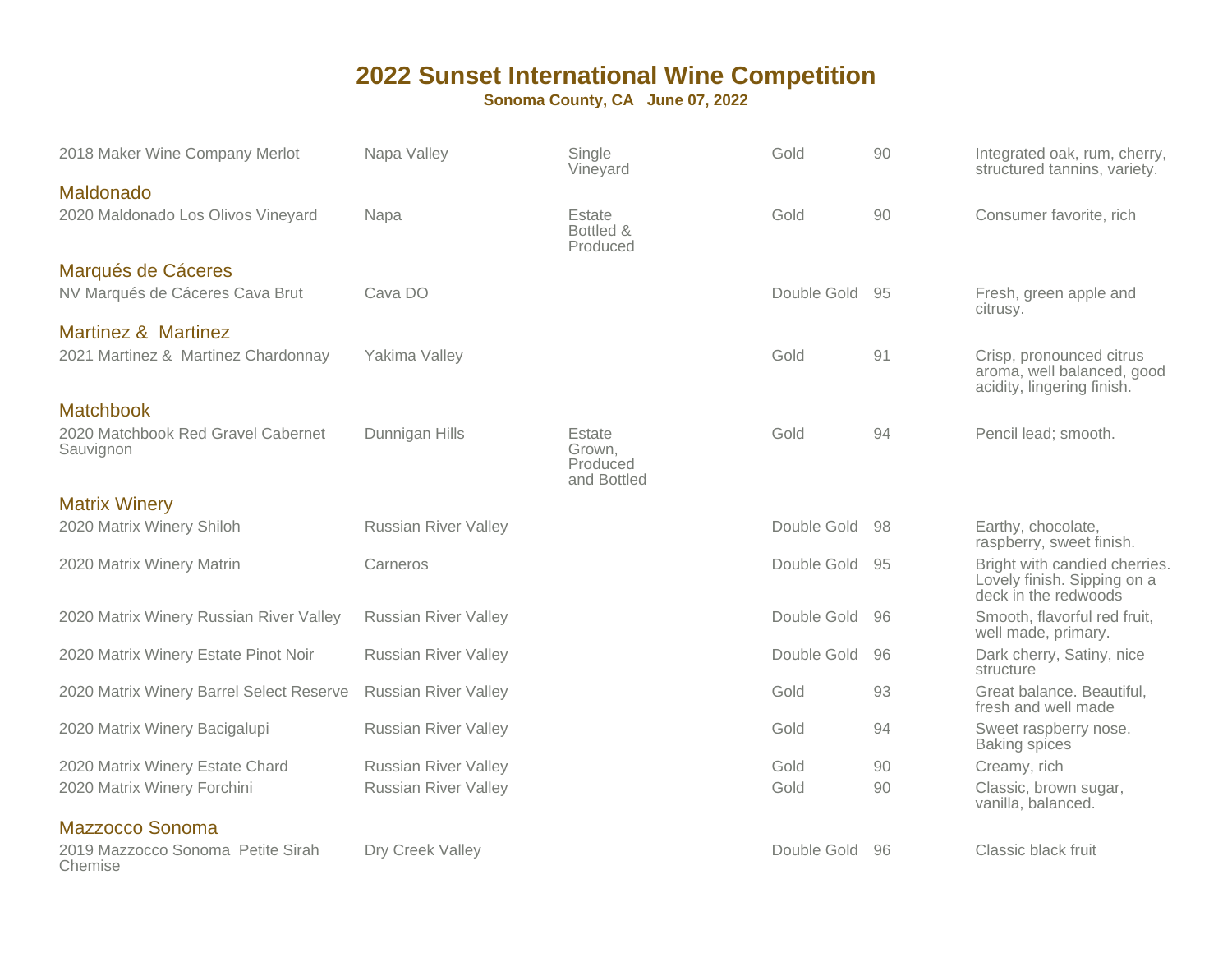| 2019 Mazzocco Sonoma Petite Sirah<br><b>Briar</b>                                                             | Dry Creek Valley            |                               |                                         | Gold        | 94 | Earthy and smokey                                                                                       |
|---------------------------------------------------------------------------------------------------------------|-----------------------------|-------------------------------|-----------------------------------------|-------------|----|---------------------------------------------------------------------------------------------------------|
| 2019 Mazzocco Sonoma Zinfandel<br>Reserve Aquilera                                                            | Dry Creek Valley            |                               |                                         | Gold        | 92 | Black fruit.                                                                                            |
| <b>McBride Sisters Collection</b>                                                                             |                             |                               |                                         |             |    |                                                                                                         |
| <b>NV McBride Sisters Collection McBride</b><br><b>Sisters Collection Sparkling Brut Rose</b>                 | Hawkes Bay                  |                               |                                         | Double Gold | 96 | Aromatic, blueberries, great<br>finish.                                                                 |
| 2021 McBride Sisters Collection McBride<br><b>Sisters Collection Sauvignon Blanc</b>                          | Marlborough                 |                               |                                         | Gold        | 92 | Sassy, salubrious and<br>green.                                                                         |
| 2020 McBride Sisters Collection McBride<br><b>Sisters Collection Reserve Gamay</b><br>"Rebels"                | Central Otago               |                               |                                         | Gold        | 91 | White and black pepper,<br>lean, raspberry, cranberry,<br>long finish.                                  |
| 2020 McBride Sisters Collection McBride<br><b>Sisters Collection Reserve Chardonnay</b><br>"The Great Escape" | Santa Lucia Highlands       |                               |                                         | Gold        | 91 | Buttery, muted rose                                                                                     |
| <b>McIlroy Cellars</b>                                                                                        |                             |                               |                                         |             |    |                                                                                                         |
| 2018 McIlroy Cellars Reserve Pinot Noir<br>Vines & Roses Vineyard                                             | <b>Russian River Valley</b> | Single<br>Vineyard<br>Reserve | Reserve<br>Vines &<br>Roses<br>Vineyard | Gold        | 93 | Cherry cola. Tight finish                                                                               |
| <b>McPrice Myers Wines</b>                                                                                    |                             |                               |                                         |             |    |                                                                                                         |
| 2019 McPrice Myers Wines High on the<br>Hog                                                                   | Paso Robles                 |                               |                                         | Gold        | 93 | Nice grippy tannins, cellar<br>potential, super-cool blend,<br>fun.                                     |
| 2020 McPrice Myers Wines Right Hand<br>Man                                                                    | <b>Central Coast</b>        |                               |                                         | Gold        | 93 | Menthol spice, drinkable.                                                                               |
| <b>Meadowcroft Wines</b>                                                                                      |                             |                               |                                         |             |    |                                                                                                         |
| 2021 Meadowcroft Wines Rivino Vineyard<br>Pinot Blanc                                                         | <b>Mendocino County</b>     |                               |                                         | Double Gold | 98 | Honeydew melon, nectarine,<br>delicate, slightly salty, suede<br>mouth feel.                            |
| 2021 Meadowcroft Wines Roussanne,<br>Wyldvin Vineyard                                                         | Dry Creek Valley            |                               |                                         | Gold        | 91 | Lemon lime tonic, fat, full<br>bodied                                                                   |
| 2020 Meadowcroft Wines Mae Vineyard<br>Zinfandel                                                              | Dry Creek Valley            |                               |                                         | Gold        | 92 | Juicy, brambly, lush.                                                                                   |
| 2021 Meadowcroft Wines Pinot Gris                                                                             | <b>Mendocino County</b>     |                               | Nelson<br>Ranch                         | Gold        | 91 | lemon-lime, warmth,<br>nuttiness, fresh melon, good<br>weight, good finish, well<br>made, crisp finish. |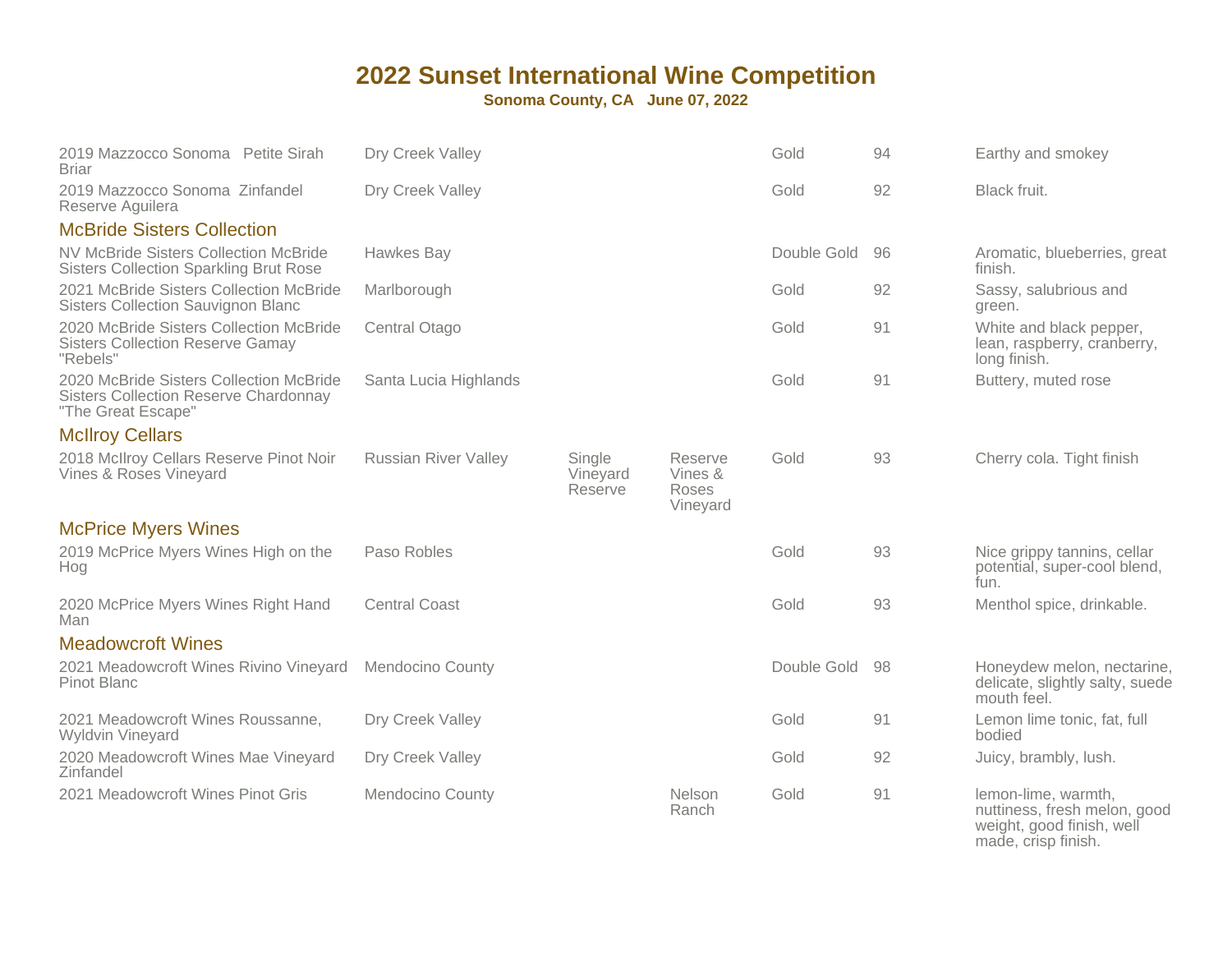**Sonoma County, CA June 07, 2022**

| 2019 Meadowcroft Wines Sonoma Coast<br>Pinot Noir                  | Sonoma Coast                |                                             |                     | Gold             | 91 | <b>Black cherries and</b><br>cranberries. Just a hint of<br>clove. Well balanced with<br>good acidity. Nice finish |
|--------------------------------------------------------------------|-----------------------------|---------------------------------------------|---------------------|------------------|----|--------------------------------------------------------------------------------------------------------------------|
| <b>Mercer Brothers</b>                                             |                             |                                             |                     |                  |    |                                                                                                                    |
| 2018 Mercer Brothers Mercer Bros<br>Cabernet Sauvignon             | Horse Heaven Hills          |                                             |                     | Gold             | 92 | Dark fruit, toasty, full mid-<br>palate, ripe, rich, savory.                                                       |
| <b>Merriam Vineyards</b>                                           |                             |                                             |                     |                  |    |                                                                                                                    |
| 2020 Merriam Vineyards RRV Pinot Noir                              | <b>Russian River Valley</b> | Estate<br>Grown,<br>Produced<br>and Bottled | Single<br>Vineyard  | Gold             | 91 | Nicely made, good<br>integration of red and black<br>fruits.                                                       |
| <b>Mettler Family Vineyards</b>                                    |                             |                                             |                     |                  |    |                                                                                                                    |
| 2019 Mettler Family Vineyards Petite Sirah Lodi<br>Mi Sueño Winery |                             | Estate                                      |                     | Gold             | 91 | Good fruit.                                                                                                        |
| 2018 Mi Sueño Winery Napa Valley<br>Cabernet Sauvignon             | Napa                        | <b>Barrel Aged</b>                          |                     | Best of Class 99 |    | Sweet pipe tobacco, olive<br>tapenade, classic cab; great<br>cellar potential.                                     |
| 2018 Mi Sueño Winery Napa Valley<br>Cabernet Sauvignon             | Napa                        | <b>Barrel Aged</b>                          |                     | Double Gold      | 99 | Sweet pipe tobacco, olive<br>tapenade, classic cab; great<br>cellar potential.                                     |
| 2018 Mi Sueño Winery Mama Ester<br>Vineyard                        | Coombsville                 | <b>Barrel Aged</b>                          |                     | Gold             | 93 | Big grippy classic cab.<br>Sweet pipe tobacco                                                                      |
| 2018 Mi Sueño Winery Mt. Veeder<br>Cabernet Sauvignon              | Napa Valley, Mt. Veeder     | Single<br>Vineyard                          | Lynn's<br>Vineyard  | Gold             | 91 | Leather, wet green tobacco,<br>plum notes. Well defined<br>acid and tannin structure.                              |
| <b>Michael David</b>                                               |                             |                                             |                     |                  |    |                                                                                                                    |
| 2020 Michael David Cinsaut                                         | Lodi                        |                                             | <b>Ancient Vine</b> | Double Gold      | 98 | Bright, sweet fruit, very<br>clean, smooth tannins,<br>spicy, broad mouth feel.                                    |
| 2021 Michael David Sauvignon Blanc                                 | Lodi                        |                                             |                     | Gold             | 90 | Classic Sauvignon Blanc,<br>well-balanced, perfect all<br>summer long                                              |
| <b>Middle Ridge Winery</b>                                         |                             |                                             |                     |                  |    |                                                                                                                    |
| 2018 Middle Ridge Winery Cabernet Franc Santa Ynez Valley          |                             |                                             |                     | Gold             | 93 | Nice herbal, eucalyptus,<br>warm red fruit, well-<br>balanced, good structure.                                     |

#### Milbrandt Family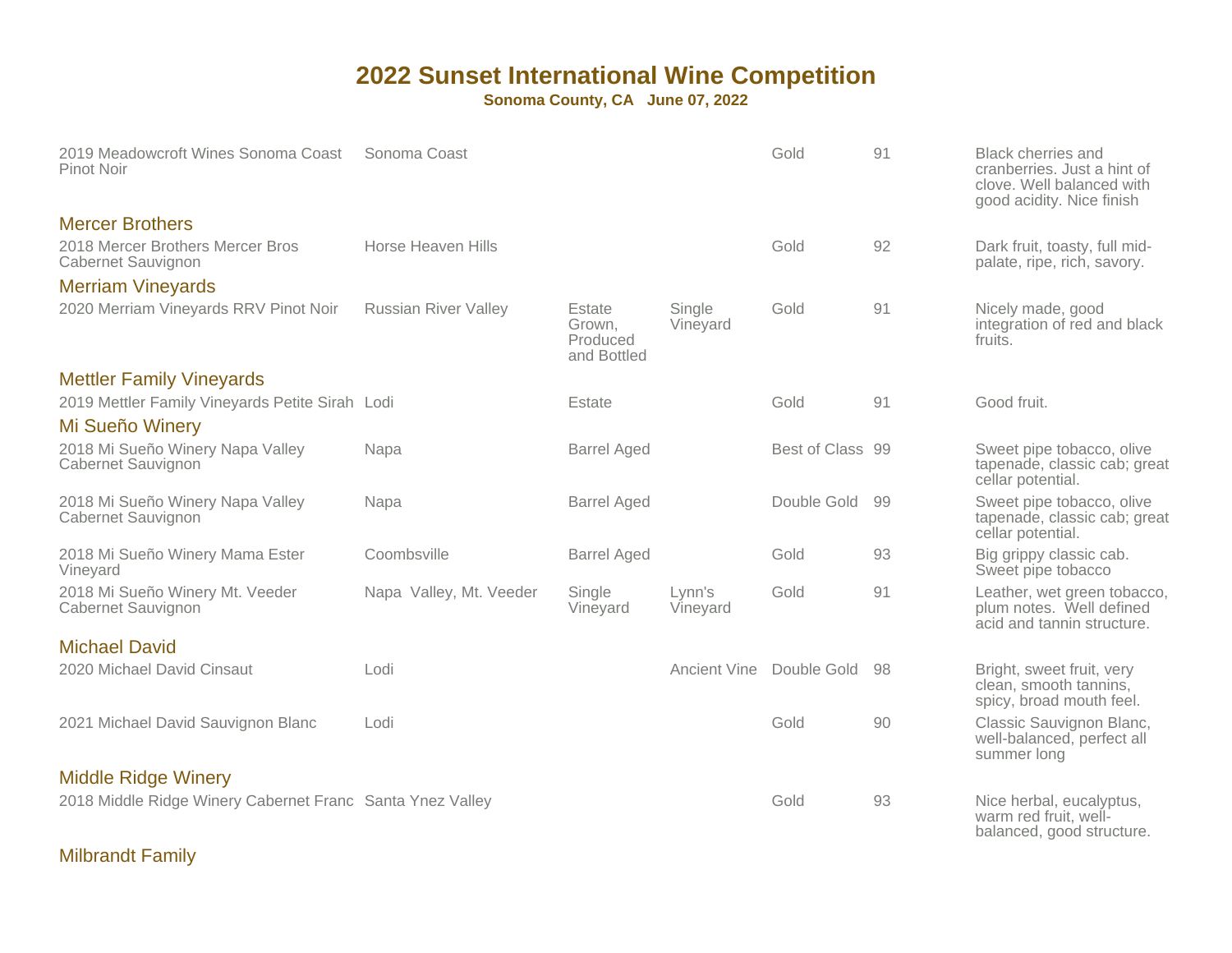#### **Sonoma County, CA June 07, 2022**

| 2019 Milbrandt Family Cabernet Sauvignon Columbia Valley  |                            | Estate<br>Grown,<br>Produced<br>and Bottled | Sustainable<br>Farming<br>Methods,<br>Vegan,<br>Gluten-Free | Gold             | 93  | Dry cherry; smooth; tobacco<br>and cedar.                                                           |
|-----------------------------------------------------------|----------------------------|---------------------------------------------|-------------------------------------------------------------|------------------|-----|-----------------------------------------------------------------------------------------------------|
| <b>Mira Winery</b>                                        |                            |                                             |                                                             |                  |     |                                                                                                     |
| 2015 Mira Winery Hyde Vineyard Merlot                     | Napa Valley                | Single<br>Vineyard                          |                                                             | Best of Class 96 |     | Oaky black fruit and fig.<br>Lush                                                                   |
| 2016 Mira Winery Schweizer Vineyard<br>Cabernet Sauvignon | <b>Stags Leap District</b> | Single<br>Vineyard                          |                                                             | Double Gold      | 97  | Bordeaux, leading with<br>cassis, plum, leather, fresh<br>acidity, full-bodied, excellent<br>finish |
| 2015 Mira Winery Hyde Vineyard Merlot                     | Napa Valley                | Single<br>Vineyard                          |                                                             | Double Gold      | 96  | Oaky black fruit and fig.<br>Lush                                                                   |
| 2016 Mira Winery Hyde Vineyard Pinot<br><b>Noir</b>       | Napa Valley                | Single<br>Vineyard                          |                                                             | Gold             | 93  | Creme brulee, mossy.                                                                                |
| 2017 Mira Winery Oakville Cabernet<br>Sauvignon           | Napa Valley                | <b>Barrel Aged</b>                          | Oakville, Nap<br>a Valley                                   | Gold             | 90  | Pencil lead with lush notes<br>of blackberry and cassis<br>Medium tannins and<br>peppery finish     |
| <b>Miro</b>                                               |                            |                                             |                                                             |                  |     |                                                                                                     |
| 2021 Miro Miro Ribolla Gialla                             | Lodi                       |                                             |                                                             | Gold             | 90  | Peach, nectarine, brioche,<br>custard.                                                              |
| 2019 Miro Cabernet sauvignon                              | Dry Creek Valley           |                                             | Coyote Ridge Gold<br>Vineyard                               |                  | 93  | Pure butterscotch, brown<br>sugar, smooth finish, nice<br>tannins.                                  |
| <b>Mokelumne Cove Cellars</b>                             |                            |                                             |                                                             |                  |     |                                                                                                     |
| 2019 Mokelumne Cove Cellars Old Vine<br>Zinfandel         | Lodi                       | <b>Barrel Aged</b>                          |                                                             | Double Gold      | 95  | Nice balance; Woodsy<br>character                                                                   |
| <b>Montse Reece</b>                                       |                            |                                             |                                                             |                  |     |                                                                                                     |
| 2019 Montse Reece Dry Creek Cabernet<br>Sauvignon         | Dry Creek Valley           |                                             |                                                             | Double Gold      | -95 | Rich blackberry notes, fresh<br>herbs, black licorice, really<br>smooth tannins.                    |
| <b>Murrieta's Well Estate Vineyard</b>                    |                            |                                             |                                                             |                  |     |                                                                                                     |
| 2019 Murrieta's Well Estate Vineyard The<br>Spur          | Livermore Valley           | Estate<br>Grown.<br>Produced<br>and Bottled | Certified<br>Sustainable<br>Vineyard &<br>Winery            | Gold             | 91  | Nice layers of fruit, pretty<br>finish, well balanced.                                              |

Muscardini Cellars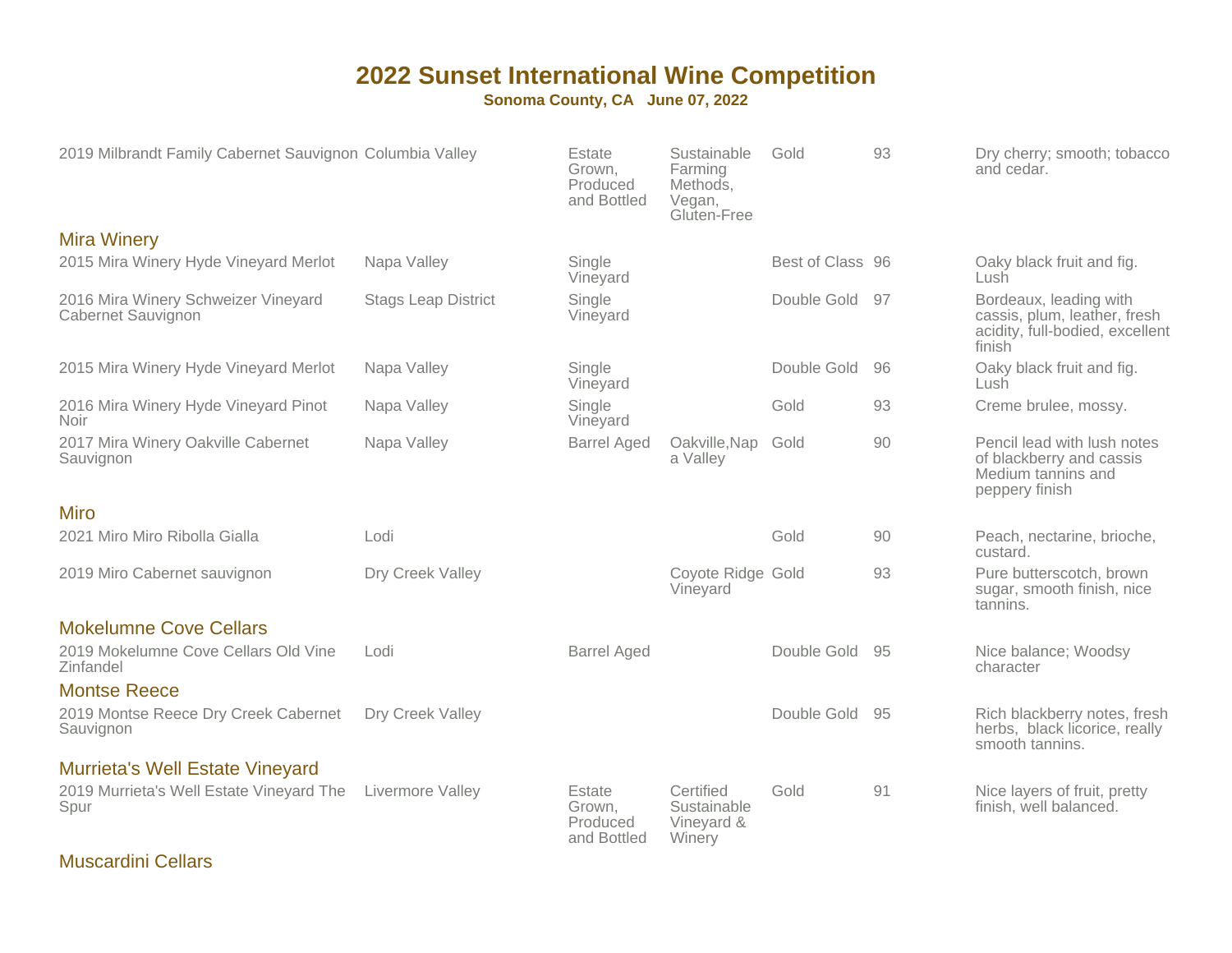| 2019 Muscardini Cellars Tesoro                                           | California           |                     |            | Best of Class 98 |      | Pronounced black fruit,<br>black cherry, spice, licorice,<br>peppery. Oak is well<br>integrated with the<br>fruitiness, acidity is<br>pleasant. |
|--------------------------------------------------------------------------|----------------------|---------------------|------------|------------------|------|-------------------------------------------------------------------------------------------------------------------------------------------------|
| 2019 Muscardini Cellars Tesoro                                           | California           |                     |            | Double Gold      | - 98 | Pronounced black fruit,<br>black cherry, spice, licorice,<br>peppery. Oak is well<br>integrated with the<br>fruitiness, acidity is<br>pleasant. |
| <b>My Italian Cousin</b>                                                 |                      |                     |            |                  |      |                                                                                                                                                 |
| 2018 My Italian Cousin My Italian Cousin - Napa Valley<br>Eugenio - 2018 |                      |                     |            | Gold             | 93   | Developed leather, fabulous<br>nose.                                                                                                            |
| <b>Myriad Cellars</b>                                                    |                      |                     |            |                  |      |                                                                                                                                                 |
| NV Myriad Cellars Myriad Cellars Rose of<br>Pinot Noir                   | Sonoma               | Winemaker<br>Select | Still      | Best of Class 95 |      | Beautiful color, nice<br>perfume, great finish.                                                                                                 |
| NV Myriad Cellars Myriad Cellars Rose of<br>Pinot Noir                   | Sonoma               | Winemaker<br>Select | Still      | Double Gold      | 95   | Beautiful color, nice<br>perfume, great finish.                                                                                                 |
| NV Myriad Cellars Myriad Cellars Sparkling Sonoma<br>Rose' of Pinot Noir |                      |                     | Sparkiling | Gold             | 92   | Super pink colors, nice acid,<br>stone fruit.                                                                                                   |
| Napa de Oro Winery                                                       |                      |                     |            |                  |      |                                                                                                                                                 |
| 2018 Napa de Oro Winery Red Blend                                        | Napa Valley          | <b>Barrel Aged</b>  |            | Double Gold      | 96   | Big fruit, coffee, it's Napa.                                                                                                                   |
| <b>Naumes Family</b>                                                     |                      |                     |            |                  |      |                                                                                                                                                 |
| 2019 Naumes Family Viognier                                              | Rogue Valley         |                     |            | Gold             | 90   | Honeydew melon, savory<br>food friendly wine                                                                                                    |
| <b>Nevada Sunset</b>                                                     |                      |                     |            |                  |      |                                                                                                                                                 |
| 2020 Nevada Sunset FRONTENAC                                             | Nevada               |                     |            | Double Gold      | 95   | Warm cocoa, clean, fresh,<br>well made.                                                                                                         |
| 2019 Nevada Sunset TEMPRANILLO                                           | <b>Amador County</b> |                     |            | Gold             | 92   | Ripe berry, nice balance,<br>smooth finish, violets.                                                                                            |
| <b>New Clairvaux Vineyard</b>                                            |                      |                     |            |                  |      |                                                                                                                                                 |
| 2021 New Clairvaux Vineyard Moschofilero Tehama County                   |                      |                     |            | Best of Class 98 |      | Wow, Bergamot Earl Gray,<br>well balanced, Ferris wheel<br>of flavor.                                                                           |
| 2021 New Clairvaux Vineyard Assyrtiko                                    | <b>Tehama County</b> |                     |            | Double Gold      | -96  | Clean & very crisp,<br>saltiness, briny.                                                                                                        |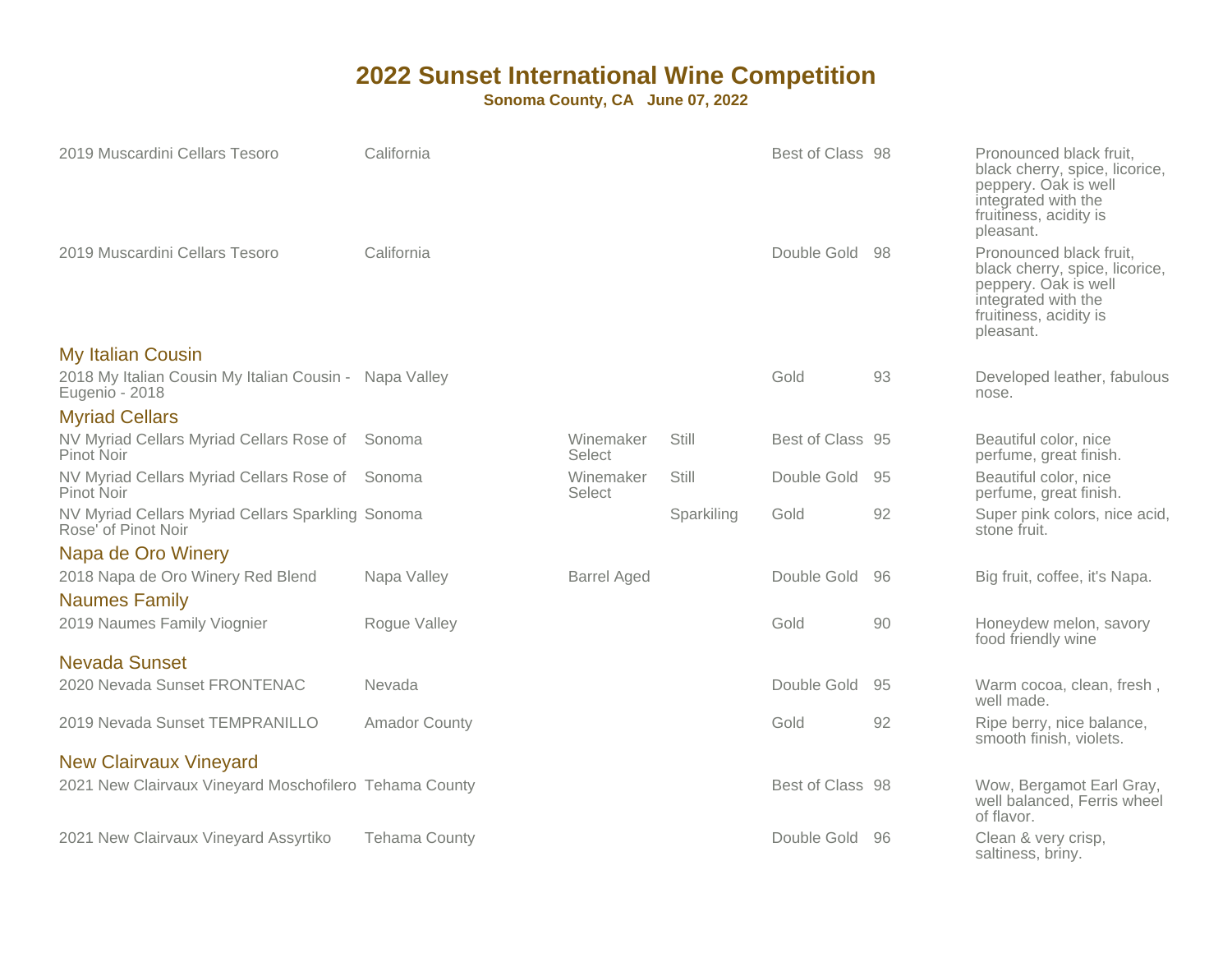| 2021 New Clairvaux Vineyard Moschofilero Tehama County                   |                       |                                             |                                                                   | Double Gold      | -98  | Wow, Bergamot Earl Gray,<br>well balanced, Ferris wheel<br>of flavor.           |
|--------------------------------------------------------------------------|-----------------------|---------------------------------------------|-------------------------------------------------------------------|------------------|------|---------------------------------------------------------------------------------|
| 2021 New Clairvaux Vineyard Syrah Rose<br><b>Nichelini Family Winery</b> | California            |                                             |                                                                   | Gold             | 90   | Structure, bright color                                                         |
| 2019 Nichelini Family Winery Cabernet<br>Sauvignon                       | Napa Valley           | Estate<br><b>Bottled</b>                    |                                                                   | Best of Class 95 |      | Ripe red stone fruit,<br>herbaceous, soft tannins,<br>bakery spice on nose.     |
| 2019 Nichelini Family Winery Cabernet<br>Sauvignon                       | Napa Valley           | Estate<br><b>Bottled</b>                    |                                                                   | Double Gold      | 95   | Ripe red stone fruit,<br>herbaceous, soft tannins,<br>bakery spice on nose.     |
| 2021 Nichelini Family Winery Caterina                                    | Napa Valley           |                                             |                                                                   | Gold             | 91   | Crisp, Wet Stones, Melon,<br>Good mouth feel                                    |
| <b>Nicholson Vineyards</b>                                               |                       |                                             |                                                                   |                  |      |                                                                                 |
| 2019 Nicholson Vineyards Barbera                                         | <b>Amador County</b>  |                                             |                                                                   | Double Gold      | 97   | Chocolate mint and<br>strawberry on the nose with<br>hazelnut, macerated basil. |
| <b>Noble Vines</b>                                                       |                       |                                             |                                                                   |                  |      |                                                                                 |
| 2020 Noble Vines 446 Chardonnay                                          | Monterey              |                                             |                                                                   | Best of Class    | - 94 | Toasted pear, balanced                                                          |
| 2020 Noble Vines 446 Chardonnay                                          | Monterey              |                                             |                                                                   | Gold             | 94   | Toasted pear, balanced                                                          |
| 2021 Noble Vines 515 Rosé                                                | <b>Central Coast</b>  |                                             |                                                                   | Gold             | 92   | Strawberry fields forever<br>sweet                                              |
| <b>Noboleis Vineyards</b>                                                |                       |                                             |                                                                   |                  |      |                                                                                 |
| 2021 Noboleis Vineyards Brut Rose                                        | Augusta               |                                             |                                                                   | Double Gold      | 95   | Very aromatic, clean,<br>tropical, guava.                                       |
| 2021 Noboleis Vineyards Dry Rose                                         | Missouri              |                                             |                                                                   | Double Gold      | 96   | Rose, red raspberry, well<br>made Rose.                                         |
| 2021 Noboleis Vineyards Noboleis Blanc                                   | Missouri              |                                             |                                                                   | Gold             | 91   | Floral and tart                                                                 |
| 2021 Noboleis Vineyards Dry Vignoles                                     | Augusta               |                                             |                                                                   | Gold             | 92   | True to varietal                                                                |
| <b>Oak Farm Vineyards</b>                                                |                       |                                             |                                                                   |                  |      |                                                                                 |
| 2019 Oak Farm Vineyards Genevieve<br>(Meritage Red Blend)                | Lodi, Mokelumne River | Estate<br>Grown.<br>Produced<br>and Bottled | Certified<br>Green/Sustai<br>nable under<br>Lodi Rules            | Gold             | 90   | Kitchen sink blend, a bit of<br>sweetness.                                      |
| 2021 Oak Farm Vineyards Albarino                                         | Lodi, Mokelumne River | Estate<br>Grown,<br>Produced<br>and Bottled | Certified<br>Green &<br>Sustainable<br>under Lodi<br><b>Rules</b> | Gold             | 92   | Nice citrus blossom, nice<br>stone fruit, long finish,<br>creamy.               |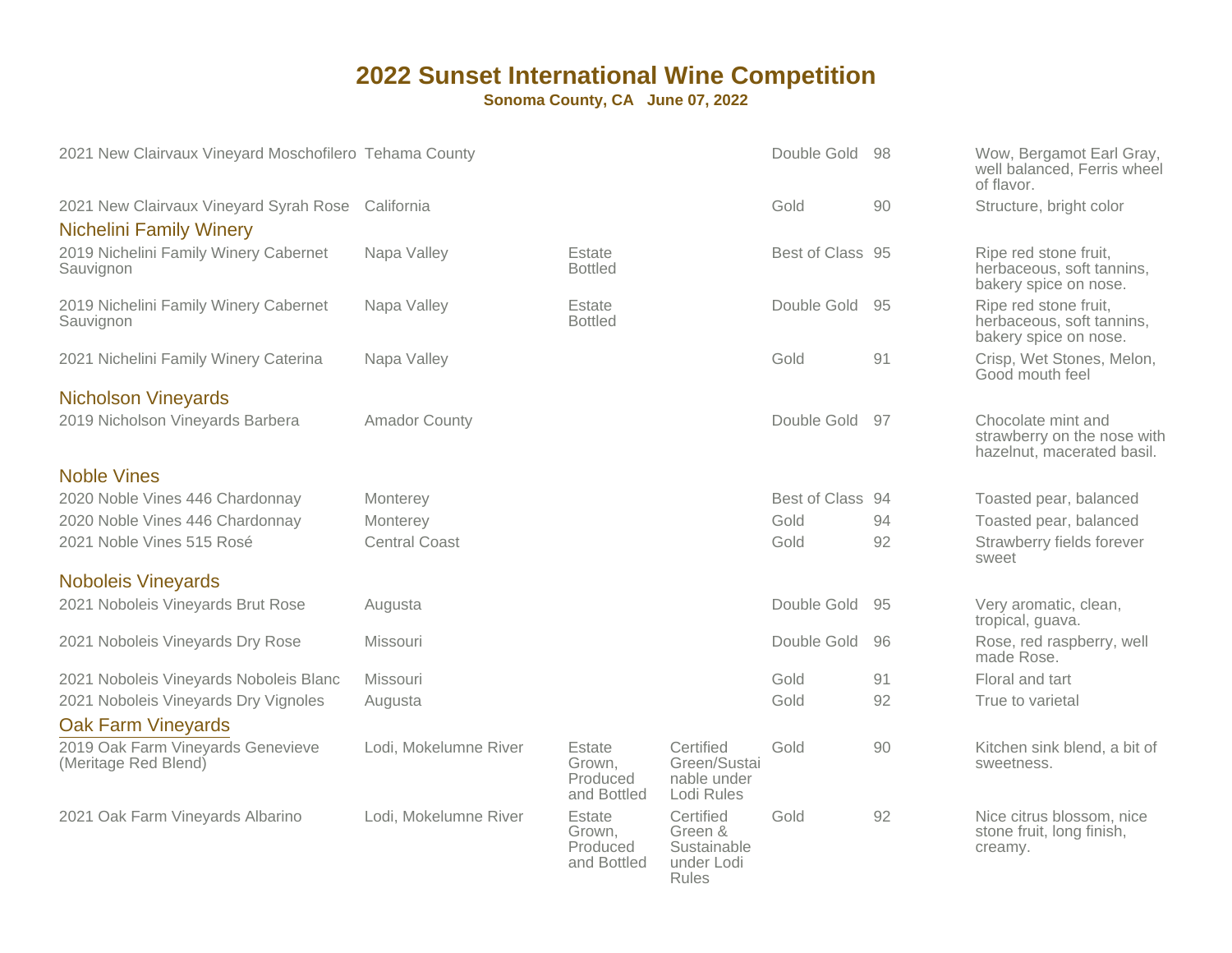| 2021 Oak Farm Vineyards Fiano                                                       | Lodi, Mokelumne River  | Estate<br>Grown,<br>Produced<br>and Bottled | Certified<br>Green &<br>Sustainable<br>under Lodi<br><b>Rules</b>     | Gold             | 92  | Sweetness works with oak.<br>structure.                                                                                          |
|-------------------------------------------------------------------------------------|------------------------|---------------------------------------------|-----------------------------------------------------------------------|------------------|-----|----------------------------------------------------------------------------------------------------------------------------------|
| <b>Oak Knoll Winery</b>                                                             |                        |                                             |                                                                       |                  |     |                                                                                                                                  |
| 2018 Oak Knoll Winery Pinot Noir                                                    | Willamette Valley      | <b>Barrel Aged</b>                          |                                                                       | Gold             | 94  | Vibrant dark cherries, nice<br>florist floor, and baking<br>spiciness.                                                           |
| <b>Obsession Wines</b>                                                              |                        |                                             |                                                                       |                  |     |                                                                                                                                  |
| 2020 Obsession Wines Obsession<br>Symphony<br><b>Odd Lot</b>                        | California             |                                             |                                                                       | Double Gold      | -97 | Petit Floral, nailed the<br>sugar/acid.                                                                                          |
| 2020 Odd Lot Mixed Red Petite Sirah-Petit Monterey County<br>Verdot                 |                        |                                             |                                                                       | Gold             | 93  | Great balance, black<br>licorice, herbaceous, nice<br>texture.                                                                   |
| 2020 Odd Lot Red Blend Cab-Syrah                                                    | <b>Monterey County</b> |                                             |                                                                       | Gold             | 92  | Lovely texture, young, fruit<br>forward.                                                                                         |
| Okapi                                                                               |                        |                                             |                                                                       |                  |     |                                                                                                                                  |
| NV Okapi Dan Rouge                                                                  | Napa Valley            |                                             | Proprietor's<br><b>Blend</b>                                          | Gold             | 93  | Complex, cassis, caramel,<br>Great balance. All spice.<br>Lingering finish                                                       |
| NV Okapi Alkimmy                                                                    | Napa Valley            | <b>Barrel Aged</b>                          | Jungle Love<br>Vineyard.<br>Aging 12 to<br>36 months in<br>French oak | Gold             | 91  | Nice balance. Very complex.<br>Dried mixed fruit notes                                                                           |
| 2018 Okapi Cabernet Sauvignon                                                       | Napa Valley, Oak Knoll | Estate<br>Vineyard                          | Jungle Love<br>Vineyard                                               | Gold             | 93  | Elegant wine full of<br>blackberry notes, leather,<br>wet tobacco and a hint of<br>pepper. well balanced<br>acidity & structure. |
| <b>One Thousand Vines</b>                                                           |                        |                                             |                                                                       |                  |     |                                                                                                                                  |
| 2019 One Thousand Vines Cabernet<br>Sauvignon, One Thousand Vines Vineyard<br>Opolo | Napa Valley            |                                             |                                                                       | Double Gold      | 98  | Well balanced, great acidity,<br>great minerality.                                                                               |
| 2019 Opolo Cabernet Sauvignon                                                       | Paso Robles            |                                             |                                                                       | Best of Class 98 |     | Deep, complex, integrated<br>tannins.                                                                                            |
| 2019 Opolo Cabernet Sauvignon                                                       | Paso Robles            |                                             |                                                                       | Double Gold      | -98 | Deep, complex, integrated<br>tannins.                                                                                            |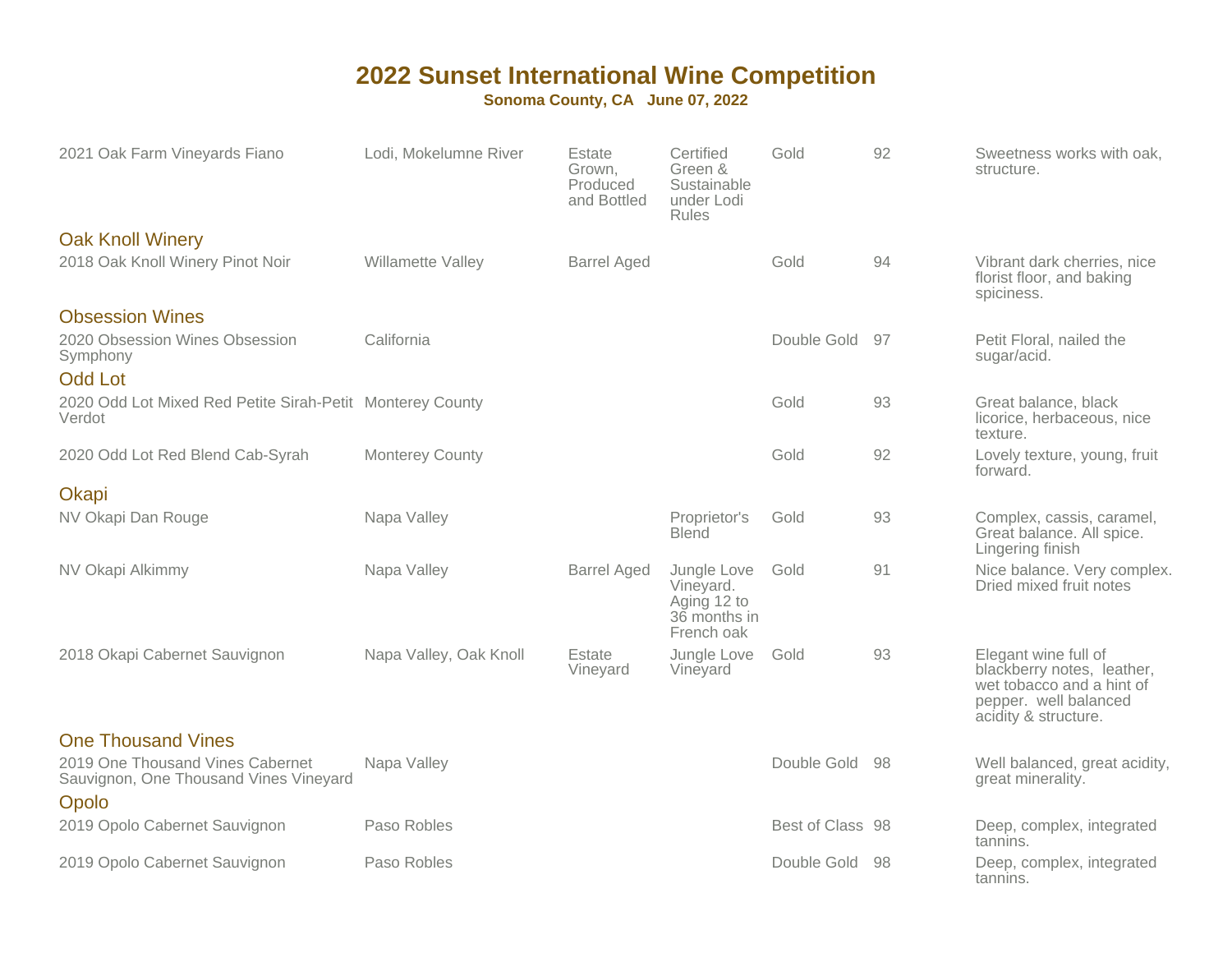| <b>OPR</b><br>2020 OPR Sauvignon Blanc                                                | California                               |                                  | Gold        | 91 | Nice acid, great paired with<br>dinner, well made                                                                                  |
|---------------------------------------------------------------------------------------|------------------------------------------|----------------------------------|-------------|----|------------------------------------------------------------------------------------------------------------------------------------|
| <b>Optio Vineyards</b><br>2020 Optio Vineyards Inmesceo                               | Paso Robles                              |                                  | Gold        | 94 | Chocolate milk covered with<br>blueberries, blackberry with<br>hint of cassis, medium<br>tannins, hint of spice in long<br>finish. |
| Oso Libre<br>2018 Oso Libre Carnal                                                    | Central Coast, Paso Robles Barrel Aged   |                                  | Gold        | 93 | Medium intensity of<br>blackberry, plum, licorice,<br>aromas both from Syrah and<br>tannin on the palate, savory<br>forest notes.  |
| 2018 Oso Libre Quixotic                                                               | Paso Robles, Adelaida<br><b>District</b> | Estate<br>Grown,<br>Unfiltered   | Gold        | 94 | Broad on the palate; Warm<br>fruit; fleshy with good mouth<br>feel.                                                                |
| Overt<br>2019 Overt Chardonnay                                                        | Willamette Valley                        |                                  | Gold        | 91 | Citrus, bright, good fruit<br>concentration                                                                                        |
| <b>OZV</b><br>2021 OZV Rosé of Primativo                                              | Lodi                                     | Estate Grown                     | Gold        | 92 | pink lemonade, strawberry<br>tea, Light delicate,<br>strawberry                                                                    |
| 2020 OZV Zinfandel<br><b>Page Cellars</b>                                             | Lodi                                     | <b>Estate Grown</b>              | Gold        | 91 | Jammy. High extraction                                                                                                             |
| 2017 Page Cellars Cabernet Franc                                                      | <b>Red Mountain</b>                      | Single<br>Vineyard<br>Collection | Double Gold | 95 | Red raspberry Nice oak<br>Well-balanced                                                                                            |
| <b>PALAZZO WINE</b><br>2018 PALAZZO WINE 'Left Bank' Master<br><b>Blend Red Cuvee</b> | Napa Valley                              | Winemaker<br>Select              | Gold        | 93 | Violets, intense dark fruit,<br>sweet oak, spice, dark, ripe,<br>toasty, dark chocolate.                                           |
| Parducci<br>2020 Parducci Small Lot Pinot Noir                                        | <b>Mendocino County</b>                  | Estate<br><b>Bottled</b>         | Gold        | 91 | Sandalwood, Cornucopia of<br>flavors                                                                                               |
| 2021 Parducci Small Lot Chardonnay                                                    | Monterey<br>County/Mendocino County      |                                  | Gold        | 92 | Easy to drink; Delightful, a<br>good neighbor                                                                                      |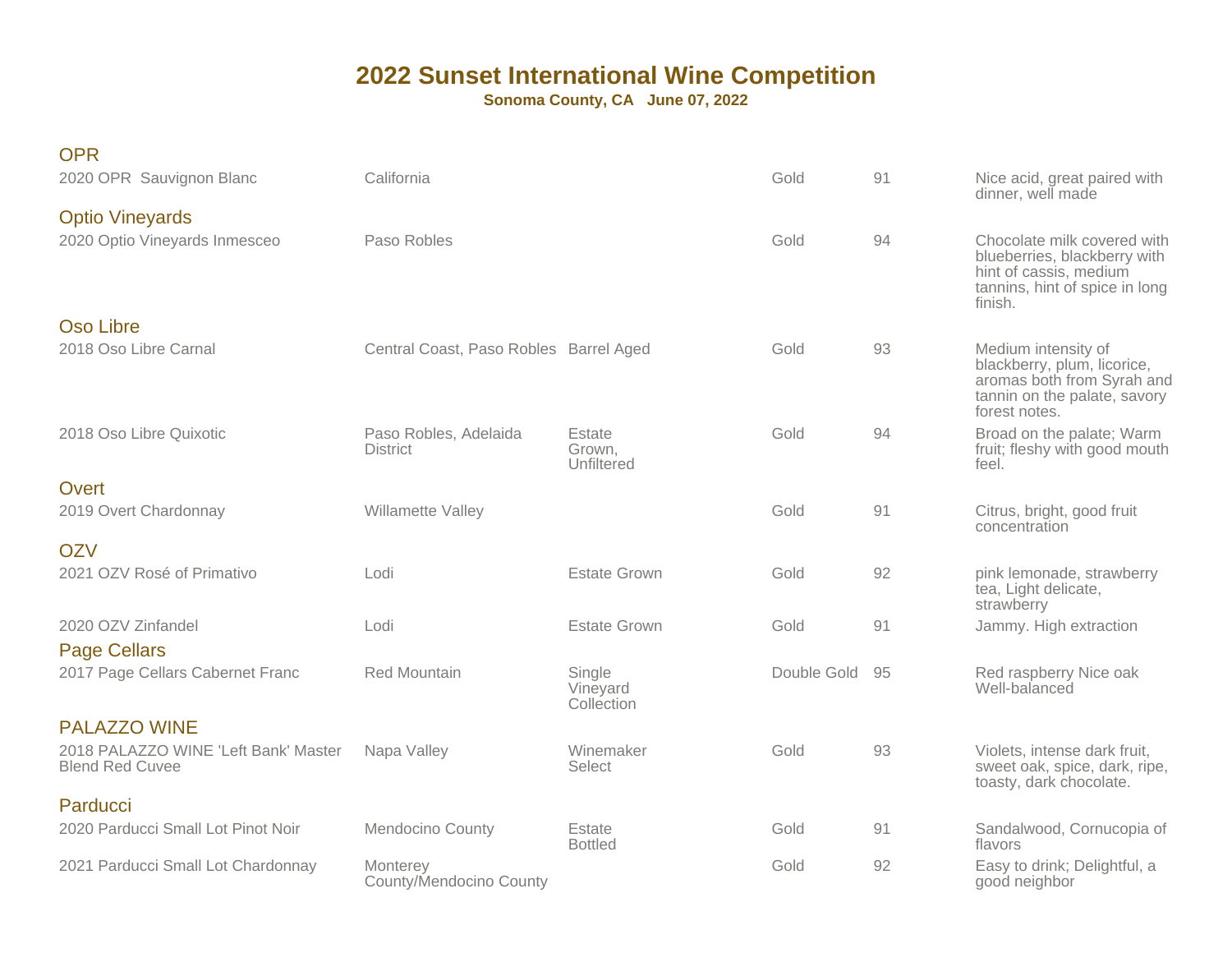| <b>Paso Point</b>                               |                         |                                             |                              |                  |    |                                                                                                                                  |
|-------------------------------------------------|-------------------------|---------------------------------------------|------------------------------|------------------|----|----------------------------------------------------------------------------------------------------------------------------------|
| 2019 Paso Point Cabernet Sauvignon              | Paso Robles             |                                             |                              | Double Gold      | 96 | Fruit structure; persistence,<br>refined, spicy, herbaceous,<br>Full mouth feel.                                                 |
| <b>Paso Series</b>                              |                         |                                             |                              |                  |    |                                                                                                                                  |
| 2021 Paso Series Rose of Sangiovese             | Paso Robles             | Estate<br>Grown.<br>Produced<br>and Bottled |                              | Gold             | 92 | Salmon color, red cherry<br>fruit                                                                                                |
| <b>Paul Dolan Vineyards</b>                     |                         |                                             |                              |                  |    |                                                                                                                                  |
| 2020 Paul Dolan Vineyards Cabernet<br>Sauvignon | <b>Mendocino County</b> |                                             |                              | Double Gold      | 96 | Nice cocoa; herbal; bell<br>peppery; spicy, sleek and<br>velvety.                                                                |
| <b>Peachy Canyon Winery</b>                     |                         |                                             |                              |                  |    |                                                                                                                                  |
| 2020 Peachy Canyon Winery The Odd<br>One        | Adelaida District       | <b>Estate Grown</b><br>and<br>Produced      |                              | Gold             | 92 | Cassis, currents and plums,<br>nice acidity, pleasant finish.                                                                    |
| Pearmund                                        |                         |                                             |                              |                  |    |                                                                                                                                  |
| 2021 Pearmund Petit Manseng                     | Virginia                |                                             | South River<br>Vineyard      | Double Gold      | 95 | Big, full rich mouth, French<br>style, light                                                                                     |
| 2019 Pearmund Cabernet Franc                    | Virginia                | <b>Barrel Aged</b>                          | <b>Toll Gate</b><br>Vineyard | Gold             | 91 | East coast pine, elderberry<br>and black cherry, well-<br>structured, dark fruit.                                                |
| Peju                                            |                         |                                             |                              |                  |    |                                                                                                                                  |
| 2021 Peju Sauvignon Blanc, Legacy<br>Collection | North Coast             |                                             |                              | Best of Class 95 |    | Fun wine. Ripe peach,<br>lovely and delicate                                                                                     |
| 2021 Peju Sauvignon Blanc, Legacy<br>Collection | North Coast             |                                             |                              | Double Gold      | 95 | Fun wine. Ripe peach,<br>lovely and delicate                                                                                     |
| 2019 Peju Lean In                               | Napa Valley             | <b>Barrel Aged</b>                          |                              | Gold             | 94 | Olive, spice, quaffable.                                                                                                         |
| 2019 Peju Building The Tower                    | Napa Valley             | <b>Barrel Aged</b>                          |                              | Gold             | 91 | Mexican baking chocolate,<br>great mid palate, big, ripe,<br>concentrated, elegant mouth<br>feel. blueberry, plum,<br>chocolate. |
| 2018 Peju Piccolo                               | Napa Valley             | <b>Barrel Aged</b>                          |                              | Gold             | 92 | Classic nose, moderate<br>tannins.                                                                                               |
| 2017 Peju Reserve Cabernet Franc                | Napa Valley             | Reserve                                     |                              | Gold             | 91 | Inky, extracted.                                                                                                                 |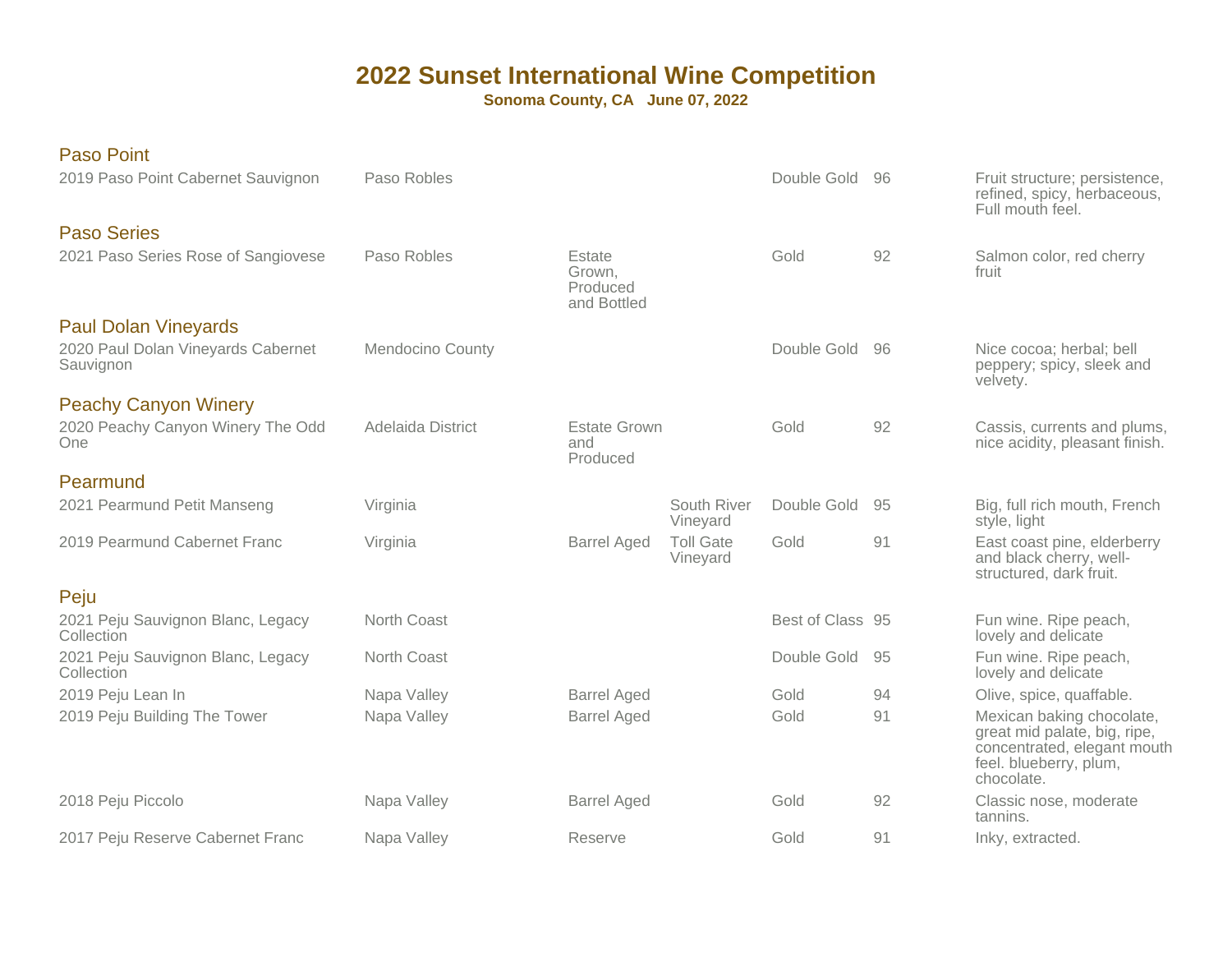| 2017 Peju Reserve Cabernet Sauvignon              | Rutherford                          | Reserve                                     |                                                 | Gold             | 91 | Sweet vanilla, raspberries,<br>cassis and blueberries,<br>velvety tannins, nice, fresh |
|---------------------------------------------------|-------------------------------------|---------------------------------------------|-------------------------------------------------|------------------|----|----------------------------------------------------------------------------------------|
| <b>Pelio Vineyards</b>                            |                                     |                                             |                                                 |                  |    |                                                                                        |
| 2018 Pelio Vineyards Pinot Noir Lindsey<br>Cuvée  | Monterey                            | Estate                                      |                                                 | Gold             | 91 | Red cherries, soft finish.                                                             |
| <b>Peltier</b>                                    |                                     |                                             |                                                 |                  |    |                                                                                        |
| 2020 Peltier Winemaker Select Oaked<br>Chardonnay | Lodi                                | Estate<br>Grown.<br>Produced<br>and Bottled | Lodi Rules<br>Sustainable<br>Winegrowing        | Gold             | 91 | Light apple, balanced, well<br>integrated, crisp, balanced.                            |
| 2021 Peltier Vermentino                           | Lodi                                | Estate<br>Grown.<br>Produced<br>and Bottled | Lodi Rules<br>Sustainable<br>Winegrowing        | Gold             | 90 | Stone fruit, white peach,<br>mineral                                                   |
| 2020 Peltier Pinot Noir                           | Lodi                                | <b>Barrel Aged</b>                          | Lodi Rules<br>For<br>Sustainable<br>Winegrowing | Gold             | 92 | Black cherries, baking spice.<br>Pepper on mid palate.<br>Lengthy finish               |
| <b>Pennyroyal Farm</b>                            |                                     |                                             |                                                 |                  |    |                                                                                        |
| 2019 Pennyroyal Farm Pinot Noir                   | Anderson Valley                     | <b>Estate Grown</b>                         |                                                 | Double Gold      | 96 | Extremely drinkable, well-<br>balanced, really beautiful<br>style                      |
| 2020 Pennyroyal Farm Anyhow Blanc                 | Anderson Valley                     | <b>Estate Grown</b><br>& Bottled            |                                                 | Gold             | 94 | Definitive blend, easy<br>drinking, smooth.                                            |
| 2020 Pennyroyal Farm Chardonnay                   | Anderson Valley                     |                                             | Hammer<br>Olsen<br>Vineyard                     | Gold             | 90 | Hint of lychee and white<br>peach Oak is well-<br>integrated, well balanced            |
| <b>Perrucci Family Vineyard</b>                   |                                     |                                             |                                                 |                  |    |                                                                                        |
| 2019 Perrucci Family Vineyard Pinot Noir          | Santa Cruz Mountains<br>Appellation |                                             |                                                 | Gold             | 90 | Cherries, cola, blueberries.                                                           |
| <b>Peter Gajewsk</b>                              |                                     |                                             |                                                 |                  |    |                                                                                        |
| 2019 Peter Gajewsk Juicy's Cabernet<br>Sauvignon  | South Australia                     |                                             |                                                 | Best of Class 97 |    | Tobacco; cherry; complex.                                                              |
| 2019 Peter Gajewsk Juicy's Cabernet<br>Sauvignon  | South Australia                     |                                             |                                                 | Double Gold      | 97 | Tobacco; cherry; complex.                                                              |
| <b>Pezzi King</b>                                 |                                     |                                             |                                                 |                  |    |                                                                                        |
| 2020 Pezzi King LAURA'S BLOCK<br>CHARDONNAY       | <b>Russian River Valley</b>         | Single<br>Vineyard                          |                                                 | Gold             | 91 | Nice balance, pretty notes of<br>apple, light floral notes,<br>great mouth feel.       |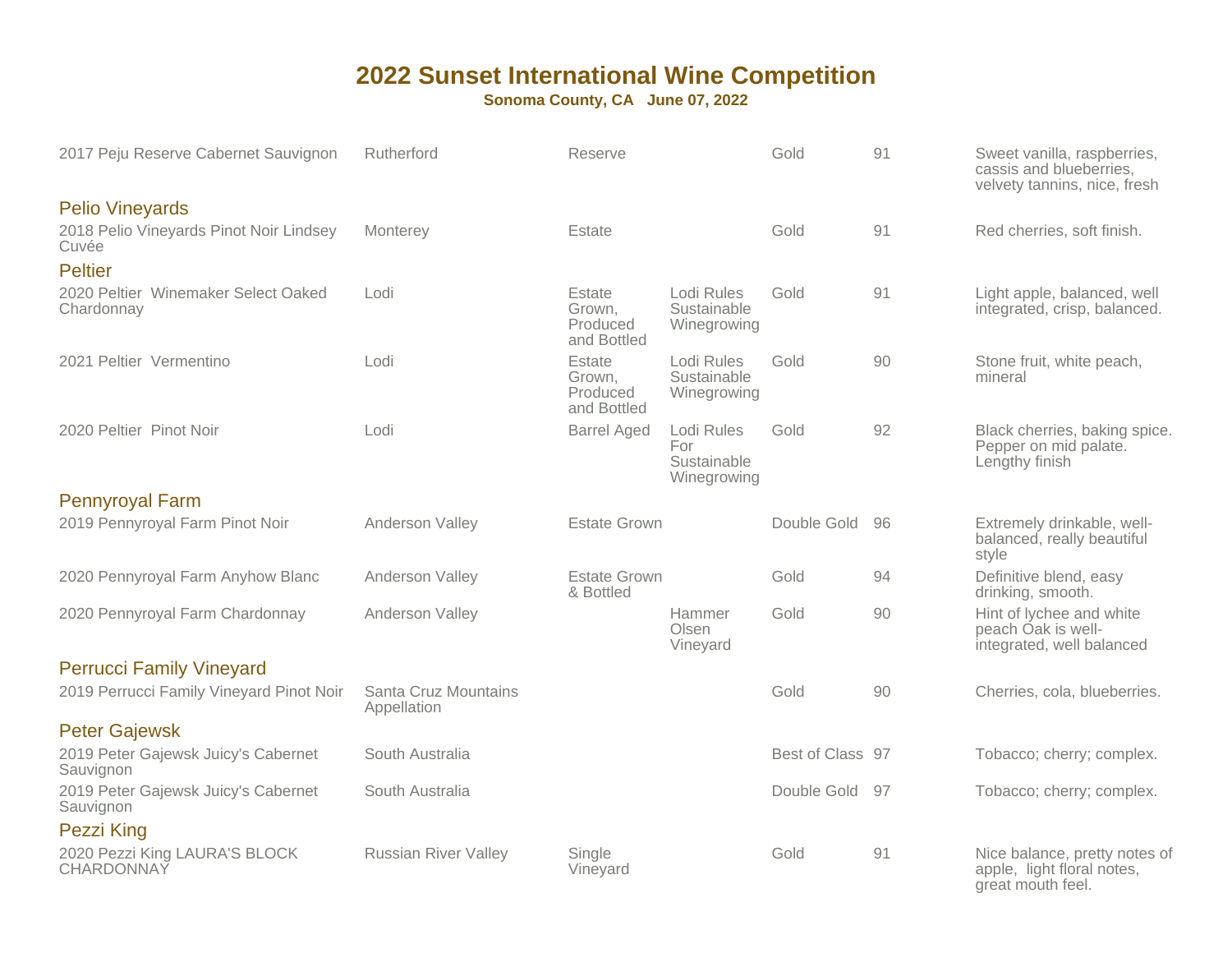| 2018 Pezzi King THE KNIGHT<br><b>CABERNET SAUVIGNON</b>           | Dry Creek Valley                         | Estate<br>Grown,<br>Produced<br>and Bottled |                       | Gold             | 90  | Herbal                                                                                     |
|-------------------------------------------------------------------|------------------------------------------|---------------------------------------------|-----------------------|------------------|-----|--------------------------------------------------------------------------------------------|
| 2018 Pezzi King RESERVE CABERNET<br><b>SAUVIGNON</b>              | Dry Creek Valley                         | Estate<br>Grown,<br>Produced<br>and Bottled |                       | Gold             | 91  | Rich black and red fruits.<br>Nice complexity. Lingering<br>finish. Nice tannins           |
| 2019 Pezzi King JESTER ZINFANDEL                                  | Dry Creek Valley                         | Estate<br>Grown,<br>Produced<br>and Bottled |                       | Gold             | 92  | Nice balance, big clean fruit,<br>juicy, jammy, blackberry,<br>cherry, lingering finish.   |
| Phantom                                                           |                                          |                                             |                       |                  |     |                                                                                            |
| 2018 Phantom Red Blend                                            | California                               |                                             |                       | Gold             | 90  | True to the varietals; great<br>from the beginning, middle<br>to end                       |
| <b>Phantom Creek Estates</b>                                      |                                          |                                             |                       |                  |     |                                                                                            |
| 2019 Phantom Creek Estates Kobau<br>Vineyard Syrah                | British Columbia, Okanagan Estate<br>VQA | Bottled &<br>Produced                       |                       | Double Gold      | 95  | SMOOTH CHERRY.                                                                             |
| 2019 Phantom Creek Estates Kobau<br>Vineyard Merlot               | British Columbia, Okanagan<br>VQA        | Estate<br>Bottled &<br>Produced             |                       | Gold             | 92  | Cherry, berry, plum, melted<br>dark chocolate, sweet<br>spices, very balanced.             |
| Pianetta                                                          |                                          |                                             |                       |                  |     |                                                                                            |
| 2019 Pianetta Syrah                                               | Paso Robles Geneseo<br><b>District</b>   | <b>Barrel Aged</b>                          |                       | Gold             | 93  | Hint of brett                                                                              |
| <b>Picchetti Winery</b>                                           |                                          |                                             |                       |                  |     |                                                                                            |
| 2020 Picchetti Winery Leslie's Estate<br>Chardonnay               | Santa Cruz Mountains                     |                                             |                       | Best of Class 98 |     | Notes of melon, cantelope,<br>floral Reminds one of<br>summertime Zesty, very<br>nice wine |
| 2020 Picchetti Winery Leslie's Estate<br>Chardonnay               | Santa Cruz Mountains                     |                                             |                       | Double Gold      | -98 | Notes of melon, cantelope,<br>floral Reminds one of<br>summertime Zesty, very<br>nice wine |
| 2020 Picchetti Winery Pinot Noir                                  | Napa County, Carneros                    |                                             | Truchard<br>Vineyard, | Double Gold      | 97  | So well-balanced, good<br>strawberry, rhubarb flavors<br>and layers of all spices.         |
| 2019 Picchetti Winery Cabernet<br>Sauvignon, Arastradero Vineyard | Santa Clara County                       |                                             |                       | Double Gold      | -96 | Juicy, well balanced.                                                                      |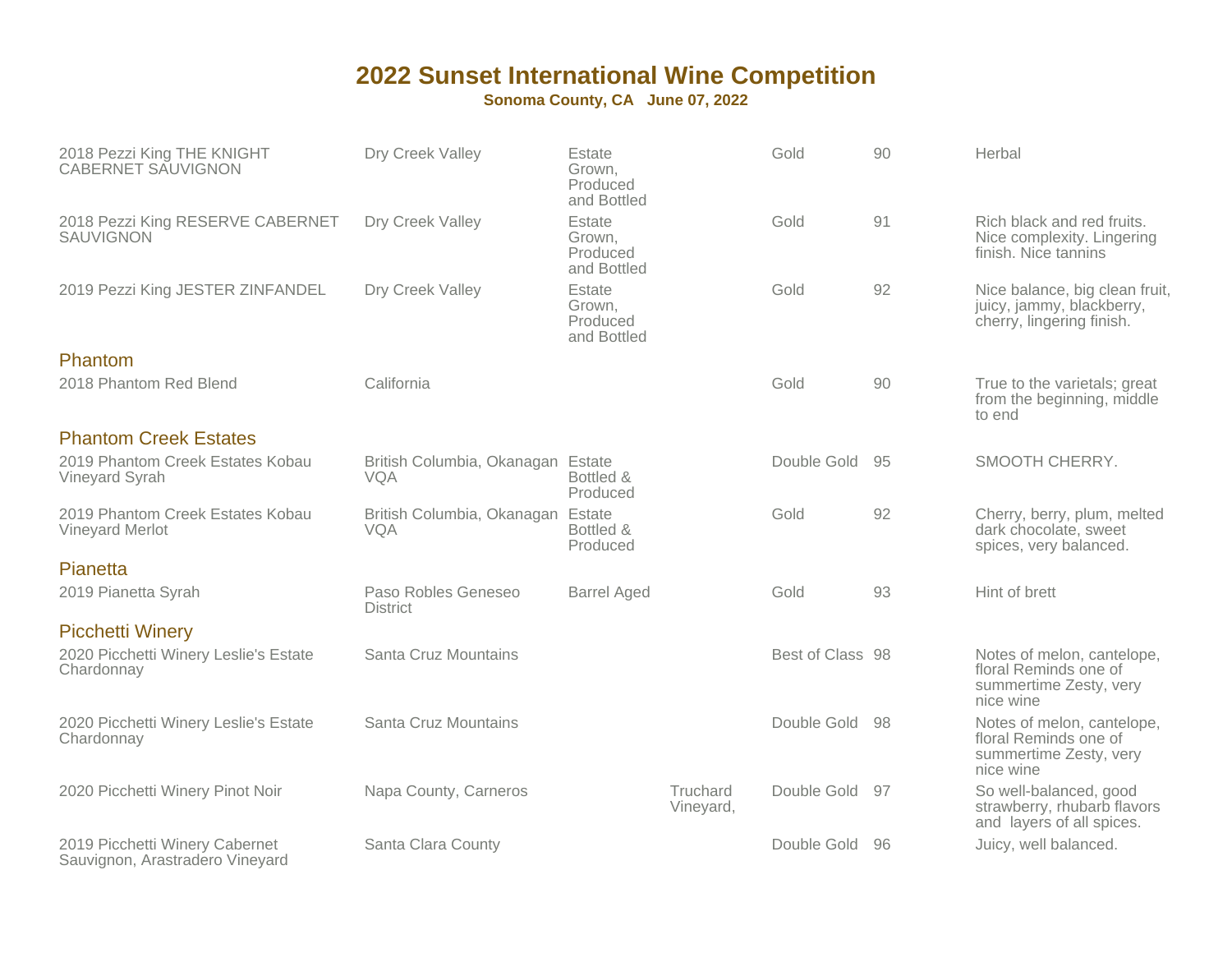**Sonoma County, CA June 07, 2022**

| 2021 Picchetti Winery Sauvignon Blanc                       | Arroyo Seco                                      |                            |                                 | Gold                     | 93  | Floral, Balanced acid. Easy<br>drinking                                                         |
|-------------------------------------------------------------|--------------------------------------------------|----------------------------|---------------------------------|--------------------------|-----|-------------------------------------------------------------------------------------------------|
| 2018 Picchetti Winery Red Pavone                            | California                                       |                            |                                 | Gold                     | 90  | Caramel, toasty, cocoa,<br>juicy.                                                               |
| <b>Piezo Winery</b>                                         |                                                  |                            |                                 |                          |     |                                                                                                 |
| 2016 Piezo Winery Pinot Noir                                | Sonoma Coast                                     |                            | <b>Black Knight</b><br>Vineyard | Best of Class 98         |     | Bright cherry; complex and<br>well balanced                                                     |
| 2016 Piezo Winery Pinot Noir                                | Sonoma Coast                                     |                            | <b>Black Knight</b><br>Vineyard | Double Gold 98           |     | Bright cherry; complex and<br>well balanced                                                     |
| <b>Plumb Cellars</b>                                        |                                                  |                            |                                 |                          |     |                                                                                                 |
| 2018 Plumb Cellars Estate Syrah                             | Walla Walla Valley                               | Estate                     | <b>JK Vineyard</b>              | Gold                     | 94  | DARK CHERRY. GOOD<br>MID PALATE.                                                                |
| Plungerhead                                                 |                                                  |                            |                                 |                          |     |                                                                                                 |
| 2019 Plungerhead Cabernet Sauvignon<br>Poggi                | Lodi                                             |                            |                                 | Double Gold              | -96 | Classic; spicy.                                                                                 |
| 2018 Poggi Cabernet Sauvignon (100%)                        | Napa Valley, Diamond<br><b>Mountain District</b> | Single<br>Vineyard         |                                 | Double Gold              | 98  | Cedar, juniper, blackberry,<br>bold, great tannins,<br>concentrated black fruit,<br>complexity. |
| 2018 Poggi Cabernet Dominant Bordeaux<br><b>Style Blend</b> | Napa County, Calistoga                           | <b>Estate Grown Single</b> | Vineyard                        | Gold                     | 93  | Sweet dark chocolate, big<br>fruit, tobacco, juicy fruit,<br>lovely and nicely balanced.        |
| <b>Port Townsend Vineyards</b>                              |                                                  |                            |                                 |                          |     |                                                                                                 |
| 2021 Port Townsend Vineyards Viognier                       | <b>Rattlesnake Hills</b>                         |                            |                                 | Double Gold 98           |     | Beautiful nose, notes of<br>mango, vanilla. Delicious<br>and true to the varietal               |
| <b>Portland Cider Company</b>                               |                                                  |                            |                                 |                          |     |                                                                                                 |
| NV Portland Cider Company Strawberry<br>Pineapple           | <b>Yamhill County</b>                            |                            | <b>Hard Cider</b>               | Best of Class 94         |     | Fun, great fruit combo.<br>Great with hot spicy BBQ                                             |
| NV Portland Cider Company Strawberry<br>Pineapple           | <b>Yamhill County</b>                            |                            | <b>Hard Cider</b>               | Best of Show 94<br>Cider |     | Fun, great fruit combo.<br>Great with hot spicy BBQ                                             |
| NV Portland Cider Company Kinda Dry,<br>Modern Cider        | Oregon/Washington                                |                            | <b>Hard Cider</b>               | Gold                     | 92  | Crisp refreshing and easy<br>drinking                                                           |
| <b>NV Portland Cider Company Strawberry</b><br>Pineapple    | <b>Yamhill County</b>                            |                            | <b>Hard Cider</b>               | Gold                     | 94  | Fun, great fruit combo.<br>Great with hot spicy BBQ                                             |

Priest Ranch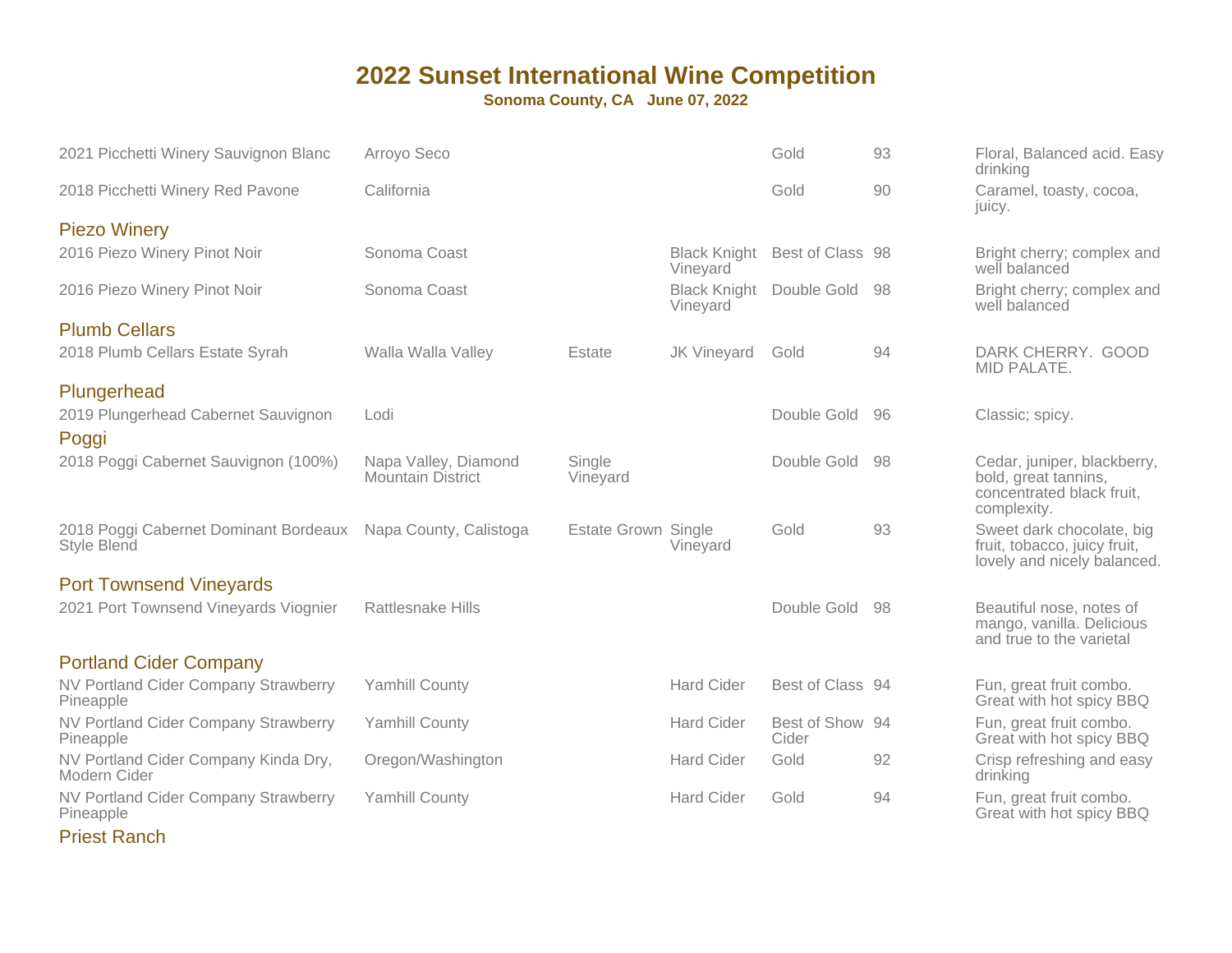| 2018 Priest Ranch Peacemaker                                  | Napa                     | Estate<br>Grown,<br>Produced<br>and Bottled |                | Best of Class 95 |     | Nice cassis. Nice tannins.<br>Bing cherry and blackberry                           |
|---------------------------------------------------------------|--------------------------|---------------------------------------------|----------------|------------------|-----|------------------------------------------------------------------------------------|
| 2018 Priest Ranch Peacemaker                                  | Napa                     | Estate<br>Grown,<br>Produced<br>and Bottled |                | Double Gold 95   |     | Nice cassis. Nice tannins.<br>Bing cherry and blackberry                           |
| 2015 Priest Ranch Coach Gun                                   | Napa                     | Estate<br>Grown,<br>Produced<br>and Bottled |                | Gold             | 93  | Big, powerful, silky, tannic,<br>masculine, chewy, leathery<br>& savory, age-able. |
| <b>Prophecy</b>                                               |                          |                                             |                |                  |     |                                                                                    |
| 2018 Prophecy Red Blend                                       | American                 |                                             |                | Gold             | 93  | Coffee bean, brown spice<br>and toasted oats.                                      |
| Punch                                                         |                          |                                             |                |                  |     |                                                                                    |
| 2019 Punch Cabernet Sauvignon                                 | Napa Valley              |                                             | <b>Bracero</b> | Gold             | 94  | Nice overall. well balanced,<br>great approachable wine                            |
| <b>Pur Noire Urban Wineries</b>                               |                          |                                             |                |                  |     |                                                                                    |
| 2018 Pur Noire Urban Wineries Cabernet<br>Sauvignon           | Napa Valley              |                                             |                | Gold             | 92  | Silken structure, dark fruit,<br>tannins well-managed.                             |
| <b>Quevedo Family</b>                                         |                          |                                             |                |                  |     |                                                                                    |
| 2018 Quevedo Family Alegria Vineyard<br>Douro Touriga Naciona | Douro DOC                |                                             |                | Best of Class 99 |     | Lip-smacking cranberry,<br>nice structure, fresh fruit,<br>seamless.               |
| 2018 Quevedo Family Alegria Vineyard<br>Douro Touriga Naciona | Douro DOC                |                                             |                | Double Gold      | -99 | Lip-smacking cranberry,<br>nice structure, fresh fruit,<br>seamless.               |
| <b>Quiddity Wines</b>                                         |                          |                                             |                |                  |     |                                                                                    |
| 2019 Quiddity Wines SAPIT Carmenere                           | Columbia Valley          |                                             |                | Gold             | 92  | Peppery, lean, berry fruit,<br>nice sipping wine with hot<br>dogs.                 |
| 2021 Quiddity Wines RHATHYMIA<br>Roussanne                    | <b>Rattlesnake Hills</b> |                                             |                | Gold             | 92  | Rose petals, crisp, flavorful                                                      |
| Rabbit & Spaghetti                                            |                          |                                             |                |                  |     |                                                                                    |
| 2018 Rabbit & Spaghetti Icon Reserve<br>Shiraz                | South Australia          |                                             |                | Double Gold      | -96 | Robust but smooth and<br>meaty                                                     |
| <b>Raging Bull Vineyard</b>                                   |                          |                                             |                |                  |     |                                                                                    |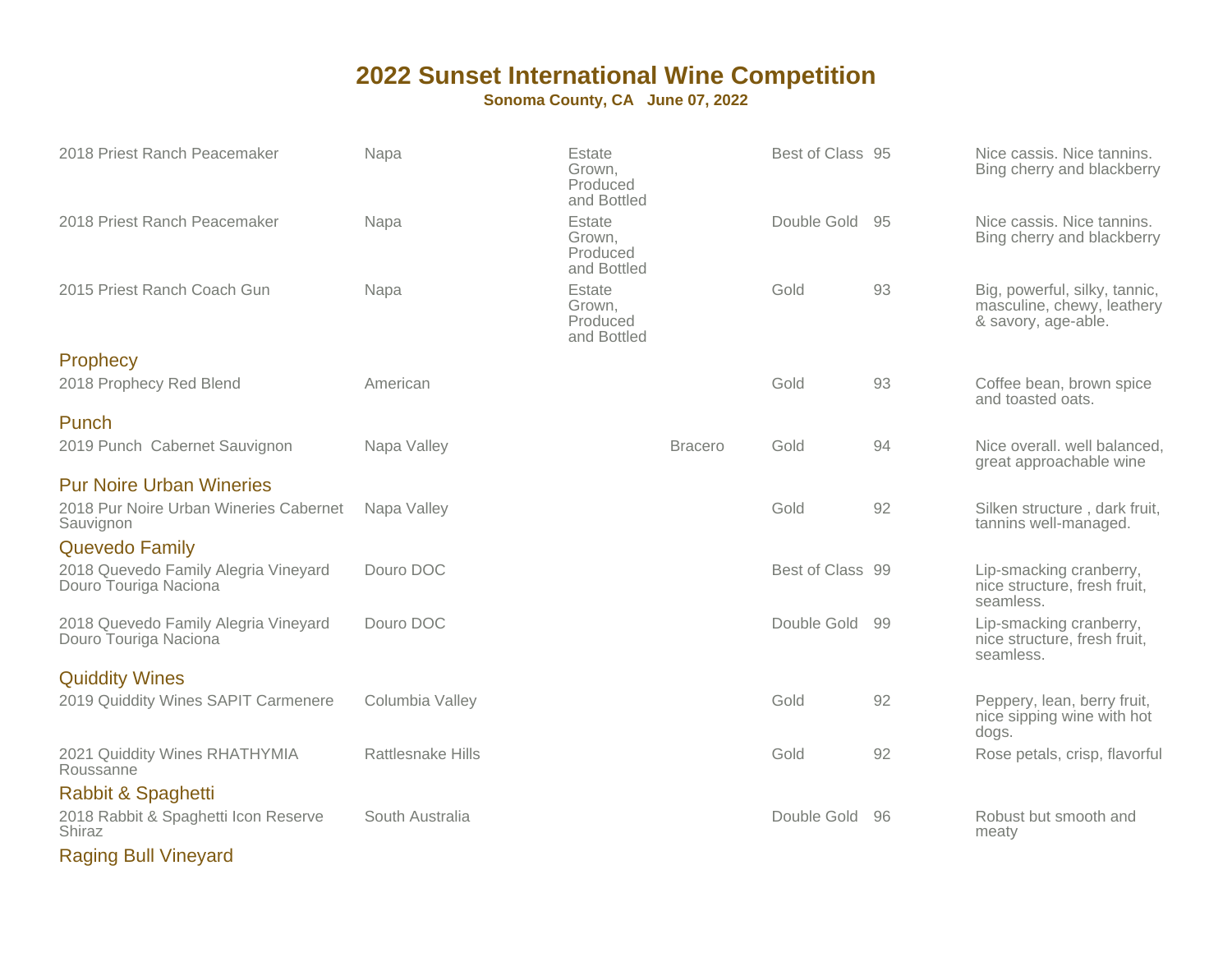| 2020 Raging Bull Vineyard Syrah                                     | <b>Tehama County</b>                | Estate<br>Grown,<br>Produced<br>and Bottled | Single<br>Vineyard                               | Gold        | 90 | Luscious fruit, nice spice,<br>lip smacking, earthy vein.                                                                   |
|---------------------------------------------------------------------|-------------------------------------|---------------------------------------------|--------------------------------------------------|-------------|----|-----------------------------------------------------------------------------------------------------------------------------|
| <b>Ramona Ranch Winery</b>                                          |                                     |                                             |                                                  |             |    |                                                                                                                             |
| 2019 Ramona Ranch Winery Estate<br>Sangiovese                       | Ramona Valley                       | <b>Barrel Aged</b>                          | Certified<br>Sustainable<br>Vineyard &<br>Winery | Double Gold | 95 | Inviting nose with notes of<br>baked plums and<br>blackberries, strawberries<br>and fig, hint of herbal,<br>roasted pepper. |
| Rancho de Philo                                                     |                                     |                                             |                                                  |             |    |                                                                                                                             |
| NV Rancho de Philo California Triple<br><b>Cream Sherry</b>         | Cucamonga Valley (San<br>Bernadino) | Estate<br>Cellared and<br><b>Bottled</b>    |                                                  | Gold        | 94 | Maple syrup, dried fruit,<br>honey and nuts.                                                                                |
| <b>Rangeland Wines</b>                                              |                                     |                                             |                                                  |             |    |                                                                                                                             |
| 2019 Rangeland Wines Mistletoe                                      | Adelaida District                   | Estate<br>Grown,<br>Produced<br>and Bottled | Unfined and<br>Unfiltered.                       | Gold        | 93 | Beautiful color; raspberry<br>compote; silky and savory.                                                                    |
| <b>Rellik Winery</b>                                                |                                     |                                             |                                                  |             |    |                                                                                                                             |
| 2018 Rellik Winery Cabernet Sauvignon                               | Rogue Valley                        | Estate                                      |                                                  | Double Gold | 95 | Juicy, balanced, cassis, true<br>to variety.                                                                                |
| 2019 Rellik Winery Malbec                                           | Rogue Valley                        |                                             |                                                  | Gold        | 92 | Nice pepper and fruit with<br>blackberry and baking spice                                                                   |
| NV Rellik Winery Three Eyed Raven lot 3                             | Rogue Valley                        |                                             |                                                  | Gold        | 92 | Nice soft tannins; hints of<br>pepper; beautiful quaffing<br>wine year round.                                               |
| <b>Rescue Dog Wines</b>                                             |                                     |                                             |                                                  |             |    |                                                                                                                             |
| 2021 Rescue Dog Wines Sauvignon Blanc Lodi, Clements Hills          |                                     |                                             |                                                  | Gold        | 90 | Crisp, acidic, racy, Great on<br>dinner table                                                                               |
| 2021 Rescue Dog Wines Chardonnay                                    | Lodi                                |                                             |                                                  | Gold        | 92 | Fragrant, spirited, Nice<br>balance; Fruity                                                                                 |
| 2019 Rescue Dog Wines Brut Blanc de<br><b>Blanc</b>                 | Lodi                                | Methode<br>Champenois<br>e                  | Lisel                                            | Gold        | 92 | Apple, nice citrus, bright and<br>clean.                                                                                    |
| <b>Reustle Prayer Rock Vineyards</b>                                |                                     |                                             |                                                  |             |    |                                                                                                                             |
| 2021 Reustle Prayer Rock Vineyards<br>Gruner Veltliner Green Lizard | Umpqua Valley                       | Estate<br>Grown,<br>Produced<br>and Bottled |                                                  | Gold        | 93 | Crisp, floral, Quince.                                                                                                      |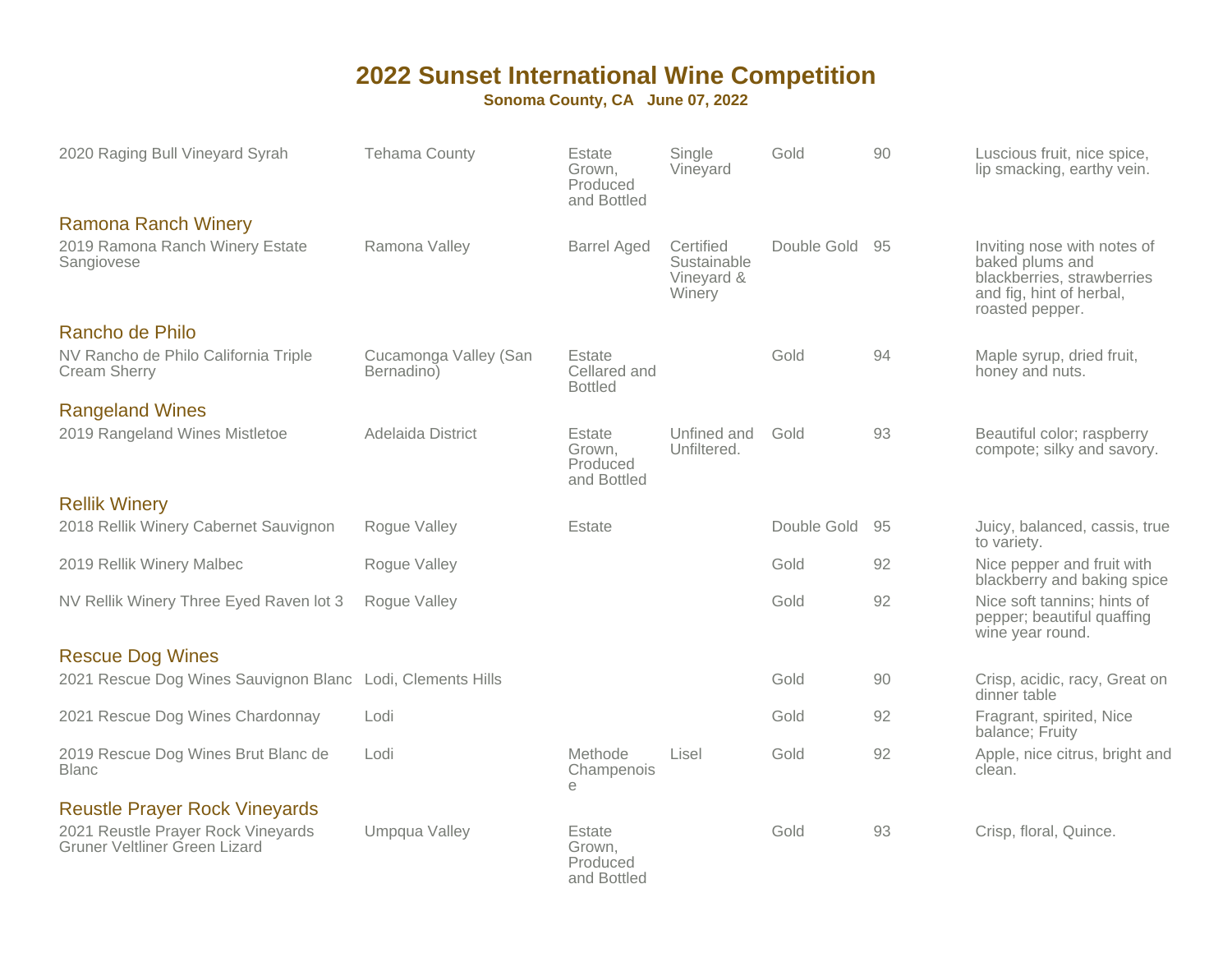| <b>Reynoso Family Vineyards</b><br>2021 Reynoso Family Vineyards<br>Sauvignon Blanc | Alexander Valley, Sonoma<br>County | <b>Barrel</b><br>Fermented                  | Certified<br>Sustainable.<br>Barrel aged.                                                            | Gold           | 92  | Full bodies, tart, big!                                                                |
|-------------------------------------------------------------------------------------|------------------------------------|---------------------------------------------|------------------------------------------------------------------------------------------------------|----------------|-----|----------------------------------------------------------------------------------------|
| <b>Riata Ranch</b><br>2016 Riata Ranch Cabernet Sauvignon                           | Paso Robles                        | <b>Barrel Aged</b>                          | Winemaker<br>Select                                                                                  | Double Gold 96 |     | Big, round, tannic, lovely<br>dark fruit, rich.                                        |
| <b>Rivino</b><br>2021 Rivino Pinot Blanc                                            | Mendocino                          | Estate<br>Grown,<br>Produced<br>and Bottled | <b>RIVINO</b><br>Ranch                                                                               | Gold           | 92  | Stone fruit, apricot, juicy,<br>intense, Gardenia.                                     |
| <b>Robert Young Estate Winery</b>                                                   |                                    |                                             |                                                                                                      |                |     |                                                                                        |
| 2018 Robert Young Estate Winery Merlot                                              | Alexander Valley, Sonoma<br>County | Estate<br>Grown.<br>Produced<br>and Bottled |                                                                                                      | Gold           | 90  | Licorice, currants, olives, on<br>nose, layers of complexity,<br>concentrated.         |
| 2018 Robert Young Estate Winery Scion<br>Cabernet Sauvignon                         | Alexander Valley, Sonoma<br>County | Estate<br>Grown.<br>Produced<br>and Bottled |                                                                                                      | Gold           | 92  | Hoison/soy, dark fruit, big<br>tannins, grip, sultry black<br>cherry, cocoa powder.    |
| 2018 Robert Young Estate Winery<br>Alexander Valley Cabernet Sauvignon              | Alexander Valley, Sonoma<br>County | Estate<br>Bottled &<br>Produced             |                                                                                                      | Gold           | 93  | Lots of fruit, lovely oak, well<br>balanced, nice tannins.                             |
| <b>Rocky Pond Estate Winery</b>                                                     |                                    |                                             |                                                                                                      |                |     |                                                                                        |
| 2019 Rocky Pond Estate Winery Double D Columbia Valley<br>Syrah                     |                                    | Estate<br>Grown,<br>Produced<br>and Bottled | aged for 20<br>months in<br>100% French<br>oak, 30%<br>new. LIVE<br>and Salmon<br>Safe<br>Certified. | Double Gold    | -96 | Dried berries, balanced<br>tannin and acid                                             |
| <b>Rodney Strong Vineyards</b>                                                      |                                    |                                             |                                                                                                      |                |     |                                                                                        |
| 2018 Rodney Strong Vineyards Russian<br>River Valley Pinot Noir                     | <b>Russian River Valley</b>        |                                             |                                                                                                      | Double Gold 97 |     | Classic undeniably Sonoma,<br>perfectly ripened fruit<br>leading to a very long finish |
| 2021 Rodney Strong Vineyards Charlotte's Sonoma County<br>Home Sauvignon Blanc      |                                    |                                             |                                                                                                      | Gold           | 91  | Great citrus. nice balance,<br>nice acidity throughout                                 |
| 2020 Rodney Strong Vineyards California<br>Chardonnay                               | California                         |                                             |                                                                                                      | Gold           | 92  | Citrus, Lemon blossoms,<br>crisp apple.                                                |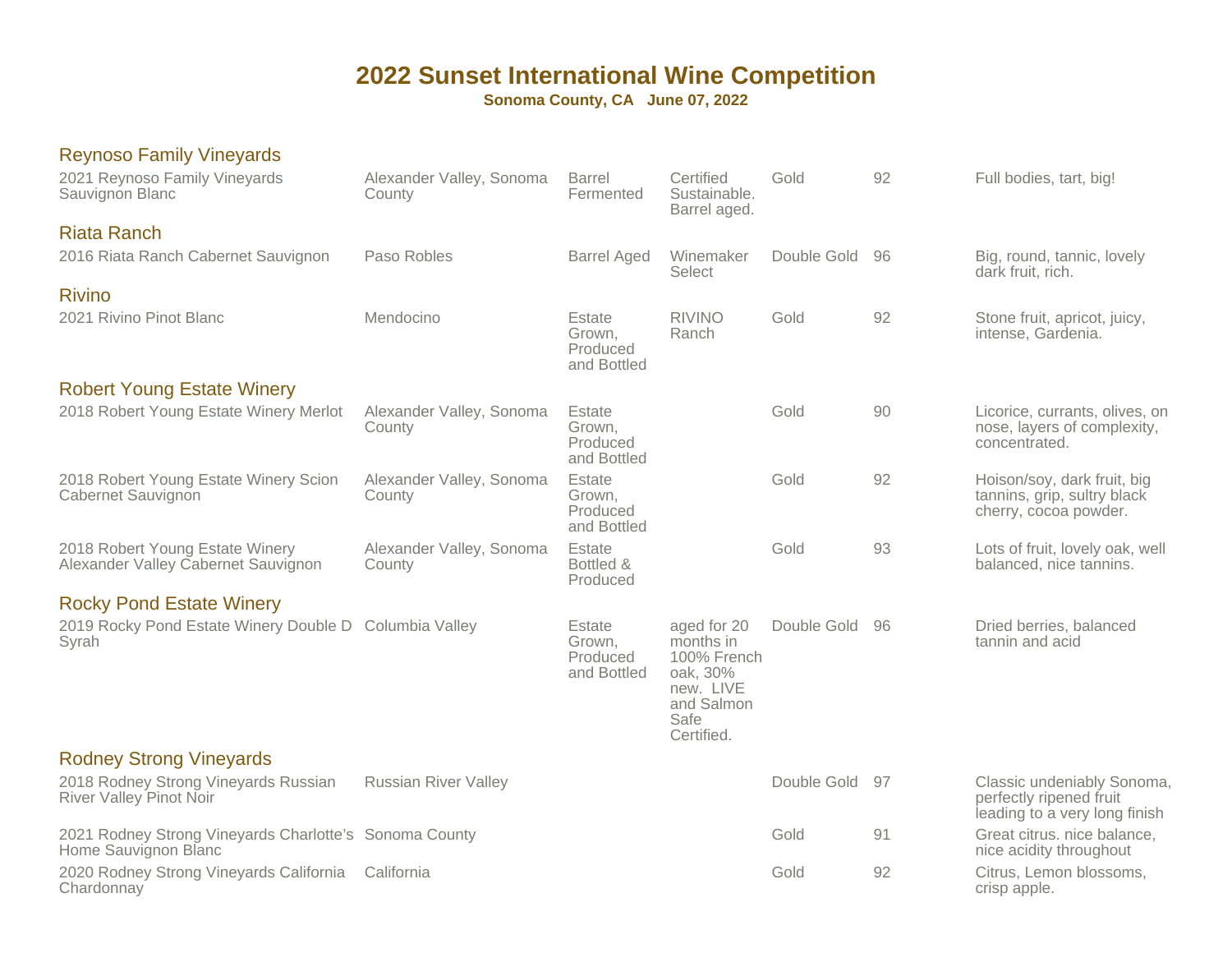| 2017 Rodney Strong Vineyards Symmetry, Sonoma County<br>Meritage                           |                                               |                                             | Gold             | 93 | Cabernet character,<br>beautiful nose, blackberry<br>jam, cassis, chewy tannins,<br>sweet spices, balanced,<br>nice acid. |
|--------------------------------------------------------------------------------------------|-----------------------------------------------|---------------------------------------------|------------------|----|---------------------------------------------------------------------------------------------------------------------------|
| <b>ROSE GOLD</b><br>2021 ROSE GOLD ROSÉ                                                    | Côtes de Provence AOC                         | Estate<br>Grown,<br>Produced<br>and Bottled | Gold             | 92 | Firm structure, dry, lean,<br>accessible, crisp, fruity                                                                   |
| <b>Rosenblum Cellars</b><br>2019 Rosenblum Cellars<br>Zinfandel/Rockpile                   | Rockpile                                      |                                             | Double Gold 98   |    | Authority poise, luscious<br>mouth, sweet, fruity, ample<br>oak, sophisticated.                                           |
| <b>Roth Estate</b><br>2019 Roth Estate Alexander Valley<br>Cabernet Sauvignon              | Alexander Valley                              |                                             | Best of Class 96 |    | Fruity, smooth rich,<br>herbaceous, mocha; Fruit<br>finish.                                                               |
| 2019 Roth Estate Alexander Valley<br>Cabernet Sauvignon                                    | Alexander Valley                              |                                             | Double Gold      | 96 | Fruity, smooth rich,<br>herbaceous, mocha; Fruit<br>finish.                                                               |
| 2019 Roth Estate Heritage Red                                                              | Sonoma County                                 |                                             | Gold             | 92 | Blackberry, mocha.                                                                                                        |
| <b>Rowen Wine Company</b><br>2018 Rowen Wine Company Rowen, Red<br><b>Blend</b>            | Sonoma County                                 |                                             | Gold             | 91 | Nice length; lifted floral<br>nose; nice aromatics; great<br>nose.                                                        |
| <b>Rudy Von Strasser</b>                                                                   |                                               |                                             |                  |    |                                                                                                                           |
| 2019 Rudy Von Strasser The Strasser<br><b>Collection Napa Valley Cabernet</b><br>Sauvignon | Napa Valley                                   |                                             | Gold             | 92 | Plums and cassi,. fruit<br>forward, complex finish, nice<br>nose.                                                         |
| <b>Russian Ridge Winery</b><br>2018 Russian Ridge Winery Cabernet<br>Franc                 | Santa Cruz Mountains                          |                                             | Gold             | 92 | Dark fruit, dark cherry,<br>cedar, tarragon.                                                                              |
| <b>Russian River Vineyards</b>                                                             |                                               |                                             |                  |    |                                                                                                                           |
| 2021 Russian River Vineyards Confluence Russian River Valley<br>White Blend                |                                               |                                             | Gold             | 93 | Brie, forward, dry.                                                                                                       |
| 2017 Russian River Vineyards Confluence<br><b>Red Blend</b>                                | Sonoma County, Russian<br><b>River Valley</b> | <b>Barrel Aged</b>                          | Gold             | 93 | Combination of blackberries,<br>plums and hint of pepper,<br>elegant, long finish.                                        |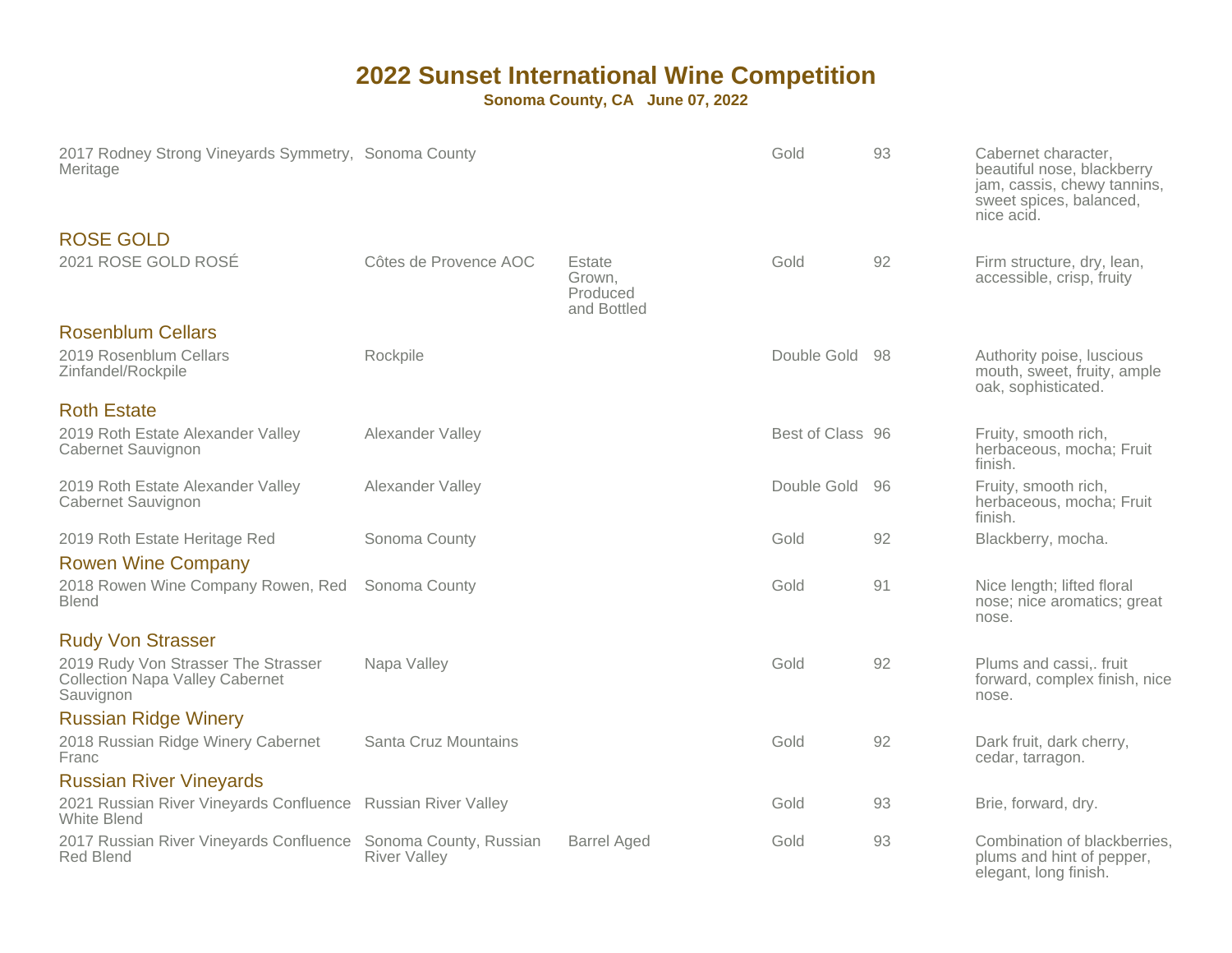**Sonoma County, CA June 07, 2022**

| 2018 Russian River Vineyards Horseridge<br>Vineyards                      | Russian River Valley, Green Single<br>Vallev | Vinevard                                    |                                                             | Gold        | 94 | Classic flavors. Gingerbread<br>nose                                                      |
|---------------------------------------------------------------------------|----------------------------------------------|---------------------------------------------|-------------------------------------------------------------|-------------|----|-------------------------------------------------------------------------------------------|
| <b>Rutherford Vintners</b>                                                |                                              |                                             |                                                             |             |    |                                                                                           |
| 2016 Rutherford Vintners Cabernet<br>Sauvignon                            | Napa Valley                                  |                                             |                                                             | Gold        | 93 | Minty; nice balance.                                                                      |
| <b>Ryan Patrick</b>                                                       |                                              |                                             |                                                             |             |    |                                                                                           |
| 2018 Ryan Patrick Redhead Red Wine                                        | <b>Washington State</b>                      | Estate<br>Grown,<br>Produced<br>and Bottled | Sustainable<br>Farming<br>Methods,<br>Vegan,<br>Gluten-Free | Gold        | 93 | Great balance, nice acidity,<br>really pretty black fruits.                               |
| 2021 Ryan Patrick Rosé                                                    | Columbia Valley                              | Estate<br>Grown.<br>Produced<br>and Bottled | Sustainable<br>Farming<br>Methods,<br>Vegan,<br>Gluten-Free | Gold        | 91 | Strawberry apple pie mid<br>palate. Crisp apple. Good<br>nose. Powerful                   |
| <b>Saini Vineyards</b>                                                    |                                              |                                             |                                                             |             |    |                                                                                           |
| 2019 Saini Vineyards Angelo's Paint Brush Sonoma County, Dry Creek Estate | Valley                                       |                                             |                                                             | Double Gold | 97 | Juicy and refreshing;<br>varietals all come through;<br>well made with a great<br>finish. |
| 2021 Saini Vineyards Valentina Marie<br>Rosé                              | Dry Creek Valley                             | Estate                                      |                                                             | Double Gold | 96 | Brassy and parchment<br>color, vibrant fruit, luscious<br>juicy flavor                    |
| 2019 Saini Vineyards Sangiovese                                           | Dry Creek Valley                             | Estate                                      |                                                             | Gold        | 91 | Pleasant integrated oak,<br>nice ripe plum on the palate.                                 |
| 2019 Saini Vineyards Zinfandel, Olive<br><b>Block</b>                     | Dry Creek Valley                             | Old Vine                                    | Olive Block                                                 | Gold        | 90 | Smooth tannins, jammy,<br>oaky, mint.                                                     |
| <b>Samson Estates</b>                                                     |                                              |                                             |                                                             |             |    |                                                                                           |
| 2020 Samson Estates Riesling<br><b>Sass</b>                               | Columbia Valley                              |                                             |                                                             | Gold        | 90 | Floral, lemon citrus.                                                                     |
| 2019 Sass Pinot Noir                                                      | Willamette Valley                            |                                             |                                                             | Double Gold | 95 | Cherry, raspberry, subtle<br>tannin, great color, dark<br>velvety red.                    |
| 2016 Sass Pinot Noir                                                      | Willamette Valley                            | Estate                                      | <b>Vieux Amis</b>                                           | Gold        | 91 | Nice acidity; Dried cherry<br>and spiced plum                                             |

Sauvage Spectrum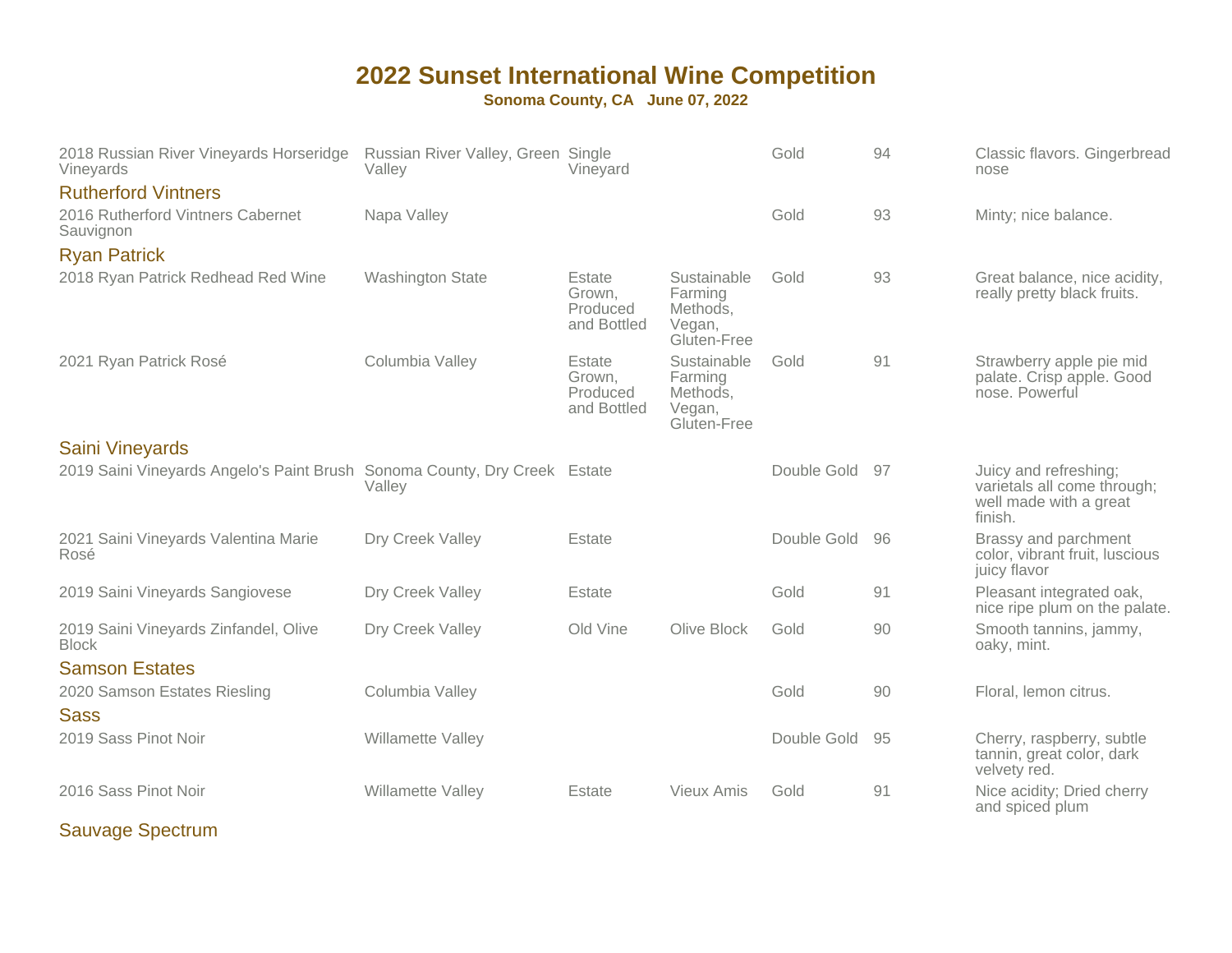| 2020 Sauvage Spectrum Domaine Red                         | <b>Grand Valley</b>      | Estate<br>Grown,<br>Produced<br>and Bottled |                       | Double Gold                   | -96 | Black fruit and warm spice.                                         |
|-----------------------------------------------------------|--------------------------|---------------------------------------------|-----------------------|-------------------------------|-----|---------------------------------------------------------------------|
| NV Sauvage Spectrum Sparklet<br>Effervescent Rosé Wine    | <b>Grand Valley</b>      | Estate<br>Grown,<br>Produced<br>and Bottled |                       | Gold                          | 91  | Strawberries, berries, well<br>made.                                |
| <b>Scaredy Cat Ranch</b>                                  |                          |                                             |                       |                               |     |                                                                     |
| 2019 Scaredy Cat Ranch Tempranillo                        | Ramona Valley            | Estate                                      |                       | Gold                          | 90  | Juicy black fruit, smooth.                                          |
| <b>Schmidt Family Vineyards</b>                           |                          |                                             |                       |                               |     |                                                                     |
| 2020 Schmidt Family Vineyards Pink Rose' Applegate Valley |                          | Estate<br>Grown,<br>Produced<br>and Bottled |                       | Gold                          | 90  | Crisp, fruity, clean and<br>balanced                                |
| Schug                                                     |                          |                                             |                       |                               |     |                                                                     |
| 2021 Schug Rose' of Pinot Noir                            | Sonoma Coast (Sonoma)    |                                             |                       | Double Gold                   | -95 | Nice texture; apricot, peach<br>& canteloupe salsa; blood<br>orange |
| 2019 Schug Pinot Noir                                     | Carneros                 |                                             |                       | Double Gold                   | 96  | Rosy, floral nose, well-<br>balanced, nice spice notes              |
| 2018 Schug Cabernet Sauvignon                             | Sonoma Valley            |                                             |                       | Gold                          | 92  | Nice blend; hearty and<br>robust; Solid mouthfeel                   |
| 2021 Schug Sauvignon Blanc                                | Sonoma Coast (Sonoma)    |                                             |                       | Gold                          | 91  | Full Rich, Like Oprah, Easy<br>drinking                             |
| <b>Scott Peterson</b>                                     |                          |                                             |                       |                               |     |                                                                     |
| 2020 Scott Peterson ROX of the Andes<br>Argentina Red     | Argentina                |                                             |                       | Gold                          | 94  | soft pretty juicy fruit. Nice<br>structure                          |
| <b>Sculpterra Winery</b>                                  |                          |                                             |                       |                               |     |                                                                     |
| 2019 Sculpterra Winery Figurine                           | <b>El Pomar District</b> | <b>Barrel</b><br>Fermented<br>Reserve       | Crafted,<br>Small lot | Estate, Hand Best of Class 97 |     | Juicy, soft tannins; fun blend<br>with great aromatics.             |
| 2019 Sculpterra Winery Figurine                           | <b>El Pomar District</b> | <b>Barrel</b><br>Fermented<br>Reserve       | Crafted,<br>Small lot | Estate, Hand Double Gold 97   |     | Juicy, soft tannins; fun blend<br>with great aromatics.             |
| <b>Sea Bird</b>                                           |                          |                                             |                       |                               |     |                                                                     |
| 2018 Sea Bird Poseidon                                    | Napa Valley, Rutherford  | Single<br>Vineyard<br>Reserve               |                       | Gold                          | 92  | Approachable, round and<br>supple, soft and silky.                  |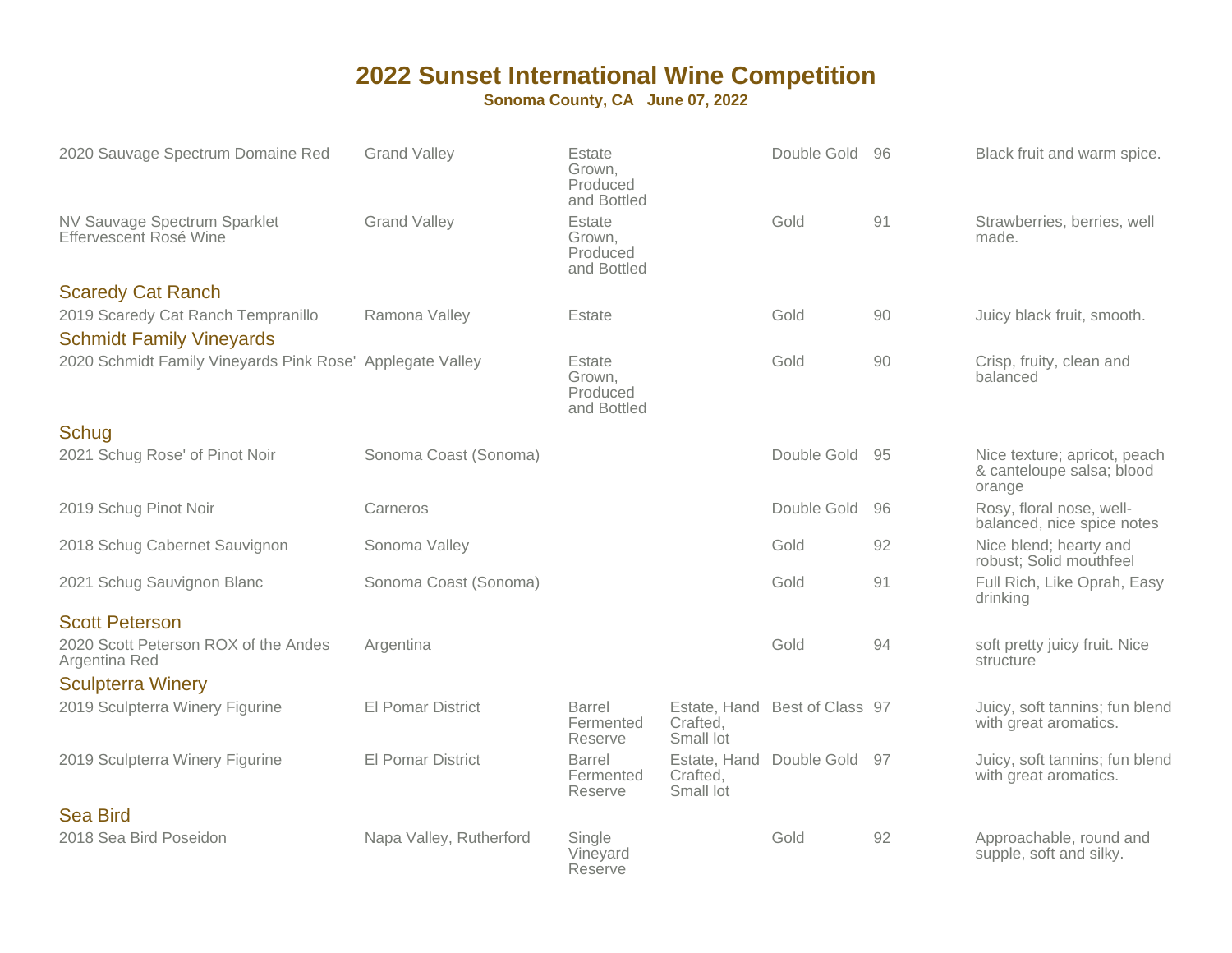| <b>Sean Minor</b>                                                                               |                                       |                                             |                        |                  |    |                                                                                                           |
|-------------------------------------------------------------------------------------------------|---------------------------------------|---------------------------------------------|------------------------|------------------|----|-----------------------------------------------------------------------------------------------------------|
| 2019 Sean Minor Pinot Noir - Sangiacomo Sonoma Coast (Sonoma)<br>- Roberts Road Vineyard        |                                       |                                             |                        | Best of Class 99 |    | Smokey, nice red fruits.<br>Earthy classic varietal<br>character                                          |
| 2019 Sean Minor Pinot Noir - Sangiacomo Sonoma Coast (Sonoma)<br>- Roberts Road Vineyard        |                                       |                                             |                        | Double Gold      | 99 | Smokey, nice red fruits.<br>Earthy classic varietal<br>character                                          |
| 2021 Sean Minor Sauvignon Blanc,<br><b>California Series</b>                                    | California                            |                                             |                        | Gold             | 94 | Fresh spearmint, honeydew,<br>appropriate finish, well<br>made.                                           |
| <b>Seavey</b>                                                                                   |                                       |                                             |                        |                  |    |                                                                                                           |
| 2015 Seavey Caravina                                                                            | Napa Valley                           | Estate<br>Grown,<br>Produced<br>and Bottled | Sustainable<br>Farming | Gold             | 92 | Elegant; can't wait to taste<br>again in 5 years.                                                         |
| Sebastiani Vineyards & Winery<br>2019 Sebastiani Vineyards & Winery<br>Bourbon Barrel Red Blend | North Coast                           |                                             |                        | Double Gold      | 96 | integrated tannins, nice<br>spice with white pepper,<br>pleasant finish.                                  |
| <b>Secret Cellars</b>                                                                           |                                       |                                             |                        |                  |    |                                                                                                           |
| 2020 Secret Cellars Cabernet Sauvignon                                                          | Paso Robles                           |                                             |                        | Gold             | 92 | Balanced and full bodied;<br>Blue fruit.                                                                  |
| <b>Sentivo Vineyards</b>                                                                        |                                       |                                             |                        |                  |    |                                                                                                           |
| 2016 Sentivo Vineyards Malbec                                                                   | El Dorado County, Sierra<br>Foothills |                                             |                        | Double Gold      | 96 | Chimichurri, blueberries,<br>smooth tannins, and<br>peppery.                                              |
| 2019 Sentivo Vineyards Primitivo                                                                | El Dorado County                      |                                             |                        | Gold             | 91 | Easy drinking, candied<br>apple. Fruity.                                                                  |
| 2016 Sentivo Vineyards Syrah                                                                    | El Dorado County                      | Estate<br><b>Bottled</b>                    |                        | Gold             | 94 | Nice balance, rich.                                                                                       |
| <b>Sequoia Grove Winery</b>                                                                     |                                       |                                             |                        |                  |    |                                                                                                           |
| 2019 Sequoia Grove Winery Rutherford<br>Bench Reserve Cabernet Sauvignon                        | Rutherford                            |                                             |                        | Double Gold      | 98 | Big oak; spicy oak<br>components; juicy with lots<br>of cellar potential.                                 |
| 2019 Sequoia Grove Winery Napa Valley<br>Merlot                                                 | Napa Valley                           |                                             |                        | Gold             | 94 | Sweet spices, vanilla,<br>smooth, silky texture, briary,<br>w green stem, long finish,<br>dark chocolate. |
| 2019 Sequoia Grove Winery Napa Valley<br>Syrah                                                  | Napa Valley                           |                                             |                        | Gold             | 94 | Jmmy nose, rich, big floral.                                                                              |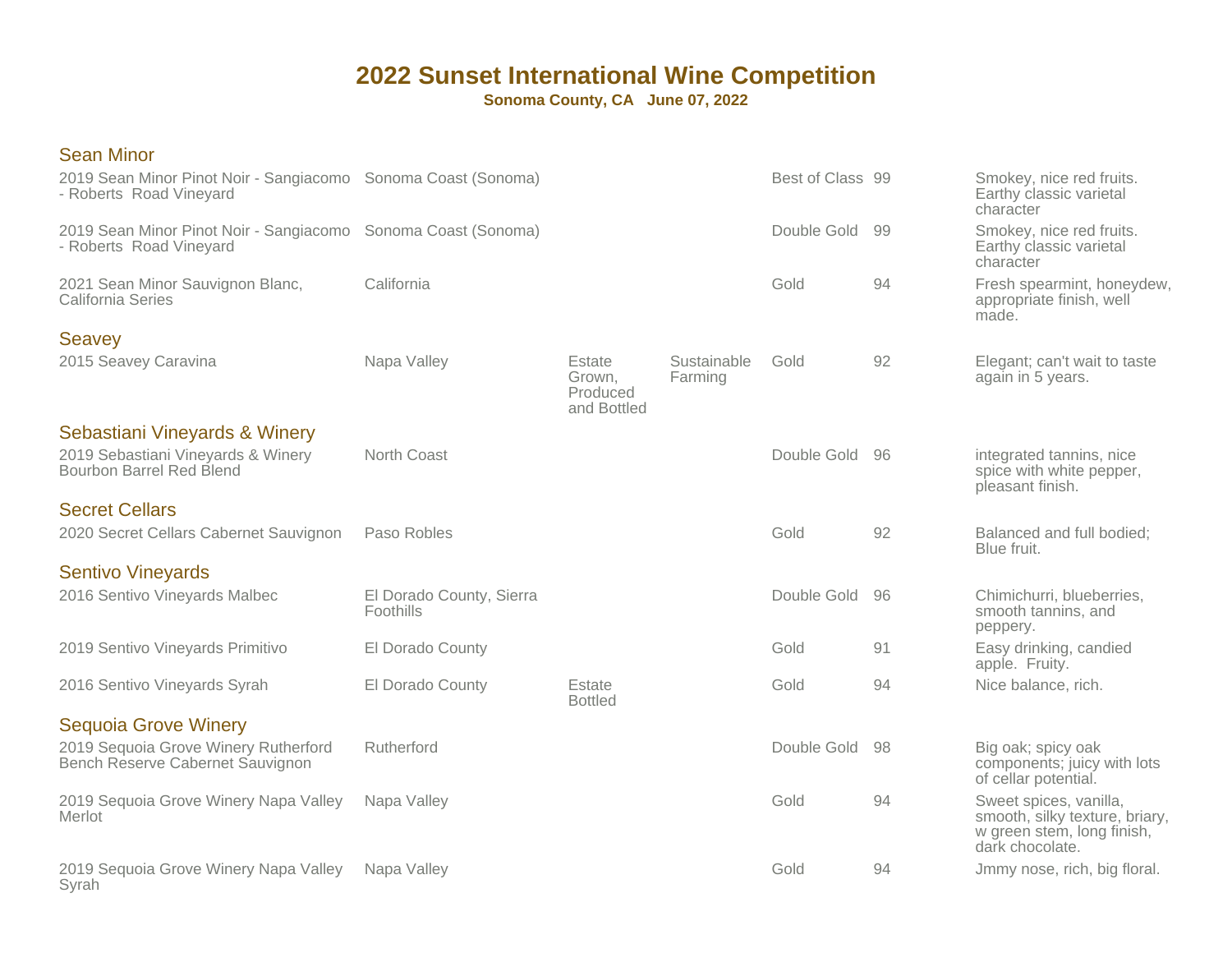**Sonoma County, CA June 07, 2022**

| 2019 Sequoia Grove Winery Napa Valley<br>Cabernet Franc     | Napa Valley                                  |                                            | Gold        | 92 | Blueberry, rosemary,<br>pomegranate Nice lift.                                                  |
|-------------------------------------------------------------|----------------------------------------------|--------------------------------------------|-------------|----|-------------------------------------------------------------------------------------------------|
| <b>Serres Ranch</b>                                         |                                              |                                            |             |    |                                                                                                 |
| 2018 Serres Ranch Watriss                                   | Sonoma Valley                                | <b>Estate Grown</b>                        | Gold        | 92 | Balanced, rich floral nose.                                                                     |
| <b>Seven Bridges</b>                                        |                                              |                                            |             |    |                                                                                                 |
| 2018 Seven Bridges Cabernet Franc<br>Reserve                | Walla Walla Valley                           | Barrel<br>Reserve                          | Double Gold | 95 | Nice cherry, black pepper,<br>well-integrated oak, nicely<br>structured.                        |
| 2018 Seven Bridges Malbec Reserve                           | Columbia Valley                              | <b>Barrel</b><br>Reserve                   | Gold        | 91 | Baking spice, juicy,<br>blackberry and blueberry<br>compote. Medium tannins<br>and clove finish |
| 2018 Seven Bridges Collusion                                | Walla Walla Valley                           | <b>Barrel Aged</b>                         | Gold        | 90 | Fine tannins, chewy, full<br>bodied.                                                            |
| <b>Shale Oak</b>                                            |                                              |                                            |             |    |                                                                                                 |
| 2019 Shale Oak Syrah                                        | Paso Robles Willowcreek<br><b>District</b>   | Winemaker<br>Select                        | Double Gold | 95 | Dried cherry, soft, good<br>finish.                                                             |
| 2019 Shale Oak KA                                           | Paso Robles, Willow Creek<br><b>District</b> | Winemaker<br>Select                        | Gold        | 93 | Bright fruits; well made;<br>great texture; powdered<br>cocoa.                                  |
| 2019 Shale Oak CHI                                          | Paso Robles Willowcreek<br><b>District</b>   | Cellar<br>Reserve                          | Gold        | 90 | Delivered in mouth, good<br>grip, dark fruit and spices,<br>well blended, blueberry<br>cobbler. |
| <b>SHE CAN Wines</b>                                        |                                              |                                            |             |    |                                                                                                 |
| NV SHE CAN Wines SHE CAN Island<br>Citrus Dry Rosé Spritzer | California                                   |                                            | Gold        | 90 | Refreshing and lively.                                                                          |
| <b>Sidereus</b>                                             |                                              |                                            |             |    |                                                                                                 |
| 2021 Sidereus Pinot Gris                                    | Willamette Valley                            |                                            | Gold        | 91 | Honeysuckle, watermelon<br>rind, green apple, bright,<br>fresh, pear, floral.                   |
| 2021 Sidereus Rosé of Pinot Noir                            | <b>Chehalem Mountains</b>                    | Estate Grown Laurelwood<br><b>District</b> | Gold        | 92 | Raspberry and white<br>chocolate,, rhubarb, crunchy<br>persimmon                                |
| 2020 Sidereus Pinot Noir                                    | Willamette Valley                            |                                            | Gold        | 92 | Pretty red fruit on finish, well<br>balanced. Delicious.                                        |

Silvan Ridge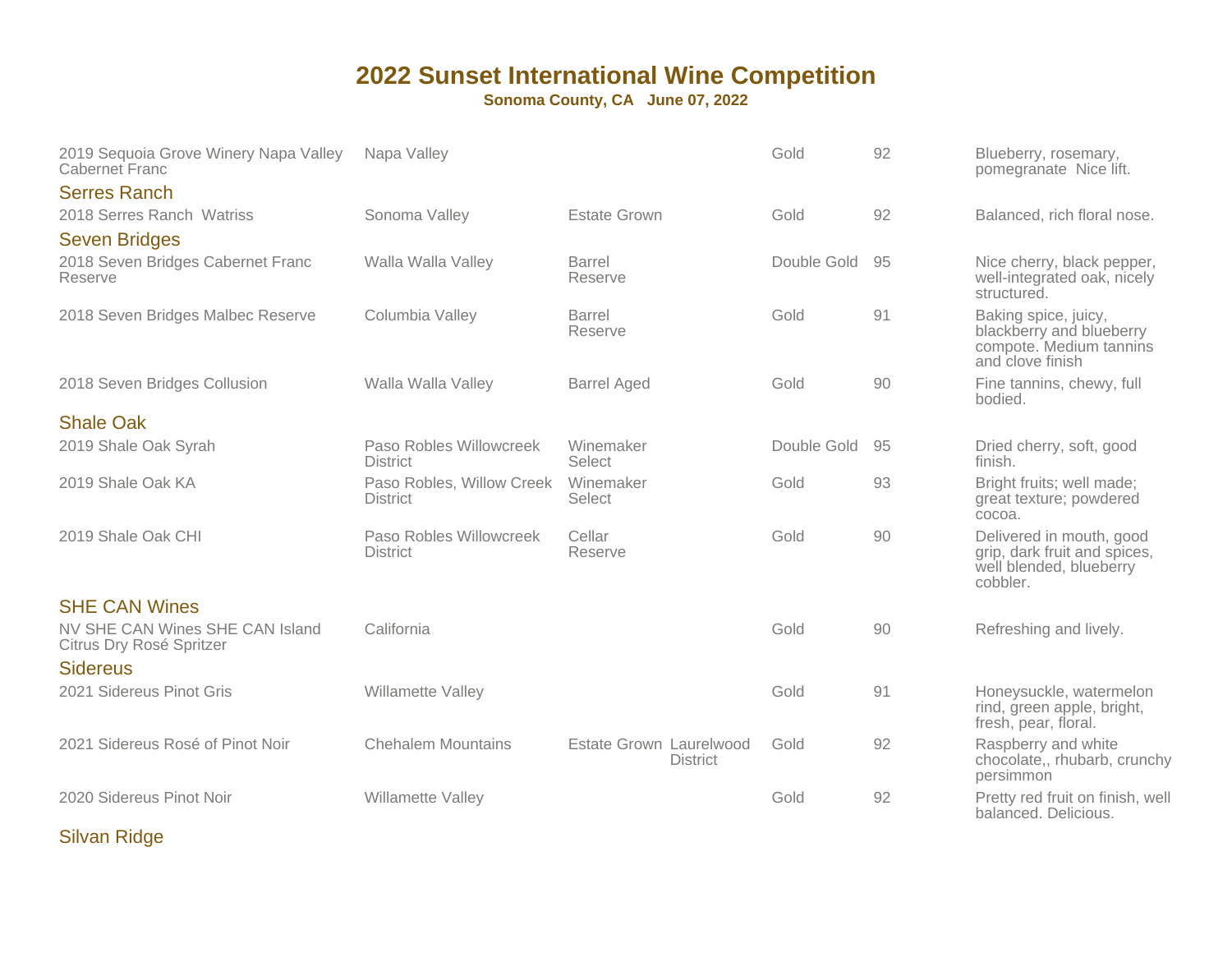| 2018 Silvan Ridge Pinot Noir                                                | Willamette Valley        |                                             |                                                               | Double Gold 97   |    | Soft and round. Aging<br>beautifully. Long solid finish.<br>Soft and ripe tannins                      |
|-----------------------------------------------------------------------------|--------------------------|---------------------------------------------|---------------------------------------------------------------|------------------|----|--------------------------------------------------------------------------------------------------------|
| 2021 Silvan Ridge Pinot Noir Rosé                                           | Willamette Valley        |                                             |                                                               | Gold             | 91 | Cherry, watermelon<br>structure                                                                        |
| 2020 Silvan Ridge Pinot Gris                                                | Willamette Valley        |                                             |                                                               | Gold             | 93 | European style, big<br>mouthfeel, floral, perfumey,<br>citrus, ripe melon, white<br>peach, crisp apple |
| <b>Silver Ghost</b>                                                         |                          |                                             |                                                               |                  |    |                                                                                                        |
| 2019 Silver Ghost Cabernet Sauvignon                                        | Napa Valley              |                                             |                                                               | Gold             | 90 | Rich, cassis, bright.                                                                                  |
| <b>Silverado Vineyards</b>                                                  |                          |                                             |                                                               |                  |    |                                                                                                        |
| 2017 Silverado Vineyards SOLO Cabernet Napa Valley, Stags Leap<br>Sauvignon | <b>District</b>          | Estate<br>Grown.<br>Produced<br>and Bottled | Disney-<br>Silverado<br>Heritage<br>Clone, Single<br>Vineyard | Gold             | 92 | Ripe blackberries, red plum,<br>leather Medium plus tannins<br>Great finish                            |
| 2019 Silverado Vineyards Estate Cabernet Napa Valley<br>Sauvignon           |                          | Estate<br>Grown.<br>Produced<br>and Bottled | Napa Green                                                    | Gold             | 91 | Big tannins, rich, round, well<br>made.                                                                |
| 2021 Silverado Vineyards Borreo Ranch<br>Sangiovese Rosa                    | Napa Valley              | Estate<br>Grown,<br>Produced<br>and Bottled | Single<br>Vineyard,<br>Napa Green<br>Land                     | Gold             | 93 | Basil, slight perfume, great<br>color                                                                  |
| 2018 Silverado Vineyards GEO Cabernet<br>Sauvignon                          | Napa Valley, Coombsville | Estate<br>Grown,<br>Produced<br>and Bottled | Single<br>Vineyard,<br>Napa Green<br>Land                     | Gold             | 92 | Cassis with nicely integrated<br>oak                                                                   |
| <b>SIMI</b>                                                                 |                          |                                             |                                                               |                  |    |                                                                                                        |
| 2021 SIMI Sonoma County Sauvignon<br><b>Blanc</b>                           | Sonoma County            |                                             |                                                               | Double Gold      | 97 | Wildflower, honey, tropical<br>notes, hints of creaminess                                              |
| Simply                                                                      |                          |                                             |                                                               |                  |    |                                                                                                        |
| 2020 Simply Chardonnay                                                      | Columbia Valley          | Estate<br>Grown,<br>Produced<br>and Bottled | Sustainable<br>Farming<br>Methods,<br>Vegan,<br>Gluten-Free   | Best of Class 97 |    | Spicy, citrus, balanced;<br>good acidity. Fragrant                                                     |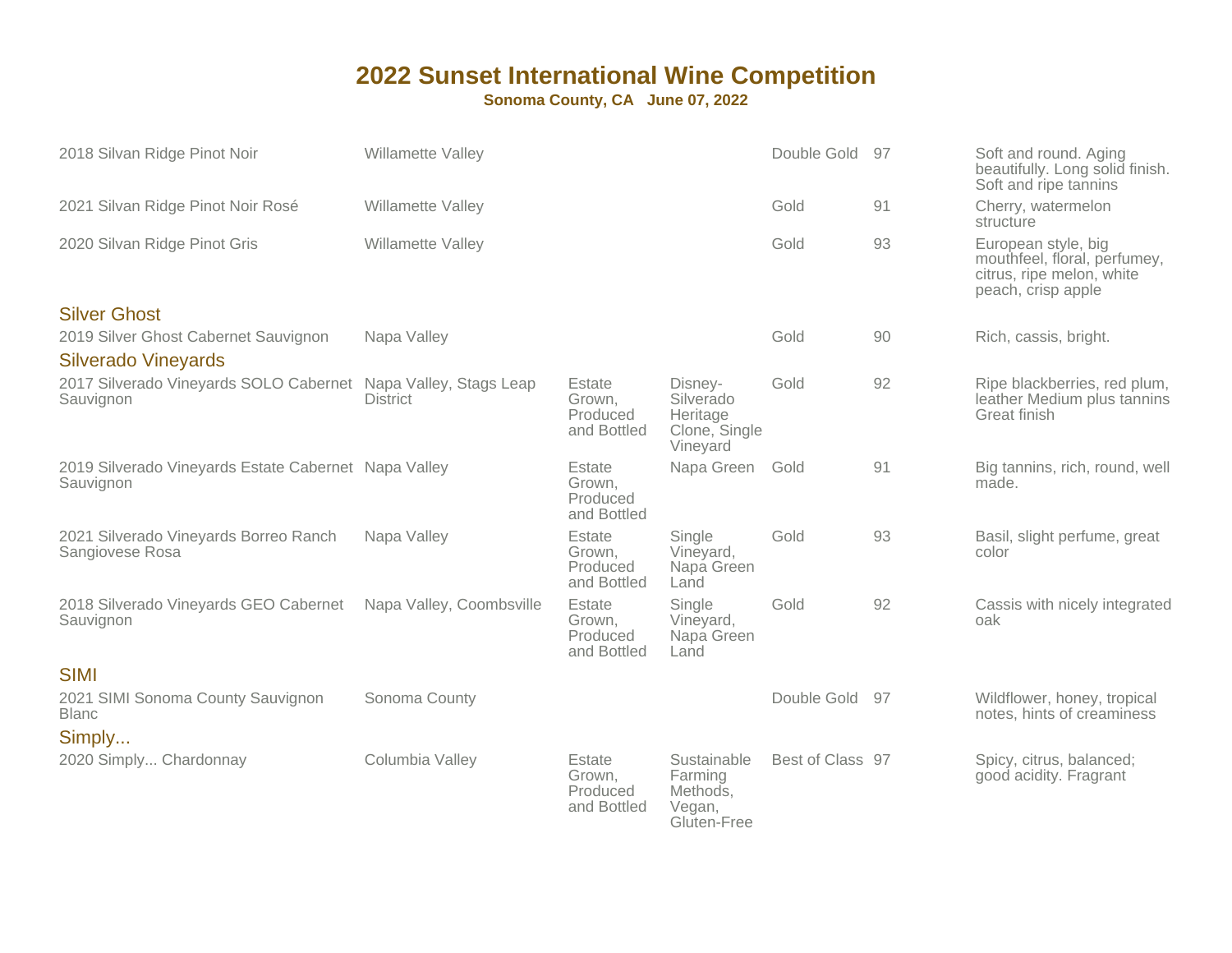#### **Sonoma County, CA June 07, 2022**

| 2020 Simply Chardonnay                                | Columbia Valley                    | Estate<br>Grown,<br>Produced<br>and Bottled | Sustainable<br>Farming<br>Methods,<br>Vegan,<br>Gluten-Free | Double Gold      | .97 | Spicy, citrus, balanced;<br>good acidity. Fragrant                                |
|-------------------------------------------------------|------------------------------------|---------------------------------------------|-------------------------------------------------------------|------------------|-----|-----------------------------------------------------------------------------------|
| <b>Sin Banderas Wines</b>                             |                                    |                                             |                                                             |                  |     |                                                                                   |
| 2019 Sin Banderas Wines<br>Syrah/Mourvedre            | Yakima Valley                      | <b>Barrel Aged</b>                          |                                                             | Gold             | 92  | Good fruit structure.<br>Currents, dark berries, nice<br>spice aromas, well made. |
| <b>Skinner Vineyards &amp; Winery</b>                 |                                    |                                             |                                                             |                  |     |                                                                                   |
| 2021 Skinner Vineyards & Winery<br>Grenache Blanc     | El Dorado                          |                                             |                                                             | Best of Class 98 |     | Floral, full-bodied, lovely<br>wine                                               |
| 2021 Skinner Vineyards & Winery<br>Grenache Blanc     | El Dorado                          |                                             |                                                             | Double Gold      | -98 | Floral, full-bodied, lovely<br>wine                                               |
| <b>Small and Small</b>                                |                                    |                                             |                                                             |                  |     |                                                                                   |
| 2021 Small and Small Marlborough<br>Sauvignon Blanc   | Marlborough                        |                                             |                                                             | Gold             | 90  | Green. Grassy character.                                                          |
| Smith & Hook                                          |                                    |                                             |                                                             |                  |     |                                                                                   |
| 2019 Smith & Hook Proprietary Red Blend Central Coast |                                    |                                             |                                                             | Gold             | 93  | Big full bodied cellar-worthy;<br>Great blend                                     |
| Soda Rock                                             |                                    |                                             |                                                             |                  |     |                                                                                   |
| 2019 Soda Rock Boar D'eaux                            | Sonoma County, Alexander<br>Valley |                                             |                                                             | Double Gold      | 96  | Bramble notes, really nice<br>wine.                                               |
| 2019 Soda Rock Primitivo Los Amigos                   | Sonoma County, Chalk Hill          |                                             |                                                             | Gold             | 91  | Black raspberry, classic,<br>ripe.                                                |
| 2019 Soda Rock Zinfandel Postmaster<br>Reserve        | Sonoma County                      |                                             |                                                             | Gold             | 93  | Soft, easy, approachable.                                                         |
| 2019 Soda Rock Cabernet Sauvignon,<br>Spur Hill       | Alexander Valley                   |                                             | Spur Hill                                                   | Gold             | 90  | Nice texture; good red fruit;<br>Fruit driven entry; age-<br>worthy tannins.      |
| Soleil Mimosa                                         |                                    |                                             |                                                             |                  |     |                                                                                   |
| NV Soleil Mimosa Mimosa Original                      | New Mexico                         |                                             |                                                             | Gold             | 90  | Well balanced, great fruit                                                        |
| NV Soleil Mimosa Mimosa Mango<br>Somnium              | New Mexico                         |                                             |                                                             | Gold             | 91  | Pineapple; tropical                                                               |
| 2021 Somnium Rose                                     | Napa Valley                        |                                             |                                                             | Gold             | 92  | Floral, spicy, cherry,<br>lingering finish                                        |

#### Sonoma-Cutrer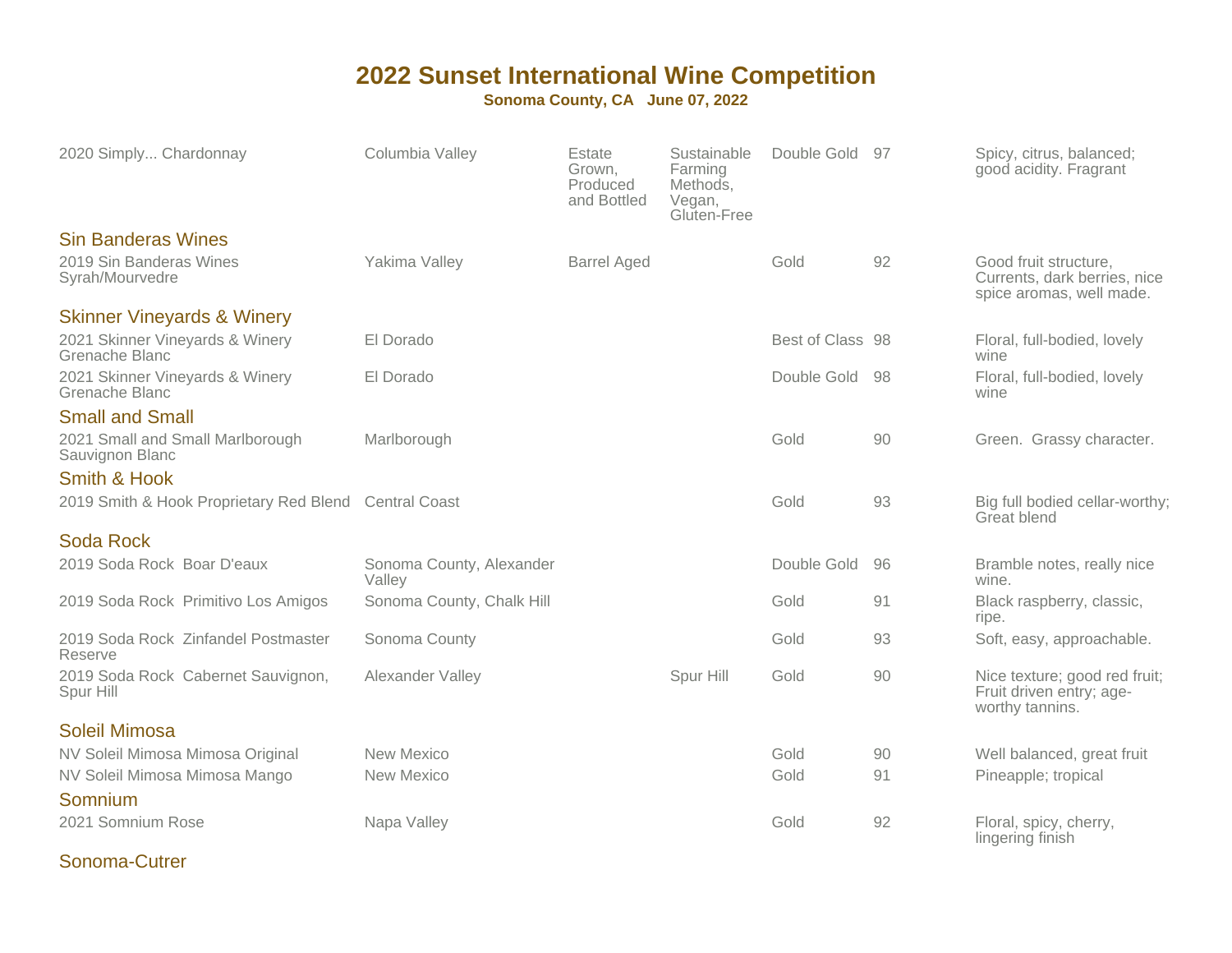| 2019 Sonoma-Cutrer Les Pierres<br>Chardonnay               | Sonoma Coast (Sonoma)       |                      | Gold             | 90   | Lively, clean, crisp                                                                        |
|------------------------------------------------------------|-----------------------------|----------------------|------------------|------|---------------------------------------------------------------------------------------------|
| 2021 Sonoma-Cutrer Rose' of Pinot Noir                     | <b>Russian River Valley</b> |                      | Gold             | 91   | Good intensity on nose,<br>floral, berry, nice acid, more<br>structure, fresh dainty finish |
| <b>Soquel Vineyards</b>                                    |                             |                      |                  |      |                                                                                             |
| 2018 Soquel Vineyards Lester Family<br>Vineyard Pinot Noir | Santa Cruz Mountains        | Partners'<br>Reserve | Double Gold 96   |      | Great balance, cherry and<br>green.                                                         |
| <b>South Coast Winery</b>                                  |                             |                      |                  |      |                                                                                             |
| 2017 South Coast Winery Meritage                           | South Coast                 |                      | Best of Class 91 |      | Lucious fruit, nicely aged.<br>Spicy with smooth tannins                                    |
| NV South Coast Winery Gewurztraminer<br>Sparkling          | <b>Temecula Valley</b>      |                      | Double Gold      | - 97 | Well-made, tropical,<br>lemon/banana, great varietal<br>expression.                         |
| 2020 South Coast Winery GRENACHE<br><b>BLANC</b>           | <b>Temecula Valley</b>      |                      | Double Gold 97   |      | Peach melba, spicy, rich,<br>balanced, pineapple,<br>complex.                               |
| NV South Coast Winery RUBY CUVEE                           | Temecula Valley             |                      | Gold             | 91   | Juicy, excellence balance.                                                                  |
| <b>NV South Coast Winery Natural</b>                       | <b>Temecula Valley</b>      |                      | Gold             | 92   | Classic and sparkling.                                                                      |
| 2021 South Coast Winery SAUVIGNON<br><b>BLANC</b>          | Temecula Valley             |                      | Gold             | 94   | Floral notes, pretty wine,<br>spicy, delightful finish.                                     |
| 2017 South Coast Winery Meritage                           | South Coast                 |                      | Gold             | 91   | Lucious fruit, nicely aged.<br>Spicy with smooth tannins                                    |
| <b>St. Anne's Crossing</b>                                 |                             |                      |                  |      |                                                                                             |
| 2021 St. Anne's Crossing Rose Ann                          | Dry Creek Valley            | Rose Ann             | Double Gold      | 96   | Crisp, pale pink, clean and<br>fresh                                                        |
| 2019 St. Anne's Crossing Angel's Share<br>Petite Sirah     | <b>Russian River</b>        |                      | Gold             | 91   | Classic Petite Sirah nose, a<br>bit hot.                                                    |
| 2019 St. Anne's Crossing Angelo Zinfandel                  | Dry Creek Valley            | Angelo               | Gold             | 93   | Big juicy black fruit.                                                                      |
| 2019 St. Anne's Crossing Old Vine<br>Zinfandel             | Dry Creek Valley            |                      | Gold             | 92   | White pepper, terroir driven,<br>balanced, juicy fruit.                                     |
| <b>St. Francis</b>                                         |                             |                      |                  |      |                                                                                             |
| 2020 St. Francis Sonoma County<br>Chardonnay               | Sonoma County               |                      | Gold             | 90   | Toasted Oak, full body.                                                                     |
| 2019 St. Francis Tres Viejos                               | Sonoma County               |                      | Gold             | 90   | Herbaceous, bright, vibrant,<br>youthful.                                                   |
| 2019 St. Francis "Old Vines" Zinfandel                     | Sonoma County               |                      | Gold             | 90   | Jammy, balanced.                                                                            |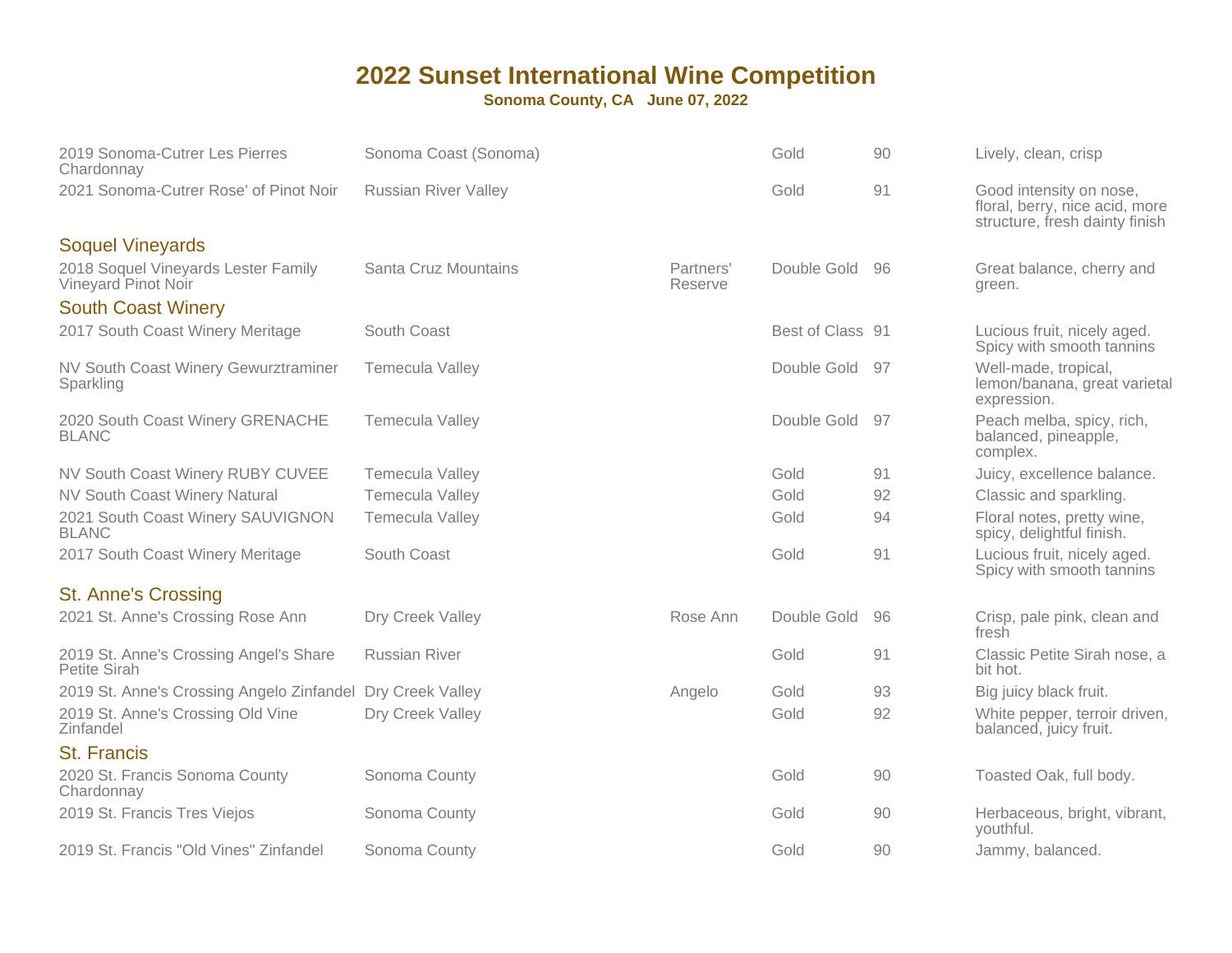| 2020 St. Francis Sonoma County Pinot<br><b>Noir</b>                                     | Sonoma County                         |                                             |                                             | Gold             | 91 | Rich, ripe strawberry, Cola<br>notes, well-balanced. Great<br>mouth feel, long finish. |
|-----------------------------------------------------------------------------------------|---------------------------------------|---------------------------------------------|---------------------------------------------|------------------|----|----------------------------------------------------------------------------------------|
| <b>Stanford</b><br><b>NV Stanford Brut</b>                                              | California                            |                                             | Weibel<br>Family<br>Vineyards               | Gold             | 92 | Fresh, white peach, Meyer<br>lemon, clean.                                             |
| Starborough<br>2021 Starborough Sauvignon Blanc                                         | Marlborough                           |                                             |                                             | Double Gold      | 96 | Classic varietal<br>characteristics Grapefruit,<br>jalapeño, zesty                     |
| <b>Stave &amp; Stone Winery</b><br>2021 Stave & Stone Winery Pinot Noir<br><b>Blanc</b> | Columbia Gorge                        | Estate                                      | <b>Broken</b><br><b>Boulder</b><br>Vineyard | Gold             | 93 | Great texture, cherry,<br>strawberry, white cherry.                                    |
| 2019 Stave & Stone Winery Pinot Noir                                                    | Columbia Gorge                        | Estate                                      | <b>Broken</b><br><b>Boulder</b><br>Vineyard | Gold             | 92 | Black raspberries.                                                                     |
| Stefano di Blasi                                                                        |                                       |                                             |                                             |                  |    |                                                                                        |
| 2020 Stefano di Blasi IGT Sicilia Zibibbo<br>Catarratto                                 | Sicilia IGT                           |                                             |                                             | Best of Class 96 |    | Mint, aromatic, honeysuckle,<br>fruit and structure.                                   |
| 2020 Stefano di Blasi Montepulciano<br>d'Abruzzo DOC                                    | Montepulciano d'Abruzzo<br><b>DOC</b> |                                             |                                             | Double Gold      | 96 | Right amount of<br>fruit, spice, well balanced, hint<br>of creme brulee.               |
| 2020 Stefano di Blasi IGT Sicilia Zibibbo<br>Catarratto                                 | Sicilia IGT                           |                                             |                                             | Double Gold      | 96 | Mint, aromatic, honeysuckle,<br>fruit and structure.                                   |
| <b>Stokes' Ghost</b><br>2020 Stokes' Ghost Petite Sirah                                 | Monterey                              | Estate<br>Grown,<br>Produced<br>and Bottled |                                             | Gold             | 92 | Juicya bit hot.                                                                        |
| Stoneleigh<br>2021 Stoneleigh Sauvignon Blanc                                           | Marlborough                           |                                             |                                             | Gold             | 93 | Big and dynamic; Puckery<br>quality                                                    |
| <b>Storrs</b><br>2018 Storrs Pinot Noir                                                 | Santa Cruz Mountains                  |                                             |                                             | Best of Class 98 |    | Lingering vanilla finish.<br>Stunner. Smooth and round<br>with a touch of spice        |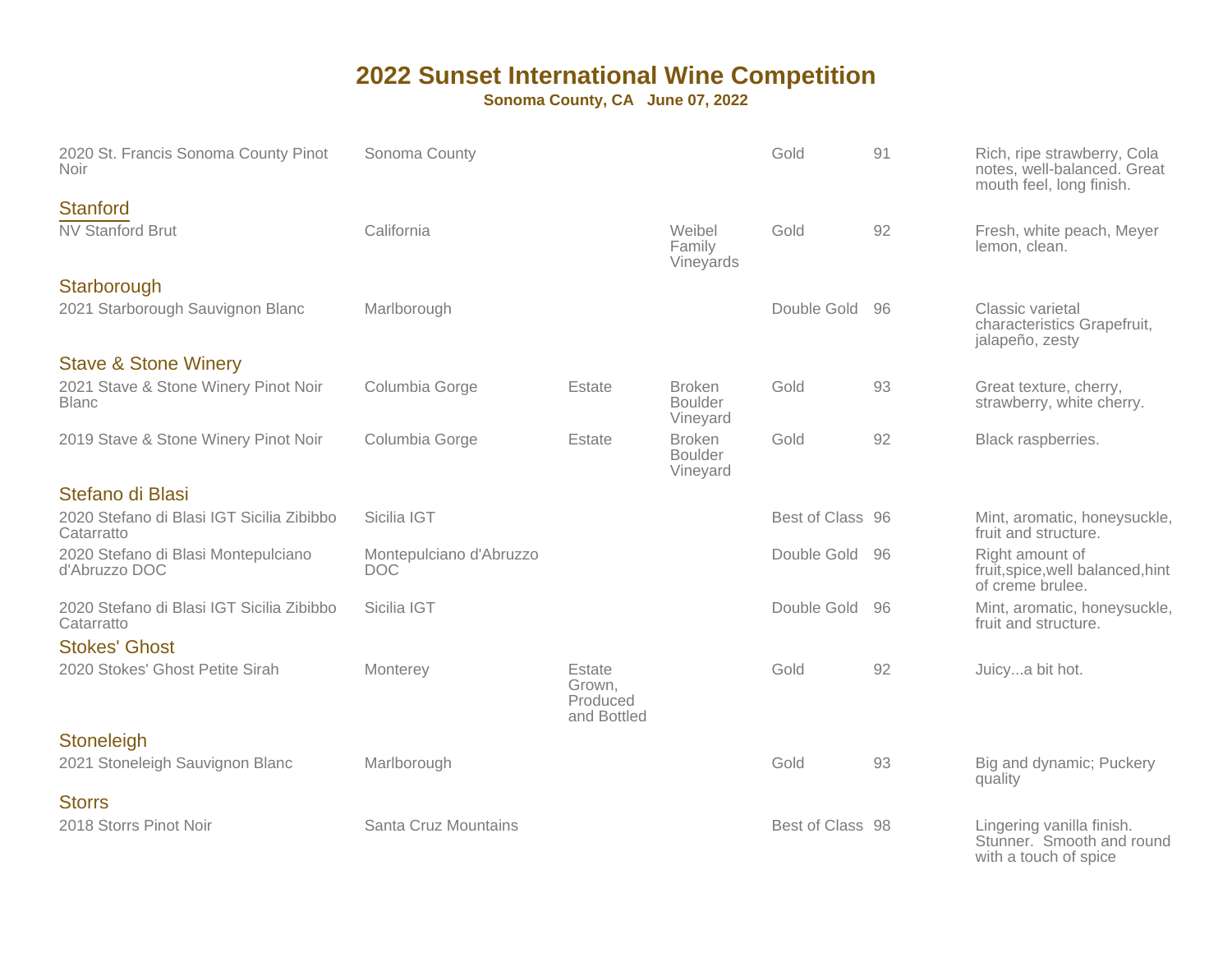| 2018 Storrs Pinot Noir                                                            | Santa Cruz Mountains         |                                             |                         | Double Gold 98 |    | Lingering vanilla finish.<br>Stunner. Smooth and round<br>with a touch of spice                                     |
|-----------------------------------------------------------------------------------|------------------------------|---------------------------------------------|-------------------------|----------------|----|---------------------------------------------------------------------------------------------------------------------|
| 2020 Storrs Chardonnay                                                            | Santa Cruz Mountains         | Proprietor's<br>Reserve                     | Wildcat<br>Ridge        | Double Gold    | 96 | Tropical notes, nice acid<br>balance, Crème brûlée on<br>the nose, touch of<br>cinnamon, nice balance,<br>well-made |
| <b>Styring</b>                                                                    |                              |                                             |                         |                |    |                                                                                                                     |
| 2017 Styring Estate                                                               | Ribbon Ridge                 | Estate<br>Grown,<br>Produced<br>and Bottled |                         | Gold           | 93 | Earthy                                                                                                              |
| Summerland                                                                        |                              |                                             |                         |                |    |                                                                                                                     |
| 2020 Summerland Fiddlestix Pinot Noir                                             | Sta. Rita Hills              | Single<br>Vineyard                          |                         | Double Gold    | 95 | Cherry/oak balance. Nice<br>acidity                                                                                 |
| 2020 Summerland Rancho La Viña Pinot<br><b>Noir</b>                               | Sta. Rita Hills              | Single<br>Vineyard                          |                         | Gold           | 90 | Juicy finish                                                                                                        |
| <b>Summers Estate Wines</b>                                                       |                              |                                             |                         |                |    |                                                                                                                     |
| 2018 Summers Estate Wines Andriana's<br>Cuvee                                     | Napa County/Sonoma<br>County |                                             |                         | Gold           | 93 | Currents, herbal notes.<br>Spice cake. Dried black<br>cherry                                                        |
| <b>Sycamore Ranch Vineyard &amp; Winery</b>                                       |                              |                                             |                         |                |    |                                                                                                                     |
| 2020 Sycamore Ranch Vineyard & Winery Ballard Canyon<br>Grenache                  |                              | <b>Barrel Aged</b>                          | Tierra Alta<br>Vineyard | Gold           | 91 | Tight and very direct<br>pepper, age-able, bright<br>cranberry.                                                     |
| 2020 Sycamore Ranch Vineyard & Winery Ballard Canyon<br><b>GSM</b>                |                              | <b>Barrel Aged</b>                          |                         | Gold           | 90 | Gamey notes, hot dog<br>water, fruit compote,<br>simmered fruit notes, fruit<br>sweet flavors.                      |
| 2020 Sycamore Ranch Vineyard & Winery Paso Robles<br>Primitivo                    |                              | <b>Barrel Aged</b>                          |                         | Gold           | 92 | Peppery, rich, full bodied.                                                                                         |
| 2019 Sycamore Ranch Vineyard & Winery Paso Robles, El Pomar<br>Cabernet Sauvignon | <b>District</b>              | <b>Barrel Aged</b>                          |                         | Gold           | 93 | Yummy, somewhat fruity,<br>pomegranate, blueberry.                                                                  |
| 2020 Sycamore Ranch Vineyard & Winery Central Coast<br>Ranch Red                  |                              | <b>Barrel Aged</b>                          |                         | Gold           | 91 | Great mouth feel. Good<br>balance                                                                                   |
| <b>Talbott</b>                                                                    |                              |                                             |                         |                |    |                                                                                                                     |
| 2019 Talbott Sleepy Hollow Vineyard<br>Chardonnay                                 | Santa Lucia Highlands        |                                             |                         | Gold           | 90 | Bright, hints of tropical fruit                                                                                     |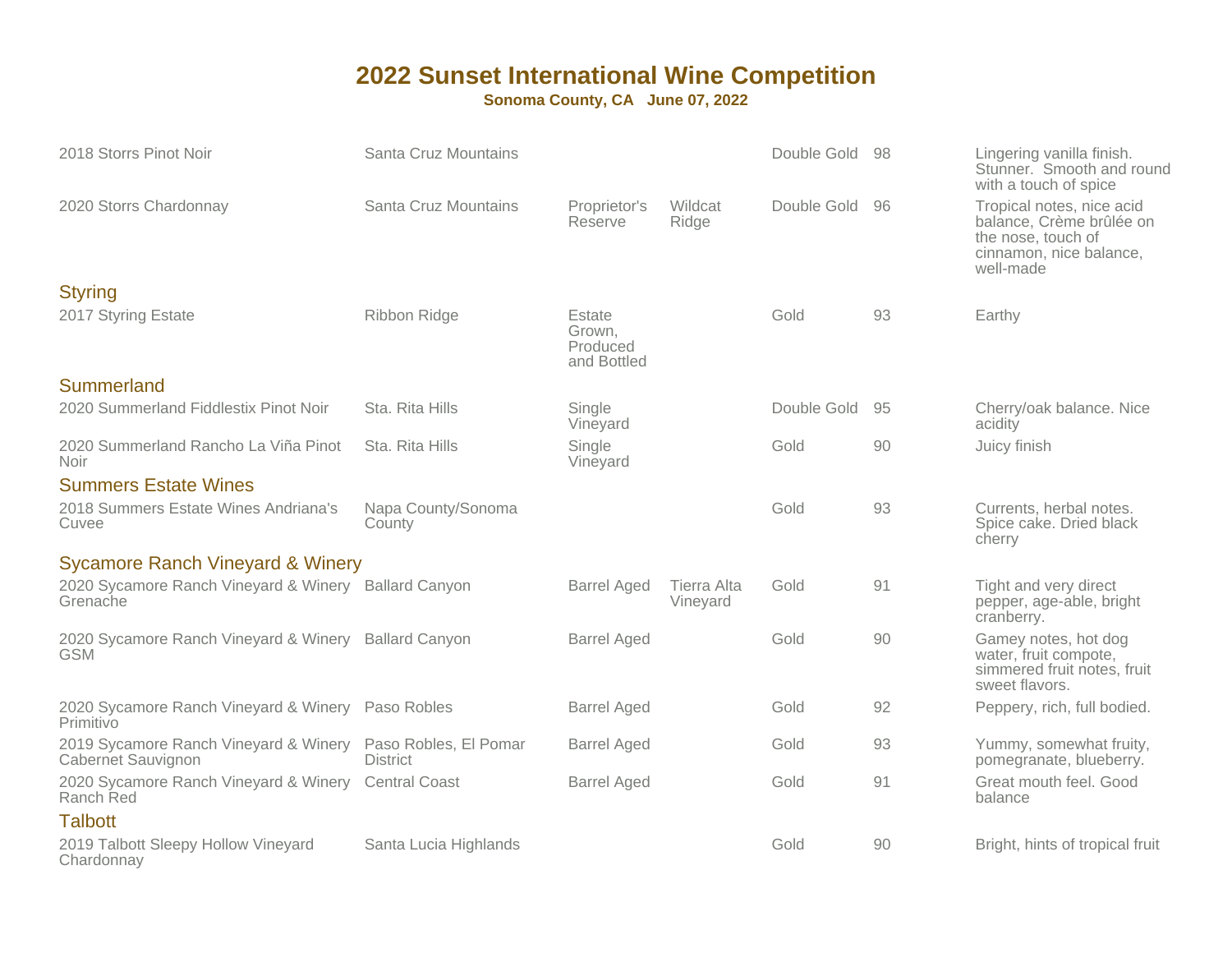| 2019 Talbott Sleepy Hollow Vineyard Pinot Santa Lucia Highlands<br><b>Noir</b> |                             |                     |                       | Gold             | 91 | Good oak integration. coffee<br>notes. Berry                                                         |
|--------------------------------------------------------------------------------|-----------------------------|---------------------|-----------------------|------------------|----|------------------------------------------------------------------------------------------------------|
| <b>Talisman Wine</b>                                                           |                             |                     |                       |                  |    |                                                                                                      |
| 2017 Talisman Wine Starscape Vineyard,<br>25th Harvest                         | <b>Russian River Valley</b> | Single<br>Vineyard  | Starscape<br>Vineyard | Gold             | 91 | Blue and red fruit. Hint of<br>oxidation. Varietal                                                   |
| <b>Taralyn</b>                                                                 |                             |                     |                       |                  |    |                                                                                                      |
| NV Taralyn Brut Rose                                                           | California                  |                     |                       | Gold             | 91 | Floral, aromatic,<br>strawberries, nice finish.                                                      |
| <b>Terroir Cellars</b>                                                         |                             |                     |                       |                  |    |                                                                                                      |
| 2019 Terroir Cellars Cabernet Sauvignon                                        | South Africa, Wellington    | Winemaker<br>Select |                       | Gold             | 94 | Well made                                                                                            |
| <b>The Crusher</b>                                                             |                             |                     |                       |                  |    |                                                                                                      |
| 2019 The Crusher Cabernet Sauvignon                                            | California                  |                     |                       | Gold             | 93 | Red cherry; Oak mid-palate.                                                                          |
| 2019 The Crusher Petite Sirah                                                  | California                  |                     |                       | Gold             | 91 | Big fruit; quaffable.                                                                                |
| <b>The Seeker</b>                                                              |                             |                     |                       |                  |    |                                                                                                      |
| 2021 The Seeker Sauvignon Blanc                                                | Mendoza                     |                     |                       | Best of Class 97 |    | Very balanced, well rounded<br>and complex. Hint of honey<br>and nice fresh oak                      |
| 2021 The Seeker Sauvignon Blanc                                                | Mendoza                     |                     |                       | Double Gold      | 97 | Very balanced, well rounded<br>and complex. Hint of honey<br>and nice fresh oak                      |
| The Winery at Holy Cross Abbey                                                 |                             |                     |                       |                  |    |                                                                                                      |
| NV The Winery at Holy Cross Abbey<br>SANGRE DE CRISTO NOUVEAU                  | American                    |                     |                       | Double Gold      | 96 | Bright, fun blend, nice peach                                                                        |
| 2018 The Winery at Holy Cross Abbey<br>Revelation                              | Colorado                    |                     |                       | Gold             | 92 | Rose petals and red fruit on<br>nose, cranberry, blueberry,<br>plum, chocolate, cassis,<br>nice acid |
| <b>Theopolis Vineyards</b>                                                     |                             |                     |                       |                  |    |                                                                                                      |
| 2018 Theopolis Vineyards Theo-patra's<br>Cuvée Cerise by Theopolis Vineyards   | Yorkville Highlands         | <b>Barrel Aged</b>  |                       | Gold             | 94 | Nice notes of white pepper,<br>complex, juicy finish.                                                |
| <b>Thibido Winery</b>                                                          |                             |                     |                       |                  |    |                                                                                                      |
| 2020 Thibido Winery Just Because                                               | <b>Willow Creek</b>         |                     | Carbonic              | Gold             | 93 | Jammy, fruit forward                                                                                 |
| <b>Three Finger Jack</b>                                                       |                             |                     |                       |                  |    |                                                                                                      |
| 2019 Three Finger Jack Cabernet<br>Sauvignon                                   | Lodi                        |                     | East Side<br>Ridge    | Double Gold      | 96 | Fruit, spice, plush.                                                                                 |
| <b>Three Sticks Wines</b>                                                      |                             |                     |                       |                  |    |                                                                                                      |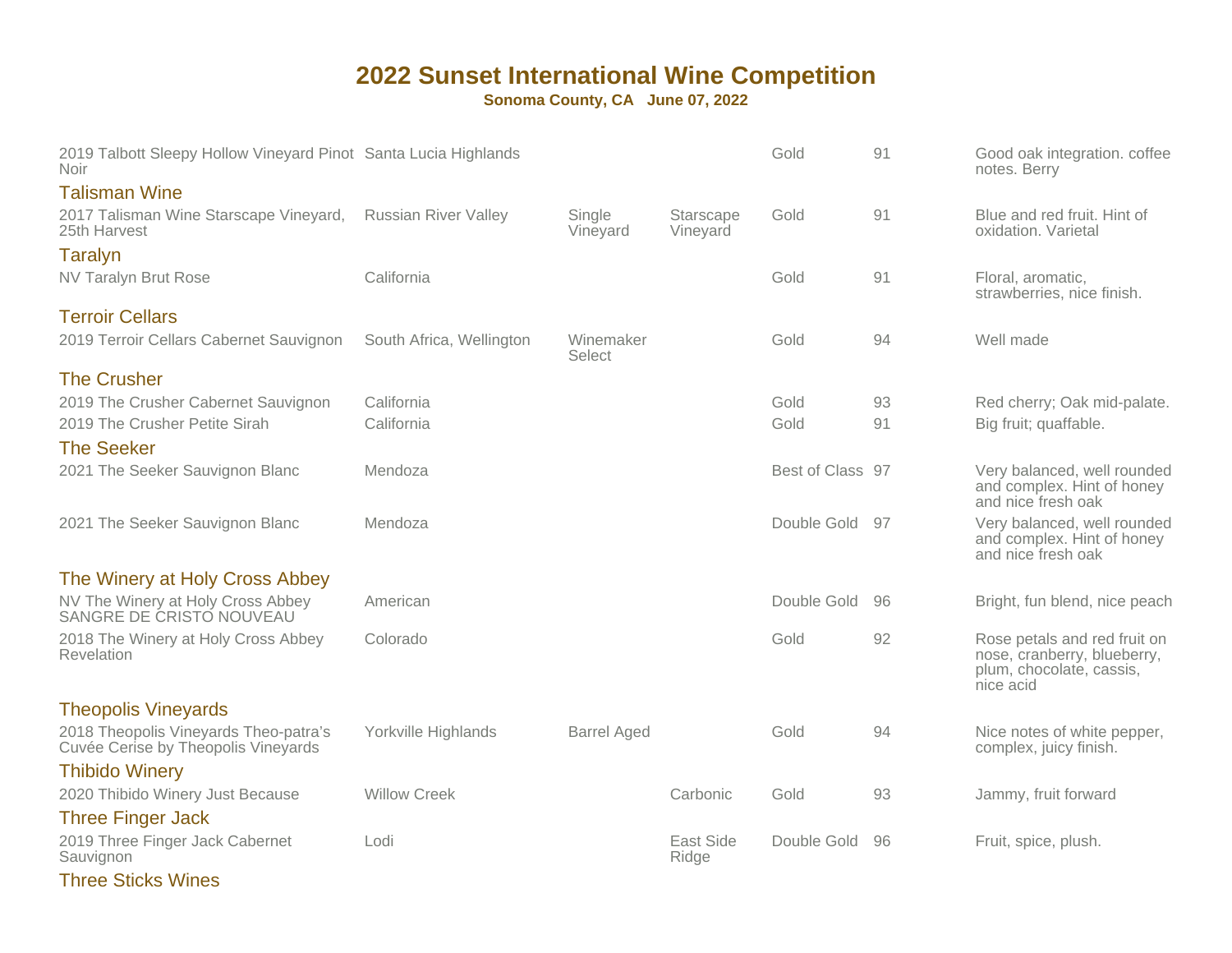| 2020 Three Sticks Wines Durell Vineyard<br><b>Pinot Blanc</b>           | Sonoma Coast               | <b>Barrel Aged</b>              |                                                        | Double Gold 96   |    | Yellow plum, great finish,<br>stone fruit, orange,<br>tangerine. |
|-------------------------------------------------------------------------|----------------------------|---------------------------------|--------------------------------------------------------|------------------|----|------------------------------------------------------------------|
| <b>Ti Va Cantine</b>                                                    |                            |                                 |                                                        |                  |    |                                                                  |
| 2020 Ti Va Cantine Vermentino                                           | <b>Terre Siciliane IGT</b> |                                 |                                                        | Gold             | 90 | Lemon custard, good body.                                        |
| <b>Tievoli</b>                                                          |                            |                                 |                                                        |                  |    |                                                                  |
| 2020 Tievoli Zinfandel                                                  | Lodi                       |                                 | Certified<br>Green/Sustai<br>nable under<br>Lodi Rules | Gold             | 93 | Spicy; dark plum. Good "by<br>the glass" wine                    |
| tinte cellars                                                           |                            |                                 |                                                        |                  |    |                                                                  |
| 2021 tinte cellars Viognier                                             | Columbia Valley            |                                 |                                                        | Gold             | 91 | Racy, bright, full bodied.<br>Notes of granny smith<br>apples    |
| 2019 tinte cellars Irish Eyes Red Wine                                  | Columbia Valley            |                                 |                                                        | Gold             | 90 | Black cherry, full body,<br>balanced and juicy.                  |
| <b>Tinto Rey</b>                                                        |                            |                                 |                                                        |                  |    |                                                                  |
| 2019 Tinto Rey Tempranillo                                              | Dunnigan Hills             | Estate<br>Bottled &<br>Produced |                                                        | Gold             | 90 | Sour cherry, smooth,<br>lingering finish, rose petal<br>nose.    |
| <b>Toad Hollow</b>                                                      |                            |                                 |                                                        |                  |    |                                                                  |
| 2019 Toad Hollow Merlot                                                 | Sonoma County              |                                 | Richard<br>McDowell<br>Selection                       | Best of Class 95 |    | Classic example; Ripe fruit<br>with a hint of pepper             |
| 2019 Toad Hollow Merlot                                                 | Sonoma County              |                                 | Richard<br>McDowell<br>Selection                       | Double Gold 95   |    | Classic example; Ripe fruit<br>with a hint of pepper             |
| <b>Tom Mackey Cellars</b>                                               |                            |                                 |                                                        |                  |    |                                                                  |
| 2019 Tom Mackey Cellars Sirius Red Wine Sonoma Valley                   |                            |                                 |                                                        | Best of Class 94 |    | Ageable, Herbal nose,<br>earthy, black pepper, firm<br>tannins.  |
| 2019 Tom Mackey Cellars Sirius Red Wine Sonoma Valley                   |                            |                                 |                                                        | Gold             | 94 | Ageable, Herbal nose,<br>earthy, black pepper, firm<br>tannins.  |
| <b>Tongue Dancer Wines</b>                                              |                            |                                 |                                                        |                  |    |                                                                  |
| 2020 Tongue Dancer Wines Sonoma<br>Coast Pinot Noir                     | Sonoma Coast               | <b>Barrel Aged</b>              |                                                        | Double Gold      | 96 | Autumn spices, strawberry<br>rhubarb, Well made                  |
| 2020 Tongue Dancer Wines 'Foxtrot' Pinot Anderson Valley<br><b>Noir</b> |                            | Winemaker<br>Select             |                                                        | Gold             | 91 | Amazing finish, strong front<br>palate with subtle fruit notes   |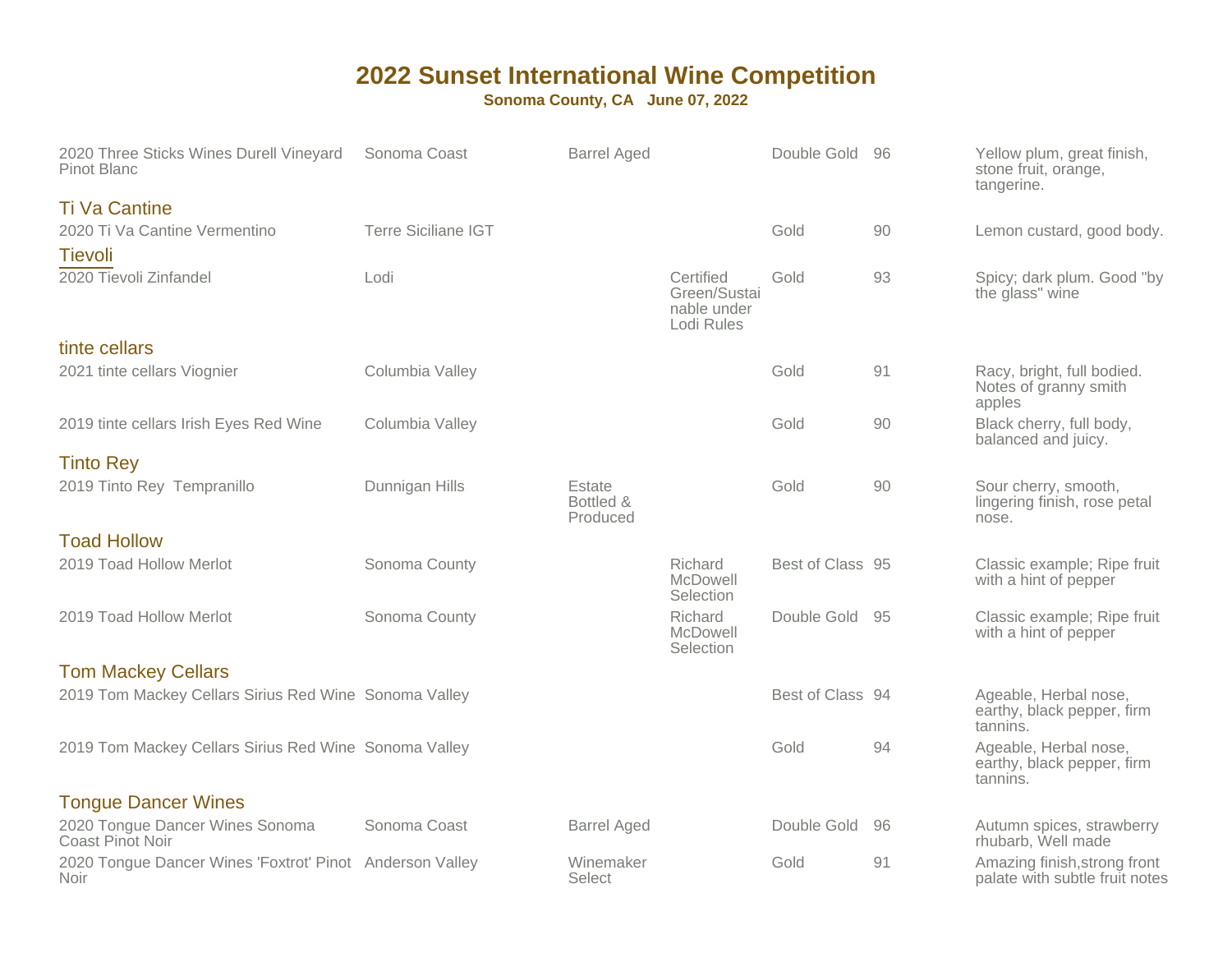| Topophilia Wine Co                                                   |                                      |                                             |                       |             |     |                                                                                 |
|----------------------------------------------------------------------|--------------------------------------|---------------------------------------------|-----------------------|-------------|-----|---------------------------------------------------------------------------------|
| 2019 Topophilia Wine Co Pinot Noir                                   | Carneros, Sonoma                     | Proprietor<br>Grown                         | Organic<br>Farming    | Double Gold | 97  | Savory finish; Balanced                                                         |
| 2019 Topophilia Wine Co Pinot Noir                                   | Carneros, Sonoma                     | Proprietor<br>Grown                         | Valerie's<br>Vineyard | Gold        | 92  | Earthy, wet stone. Classic<br>Carneros                                          |
| <b>Toschi Vineyards</b>                                              |                                      |                                             |                       |             |     |                                                                                 |
| 2021 Toschi Vineyards Red Moscato                                    | California                           |                                             |                       | Double Gold | -95 | Clean, balanced, toasted<br>oak.                                                |
| <b>Trecini</b>                                                       |                                      |                                             |                       |             |     |                                                                                 |
| 2020 Trecini Vermentino                                              | Vermentino di Sardegna<br><b>DOC</b> |                                             |                       | Gold        | 91  | Sour lemon, balanced body,<br>good acidity.                                     |
| 2020 Trecini LATE HARVEST TANNAT                                     | <b>Yolo County</b>                   | Estate<br>Grown, Late<br>Harvest            | Clarksburg            | Gold        | 90  | Fruity and smooth.                                                              |
| <b>Trefethen Family Vineyards</b>                                    |                                      |                                             |                       |             |     |                                                                                 |
| 2019 Trefethen Family Vineyards Dragon's Oak Knoll District<br>Tooth |                                      | Estate<br>Grown,<br>Produced<br>and Bottled |                       | Gold        | 93  | Dark and brooding,<br>concentrated, chewy, toasty,<br>hibiscus, earthy, floral. |
| 2020 Trefethen Family Vineyards<br>Chardonnay                        | Oak Knoll District                   | Estate<br>Grown,<br>Produced<br>and Bottled |                       | Gold        | 91  | Good mouth feel, honey<br>crisp apples.                                         |
| 2019 Trefethen Family Vineyards Merlot                               | Oak Knoll District                   |                                             |                       | Gold        | 92  | Dark Toasty Oak, big wine,<br>falls mid palate, long finish,<br>chewy texture,  |
| <b>Trentadue</b>                                                     |                                      |                                             |                       |             |     |                                                                                 |
| 2020 Trentadue Montepulciano                                         | Alexander Valley                     | Estate<br>Bottled &<br>Produced             |                       | Double Gold | -95 | Great example of domestic<br>Montepulciano Nice black<br>licorice.              |
| 2021 Trentadue Rosato Di Sangiovese                                  | Alexander Valley                     | Estate<br><b>Bottled</b>                    |                       | Gold        | 92  | Juicy apple, good balance,<br>white nectarine                                   |
| <b>NV Trentadue Chocolate Amore</b><br><b>Trevor Grace</b>           | Alexander Valley                     |                                             |                       | Gold        | 91  | Chocolaty coffee.                                                               |
| 2020 Trevor Grace Petit Verdot                                       | El Dorado                            | Estate                                      |                       | Gold        | 92  | Dark fruit, integrated oak.                                                     |
| <b>Tribute</b>                                                       |                                      |                                             |                       |             |     |                                                                                 |
| 2019 Tribute Chardonnay                                              | <b>Monterey County</b>               |                                             |                       | Gold        | 91  | Floral, green apple,<br><b>Balanced</b>                                         |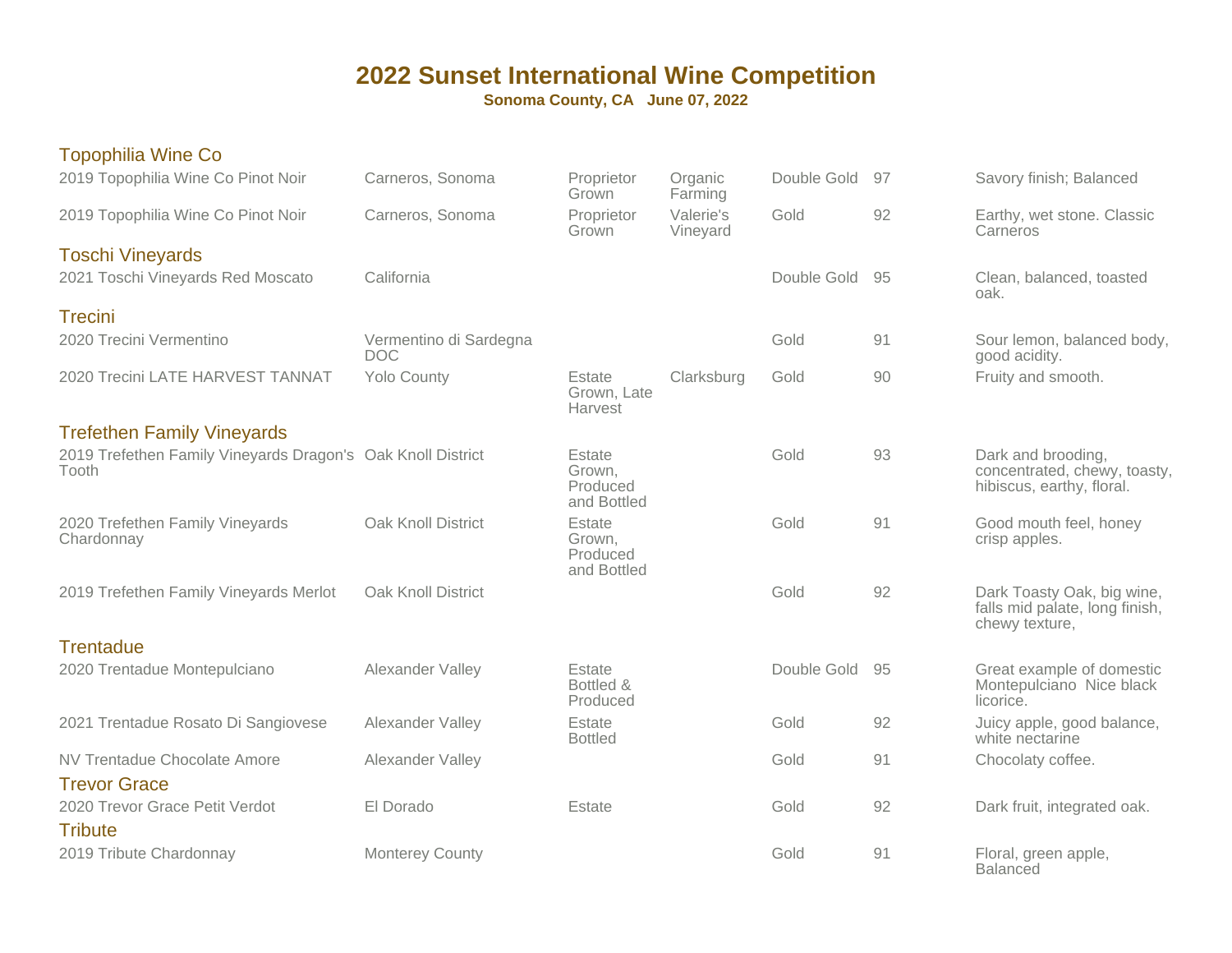**Sonoma County, CA June 07, 2022**

#### Trione Vineyards & Winery

| 2016 Trione Vineyards & Winery Flatridge<br>Zinfandel | Sonoma Coast                                                                     | Estate<br>Grown.<br>Produced<br>and Bottled |                                                                                        | Gold        | 92 | Aromatic, graceful, long<br>finish floral, drink now.                                        |
|-------------------------------------------------------|----------------------------------------------------------------------------------|---------------------------------------------|----------------------------------------------------------------------------------------|-------------|----|----------------------------------------------------------------------------------------------|
| 2016 Trione Vineyards & Winery Syrah                  | Sonoma County, Russian<br><b>River Valley</b>                                    | Estate<br>Grown,<br>Produced<br>and Bottled |                                                                                        | Gold        | 92 | Medicinal complexity                                                                         |
| <b>Trotter 1/16 Winery</b>                            |                                                                                  |                                             |                                                                                        |             |    |                                                                                              |
| 2019 Trotter 1/16 Winery Cabernet<br>Sauvignon        | Coombsville                                                                      | Single<br>Vineyard                          | Flying J's<br>Vineyard                                                                 | Double Gold | 95 | Bright red fruit; nice use of<br>oak, great finish.                                          |
| 2019 Trotter 1/16 Winery Cabernet<br>Sauvignon        | Coombsville                                                                      | Single<br>Vineyard                          | Oak Canyon<br>Ranch                                                                    | Gold        | 90 | Nice dark fruit; eucalyptus,<br>great finish.                                                |
| 2019 Trotter 1/16 Winery Ben's Blend                  | Coombsville                                                                      | <b>Barrel Aged</b>                          |                                                                                        | Gold        | 92 | Bright juicy fruitiness, black<br>fruits, red plum, very well-<br>balanced, lingering finish |
| <b>Trujillo Wines</b>                                 |                                                                                  |                                             |                                                                                        |             |    |                                                                                              |
| 2019 Trujillo Wines Madelyn Red Cuvee                 | Napa Valley                                                                      | <b>Barrel Aged</b>                          |                                                                                        | Gold        | 90 | Cedar, lighter style, ready to<br>drink.                                                     |
| 2018 Trujillo Wines Trujillo Cabernet<br>Sauvignon    | Napa Valley                                                                      |                                             |                                                                                        | Gold        | 93 | Cassis, leather, cocoa-<br>covered raspberries                                               |
| 2021 Trujillo Wines Madelyn Rose                      | Napa County/Sonoma<br>County/Mendocino<br>County/Monterey<br>County/Marin County |                                             |                                                                                        | Gold        | 92 | Spicy, brilliant color, sharp<br>acidity, Sexy pink                                          |
| 2021 Trujillo Wines Madelyn White Cuvee               | <b>Mendocino County</b>                                                          |                                             | 4 months<br>100%<br><b>Stainless</b><br><b>Steel</b><br>Fermented<br>and<br>maintained | Gold        | 93 | Fruity and dry, grassy, nice<br>balance                                                      |
| <b>Turning Tide Wines</b>                             |                                                                                  |                                             |                                                                                        |             |    |                                                                                              |
| 2020 Turning Tide Wines White Wine<br><b>Blend</b>    | Santa Ynez Valley                                                                |                                             | Sustainably<br>Farmed                                                                  | Gold        | 93 | Green apple, brie, lemon<br>pound cake.                                                      |
| <b>Tutto Mio</b>                                      |                                                                                  |                                             |                                                                                        |             |    |                                                                                              |
| NV Tutto Mio Rosso Dolce                              | Emilia IGT                                                                       |                                             |                                                                                        | Gold        | 94 | Fruity, terrific for food.                                                                   |
| <b>Twisted Cedar</b>                                  |                                                                                  |                                             |                                                                                        |             |    |                                                                                              |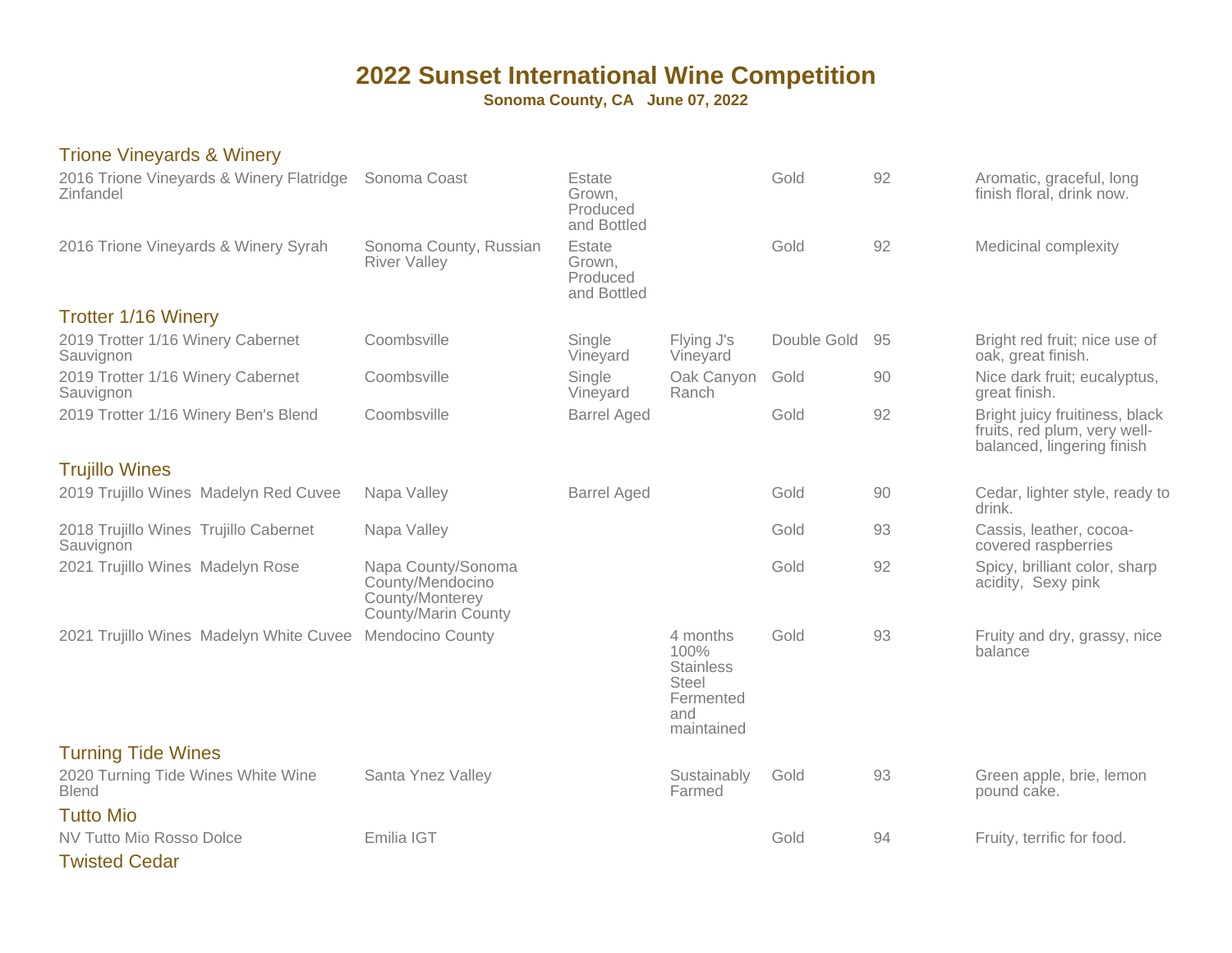### **Sonoma County, CA June 07, 2022**

| 2018 Twisted Cedar Zinfandel                                              | Lodi          |                                        | Certified<br>Sustainable<br>by Lodi Rules<br>for<br>Sustainable<br>Winegrowing | Gold             | 91 | Spicy; A bit heavy on oak                                                                 |
|---------------------------------------------------------------------------|---------------|----------------------------------------|--------------------------------------------------------------------------------|------------------|----|-------------------------------------------------------------------------------------------|
| 2020 Twisted Cedar Malbec                                                 | Lodi          |                                        | Certified<br>Sustainable<br>by Lodi Rules<br>for<br>Sustainable<br>Winegrowing | Gold             | 93 | Wild blackberry bush with<br>spectacular finish                                           |
| <b>Tyrrell's Wines</b>                                                    |               |                                        |                                                                                |                  |    |                                                                                           |
| 2021 Tyrrell's Wines Rufus Stone<br>Unshackled                            | Heathcote     | <b>Estate Grown</b>                    |                                                                                | Gold             | 93 | Smooth for young wine.                                                                    |
| 2018 Unshackled Sparkling Rosé                                            | California    |                                        |                                                                                | Best of Class 97 |    | Ripe cherries, sweet<br>grapefruit, great finish.                                         |
| 2018 Unshackled Sparkling Brut                                            | California    |                                        |                                                                                | Double Gold      | 96 |                                                                                           |
| 2018 Unshackled Sparkling Rosé                                            | California    |                                        |                                                                                | Double Gold      | 97 | Ripe cherries, sweet<br>grapefruit, great finish.                                         |
| <b>UPSHOT Wines</b>                                                       |               |                                        |                                                                                |                  |    |                                                                                           |
| 2019 UPSHOT Wines Upshot, Red Blend                                       | Sonoma County |                                        |                                                                                | Gold             | 92 | Great nose; unique blend<br>that sparkles                                                 |
| <b>Van Vliet Vineyards</b>                                                |               |                                        |                                                                                |                  |    |                                                                                           |
| 2020 Van Vliet Vineyards Teroldego                                        | Lodi          | <b>Estate Grown</b><br>and<br>Produced |                                                                                | Gold             | 92 | Dark, juicy, rich currant.                                                                |
| <b>Vezer Family Vineyard</b>                                              |               |                                        |                                                                                |                  |    |                                                                                           |
| 2019 Vezer Family Vineyard Blue Victorian Suisun Valley<br><b>Barbera</b> |               |                                        |                                                                                | Best of Class 98 |    | Blackberry, cranberry,<br>pepper, tobacco leaf,<br>persistence, elegant.                  |
| 2019 Vezer Family Vineyard Blue Victorian Suisun Valley<br><b>Barbera</b> |               |                                        |                                                                                | Double Gold 98   |    | Blackberry, cranberry,<br>pepper, tobacco leaf,<br>persistence, elegant.                  |
| 2019 Vezer Family Vineyard Blue Victorian Suisun Valley<br>Syrah          |               |                                        |                                                                                | Double Gold      | 97 | Nice aroma, peppery. minty,<br>earthiness.                                                |
| 2019 Vezer Family Vineyard Lizzy<br><b>Cabernet Sauvignon</b>             | Suisun Valley |                                        |                                                                                | Gold             | 93 | Elegant, regal black cherry,<br>well-balanced, nice acidity,<br>dark berry, brown spices. |

### Villa Vallecito Vineyards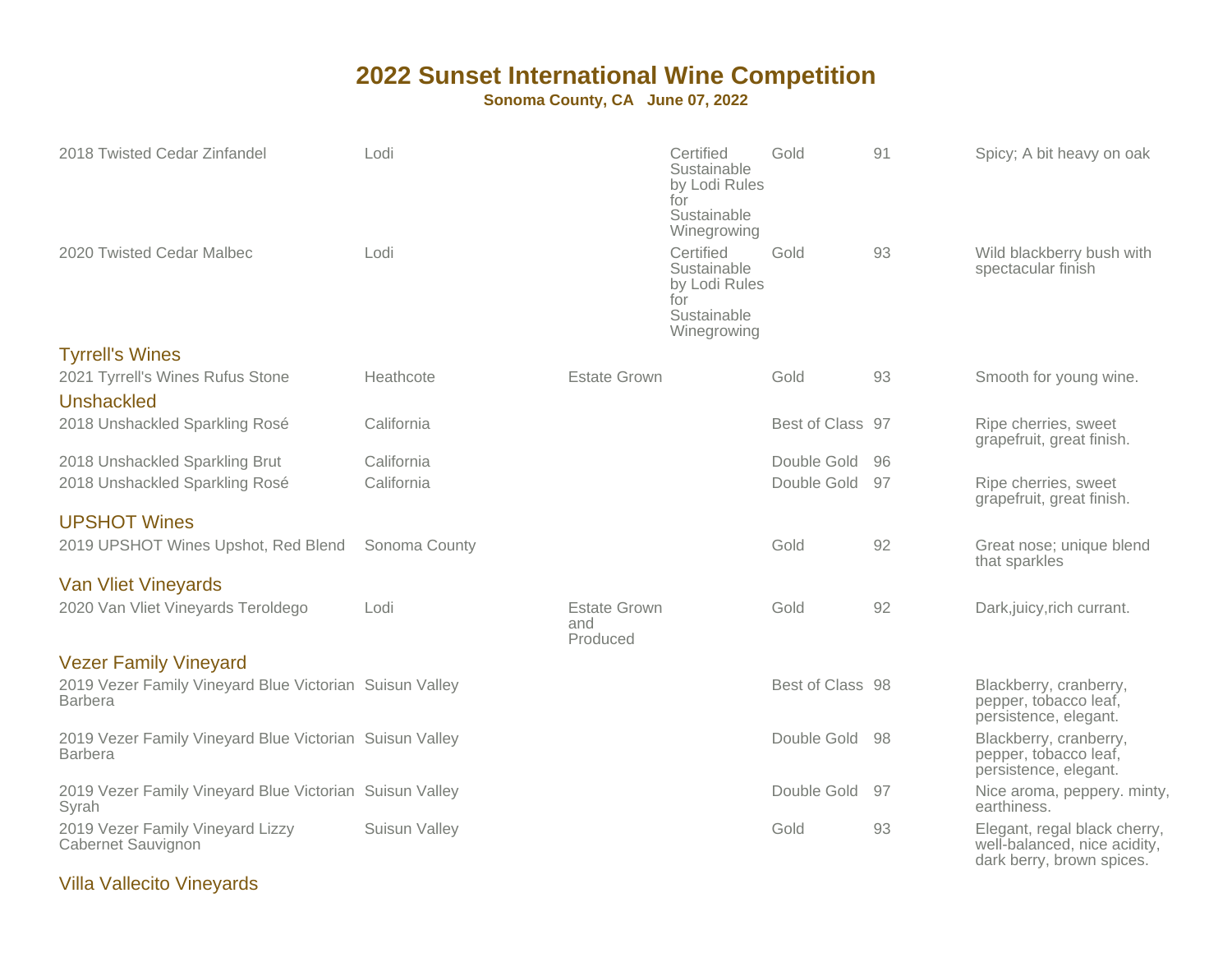| 2019 Villa Vallecito Vineyards Sagrantino                   | Sierra Foothills                       |                                             |                                   | Double Gold                        | -98 | Cherry fruit, spicy, will get<br>better with age, fruit forward,<br>blackberry, black pepper,<br>clean. |
|-------------------------------------------------------------|----------------------------------------|---------------------------------------------|-----------------------------------|------------------------------------|-----|---------------------------------------------------------------------------------------------------------|
| 2019 Villa Vallecito Vineyards Payaso                       | Sierra Foothills                       | Estate<br>Grown,<br>Produced<br>and Bottled |                                   | Gold                               | 91  | Well balanced with notes of<br>strawberry. Nice nose                                                    |
| 2019 Villa Vallecito Vineyards Cabernet<br>Franc            | <b>Calaveras County</b>                | Estate<br>Grown,<br>Produced<br>and Bottled |                                   | Gold                               | 91  | Dark fruit, big black pepper,<br>chocolate-covered graham<br>crackers.                                  |
| <b>Vina Robles</b>                                          |                                        |                                             |                                   |                                    |     |                                                                                                         |
| 2021 Vina Robles Viognier                                   | Paso Robles Geneseo<br><b>District</b> | Estate                                      | Huerhuero<br>Vineyard             | Best of Class 99                   |     | Bright sunny wine. Great<br>nose, fresh fruit basket.<br>Makes you wish you were<br>on a yacht          |
| 2021 Vina Robles Viognier                                   | Paso Robles Geneseo<br><b>District</b> | Estate                                      | Huerhuero<br>Vineyard             | Double Gold                        | 99  | Bright sunny wine. Great<br>nose, fresh fruit basket.<br>Makes you wish you were<br>on a yacht          |
| 2020 Vina Robles The Arborist                               | Paso Robles                            | Estate                                      | Grown,<br>produced and<br>bottled | Gold                               | 92  | Juicy berries, nice herbal<br>notes.                                                                    |
| <b>Vincent Vineyards</b>                                    |                                        |                                             |                                   |                                    |     |                                                                                                         |
| 2019 Vincent Vineyards Petit Verdot                         | <b>Los Olivos District</b>             | Estate<br>Grown,<br>Produced<br>and Bottled |                                   | Gold                               | 93  | Smooth, complex nose,<br>balanced oak, fruitcake.                                                       |
| 2018 Vincent Vineyards Cabernet<br>Sauvignon                | <b>Los Olivos District</b>             | Estate<br>Grown.<br>Produced<br>and Bottled |                                   | Gold                               | 92  | Herbs, plum, chocolate,<br>bright, great acid, keeps<br>your attention.                                 |
| <b>Vino Godfather</b>                                       |                                        |                                             |                                   |                                    |     |                                                                                                         |
| 2021 Vino Godfather Speakeasy<br>Chardonnay                 | North Coast                            | Reserve                                     |                                   | Gold                               | 90  | Oaky, caramel                                                                                           |
| <b>Wapato Point Cellars</b>                                 |                                        |                                             |                                   |                                    |     |                                                                                                         |
| 2018 Wapato Point Cellars Cabernet Franc Walla Walla Valley |                                        |                                             |                                   | Best of Class 99                   |     | Beautiful oak, blackberry,<br>righteous herbal, focused.                                                |
| 2018 Wapato Point Cellars Cabernet Franc Walla Walla Valley |                                        |                                             |                                   | Best of Show 99<br><b>Red Wine</b> |     | Beautiful oak, blackberry,<br>righteous herbal, focused.                                                |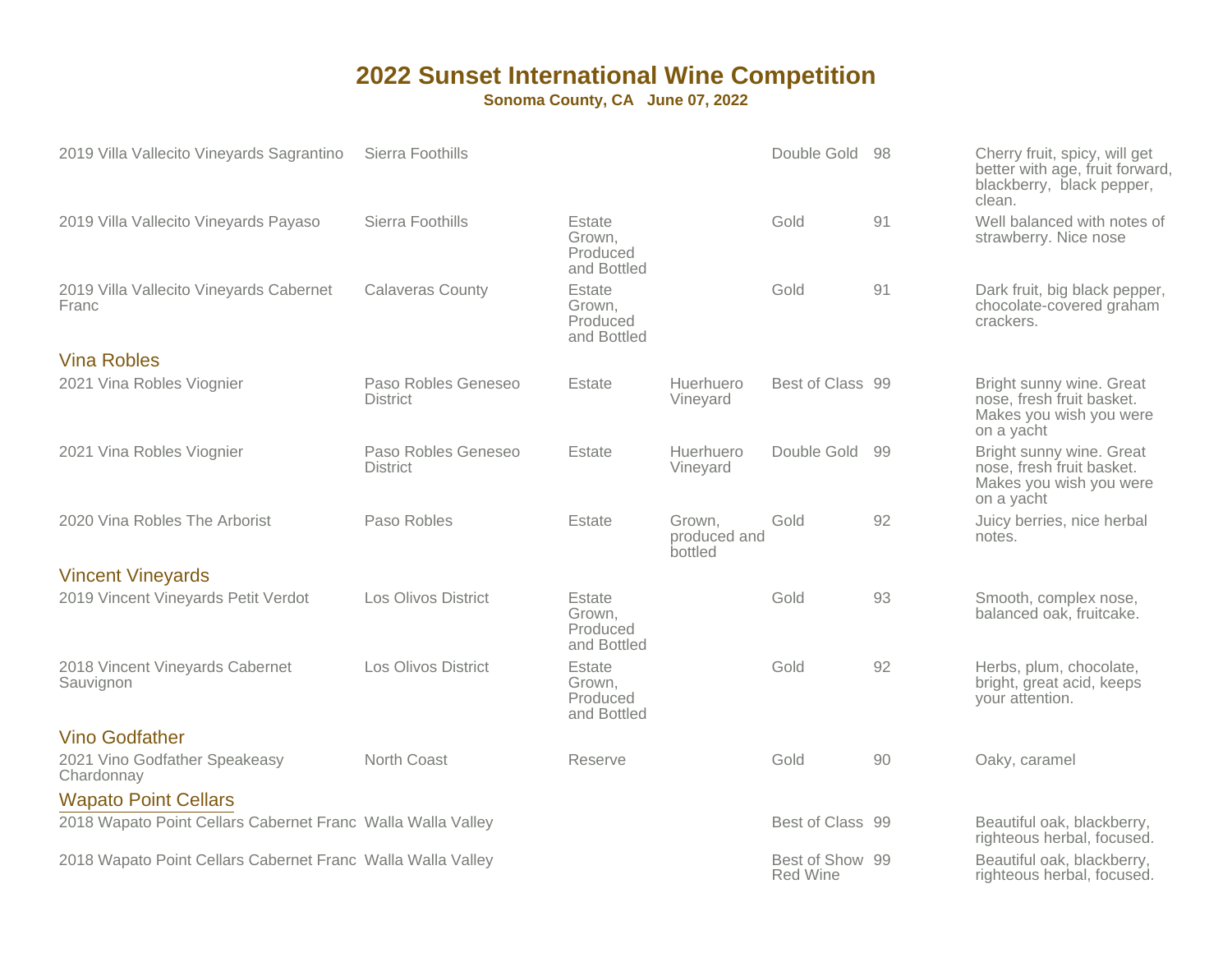**Sonoma County, CA June 07, 2022**

| 2018 Wapato Point Cellars Cabernet Franc Walla Walla Valley                 |                          |                                   |                                                  | Best of the<br><b>Best</b>      | 99 | Beautiful oak, blackberry,<br>righteous herbal, focused.                                            |
|-----------------------------------------------------------------------------|--------------------------|-----------------------------------|--------------------------------------------------|---------------------------------|----|-----------------------------------------------------------------------------------------------------|
| 2018 Wapato Point Cellars Cabernet Franc Walla Walla Valley                 |                          |                                   |                                                  | Double Gold                     | 99 | Beautiful oak, blackberry,<br>righteous herbal, focused.                                            |
| <b>Wente Vineyards</b>                                                      |                          |                                   |                                                  |                                 |    |                                                                                                     |
| 2019 Wente Vineyards Southern Hills<br>Cabernet Sauvignon                   | Livermore Valley         |                                   | Certified<br>Sustainable<br>Vineyard &<br>Winery | Gold                            | 91 | Dark fruit, toasty, ripe,<br>herbaceous, full mid palate,<br>nice balance.                          |
| 2021 Wente Vineyards Louis Mel<br>Sauvignon Blanc                           | <b>Central Coast</b>     |                                   |                                                  | Gold                            | 93 | Subtle floral and lavender,<br>nice mouth feel, rolled off<br>the palate and has nice<br>clean oak. |
| 2021 Wente Vineyards Morning Fog<br>Chardonnay                              | <b>Central Coast</b>     |                                   |                                                  | Gold                            | 91 | Clean tart finish, but long.<br>Very chardonnay                                                     |
| <b>Westbrook Wine Farm</b>                                                  |                          |                                   |                                                  |                                 |    |                                                                                                     |
| NV Westbrook Wine Farm Malmsey<br>Dearest                                   | <b>Madera County</b>     |                                   |                                                  | Early Bottling Best of Class 97 |    | Honey.figs.                                                                                         |
| NV Westbrook Wine Farm Malmsey<br>Dearest                                   | Madera County            |                                   | Early Bottling Double Gold                       |                                 | 97 | Honey.figs.                                                                                         |
| <b>Westport Winery</b>                                                      |                          |                                   |                                                  |                                 |    |                                                                                                     |
| 2021 Westport Winery Humu Humu Nuku<br>Nuku Apua'a                          | <b>Rattlesnake Hills</b> |                                   |                                                  | Gold                            | 92 | Rich fruit, fresh, bouncy on<br>palate                                                              |
| <b>WIENS FAMILY CELLARS</b>                                                 |                          |                                   |                                                  |                                 |    |                                                                                                     |
| 2021 WIENS FAMILY CELLARS FIANO                                             | <b>Temecula Valley</b>   | Grown,<br>Produced<br>and Bottled |                                                  | Gold                            | 92 | Minty, floral, herbaceous,<br>lots of acid.                                                         |
| <b>Willamette Valley Vineyards</b>                                          |                          |                                   |                                                  |                                 |    |                                                                                                     |
| 2021 Willamette Valley Vineyards Pinot<br>Gris                              | Willamette Valley        | Estate<br>Bottled &<br>Produced   |                                                  | Gold                            | 90 | fresh, citrus, figs, Crenshaw<br>melon, nice weight                                                 |
| 2021 Willamette Valley Vineyards Whole<br>Cluster Rosé of Pinot Noir        | Willamette Valley        | Estate<br>Bottled &<br>Produced   | Certified<br>Vegan                               | Gold                            | 91 | Good intensity on nose, ripe<br>acidity on palate, some<br>herbal notes, nice acid                  |
| <b>Wilson Creek Winery &amp; Vineyards</b>                                  |                          |                                   |                                                  |                                 |    |                                                                                                     |
| NV Wilson Creek Winery & Vineyards<br>Peach Bellini Flavored Sparkling Wine | California               |                                   |                                                  | Gold                            | 90 | Peach, well balanced                                                                                |

Wilson Family Winery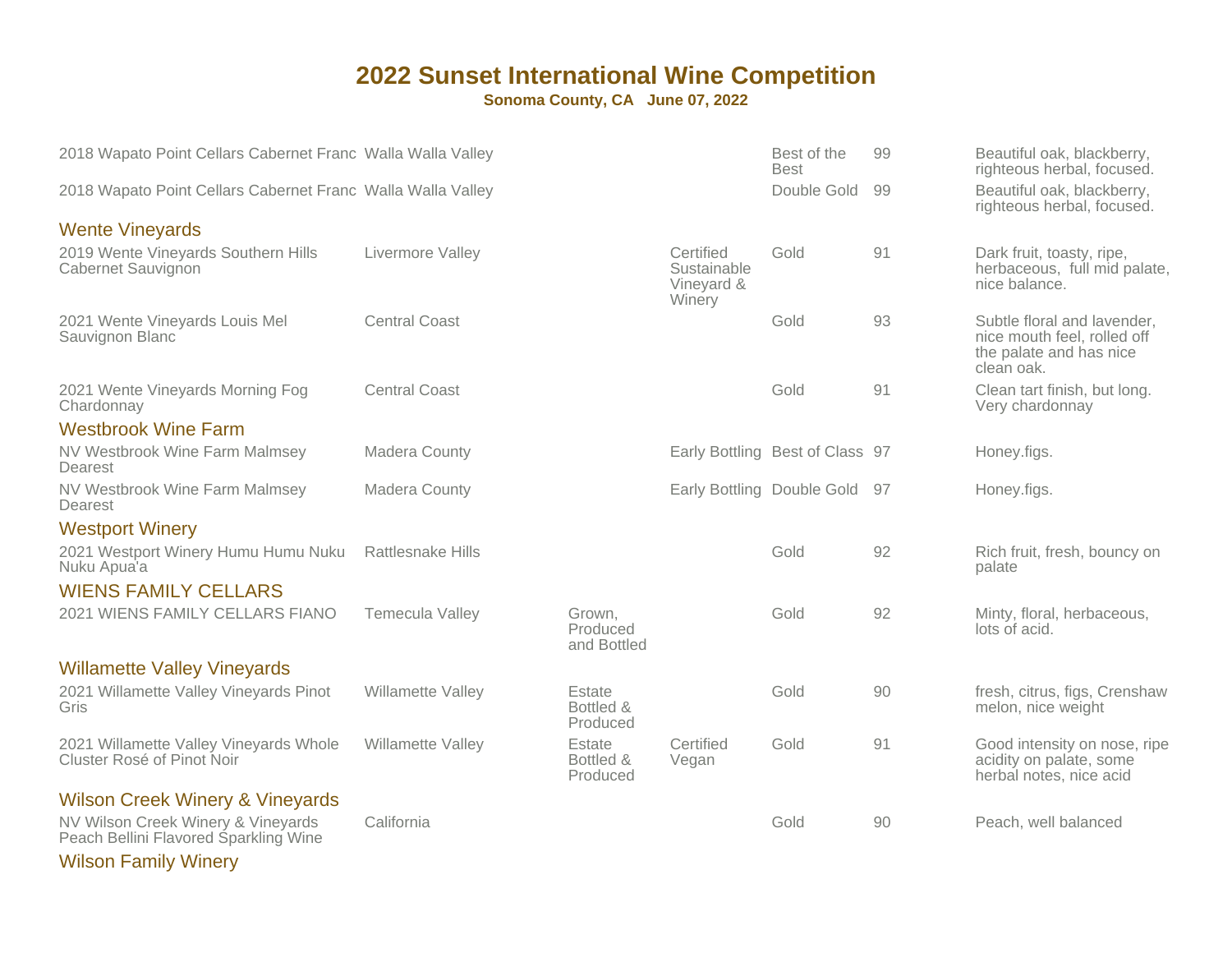| 2020 Wilson Family Winery Great White                              | Lodi (San Joaquin)                        | Unoaked                           |                                                      | Gold             | 93 | Creamy Meyer lemon on the<br>nose, hint of jasmine, stone<br>fruit.                                      |
|--------------------------------------------------------------------|-------------------------------------------|-----------------------------------|------------------------------------------------------|------------------|----|----------------------------------------------------------------------------------------------------------|
| <b>Wilson of Dry Creek</b>                                         |                                           |                                   |                                                      |                  |    |                                                                                                          |
| 2020 Wilson of Dry Creek Zinfandel/Snake Dry Creek Valley<br>Patch |                                           | Single<br>Vineyard<br>Reserve     |                                                      | Best of Class 95 |    | Sublime integration,<br>supporting acid, layer of<br>spice, great mid palate.<br>They knew when to stop! |
| 2020 Wilson of Dry Creek Zinfandel/Snake Dry Creek Valley<br>Patch |                                           | Single<br>Vineyard<br>Reserve     |                                                      | Double Gold      | 95 | Sublime integration,<br>supporting acid, layer of<br>spice, great mid palate.<br>They knew when to stop! |
| 2020 Wilson of Dry Creek<br>Zinfandel/Sawyer                       | Dry Creek Valley                          | <b>Estate Grown</b><br>& Bottled  |                                                      | Gold             | 90 | Ripe red fruit, nice balance,<br>good extraction, nice linger,<br>fruit driven                           |
| 2019 Wilson of Dry Creek Petite<br>Verdot/Sydney                   | Dry Creek Valley                          | <b>Estate Grown</b><br>& Bottled  |                                                      | Gold             | 94 | Smooth, Oaky hints.                                                                                      |
| 2020 Wilson of Dry Creek Primitivo /<br><b>McClain</b>             | Alexander Valley                          | <b>Estate Grown</b><br>& Bottled  |                                                      | Gold             | 93 | Classic peppery nose,<br>bacon.                                                                          |
| 2020 Wilson of Dry Creek Zinfandel/Conte Chalk Hill                |                                           | Single<br>Vineyard                |                                                      | Gold             | 90 | Ripe red fruit, integrated<br>tannins, rich mouth coating.                                               |
| 2020 Wilson of Dry Creek<br>Zinfandel/Botticelli                   | Rockpile                                  | Reserve                           |                                                      | Gold             | 90 | Dark fruit, long finish spicy<br>note, Carmen Miranda fruit                                              |
| 2020 Wilson of Dry Creek Wilson Family<br>Red                      | Dry Creek Valley                          |                                   |                                                      | Gold             | 91 | Approachable; briary;<br>chocolate covered cherries.                                                     |
| <b>Wise Villa Winery</b>                                           |                                           |                                   |                                                      |                  |    |                                                                                                          |
| 2021 Wise Villa Winery Torrontes                                   | Alta Mesa                                 | Estate<br>Produced<br>and Bottled |                                                      | Gold             | 93 | Orange blossoms,<br>Bergamot, chamomile, big<br>delivery.                                                |
| 2020 Wise Villa Winery Wisdom of Wise                              | California                                | Estate<br>Produced<br>and Bottled |                                                      | Gold             | 91 | Red Fruit, graphite, currant.                                                                            |
| <b>Wolfe Heights Estates</b>                                       |                                           |                                   |                                                      |                  |    |                                                                                                          |
| 2019 Wolfe Heights Estates Merlot                                  | Paso Robles Estrella District Barrel Aged |                                   | 100% New<br>French Oak<br>Barrel aged -<br>24 Months | Double Gold      | 95 | Dark fruit, ripe plum &<br>blackberry, elegant.                                                          |
| 2018 Wolfe Heights Estates La Caceria,<br><b>Red Blend</b>         | Paso Robles                               | <b>Barrel Aged</b>                | 100% New<br>French Oak<br>Barrel aged -<br>24 Months | Double Gold 96   |    | Nicely made, nicely<br>balanced, beautiful mixture<br>of red and black fruit.                            |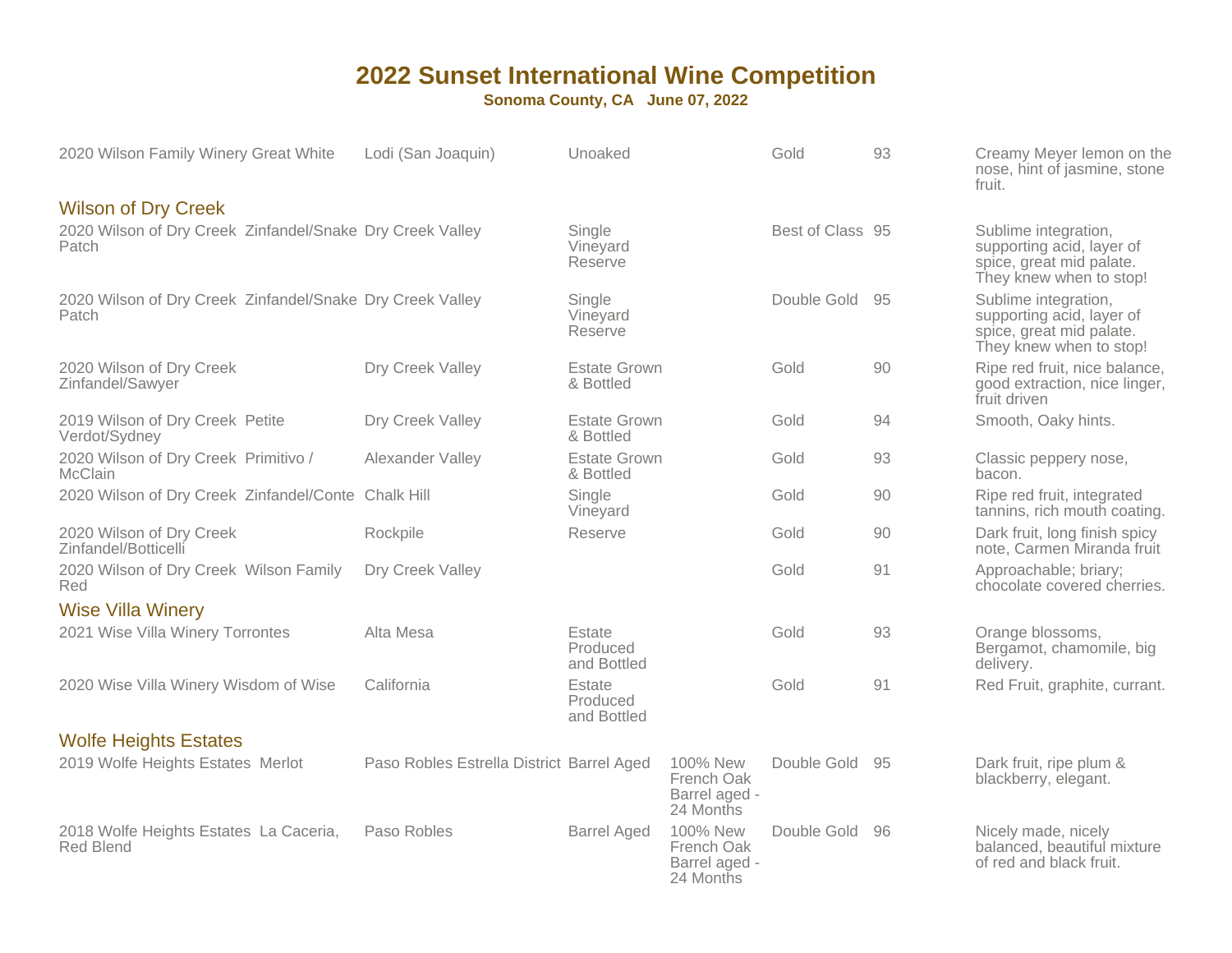| 2019 Wolfe Heights Estates Cabernet<br>Sauvignon                                              | Paso Robles Estrella District Barrel Aged |                                             | 100% New<br>French Oak<br>Barrel aged -<br>24 Months | Gold        | 91 | Juicy blackberries. Cherry<br>cola notes. Nice nose.<br>Lingering finish                 |
|-----------------------------------------------------------------------------------------------|-------------------------------------------|---------------------------------------------|------------------------------------------------------|-------------|----|------------------------------------------------------------------------------------------|
| <b>Wolff Vineyards</b>                                                                        |                                           |                                             |                                                      |             |    |                                                                                          |
| 2021 Wolff Vineyards Rose                                                                     | <b>Central Coast</b>                      |                                             |                                                      | Gold        | 92 | Grapefruit, floral                                                                       |
| 2021 Wolff Vineyards Chardonnay                                                               | Edna Valley                               | Barrel<br>Fermented                         | Estate<br>Produced                                   | Gold        | 91 | Nice new world style, pretty,<br>balanced, nice stone fruit<br>crispness.                |
| 2020 Wolff Vineyards Teroldego                                                                | Edna Valley                               | Estate<br>Grown.<br>Produced<br>and Bottled | Italian variety Gold                                 |             | 91 | Voluminous dark fruit,<br>inviting aroma, warm, spicy,<br>broad tannins.                 |
| Woodenhead                                                                                    |                                           |                                             |                                                      |             |    |                                                                                          |
| 2021 Woodenhead French Colombard                                                              | <b>Russian River Valley</b>               | Single<br>Vineyard                          | Wes<br>Cameron<br>Ranch,<br>"Halfshell<br>White"     | Gold        | 91 | High acid, candied, pretty<br>nose                                                       |
| <b>WX Brands Exclusive</b>                                                                    |                                           |                                             |                                                      |             |    |                                                                                          |
| 2020 WX Brands Exclusive Storyteller<br>Zinfandel                                             | Sonoma County                             |                                             |                                                      | Double Gold | 97 | Dried plum, spice, Round<br>finish                                                       |
| 2020 WX Brands Exclusive Storyteller<br>Chardonnay                                            | Sonoma County                             |                                             |                                                      | Gold        | 92 | Tart green apple; oak barrel                                                             |
| 2019 WX Brands Exclusive Story Teller<br>Cabernet Sauvignon                                   | Sonoma County                             |                                             |                                                      | Gold        | 91 | Ripe, round, chewy, dark<br>fruit, toasty, pipe tobacco,<br>edge of sweetness.           |
| 2021 WX Brands Exclusive Criterion Fiuli<br>Sauvignon Blanc                                   | Marlborough                               |                                             |                                                      | Gold        | 91 | Nice balance.                                                                            |
| 2020 WX Brands Exclusive Criterion Fiuli<br>Pinot Grigio                                      | Friuli-Grave DOC                          |                                             |                                                      | Gold        | 92 | floral, perfume, round full<br>mid-palate, lingering finish,<br>food friendly, Honeycomb |
| 2019 WX Brands Exclusive Criterion Chalk Sonoma County, Chalk Hill<br>Hill Cabernet Sauvignon |                                           |                                             |                                                      | Gold        | 91 | Blueberry. black fruits, tea,<br>subtle spice, round, full<br>palate, balanced, chewy.   |
| <b>Yamhill Valley Vineyards</b><br>2016 Yamhill Valley Vineyards Pinot Noir<br>Reserve        | McMinnville                               | Estate<br>Grown,<br>Produced<br>and Bottled |                                                      | Gold        | 91 | Blue fruit; Subdued fruit                                                                |